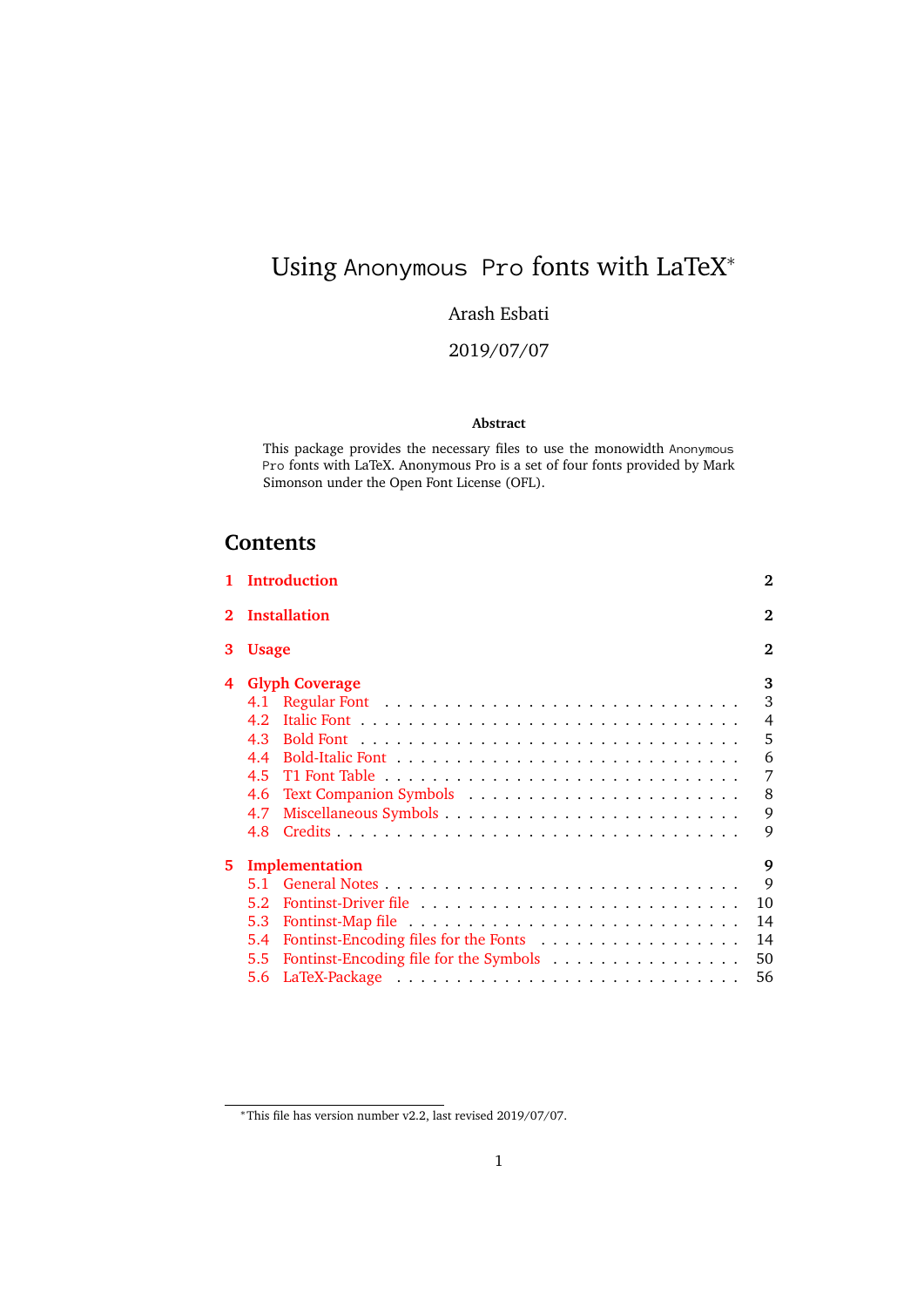#### <span id="page-1-0"></span>**1 Introduction**

Anonymous Pro<sup>[1](#page-1-3)</sup> is a set of fonts provided by Mark Simonson<sup>[2](#page-1-4)</sup> under the Open Font License (OFL). From his README.txt:

"Anonymous Pro is a family of four fixed-width fonts designed especially with coding in mind. Characters that could be mistaken for one another  $(0, 0, 1, 1, 1,$  etc.) have distinct shapes to make them easier to tell apart in the context of source code.

0, 0, I, 1, 1, etc.) have distinct shapes to make them easier to<br>in the context of source code.<br>ymous Pro also features an international, Unicode-based char-<br>with support for most Western and European Latin-based<br>s, Greek, Anonymous Pro also features an international, Unicode-based character set, with support for most Western and European Latin-based languages, Greek, and Cyrillic. It also includes special "box drawing" characters for those who need them.

Anonymous Pro is based on an earlier font, Anonymous™, which was my TrueType version of Anonymous 9, a freeware Macintosh bitmap font developed in the mid-'90s by Susan Lesch and David Lamkins. The bitmap version was intended as a more legible alternative to Monaco, the fixed-width Macintosh system font."

This bundle was mainly formed as "I needed something to play with" while I was reading through the fantastic *"The Font Installation Guide"*[3](#page-1-5) by Philipp Lehman. Therefore, this bundle is not aiming to provide a complete access to the fonts – Greek and Cyrillic characters are not supported, neither the "box drawing" characters. Only T1 and TS1-encodings are supported, OT1 and LY1 are not.

#### <span id="page-1-1"></span>**2 Installation**

The installation of fonts for TeX/LaTeX is not fun. The best way is to use Mik-TeX or TeXlive (my system) and wait until the fonts are distributed for your TeXinstallation.

#### <span id="page-1-2"></span>**3 Usage**

The usage is LaTeX-standard, the behaviour not. Having this in your preamble:

does not change the monowidth-font of the document.

\usepackage{AnonymousPro}<br>does not change the monowidth-font of the document.<br>You have to activate the Anonymous Pro font explicitly with the option<br>'ttdefault' or 'ttdefault=true'. This is the intended behaviour. ttdefault You have to activate the Anonymous Pro font explicitly with the option<br>
'ttdefault' or 'ttdefault=true'. This is the intended behaviour.<br>
You can 'scale' the font with this option or with 'scaled'. In this docume

'ttdefault' or 'ttdefault=true'. This is the intended behaviour.<br>You can 'scale' the font with this option or with 'scaled'. In t<br>I used:<br>Nusepackage [scale=0.95, ttdefault] {AnonymousPro}<br>This package does not try to be t scale | scaled You can 'scale' the font with this option or with 'scaled'. In this document,<br>I used:<br>Nusepackage [scale=0.95, ttdefault] {AnonymousPro}<br>This package does not try to be too smart, and relies only on kvoption I used:

(Exception of the fact of the fact of the fault of the fact of the fact of the fact of the fact of the fact of the fact of the fact of the fact of the fact of the fact of the fact of the fact of the fact of the fact of the This package does not try to be too smart, and relies only on kvoptions. You have to load fontenc and textcomp yourself, e.g.:

<span id="page-1-3"></span><sup>1.</sup> Copyright © 2009, Mark Simonson (http://www.ms-studio.com, mark@marksimonson.com), with Reserved Font Name Anonymous Pro

<span id="page-1-4"></span><sup>2.</sup> http://www.marksimonson.com/fonts/view/anonymous-pro

<span id="page-1-5"></span>http://www.ctan.org/tex-archive/info/Type1fonts/font<br>3. http://www.ctan.org/tex-archive/info/Type1fonts/font<br>2  $\frac{1}{2}$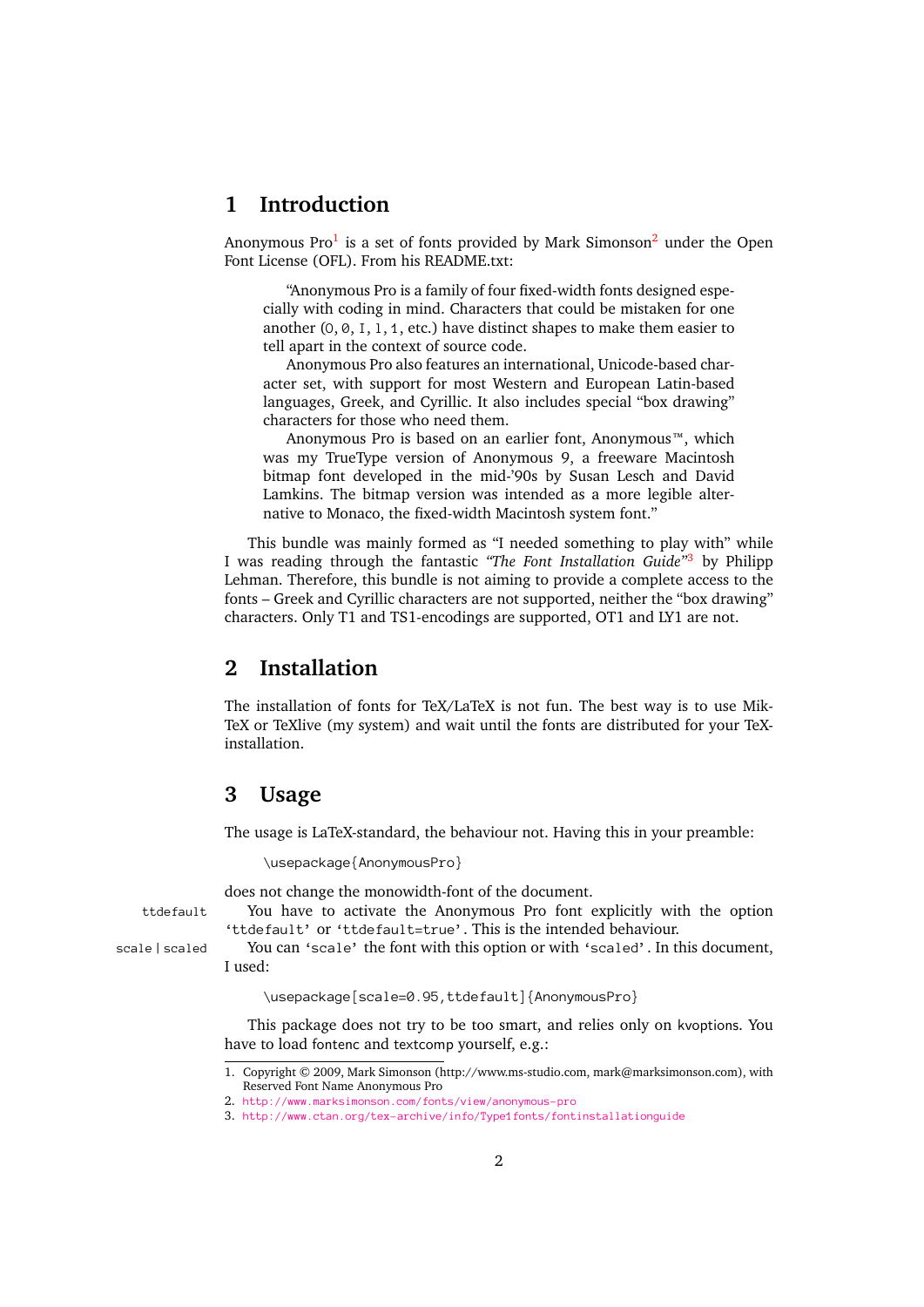```
\usepackage{textcomp}<br>\usepackage[scale=0.98,the<br>Glyph Coverage
```
### \usepackage[scale=0.9 **4 Glyph Coverage**

<span id="page-2-0"></span>4 Glyph Coverage<br>A comprehensive Anonymous Pro specimen<sup>4</sup> is available with complete showings of all the fonts.

The characters accessible with LaTeX are shown below and in section [4.5.](#page-6-0) Note that some characters are not correct, e.g. the misplaced Ogonek diacritical sign  $(I, \cup)$ . They are not coverd by T1-encoding; A and E on the other hand are covered U). They are not coverd by T1-encoding; A and E on the other hand are covered<br>and correct.<br>Fake-Smallcaps of ANONYMOUS PRO are also provided (the only reason is that<br>fontinst can generate them!)<br>**4.1 Regular Font** and correct.

Fake-Smallcaps of ANONYMOUS PRO are also provided (the only reason is that<br>tinst can generate them!)<br>| **Regular Font** fontinst can generate them!)

#### <span id="page-2-1"></span>**4.1 Regular Font**

UKLMNOPQI<br>ÉBÇĆĈĊČĎĐ<br>ĴŁĹĽMÑŃŇŊ ABCDEFGHIJKLMNOPQRSTUVWXYZ ÁÀÂÃÄůAĂA˛Æ´Æ˙BÇĆˆC˙CČĎÐ˙DÉÈÊ˯E˘E˙EE˛˙F ĦIÍÌÎÏĨĪĪĮIJĴŁĹĽMŇŃŇŊÓÒÔÕÖØÓŎŐŒĊ<br>ŔŘSSŠŚŜŞSŤŤÚÙÛÜŨŨŬŰŰŲĐÞ<br>¤ATIN LOWERCASE<br>abcdefghijklmnopqrstuvwxyz ŔŘSSŠŚŜSSŤŤÚÙÛÜŨŨŬŮŰUĐÞ

ijklmnopqr<br>æébçćĉcčďc<br>ĵłĺľmñnňŋ áàâãäåāāaææbçćĉċčďdéèêëēĕeef<br>
iìîïiiiijĵłíľmnopoôôoøøōoč<br>
fřßšśŝşsttuùûüūūūůűuðþ<br>
fiffflffi ij IJffl ħiíìîii̇̃iiijĵłĺľmňńňŋóòôõöøøōŏőœp<br>fřßšśŝşsttúùûüūūŭűűųðþ<br>Figatures<br>fi ff fl ffi ij IJ ffl<br>FIGURES, FRACTIONS, SUPERSCRIPT<br>1234567890 ½¼¼ \*\*\*

fi ff fl ffi ij IJ ffl

ŕřßšśŝşṡťtúùûüūūūŭűűuðþ<br>Figatures<br>fi ff f1 ffi ij IJ ff1<br>Figures, fractions, superscript<br>1234567890 ½¼¾ <sup>132</sup> /<br>Currency and figure-related characters FIGURES, FRACTIONS, SUPERSCRIPT<br>1234567890  $\frac{1}{2}$ <br>JREENCY AND FIGURE-RELATED CHARACTER<br>PRENCY AND FIGURE-RELATED CHARACTER<br>CREME CONTROL AND MISCELLANEOUS CHARACTER  $234567890$   $\frac{1}{2}\frac{1}{4}\frac{3}{4}$   $\frac{2}{1}$ <br>RENCY AND FIGURE-RELATED CHARACT

1234567890 ½¼¾ <sup>4 3 2</sup> /<br>RRENCY AND FIGURE-RELATED CHARACTE<br>©®™<u>№</u>∧~<>=+×−÷¬√∞∫≈≠≤≥<br>CTUATION AND MISCELLANEOUS CHARACT<br>i¿&' '' <sup>6 ? 6699</sup>«»< >@\*†‡§¶/\|<br>Q^x|<◆v...5®5-#0~T[&<del>Q</del>}|2~\$} CURRENCY AND FIGURE-RELATED CHARACTERS #\$¢£¥ƒ€%‰°©®™№^~<>=+×−÷¬√∞∫≈≠≤≥µΩΔ∏∂Ππ∑σς  ${\begin{aligned}\n\left\{ \left[ \left( ..., \right) : \left| ? \right| \< 0 \text{ if } \left( \cdot \right) \< \infty \right] \< \left( \cdot \right) \< \left( \cdot \right) \< \left( \cdot \right) \< \left( \cdot \right) \< \left( \cdot \right) \< \left( \cdot \right) \< \left( \cdot \right) \< \left( \cdot \right) \< \left( \cdot \right) \< \left( \cdot \right) \< \left( \cdot \right) \< \left( \cdot \right) \< \left( \cdot \right) \< \left($ 

<del></del>

<span id="page-2-2"></span><sup>4.</sup> http://www.marksimonson.com/assets/content/fonts/AnonymousProSpecimen.pdf  $\frac{1}{3}$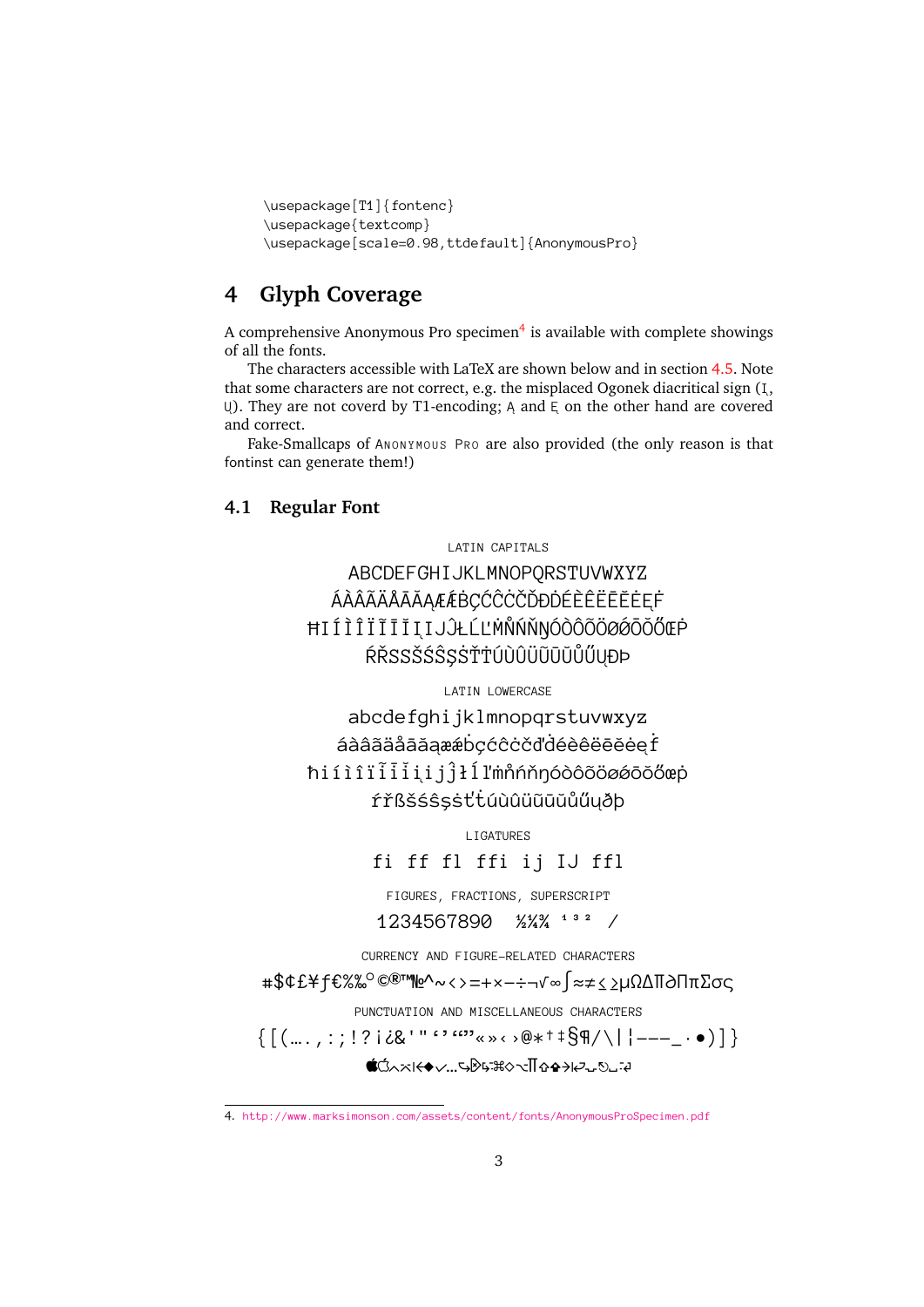#### <span id="page-3-0"></span>**4.2 Italic Font**

*LATIN CAPITALS*

*ABCDEFGHIJKLMNOPQRSTUVWXYZ ÁÀÂÃÄÅAĂA ¯ ˛ÆÆ´BÇĆ ˙ CˆCČĎÐ ˙ DÉÈÊË ˙ E¯E˘EE˙˛F˙ ĦIÍÌÎÏI˜I¯II˘˛IJJˆŁĹĽM˙N˚ŃŇŊÓÒÔÕÖØØ´O¯O˘ŐŒP˙ ŔŘSSŠŚSˆŞS˙ŤTÚÙÛÜ ˙ U˜U¯U˘ŮŰU˛ÐÞ*

*LATIN LOWERCASE*

*abcdefghijklmnopqrstuvwxyz*  $\hat{a}$ àâãäåāãaææbçćĉċčďdéèêëēĕėe $\hat{f}$ *ħiíìîïi˜i¯ii˘˛ijjˆłĺľm˙n˚ńňŋóòôõöøø´o¯o˘őœp˙ ŕřßšśsˆşs˙ťtúùûü ˙ u˜u¯u˘ůűu˛ðþ*

*LIGATURES*

*fi ff fl ffi ij IJ ffl*

*FIGURES, FRACTIONS, SUPERSCRIPT 1234567890 ½¼¾ ¹³² ⁄*

*CURRENCY AND FIGURE-RELATED CHARACTERS*

*#\$¢£¥ƒ€%‰°©®™№^~<>=+×−÷¬√∞∫≈≠≤≥µΩΔ∏∂Ππ∑σς*

*PUNCTUATION AND MISCELLANEOUS CHARACTERS*

*{[(….,:;!?¡¿&'"''""«»‹›@\*†‡§¶/\|¦---\_·•)]} ⌃⌤◆✓… ⌘◊∏ ⎈␣'*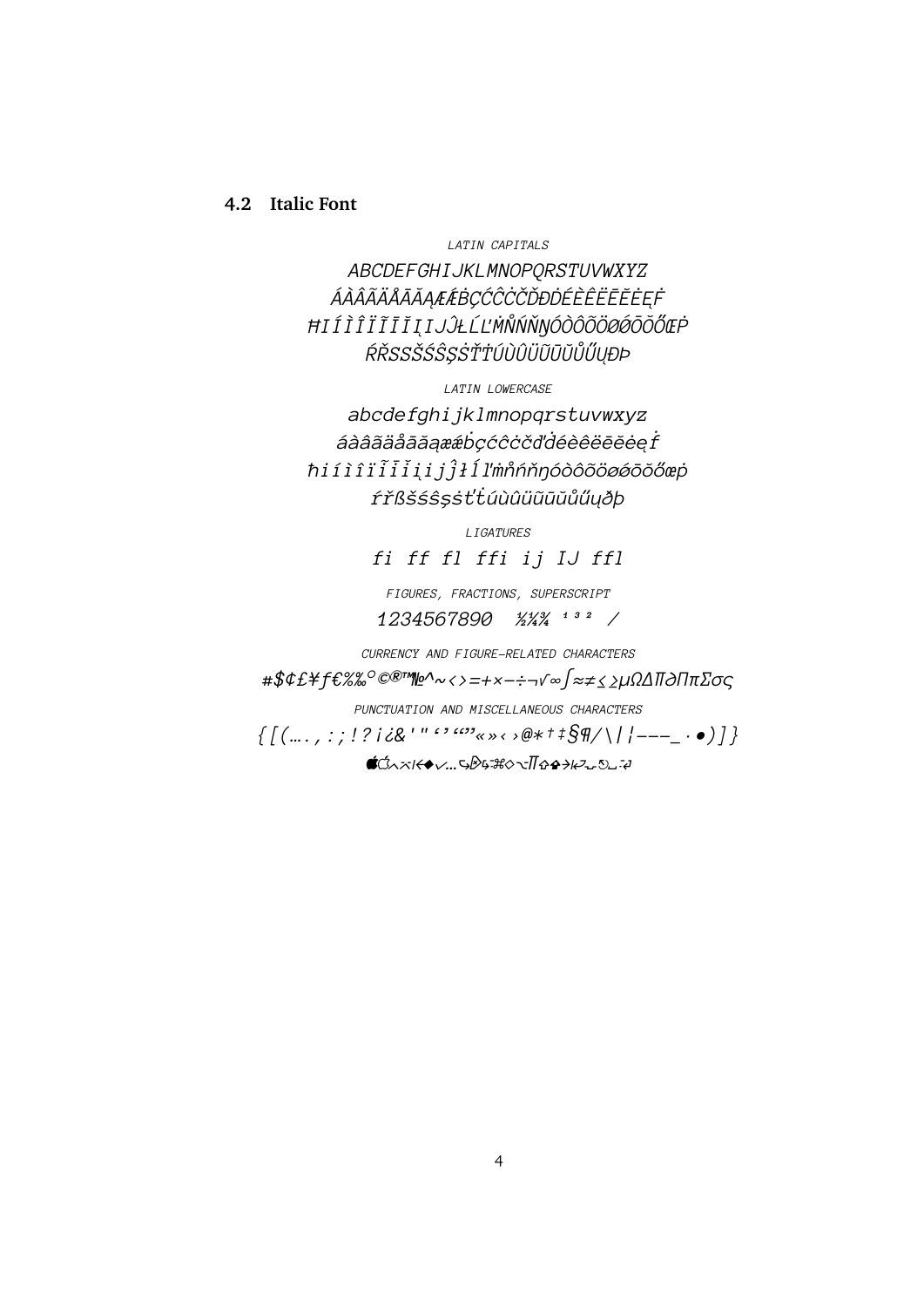<span id="page-4-0"></span>**4.3 Bold Font**

#### **LATIN CAPITALS**

**ABCDEFGHIJKLMNOPQRSTUVWXYZ ÁÀÂÃÄÅĀĂAÆÆBÇĆĈĊČĎĐDÉÈÊËĒĒEEF ĦIÍÌÎϘI¯I˘II˛IJˆJŁĹĽ˙M˚NŃŇŊÓÒÔÕÖØ´Ø¯O˘OŐŒ˙P ŔŘSSŠŚˆSŞ˙SŤ˙TÚÙÛܘU¯U˘UŮŰU˛ÐÞ**

**LATIN LOWERCASE**

**abcdefghijklmnopqrstuvwxyz áàâãäå¯aăa˛æ´æ˙bçćˆc˙cčď˙déèêë¯e˘e˙ee˛˙f ħiíìîï˜i¯i˘ii˛ijˆjłĺľ˙m˚nńňŋóòôõöø´ø¯o˘oőœ˙p ŕřßšśˆsş˙sť˙túùûü˜u¯u˘uůűu˛ðþ**

**LIGATURES**

**fi ff fl ffi ij IJ ffl**

**FIGURES, FRACTIONS, SUPERSCRIPT 1234567890 ½¼¾ ¹³² ⁄**

**CURRENCY AND FIGURE-RELATED CHARACTERS**

**#\$¢£¥ƒ€%‰°©®™№^~<>=+×−÷¬√∞∫≈≠≤≥µΩΔ∏∂Ππ∑σς**

**PUNCTUATION AND MISCELLANEOUS CHARACTERS**

**{[(….,:;!?¡¿&'"''""«»‹›@\*†‡§¶/\|¦---\_·•)]}**

**⌃⌤◆✓… ⌘◊∏ ⎈␣'**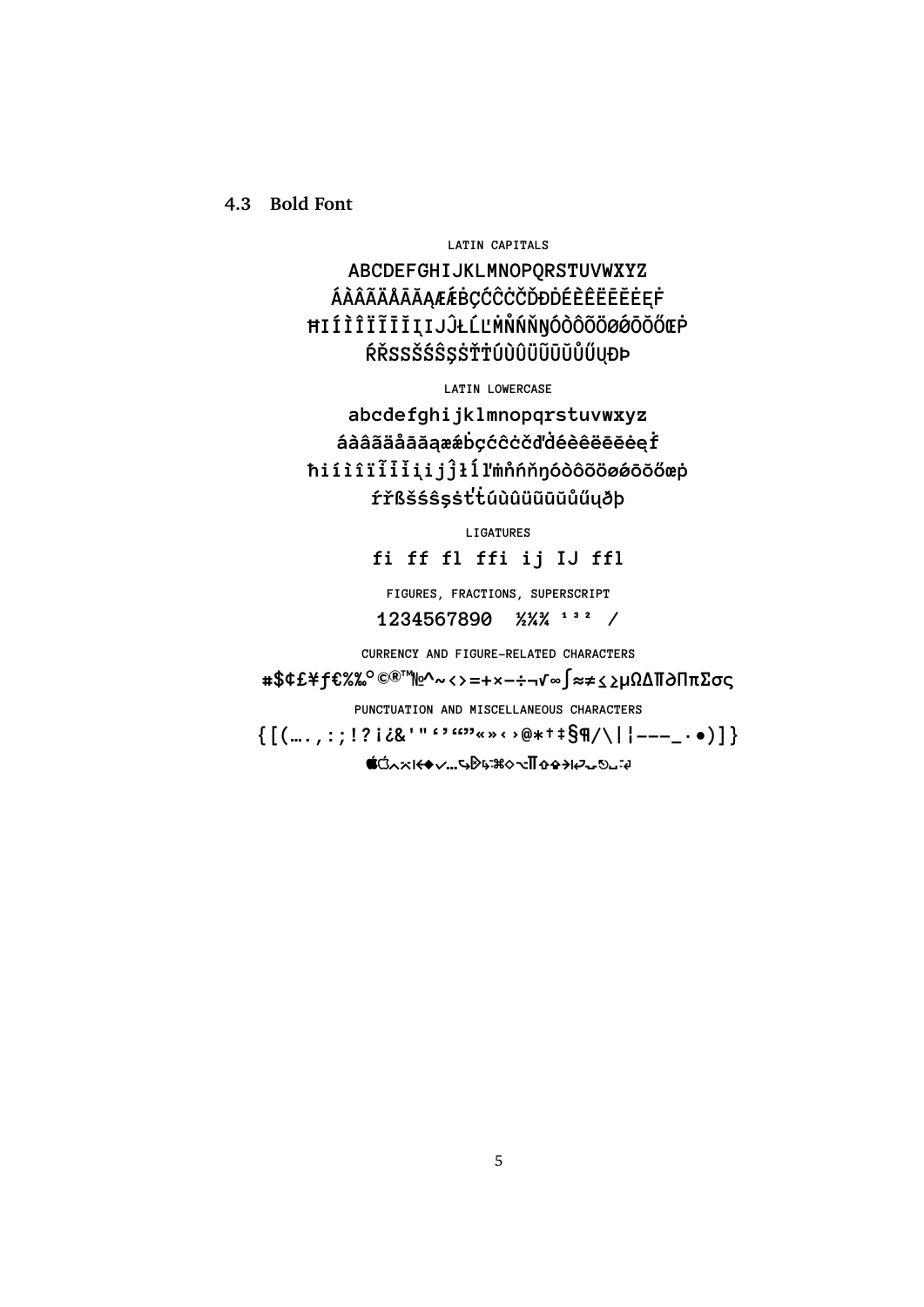#### <span id="page-5-0"></span>**4.4 Bold-Italic Font**

*LATIN CAPITALS*

*ABCDEFGHIJKLMNOPQRSTUVWXYZ ÁÀÂÃÄÅAĂA ¯ ˛ÆÆ´BÇĆ ˙ CˆCČĎÐ ˙ DÉÈÊË ˙ E¯E˘EE˙˛F˙ ĦIÍÌÎÏI˜I¯II˘˛IJJˆŁĹĽM˙N˚ŃŇŊÓÒÔÕÖØØ´O¯O˘ŐŒP˙ ŔŘSSŠŚSˆŞS˙ŤTÚÙÛÜ ˙ U˜U¯U˘ŮŰU˛ÐÞ*

*LATIN LOWERCASE*

*abcdefghijklmnopqrstuvwxyz*  $\hat{a}$ àâãäåāāaææbçćĉċčďdéêêëēĕėęf *ħiíìîïi˜i¯ii˘˛ijjˆłĺľm˙n˚ńňŋóòôõöøø´o¯o˘őœp˙ ŕřßšśsˆşs˙ťtúùûü ˙ u˜u¯u˘ůűu˛ðþ*

*LIGATURES*

*fi ff fl ffi ij IJ ffl*

*FIGURES, FRACTIONS, SUPERSCRIPT 1234567890 ½¼¾ ¹³² ⁄*

*CURRENCY AND FIGURE-RELATED CHARACTERS*

*#\$¢£¥ƒ€%‰°©®™№^~<>=+×−÷¬√∞∫≈≠≤≥µΩΔ∏∂Ππ∑σς*

*PUNCTUATION AND MISCELLANEOUS CHARACTERS*

*{[(….,:;!?¡¿&'"''""«»‹›@\*†‡§¶/\|¦---\_·•)]}*

*⌃⌤◆✓… ⌘◊∏ ⎈␣'*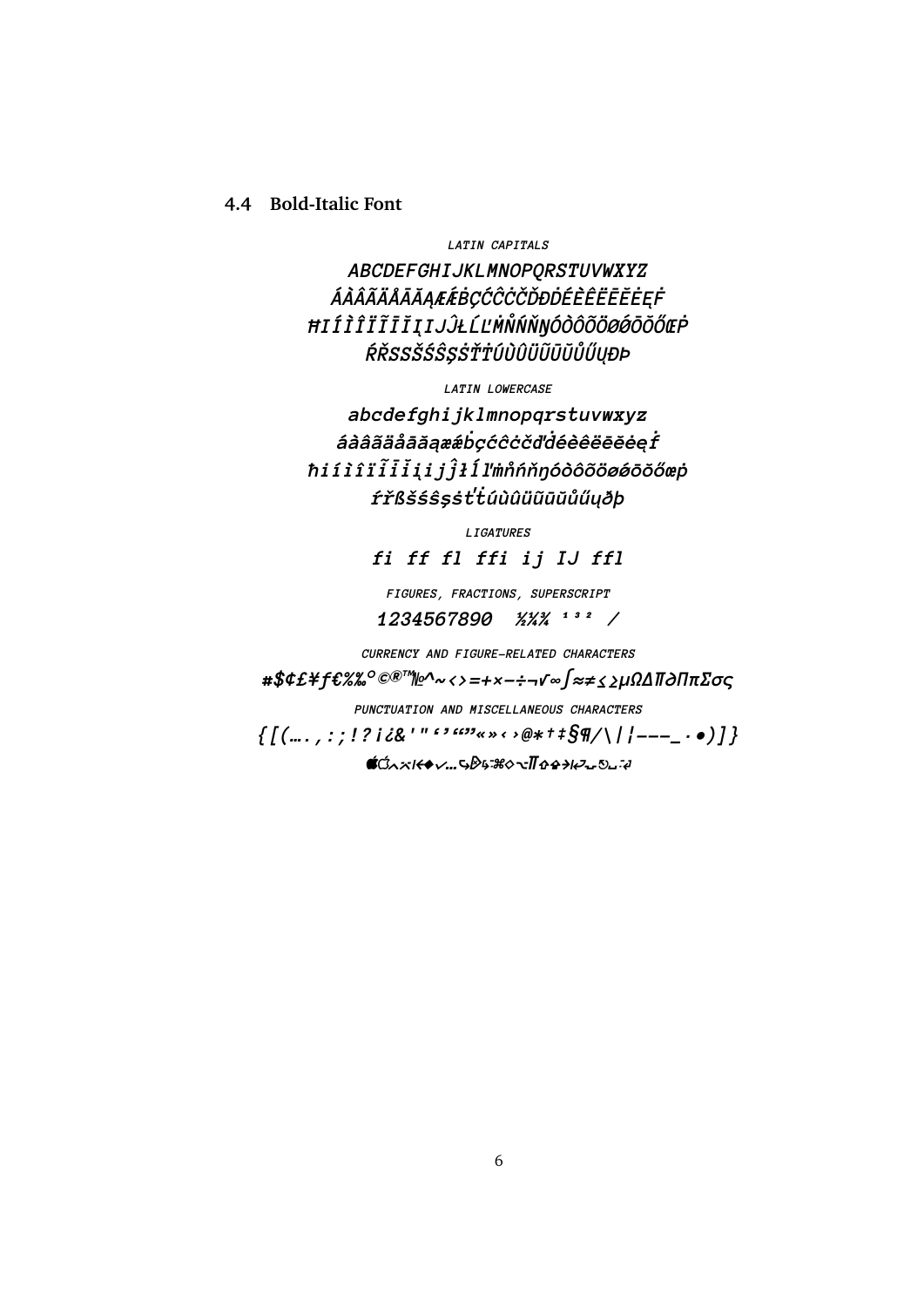#### <span id="page-6-0"></span>**4.5 T1 Font Table**

The only character missing is 'perthousandzero' in slot 24; 'compwordmark' in but disabled.

|               | $\sqrt{O}$                              | $\mathfrak{1}$      | $\overline{2}$                   | ΄3                          | $\overline{4}$                     | $\sqrt{5}$                     | ΄6                      | 7                      |                           |
|---------------|-----------------------------------------|---------------------|----------------------------------|-----------------------------|------------------------------------|--------------------------------|-------------------------|------------------------|---------------------------|
| $'00x$        | ×,<br>$\pmb{0}$                         | r,<br>$\,1$         | $\widehat{\phantom{a}}$<br>$\,2$ | $\overline{3}$              | $\cdot\cdot$<br>$\overline{4}$     | $\frac{1}{2}$                  | $\circ$<br>6            | $\sim$ 7               |                           |
| $\iota$ 01x   | $\overline{\phantom{0}}$<br>$\,$ 8 $\,$ | -<br>9              | ٠<br>$10\,$                      | $^{11}$                     | 12<br>Ċ                            | , 13                           | $\leftarrow$ 14         | 2 15                   | $''\mathcal{O}\mathbf{x}$ |
| '02x          | $\frac{c}{16}$                          | ,,<br>17            | $77 - 18$                        | $\boldsymbol{\kappa}$<br>19 | $\gg$<br>20                        | $-21$                          | $- - 22$                | 23                     |                           |
| $\iota$ 03x   | $\blacksquare$ 24                       | $1 \quad 25$        | J<br>26                          | $ff_{27}$                   | f128                               | 1129                           | $f$ f $\overline{u}$ 30 | $f11$ 31               | "1x                       |
| 04x           | L.<br>32                                | Ţ<br>33             | Π<br>34                          | #<br>35                     | \$<br>36                           | $\%$ 37                        | & 38                    | ,<br>39                |                           |
| $\partial 5x$ | (<br>40                                 | $\mathcal{L}$<br>41 | $*$ 42                           | $+ 43$                      | 44<br>$\prime$                     | $-45$                          | 46                      | / 47                   | $^{\prime\prime}$ 2x      |
| $\iota$ 06x   | $\varnothing$ 48                        | 1<br>49             | 2 <sub>50</sub>                  | 351                         | $4_{52}$                           | 5 53                           | 6 54                    | 7 55                   |                           |
| 07x           | 8 56                                    | 9<br>57             | .58                              | $\frac{1}{\ell}$<br>59      | 60                                 | $= 61$                         | $\left. \right.$<br>62  | ? 63                   | $^{\prime\prime}3x$       |
| 10x           | $@_{64}$                                | A 65                | B 66                             | $C_{67}$                    | $D_{68}$                           | E.<br>69                       | F<br>70                 | $G_{71}$               |                           |
| 11x           | $H_{72}$                                | $I_{73}$            | J 74                             | K 75                        | $L$ 76                             | M<br>77                        | N 78                    | 0.79                   | $^{\prime\prime}$ 4x      |
| 12x           | $P_{80}$                                | Q<br>$^{\rm 81}$    | R 82                             | $S_{83}$                    | $T_{84}$                           | U<br>85                        | $V$ 86                  | W 87                   |                           |
| 13x           | X 88                                    | $Y_{89}$            | Z 90                             | ſ<br>91                     | $\begin{bmatrix} 92 \end{bmatrix}$ | $\overline{\phantom{a}}$<br>93 | Λ<br>94                 | 95                     | $^{\prime\prime}5x$       |
| '14x          | $\epsilon$<br>96                        | a 97                | <b>b</b> 98                      | $C$ 99                      | $d$ 100                            | e 101                          | $f_{102}$               | 9103                   |                           |
| 15x           | $h$ 104                                 | $1\quad$ 105        | Ĵ.<br>106                        | $k$ 107                     | 1<br>108                           | m<br>109                       | $n_{110}$               | $O$ 111                | $''6\rm{x}$               |
| 16x           | P 112                                   | $q$ 113             | $r_{114}$                        | $S$ 115                     | $t_{116}$                          | $U$ 117                        | $V$ 118                 | W 119                  |                           |
| 17x           | X 120                                   | $V$ 121             | Z 122                            | €<br>123                    | $\mathsf{l}$<br>124                | }<br>125                       | $\sim$ 126              | $-127$                 | $''\mathbf{7}\mathbf{x}$  |
| 20x           | $\tilde{A}$ 128                         | $A_{129}$           | $\acute{C}$ 130                  | Č<br>131                    | Ď<br>132                           | Ě<br>133                       | $E_{134}$               | $\tilde{G}$ 135        |                           |
| 21x           | $\begin{bmatrix} 1 & 36 \end{bmatrix}$  | $L_{137}$           | $t_{138}$                        | Ń<br>139                    | Ň<br>140                           | Ŋ<br>141                       | $0_{142}$               | $\acute{R}$ 143        | $^{\prime\prime}8x$       |
| 22x           | $\check{R}$ 144                         | $\acute{S}$ 145     | $\check{S}$ 146                  | Ş<br>147                    | Ť<br>148                           | Ţ<br>149                       | Ű<br>150                | Ů<br>151               |                           |
| 23x           | $\ddot{Y}$ 152                          | $\tilde{Z}$ 153     | $\check{Z}$ 154                  | Ż<br>155                    | IJ<br>156                          | İ<br>157                       | $d$ 158                 | $\S$ 159               | $^{\prime\prime}9x$       |
| 24x           | ă 160                                   | $a_{161}$           | $\acute{C}$ 162                  | $\check{C}$ 163             | $d'$ 164                           | ě<br>165                       | ę 166                   | ğ 167                  |                           |
| 25x           | $1_{168}$                               | $l'$ 169            | $1 - 170$                        | ń<br>171                    | ň 172                              | ŋ<br>173                       | $6 \t174$               | ŕ<br>175               | $''Ax$                    |
| 26x           | $\check{\Upsilon}$ 176                  | $\mathsf{S}$ 177    | $\check{S}$ 178                  | $5 - 179$                   | $t'$ 180                           | ţ<br>181                       | $\mathbf{U}$ 182        | U <sup>2</sup> 183     |                           |
| 27x           | $\ddot{y}$ 184                          | $\tilde{Z}$ 185     | Ž 186                            | $27 - 187$                  | ij<br>188                          | Ť<br>189                       | $\zeta$ 190             | $E_{191}$              | $^{\prime\prime}$ Bx      |
| 30x           | À 192                                   | Á 193               | $\hat{A}$ 194                    | Ã<br>195                    | Ä<br>196                           | Å<br>197                       | Æ 198                   | Ç<br>199               |                           |
| 31x           | $\tilde{E}$ 200                         | É<br>201            | $\hat{E}$ 202                    | Ë<br>203                    | Ì<br>204                           | Í<br>205                       | Î<br>206                | Ϊ<br>207               | $^{\prime\prime}$ Cx      |
| 32x           | $\mathsf{D}$ 208                        | $\tilde{N}$ 209     | $\tilde{O}$ 210                  | $\acute{\mathrm{O}}$ 211    | $0_{212}$                          | $\tilde{O}$ 213                | $\ddot{\text{O}}$ 214   | $(E_{215}$             |                           |
| 33x           | $\varnothing$ 216                       | $\bigcup$ 217       | $\bigcup_{218}$                  | $\bigcup$ 219               | $\overline{U}$ 220                 | $\hat{Y}$ 221                  | $P_{222}$               | SS 223                 | ″Dx                       |
| 34x           | $\hat{a}$ 224                           | 4225                | $\hat{a}$ 226                    | $\tilde{a}$ 227             | $\ddot{a}$ 228                     | $a_{229}$                      | æ 230                   | C 231                  |                           |
| 35x           | $\hat{e}$ 232                           | $\acute{e}$ 233     | $\hat{e}$ 234                    | $\ddot{e}$ 235              | $\mathbf{\hat{1}}$ 236             | 1237                           | $\hat{1}$ 238           | 1239                   | $^{\prime\prime}$ Ex      |
| 36x           | $\delta$ 240                            | $\tilde{\Pi}$ 241   | $\hat{O}$ 242                    | 6243                        | $\hat{O}$ 244                      | $\widetilde{O}$ 245            | $\ddot{O}$ 246          | 02 247                 |                           |
| 37x           | Ø 248                                   | Ù 249               | $\mathsf{U}$ 250                 | $\hat{U}$ 251               | $\ddot{U}$ 252                     | $\hat{V}$ 253                  | $D_{254}$               | $\mathsf{B}$ 255       | $^{\prime\prime}$ Fx      |
|               | $^{\prime\prime}$ 8                     | $^{\prime\prime}$ 9 | $^{\prime\prime}$ A              | $^{\prime\prime}$ B         | $^{\prime\prime}{\rm C}$           | "D"                            | $^{\prime\prime}$ E     | $\sqrt[r]{\mathsf{F}}$ |                           |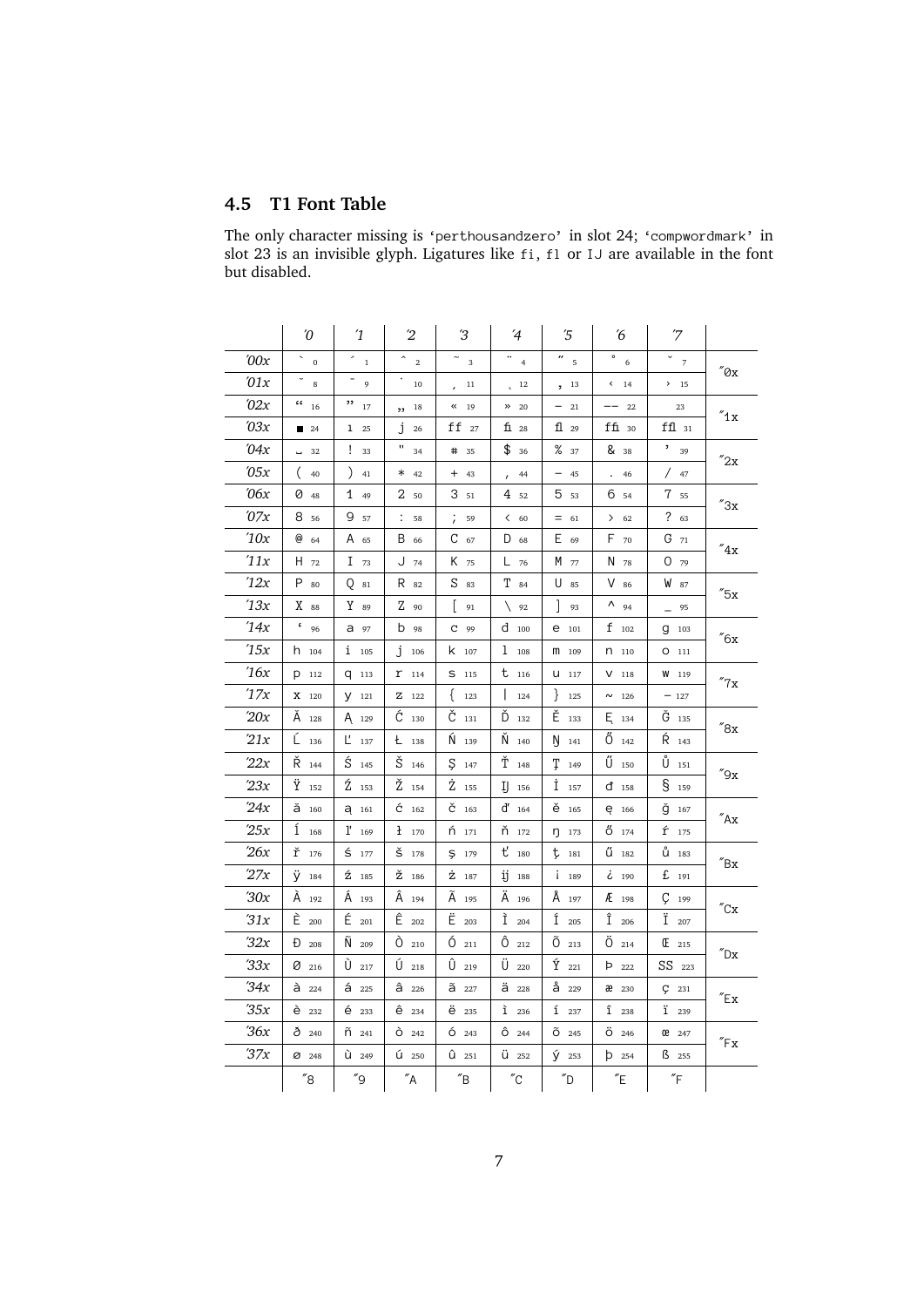#### <span id="page-7-0"></span>**4.6 Text Companion Symbols**

The next table shows the symbols available through textcomp. They are available in **Bold**, *Italic* and *Bold-Italic*.

| \textacutedbl            | , ,            | \textasciiacute       |                          |
|--------------------------|----------------|-----------------------|--------------------------|
| \textasciibreve          |                | \textasciicaron       |                          |
| \textasciidieresis       |                | \textasciigrave       |                          |
| \textasciimacron         |                | \textasteriskcentered | $\ast$                   |
| \textbardbl              | $\mathsf{L}$   | \textbrokenbar        | Ł                        |
| \textbullet              |                | \textcelsius          | $^{\circ}$ C             |
| \textcent                | ¢              | \textcopyright        | ©                        |
| \textcurrency            | <b>Q</b>       | \textdaggerdbl        | $\ddagger$               |
| \textdagger              | t              | \textdegree           | $\circ$                  |
| \textdiv                 | ÷              | \textdollar           | \$                       |
| \texteuro                | €              | \textflorin           | f                        |
| \textfractionsolidus     | Γ              | \textgravedbl         | $\overline{\phantom{a}}$ |
| \textinterrobangdown     | j              | \textinterrobang      | P                        |
| \textlbrackdbl           | $\overline{1}$ | \textlnot             | T.                       |
| \textminus               |                | \textmu               | μ                        |
| \textnumero              | Nº             | \textonehalf          | $\frac{1}{2}$            |
| \textonequarter          | ¼              | \textonesuperior      |                          |
| \textordfeminine         | ₫              | \textordmasculine     | $\overline{\mathsf{O}}$  |
| \textparagraph           | ዋ              | \textperiodcentered   |                          |
| \textperthousand         | ‰              | \textpm               | Ŧ.                       |
| \textquotesingle         | $\mathbf{I}$   | \textrbrackdbl        | ן ן                      |
| \textregistered          | ®              | \textsection          | S                        |
| \textsterling            | £              | \textsurd             | $\sqrt{ }$               |
| \textthreequartersemdash |                | \textthreequarters    | ¾                        |
| \textthreesuperior       | 3              | \texttildelow         |                          |
| \texttimes               | $\times$       | \texttrademark        | <b>TM</b>                |
| \texttwelveudash         |                | \texttwosuperior      | $\mathbf{z}$             |
| \textyen                 | ¥              |                       |                          |
|                          |                |                       |                          |
|                          |                |                       |                          |
|                          |                |                       |                          |
|                          |                |                       |                          |
|                          |                |                       |                          |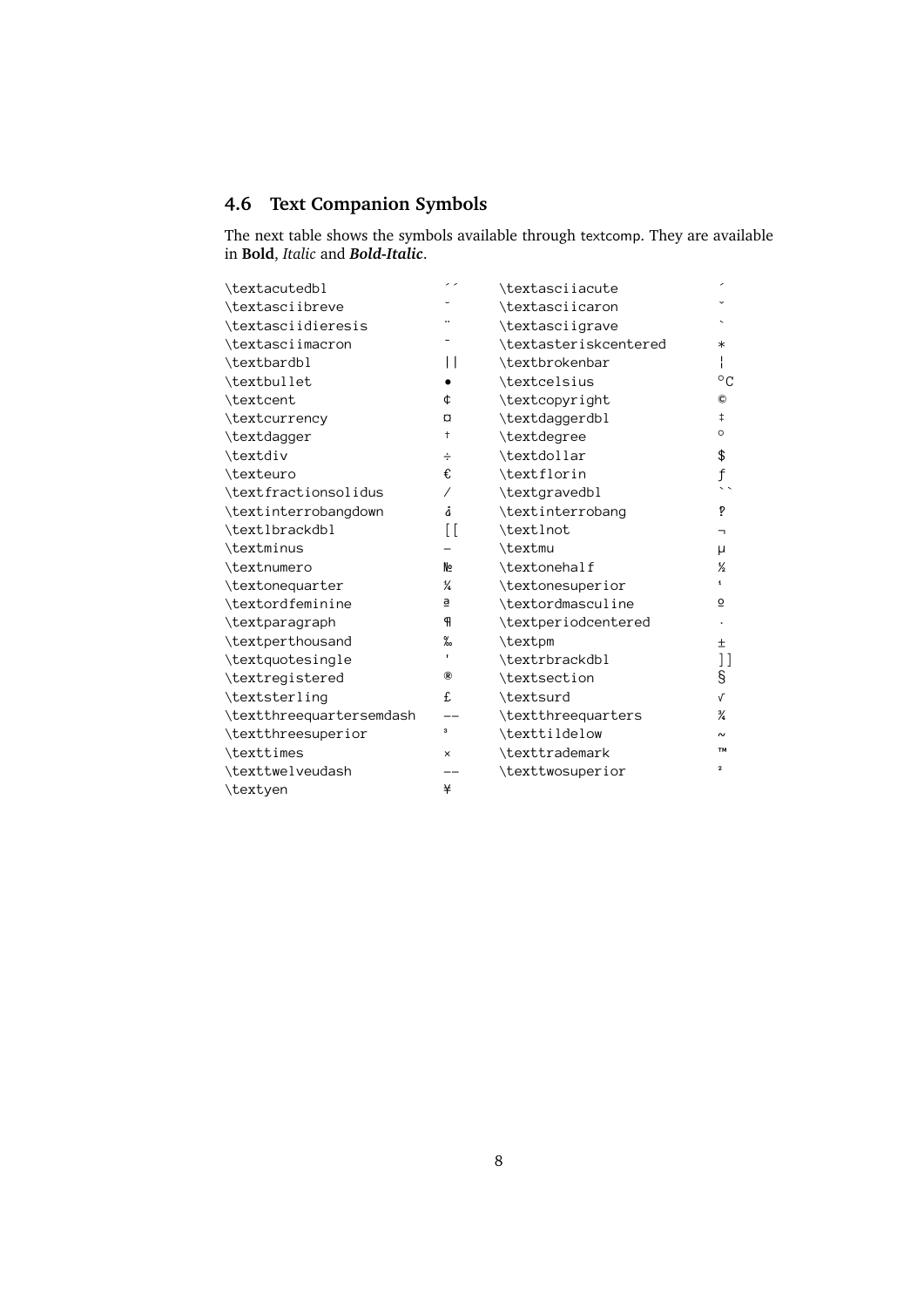#### <span id="page-8-0"></span>**4.7 Miscellaneous Symbols**

Other symbols provided by this package are shown in next table. They are available in **Bold**, *Italic* and *Bold-Italic*.

| \ANPapplelogo         | É                        | \ANPappleopen                                                                  | Ć                     |
|-----------------------|--------------------------|--------------------------------------------------------------------------------|-----------------------|
| \ANPapproxequal       | $\approx$                | \ANPback                                                                       | $\leftrightarrow$     |
| \ANPblackdiamond      |                          | \ANPcheckmark                                                                  | $\checkmark$          |
| \ANPDelta             | Δ                        | \ANPellipsis                                                                   |                       |
| \ANPendtab            | $\overline{C}$           | \ANPerasetotheright                                                            | D                     |
| \ANPgreaterequal      | $\geq$                   | \ANPHelm                                                                       | $\ddot{\circ}$        |
| \ANPinsert            | Б.                       | \ANPInsertSign                                                                 | æ                     |
| \ANPintegral          | ſ                        | \ANPlessequal                                                                  | $\leq$                |
| \ANPlozenge           | ♦                        | \ANPnotequal                                                                   | $\neq$                |
| \ANPOpenBox           | $\overline{\phantom{a}}$ | \ANPoptionkey                                                                  | $\sim$                |
| \ANPpartialdiff       | 6                        | \ANPPi                                                                         | П.                    |
| \ANPpi                | π                        | \ANPproduct                                                                    | π                     |
| \ANPReturnSign        | ر                        | \ANPshift                                                                      | ⇧                     |
| \ANPshiftlock         | ٠                        | \ANPShoulderedOpenBox                                                          | tur.                  |
| \ANPsigma             | σ                        | \ANPsigmaone                                                                   | $\varsigma$           |
| \ANPsummation         | Σ                        | \ANPtab                                                                        | $\rightarrow$         |
| \ANPUpArrowHead       | $\sim$                   | \ANPUpArrowHeadBars                                                            | $\tilde{\mathcal{N}}$ |
| \ANPverticaltab       | 4ءَ۔                     |                                                                                |                       |
| 4.8<br><b>Credits</b> |                          |                                                                                |                       |
|                       |                          | <b>Mark Simonson</b> for making the fonts in the first place and giving me the |                       |

#### <span id="page-8-1"></span>**4.8 Credits**

ANPVerticaltab<br> **4.8 Credits**<br> **Mark Simonson** for making the release the pfb-files **Mark Simonson** for making the fonts in the first place and giving me the OK to release the pfb-files

**Philipp Lehmann** for his *"The Font Installation Guide"*

**Fontinst-Team** for fontinst

#### <span id="page-8-2"></span>**5 Implementation**

#### <span id="page-8-3"></span>**5.1 General Notes**

These files were produced while playing around with fontinst; I do not use Anonymous Pro. But making fonts available for LaTeX is a messy job, and I hope these files are useful to somebody else.

The original font-files are distributed as  $\langle .ttf \rangle$ . I wanted to play with  $\langle .afm \rangle$ , so I used <code>FontForge</code><sup>5</sup> to generate the  $\langle .pfb\rangle$  and  $\langle .afm\rangle$  files. After running LaTeX FontForge<sup>[5](#page-8-4)</sup><br>mousPro.in<br>to run fonti<br>DNY: fonts<br>ts: on AnonymousPro.ins and having the generated files at hand, I used a trivial<br>
Makefile to run fontinst:<br>
PHONY: fonts<br>
fonts:<br>
tex AnonymousPro-drv.tex

Ma[kefile](http://www.fontforge.org/) to run fontinst:<br>PHONY: fonts<br>fonts:<br>tex Anon:<br>5. http://www.fontforge.org fonts:<br>tex A<br>p://www.fontforge<br>a comment from Ka

<span id="page-8-4"></span>p://www.<br>a comme ntforge.org/; I switched from ttf:<br>from Karl Berry.<br>9 5. http://www.fontforge.org/; I switched from ttf2pt1 (http://ttf2pt1.sourceforge.net/[\)](http://ttf2pt1.sourceforge.net/) af-<br>ter a comment from Karl Berry.<br>9 ter a comment from Karl Berry.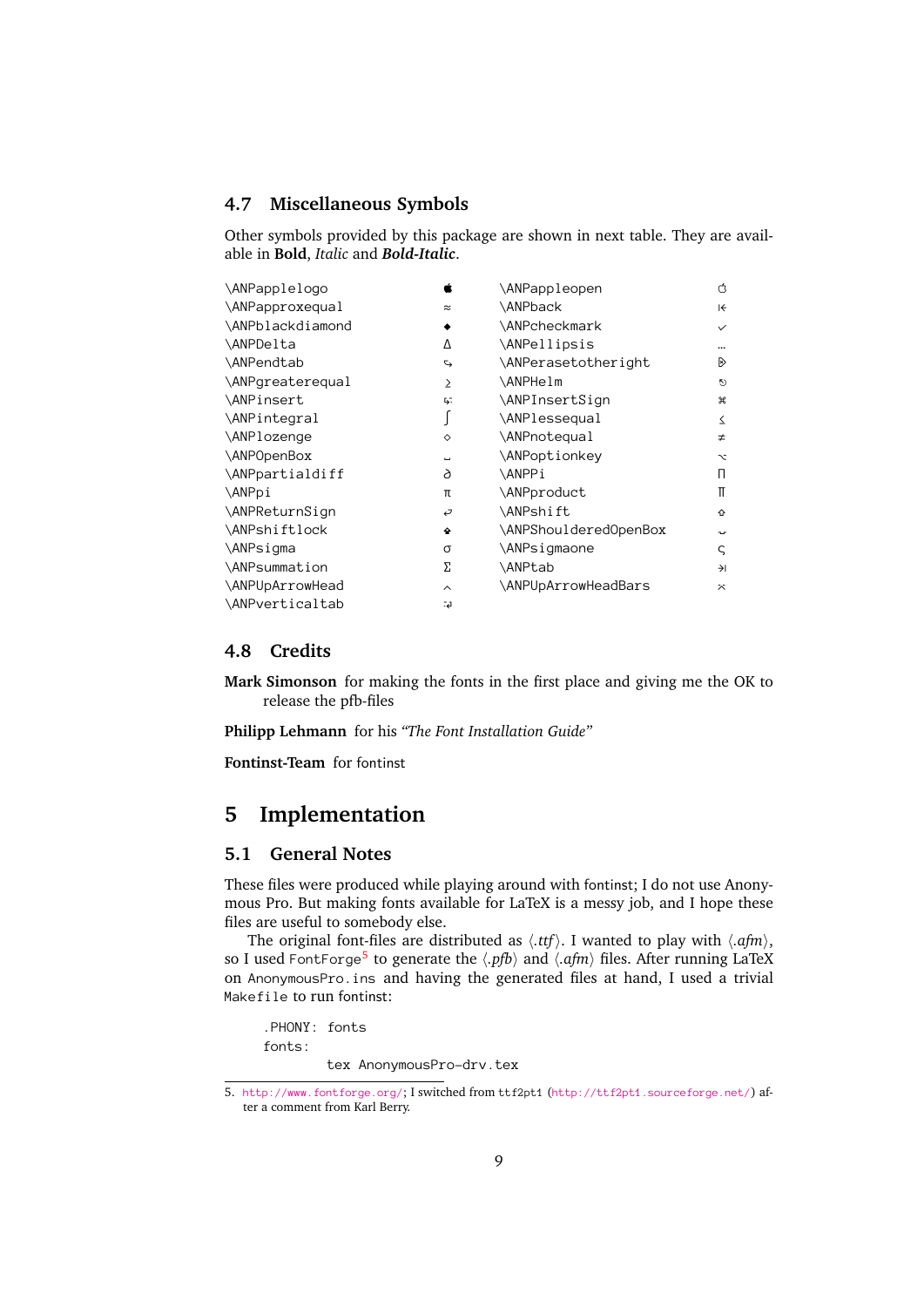```
for filename in *.pl; do<br>for filename in *.vpl; d<br>rm x,pl *.vpl *.mtx<br>:1testpage<sup>6</sup> to generate an c<br>ca on characters in (afm) files
for filename in *.vpl; do vptovf $$filename; don<br>rm *.pl *.vpl *.mtx<br>:1testpage<sup>6</sup> to generate an overview of characters per for<br>n on characters in \langle .afm \rangle files.
```
For  $*$ . pl  $*$ . vpl  $*$ . mtx<br>:1 testpage<sup>6</sup> to generate an overview of characters per font<br>n on characters in  $\langle .afm \rangle$  files.  $r$ <sup>1</sup> testpage<sup>6</sup> to generat<br>n on characters in  $\langle .afn \rangle$ <br>**st-Driver file** I also used t1testpage<sup>[6](#page-9-1)</sup> to generate an overview of characters per font; mostly<br>have a match on characters in  $\langle .afm \rangle$  files.<br>**Pontinst-Driver file**<br>follow Philipp Lehman's *The Font Installation Guide*. to have a match on characters in  $\langle .afm \rangle$  files.

#### <span id="page-9-0"></span>**5.2 Fontinst-Driver file**

We follow Philipp Lehman's *The Font Installation Guide*.

We start as follows:

 $1$   $\langle$ \*anp-drv $\rangle$ 

2\input fontinst.stv 3\needsfontinstversion{1.926}

 $\neq$  state fontinstversi<br>
We are installing a 1<br>
not use them and<br>  $\pi$ We are installing a monowidt<br>not use them and set  $\langle ligai \rangle$ <br>phenchar \font=-1'.<br>\setint{monowidth}{1} We are installing a monowidth-font. 'Anonymous Pro' has liguatures but we will not use them and set  $\langle$ *ligaturing* $\rangle$  to '0'. Note that we also will not set

```
\thyphenchar\font=-1'.<br>4\setint{monowidth}{1}<br>5\setint{ligaturing}{0<br>6\substitutesilent{bx}<br>7\substitutesilent{s1}<br>For the sake of complet
     4\setint{monowidth}{1}
     5\setint{ligaturing}{0}
     6\substitutesilent{bx}{b}
```

```
\substack{\text{boxlent}{}\\ \text{substitutesilent}{}\\ \text{substitutesilent}{}\\ \text{for the sake of complete} \\ \setminus \text{smallcapsscale}\substitutesilent{sl}{it}<br>For the sake of completent{sl}{it}<br>\setint{smallcapsscale}{<br>Record our transformation
7\substitutesilent{sl}{it}
```
For the sake of completeness we produce 'fake-smallcaps'.<br>
\setint{smallcapsscale}{800}<br>
Record our transformation:<br>
\recordtransforms{anonymouspro-rec.tex}

```
8\setint{smallcapsscale}{800}
```
#### Record our transformation:

9

Record our transformation:<br>Necordtransforms{anonymousp<br>We have to patch fontinst's \f<br>patch is taken from Boris Vey The patch is taken from Boris Veytman's divine.dtx<sup>[7](#page-9-2)</sup>.

```
10\fontinstcc
```

```
\recordscales to patch fontinst's \fd_family in order to use the [\scale\] option.<br>
\the have to patch fontinst's \fd_family in order to use the [\scale\] option.<br>
\the staken from Boris Veytman's divine.dtx<sup>7</sup>.<br>
\def\fd_f
     11\def\fd_fam<br>
11\def\fd_fam<br>
12 \a_toks{<br>
13 \edef\lo<br>
14 \edef\<br>
15 \lowerca
            \a_toks{#3}<br>\edef\lowercase_fi<br>\edef\noexpand\l<br>\lowercase_file<br>\open_out{\lowerca
    12 \edef\lower<br>\edef\noe<br>Dowercase_<br>\open_out{\\out_line{\
    13 \edef\noexpand\lowercase_file{<br>\lowercase_file<br>\open_out{\lowercase_file}<br>\out_line{\percent_char~Filename<br>\out_line{\percent_char~Created~
    14 \educase_file<br>pen_out{\lowercase_file}<br>ut_line{\percent_char~Filename:~\lowerca<br>ut_line{\percent_char~Created~by:~tex~\j<br>ut_line{\percent_char~Created~using~font
    15 \open_out{\lowe<br>\out_line{\perc<br>\out_line{\perc<br>\out_line{\perc<br>\out_line{}
    16 \out_line{\percent_char~Fi<br>\out_line{\percent_char~Cr<br>\out_line{\percent_char~Cr<br>\out_line{}<br>\out_line{\percent_char~TH
    17 \out_line{\percent_char~Created~by:~tex~\jobname}<br>\out_line{\percent_char~Created~using~fontinst~v\f<br>\out_line{}<br>\out_line{\percent_char~THIS~FILE~SHOULD~BE~PUT~IN<br>DIRECTORY}
    18 \out_line{\percent_char~Created~using~fontinst~v\\put_line{\percent_char~Created~using~fontinst~v\<br>\out_line{}<br>\out_line{\percent_char~THIS~FILE~SHOULD~BE~PUT~I<br>DIRECTORY}<br>\out_line{}
    19 \out_line{}<br>\out_line{\percent_char~THIS~FILE~SHOULD~BE~PUT~IN~A~TEX~INPUTS~<br>DIRECTORY}<br>\out_line{}
   20 \out_line{\<br>DIRECTOR<br>DIRECTOR<br>\out_line{\<br>\out_lline{
    21 \out_line{}<br>\out_line{}<br>\out_line{\string\ProvidesFile{\lowercase_file}}<br>\out_lline{[<br>\the\year/
    22 -------<br>t_line{}<br>t_line{\st<br>t_lline{[<br>\ifnum10>\
    23 \out_line{\<br>\out_line{\<br>\the\yea\ifnum10<br>\ifnum10
    24 \out_lline{[<br>\the\year/<br>\ifnum10>\month0\fi\the\month/<br>\ifnum10>\day0\fi\the\day\space<br>\theseform\there\time}
    25 \out_lline{[
6. 26
                              \the\year/<br>\ifnum10>\month0\fi\the\month/
   27
```

```
\ifnum10>\day0\fi\the\day\spac<br>\ifnum10>\day0\fi\the\day\spac<br>ww.lcdf.org/type/<br>ww.ctan.org/pkg/divine
28
```
<span id="page-9-2"></span><span id="page-9-1"></span>

 $\frac{1}{\text{www.lcdf.org/type}}$ <br>www.lcdf.org/pkg/divine 7. http://www.ctan.org/pkg/d<br>
.<br>
7. http://www.ctan.org/pkg/d http://www.ctan.org/pkg/divine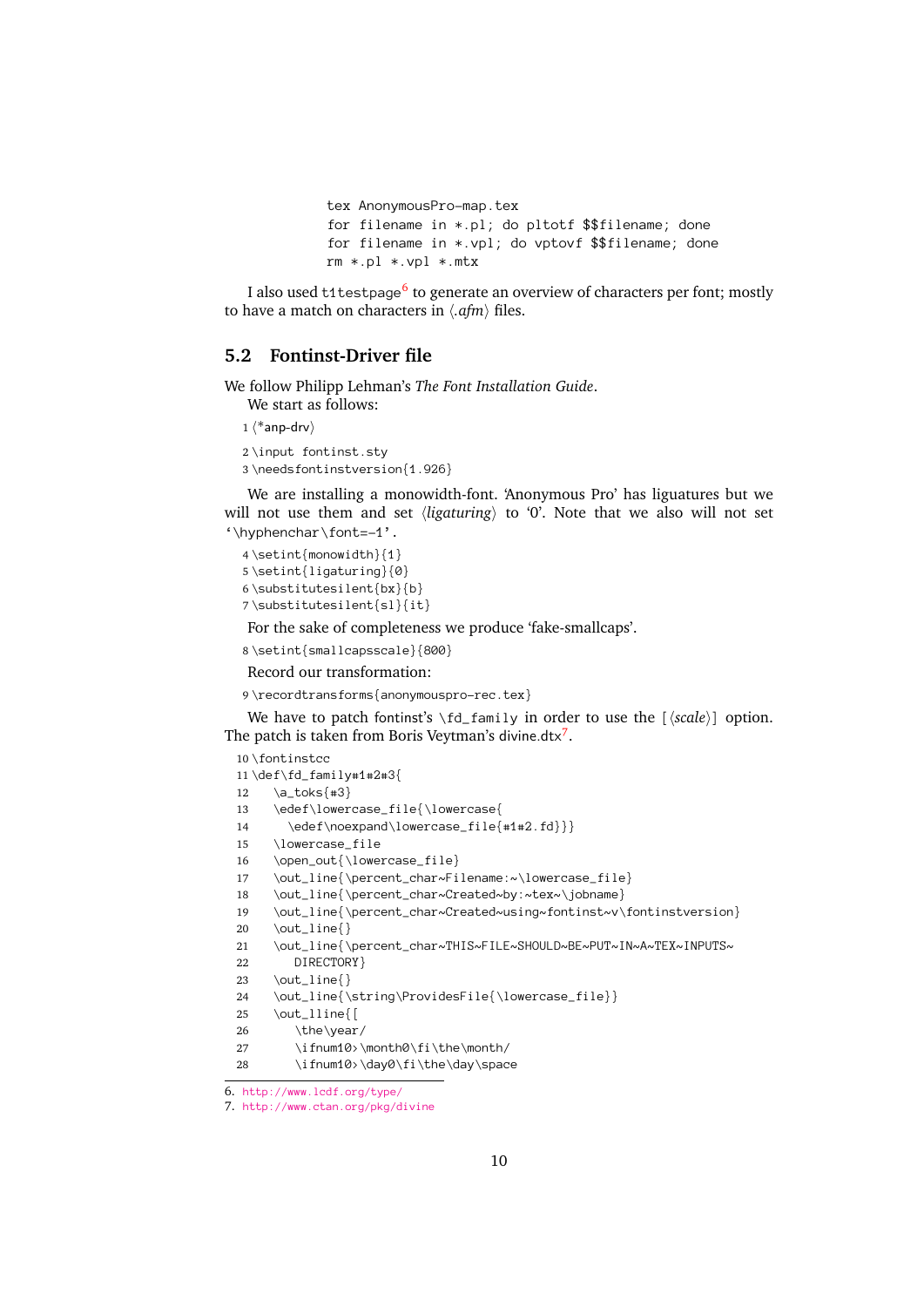```
29font~definitions~for~#1/#2.<br>t_line{}<br>t_line{}<br>t_line{\string\expandafter\strin
30 t_line{}<br>rt Patch<br>t_line{\string\expandafter\<br>NP@scale\string\endcsname\s
31 \left\{ \right\}]<br>| \0<br>| St<br>| 0
32 \out_line{}
33%% Start Patch
        \out_line{\<br>ANP@scale<br>\out_line{\<br>tout_line{\
34 \out_line{\string\endcsname\string\relax}<br>\out_lline{\string\endcsname\string\relax}<br>\out_line{\string\else}<br>\out_lline{\string\edef\string\ANP@@scale\left_brace_char<br>s*{\string\csname\space ANP@scale\string\endcsname]
35 ANP@scale\string\left\string\ANP@scale\string\t_lline{\string\else}<br>ut_lline{\string\else}<br>ut_lline{\string\else}<br>string\conducty\string\ANP@@scale\<br>s*[\string\csname\space ANP@scale\stri<br>\right_brace_char\percent_char}
36 \out_line{\string\else}<br>\out_lline{\string\else}<br>\out_lline{\string\edef\string\ANP@@scale\left_brace_ch<br>s*[\string\csname\space ANP@scale\string\endcsname]<br>\right_brace_char\percent_char}<br>\out_line{\string\fi}
37 \out_lline{\string\edef<br>s*[\string\csname\s<br>\right_brace_char\p<br>\out_line{\string\fi}<br>\out_line{}
38 \out_is\tring\csname\space ANP@scale\string\endcsname]<br>\right_brace_char\percent_char}<br>\out_line{\string\fi}<br>\out_line{}<br>End Patch
39 string (commercient clubs) (csname)<br>\right_brace_char\percent_char}<br>_line{\string\fi}<br>Patch<br>_line{\string\DeclareFontFamily{#1}{#2}{\the\a_toks
40 \right_information_information_information_information_information_information_information_information_information_information_information_information_information_information_information_information_information_information
41 \out_line{}<br>\cut_line{\string\Dec<br>{<br>{<br>\csname #1-#2\endc
42 \out_line{\)<br>End Patch<br>\out_line{\)
43%% End Patch
        %% vout_line<br>{<br>\csnam<br>\out_l<br>\let\d
44 \out_line{\string\DeclareFontFamily{#1}{#2}{\the\a_toks}}
45 \ddot{\phantom{a}}46 \out_line{}<br>\let\do_shape=\substitu<br>\csname #1-#2\endcsname<br>\let\do_shape=\remove_s<br>\csname #1-#2\endcsname
47 \let\do_sha<br>\csname #1-<br>\let\do_sha<br>\csname #1-
48 \csname #1-#2\endcsname<br>\let\do_shape=\remove_shape<br>\csname #1-#2\endcsname
49 \let\do_shape=\remove_s<br>\csname #1-#2\endcsname<br>cs\g_let{#1-#2}\x_relax<br>t_line{}
50 51 \cs\g_let{#1-#2}\x_relax<br>t_line{}<br>t_line{\string\endinput<br>ose_out{Font~definition
52 \mathcal{L}}<br>/<br>/<br>/
53 \out_line{}<br>\out_line{\string\endinput}
54 \out_line{\<br>\close_out{<br>rmalcc<br>or v2.0. we
55 \close_out{Font~definitions}<br>malcc<br>or v2.0, we load all glyphs fro<br>no files AnonymousPro-0[1]?
                 \close_out{Font~definitions}
56 57
```
58 \normalcc

rmalco<br>
or v2.0, we load all glyphs from<br>
the form of files AnonymousPro-0[1|2| ) \<br>4 ) a As for v2.0, we load all glyphs from .afm into fontinst memory by using custom<br>oding files AnonymousPro–0[1|2|3] .etx. Each .etx has 256 slots. The idea is<br>nave access to more than 600 glyphs provided by the fonts. Having encoding files AnonymousPro-0[1|2|3] etx. Each etx has 256 slots. The idea is AnonymousPro-0[1|2|3].etx. Each .etx has 256 slots. The idea is<br>to more than 600 glyphs provided by the fonts. Having the metrics<br>t t1.etx and ts1.etx grab the right glyphs as we create the virtual<br>nas a nice \foreach fac to have access to more than 600 glyphs provided by the fonts. Having the metrics at hand, we let t1.etx and ts1.etx grab the right glyphs as we create the virtual<br>as a nice \foreach facility for this loop. We use long names for the<br>{01,02,03}<br>mfont<br>ousPro-Regular-\str{i}}% fonts. fontinst has a nice \foreach facility for this loop. We use long names for the<br>fonts.<br>59 \foreach(i){01,02,03}<br>60 \transformfont<br>61 {AnonymousPro-Regular-\str{i}}%<br>62 {\reencodefont{AnonymousPro-\str{i}}{\fromafm{A fonts.

59 \foreach(i){01,02,03}

60 \transformfont

- \transformfont<br>{AnonymousPro-Reg<br>{\reencodefont{An<br>\transformfont<br>{AnonymousPro-Ita \transform<br>formfont {\nencodefo}<br>\transformfont {AnonymousPr<br>{\reencodefo 61
- {\reencodefont{AnonymousPro-\st<br>ransformfont<br>{AnonymousPro-Italic-\str{i}}%<br>{\reencodefont{AnonymousPro-\st<br>ransformfont 62
- 63
- 64
- ransformfont<br>{AnonymousPro-Italic-\str{i}}%<br>{\reencodefont{AnonymousPro-\str{i}}{\fromafm{AnonymousPro-Italic}}}<br>ransformfont<br>{AnonymousPro-Bold-\str{i}}% \transformfont<br>{AnonymousPro-Italic-\str{i}}%<br>{\reencodefont{AnonymousPro-\st<br>\transformfont<br>{AnonymousPro-Bold-\str{i}}% {\reencodefont{AnonymousPro-\strainfont}<br>Transformfont<br>{AnonymousPro-Bold-\str{i}}%<br>{\reencodefont{AnonymousPro-\s<br>ransformfont 65
- 66
- 67
- ransformfont<br>{AnonymousPro-Bold-\str{i}}%<br>{\reencodefont{AnonymousPro-\str{i}}{\fromafm{AnonymousPro-Bold}}}<br>ransformfont<br>{AnonymousPro-BoldItalic-\str{i}}% 68
- 69
- \transformfont<br>{AnonymousPro-BoldItalic-\str{i}}% 70

```
{\reencodefont{AnonymousPro-<br>ransformfont<br>{AnonymousPro-BoldItalic-\st<br>{\reencodefont{AnonymousPro-<br>for(i)
               {\reencodefont{AnonymousPro-\str{i}}{\fromafm{AnonymousPro-Bold}}}
          \label{cor:anom:noncomm} \begin{array}{c} \{\text{AnonymousPr}\\\ \text{reencode} \text{for}(i)\} \text{ and } \text{for}(i)\end{array}{\reencodefont{AnonymousPro-\str{i<br>for(i)<br>are loaded via anonymouspro-symbo<br>nsformfont<br>nonymousPro-Boqular Symbols basel%
71 for(i)<br>are loaded via anonymouspro-symbols.etx.<br>msformfont<br>nonymousPro-Regular-Symbols-base}%
72\end{for}(i)
```
Symbols are loaded via anonymouspro-symbols.etx.<br>
73 \transformfont<br>
74 {AnonymousPro-Regular-Symbols-base}%<br>
11

```
73 \transformfont
```
% (LEADERSTAND)<br>74 {AnonymousPr  ${11}$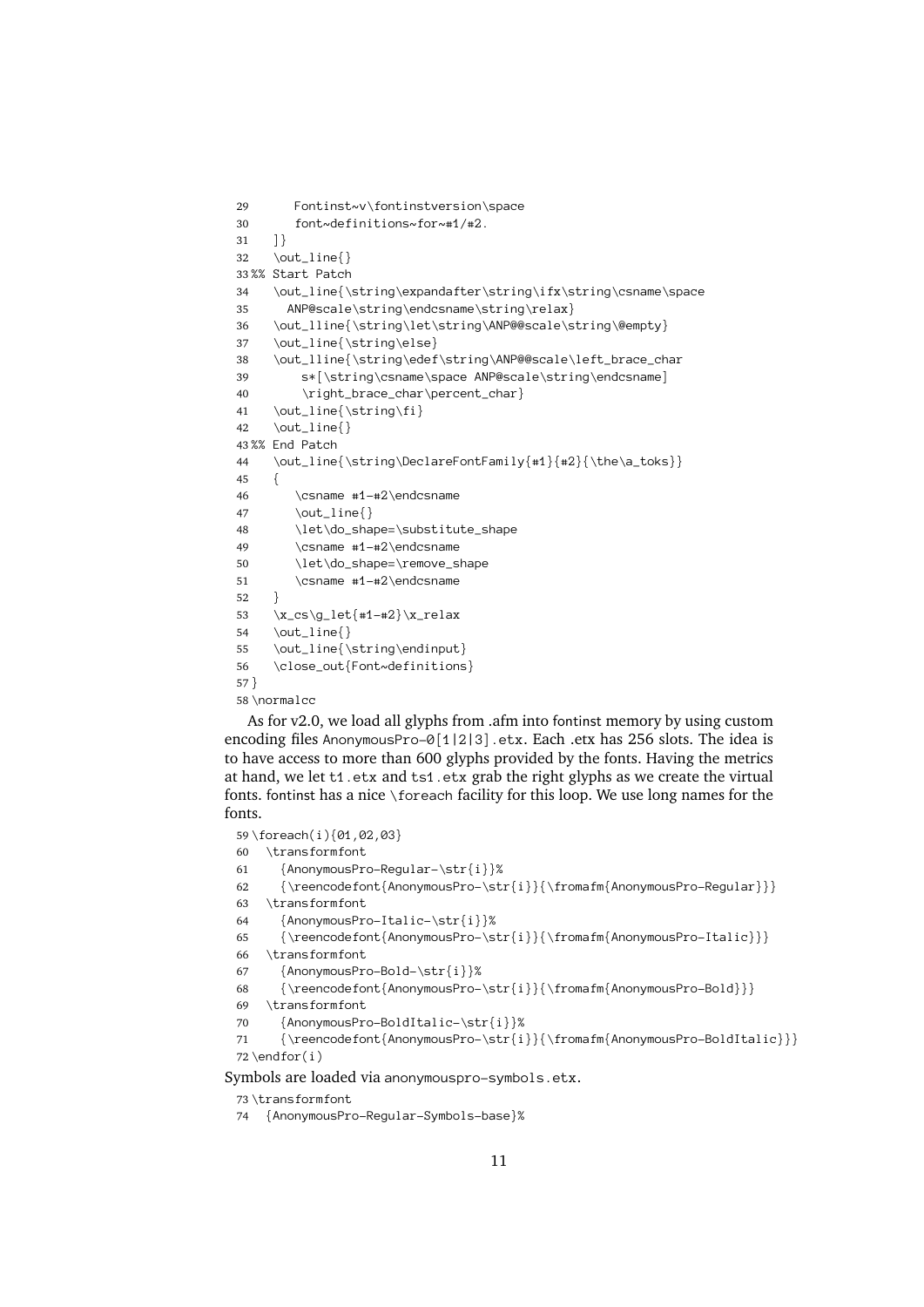75 {\reencodefont{AnonymousPro-symbols}{\fromafm{AnonymousPro-Regular}}}  ${\noindent \begin{minipage}{0.5\textwidth} \begin{minipage}{0.5\textwidth} \begin{minipage}{0.5\textwidth} \begin{minipage}{0.5\textwidth} \begin{minipage}{0.5\textwidth} \begin{minipage}{0.5\textwidth} \begin{minipage}{0.5\textwidth} \begin{minipage}{0.5\textwidth} \begin{minipage}{0.5\textwidth} \begin{minipage}{0.5\textwidth} \begin{minipage}{0.5\textwidth} \begin{minipage}{0.5\textwidth} \begin{minipage}{0.5\textwidth} \begin{minipage}{0.5\textwidth} \begin{minipage}{0.5\textwidth} \begin{minipage}{0$ 76 \transformfont

```
77 {AnonymousPro-Italic-Symbols-base}%
```

```
78
```

```
79 \transformfont
```
- $\label{lem:main} \begin{array}{ll} \{\text{AnonymousPr}\ \{ \text{AnonymousPr}\ \{ \text{AnonymousPr}\ \{ \text{reencodefo} \} \} \} \end{array}$
- {\reencodefont{AnonymousPro-symbols<br>ransformfont<br>{AnonymousPro-Bold-Symbols-base}%<br>{\reencodefont{AnonymousPro-symbols<br>ransformfont  ${\noindent {\begin{array}{l} {\scriptstyle \text{AnonymousPro-Bold-Symbols-based}\{\Gamma\&\text{AnonymousPro-Bold}}\{\Gamma\&\text{AnonymousPro-Bold}\}}\ \text{ransformfont} \ {\text{AnonymousPro-BoldItalic-Symbols-based}\}\ \text{AnonymousPro-BoldItalic-Symbols-based}\ \text{AnonymousPro-BoldItalic-Symbols-based}\ \text{AnonymousPro-BoldItalic-Symbols-based}\ \text{AnonymousPro-BoldItalic-Symbols-based}\ \text{AnonymousPro-BoldItalic-Symbols-based}\ \text{AnonymousPro-BoldItalic-Symbols-based}\ \text{AnormousPro-BoldItalic-Symbols-based}\ \text{AnormousPro-BoldItalic-Symbols-based}\ \text{AnormousPro-BoldItal$
- 82 \transformfont
- 80 {AnonymousPr<br>81 {\reencodefo<br>82\transformfont<br>83 {AnonymousPr<br>84 {\reencodefo 81 {\reencodefont{AnonymousPro-symbo<br>82\transformfont<br>83 {AnonymousPro-BoldItalic-Symbols-<br>84 {\reencodefont{AnonymousPro-symbo<br>We offer only "T1' encoding. We fee 83 {AnonymousPro-BoldItalic-Symbols-base}%
- 84

ransformfont<br>{AnonymousPro-BoldItalic-Symbols-base}%<br>{\reencodefont{AnonymousPro-symbols}{\fromafm{AnonymousPro-BoldIta<br>} offer only "T1' encoding. We feed fontinst with our custom .mtx<br>| during the reencoding We also adap {Anonymous Pr<br>{\reencode formal}<br> $\text{We offer only}\neq \text{ during the}\x$ {\reencodefont{AnonymousPro-symbols}{\f<br>
e offer only 'Tl' encoding. We feed font<br>
during the reencoding. We also adapt<br>
mouspro-fixlatin.mtx. '<->\string\An e offer only 'T1' encoding. We feed fontinst with our custom .mtx gen-<br>al during the reencoding. We also adapt some glyph names by loading<br>mouspro-fixlatin.mtx. '<->\string\ANP@@scale' is necessary for the<br>st-patch above. We offer only 'T1' encoding. We feed fontinst with our custom .mtx generated during the reencoding. We also adapt some glyph names by loading fontinst-patch above.

```
anonymouspro-fixlatin.mtx. '<->\string\ANP@@scale' is necessary for the<br>fontinst-patch above.<br>85\installfonts<br>86\installfamily{T1}{AnonymousPro}{}<br>87\installfont<br>88 {AnonymousPro-Regular-t1}%
    85 \installfonts
    86\installfamil<br>87\installfont<br>88 {AnonymousP<br>89 {AnonymousP<br>90 anonymous
          \installfont<br>{AnonymousPro-Regular-t1}%<br>{AnonymousPro-Regular-01,Anonymo<br>anonymouspro-fixlatin,newlatin<br>{t1}{T1}{AnonymousPro}{m}{n}{<->
   87 \times 12{AnonymousPro-Regular-t1}%<br>{AnonymousPro-Regular-01,AnonymousPro-Regular-02,An<br>anonymouspro-fixlatin,newlatin}%<br>{t1}{T1}{AnonymousPro}{m}{n}{<->\string\ANP@@scale}
   88 {AnonymousPro-Regular-01,A<br>anonymousPro-Regular-01,A<br>anonymouspro-fixlatin,ne<br>{t1}{T1}{AnonymousPro}{m}{<br>nstallfont
   89 anonymouspro-fixlatin, newlatin)%<br>{t1}{T1}{AnonymousPro}{m}{n}{<->\string\ANP@@scale}<br>nstallfont<br>{AnonymousPro-RegularSC-t1}%
   901}{T1}{AnonymousPro}{m}{n}{<->\s<br>tallfont<br>nonymousPro-RegularSC-t1}%<br>nonymousPro-Regular-01,Anonymous
   91 {t1}{T1}{AnonymousPro}{m}{n}{<->\string\ANP@@scale}
   92
   93 \installfont
    94 {Anonymous<br>
95 {Anonymous<br>
96 anonymou<br>
97 {t1c}{T1}{<br>
98
               {AnonymousPro-Regular-01,Ano<br>anonymouspro-fixlatin,newl<br>{t1c}{T1}{AnonymousPro}{m}{s<br>nstallfont
   95 Anonymouspro-fixlatin, newlatin}%<br>{t1c}{T1}{AnonymousPro}{m}{sc}{<->\string\ANP@@scale}<br>nstallfont<br>{AnonymousPro-Italic-t1}%
   96 anonymouspro-files.html<br>1c}{T1}{AnonymousPro}{m}{sc}{<-><br>tallfont<br>nonymousPro-Italic-t1}%<br>nonymousPro-Italic-01,AnonymousP
   97
             {AnonymousPro-Italic-t1}%<br>{AnonymousPro-Italic-01,AnonymousPro-Italic-02,AnonymousPro-Italic-03,%<br>anonymouspro-fixlatin,newlatin}%
   98
   99 \installfont
          \begin{array}{l} \{Anonymous \\ \{Anonymous \\ \noindent \noindent \noindent \noindent \noindent \end{array}100 {AnonymousPro-Italic-01,A<br>anonymousPro-Italic-01,A<br>anonymouspro-fixlatin,n<br>{t1}{T1}{AnonymousPro}{m}<br>nstallfont
 101 {\text{\text{\text{\text{\text{\text{\text{\text{\sigma_n}}}}}\} anonymouspro-fix\latin,newlatin}%<br>{\t1}{T1}{AnonymousPro}{m}{it}{<->\string\ANP@@scale}<br>nstallfont<br>{AnonymousPro-Bold-t1}%
 102 1}{T1}{AnonymousPro}{m}{it}{<->\<br>tallfont<br>nonymousPro-Bold-t1}%<br>nonymousPro-Bold-01,AnonymousPro
 103 {AnonymousPro-Bold-t1}%<br>{AnonymousPro-Bold-01,AnonymousPro-Bold-02,AnonymousPro-Bold-03,%<br>anonymouspro-fixlatin,newlatin}%
 104
 105 \installfont
          {Anonymous<br>{Anonymous<br>anonymou<br>{t1}{T1}{A
 106 {AnonymousPro-Bold-01,A<br>anonymouspro-fixlatin<br>{t1}{T1}{AnonymousPro}{<br>nstallfont
 107 Anonymouspro-fixlatin, newlatin)%<br>
{t1}{T1}{AnonymousPro}{b}{n}{<->\string\ANP@@scale}<br>
nstallfont<br>
{AnonymousPro-BoldSC-t1}%
 108 anonymousPro-file<br>1}{T1}{AnonymousPro}{b}{n}{<->\s<br>tallfont<br>nonymousPro-BoldSC-t1}%<br>nonymousPro-Bold-01,AnonymousPro
109 {tip}{AnonymousPro-BoldSC-t1}%<br>https://www.yarazi.in/tip}{AnonymousPro-BoldSC-t1}%<br>{AnonymousPro-Bold-01,AnonymousPro-Bold-02,Anonymou<br>anonymouspro-fixlatin,newlatin}%
110
111\installfont
  112 {Anonymous<br>
113 {Anonymous<br>
114 anonymou<br>
115 {t1c}{T1}{<br>
116
               {AnonymousPro-Bold-01,Ano<br>anonymouspro-fixlatin,n<br>{t1c}{T1}{AnonymousPro}{b<br>nstallfont
 113 {\text{\text{\sigma_{\text{\sigma_{\text{\sigma_{\sigma_{\sigma_{\sigma_{\sigma_{\sigma_{\sigma_{\sigma_{\sigma_{\sigma_{\sigma_{\sigma_{\sigma_{\sigma_{\sigma_{\sigma_{\sigma_{\sigma_{\sigma_{\sigma_{\sigma_{\sigma_{\sigm
 114 anonymouspro-files.html<br>1c}{T1}{AnonymousPro}{b}{sc}{<-><br>tallfont<br>nonymousPro-BoldItalic-t1}%<br>nonymousPro-BoldItalic-01,Anonym
 115 (11)(11)(11)(11)(11)(11)(11)(11)(11)<br>
(AnonymousPro-BoldItalic-t1}%<br>
{AnonymousPro-BoldItalic-01,AnonymousPro-BoldItalic-0<br>
AnonymousPro-BoldItalic-03,anonymouspro-fixlatin,ne
 116
 117 \installfont
  \installfont
118 {AnonymousPro-BoldItalic-01,A<br>AnonymousPro-BoldItalic-01,A<br>AnonymousPro-BoldItalic-03,<br>{t1}{T1}{AnonymousPro}{b}{it}<br>ndinstalIfonts<br>w "TS1'-encoding. We load als
119 AnonymousPro-BoldItalic-03,anonymouspro-fixlatin,newla<br>{t1}{T1}{AnonymousPro}{b}{it}{<->\string\ANP@@scale}<br>ndinstallfonts<br>w "TS1'-encoding. We load also anonymouspro-fixtextcor
 120 AlanonymousProldItalic->\string\ANP@@scale}<br>AnonymousProldItalic-03,anonymouspro-fixlation,new<br>TS1'-encoding. We load also anonymouspro-fixlextcomp.mt
 121 {\tt T1} and {\tt T2} and {\tt T3} are {\tt T4} and {\tt T5} are {\tt T5}. We load also anonymous pro-fixtex 12122 \endinstallfonts
        Now 'TS1'-encoding. We load also anonymouspro-fixtextcomp.mtx. For the 12
```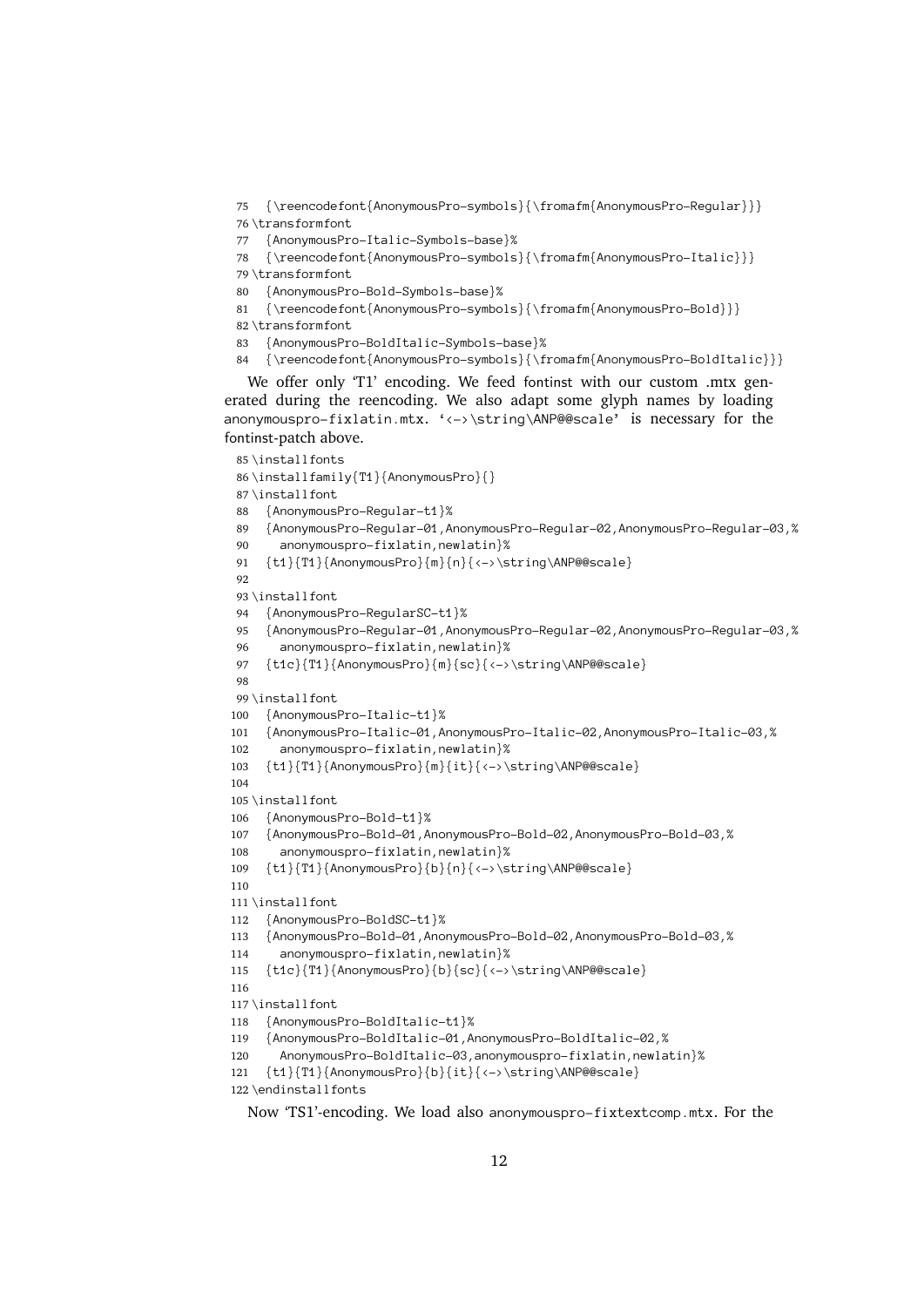```
%"<br>
"fake-smallcaps' we use the '\installfontas'-command.<br>
123\installfonts<br>
124\installfont<br>
125\installfont<br>
126 {AnonymousPro-Regular-ts1}%<br>
127 {AnonymousPro-Regular-01,AnonymousPro-Regular-02
 123 \installfonts
  124\installfamil<br>
125\installfont<br>
126 {AnonymousP<br>
127 {AnonymousP<br>
128 anonymous
          \installfont<br>\installfont<br>{AnonymousPro-Regular-ts1}%<br>{AnonymousPro-Regular-01,Anonymou<br>anonymouspro-fixtextcomp,textco<br>{ts1}{TS1}{AnonymousPro}{m}{n}{<-
 125 \installfont
          {Anonymous<br>{Anonymous<br>anonymou<br>{ts1}{TS1}
 126 {AnonymousPro-Regular-01, An<br>anonymouspro-fixtextcomp,<br>{ts1}{TS1}{AnonymousPro}{m}<br>nstallfontas
 127 Anonymouspro-fixtextcomp,textcomp}%<br>
{ts1}{TS1}{AnonymousPro}{m}{n}{<->\string\ANP@@scale}<br>
nstallfontas<br>
{AnonymousPro-Regular-ts1}%
 128 s1}{TS1}{AnonymousPro}{m}{n}{<->\st<br>tallfontas<br>nonymousPro-Regular-ts1}%<br>S1}{AnonymousPro}{m}{sc}{<->\string
 129 {tsi}{AnonymousPro-Regular-ts1}%<br>{AnonymousPro-Regular-ts1}%<br>{TS1}{AnonymousPro}{m}{sc}{<->\string\ANP@@scale}
 130
 131 \installfontas
  132 {AnonymousPr<br>
133 {TS1}{Anonym<br>
134<br>
135 \installfont<br>
136 {AnonymousPr
                {TS1}{AnonymousPro}{m}{sc}{<br>$1}{AnonymousPro-Register<br>AnonymousPro-Ttalic-ts1}<br>{AnonymousPro-Ttalic-01,Ano
 133 {AnonymousPro-Italic-ts1}%<br>{AnonymousPro-Italic-01,AnonymousPro-Italic-02,AnonymousPro-Italic-03,%<br>anonymouspro-fixtextcomp,textcomp}%
 134
 135 \installfont
          {Anonymous<br>{Anonymous<br>anonymou<br>{ts1}{TS1}
 136 {AnonymousPro-Italic-01,An<br>anonymouspro-fixtextcomp<br>{ts1}{TS1}{AnonymousPro}{m<br>nstallfont
 137 {\text{\text{\sigmatrix}}}}\text{\text{\sigmatrix}}}\text{\sigmatrix}}\text{\sigmatrix}}\text{\sigmatrix}}\text{\sigmatrix}}\text{\sigmatrix}}\text{\sigmatrix}}\text{\sigmatrix}}\text{\sigmatrix}}\text{\sigmatrix}}\text{\s
 138 s1}{TS1}{AnonymousPro}{m}{it}{<->\s<br>tallfont<br>nonymousPro-Bold-ts1}%<br>nonymousPro-Bold-01,AnonymousPro-Bo
 139 (experimentation)<br>
for the string of the string of the string of the string of the string (AnonymousPro-Bold-01, AnonymousPro-Bold-02, AnonymousPro-<br>
anonymousPro-Bold-01, AnonymousPro-Bold-02, AnonymousPro-anonymousPro-fi
 140
 141 \installfont
  142 {Anonymous<br>
143 {Anonymous<br>
144 anonymous<br>
145 {ts1}{TS1}<br>
146
                {AnonymousPro-Bold-01,An<br>anonymouspro-fixtextco<br>{ts1}{TS1}{AnonymousPro}<br>nstallfontas
 143 anonymouspro-fixtextcomp,textcomp}%<br>{ts1}{TS1}{AnonymousPro}{b}{n}{<->\string\ANP@@scale}<br>nstallfontas<br>{AnonymousPro-Bold-ts1}%
 144 s1}{TS1}{AnonymousPro}{b}{n}{<->\st<br>tallfontas<br>nonymousPro-Bold-ts1}%<br>S1}{AnonymousPro}{b}{sc}{<->\string
 145 {ts1}{TS1}{AnonymousPro}{b}{n}{<->\string\ANP@@scale}
 146
 147 \installfontas
              {AnonymousPro-Bold-ts1}%<br>{TS1}{AnonymousPro}{b}{sc}{<->\string\ANP@@scale}<br>installfont<br>{AnonymousPro-BoldItalic-ts1}%<br>{AnonymousPro-BoldItalic-01,AnonymousPro-BoldItalic-02,%
 148 {TS1}{AnonymousPro}{b}{s<br>nstallfont<br>AnonymousPro-BoldItalic<br>{AnonymousPro-BoldItalic}
 149 AnonymousPro-BoldItalic-03, anonymouspro-fixtextcomp, textcomp}%
 150
 151 \installfont
          {Anonymous<br>{Anonymous<br>Anonymou<br>{ts1}{TS1}<br>\endinstallf
 152 {AnonymousPro-BoldItalic-01,An<br>AnonymousPro-BoldItalic-03,a<br>{ts1}{TS1}{AnonymousPro}{b}{it<br>mdinstallfonts<br>r the symbols. we have to use
 153 AnonymousPro-BoldItalic-03,anonymouspro-fixtextcomp, te<br>{ts1}{TS1}{AnonymousPro}{b}{it}{<->\string\ANP@@scale}<br>ndinstallfonts<br>r the symbols, we have to use a font-specific encoding '<br>ls ety' hence 'I'' We also load fontin
 154 155 156 \endinstallfonts
```
AnonymousPro}{b}{it}{<->\string\ANP@@scale}<br>installfonts<br>the symbols, we have to use a font-specific encoding 'Anonymo<br>.etx', hence 'U'. We also load fontinst's txtfdmns.etx for the modinstallfonts<br>the symbols, we have to use a font-specific encoding<br>1s.etx', hence 'U'. We also load fontinst's txtfdmns.et For the symbols,<br>bols.etx', hence<br>s.<br>\installfonts For the symbols, we have to use a font-specific encoding 'AnonymousPro-<br>bols.etx', hence 'U'. We also load fontinst's txtfdmns.etx for the symbol<br>ts.<br>\installfonts<br>\installfamily{U}{AnonymousPro}{}<br>\installfont fonts.

```
symbols.etx', hence 'U'. We also load fontinst's txtfdmns.etx for the symbol<br>fonts.<br>157\installfonts<br>158\installfamily{U}{AnonymousPro}{}<br>159\installfont<br>160 {AnonymousPro-Regular-Symbols-u}%
157 \installfonts
 158\installfamil<br>
159\installfont<br>
160 {AnonymousP<br>
161 {AnonymousP<br>
162 {txtfdmns,A
         {AnonymousPro-Regular-Symbols-u}%
 159 \installfont
 160 {Anonymous<br>
161 {Anonymous<br>
162 {txtfdmns,<br>
163<br>
164 \installfont
 160 {AnonymousPro-Regular-Symbols-base}%
 161 {txtfdmns,AnonymousPro-symbols}{U}{AnonymousPro}{m}{n}{<->\string\ANP@@scale}<br>installfont<br>{AnonymousPro-Italic-Symbols-u}%<br>{AnonymousPro-Italic-Symbols-base}%
 162 {txtfdmns,AnonymousPro-symbols}{U}{AnonymousPro}{m}{n}{<->\string\ANP@@scale}
163
 165 {Anonymous<br>166 {Anonymous<br>167 {txtfdmns,<br>168 \installfont
165 {AnonymousPro-Italic-Symbols-u}%
           {AnonymousPro-Italic-Symbols-bas<br>{txtfdmns,AnonymousPro-symbols}{<br>nstallfont<br>AnonymousPro-Bold-Symbols-u}%
 166 {txtfdmns,AnonymousPro-symbols}{U}{<br>nstallfont<br>AnonymousPro-Bold-Symbols-u}%<br>{AnonymousPro-Bold-Symbols-base}%
167 {AnonymousPro-Bold-Symbols-u}%<br>{AnonymousPro-Bold-Symbols-u}%<br>{AnonymousPro-Bold-Symbols-base}%
168
 170 {Anonymous<br>171 {Anonymous<br>171 {Anonymous
 {AnonymousPro-Bold-Symbols-u}%
171 {A}
```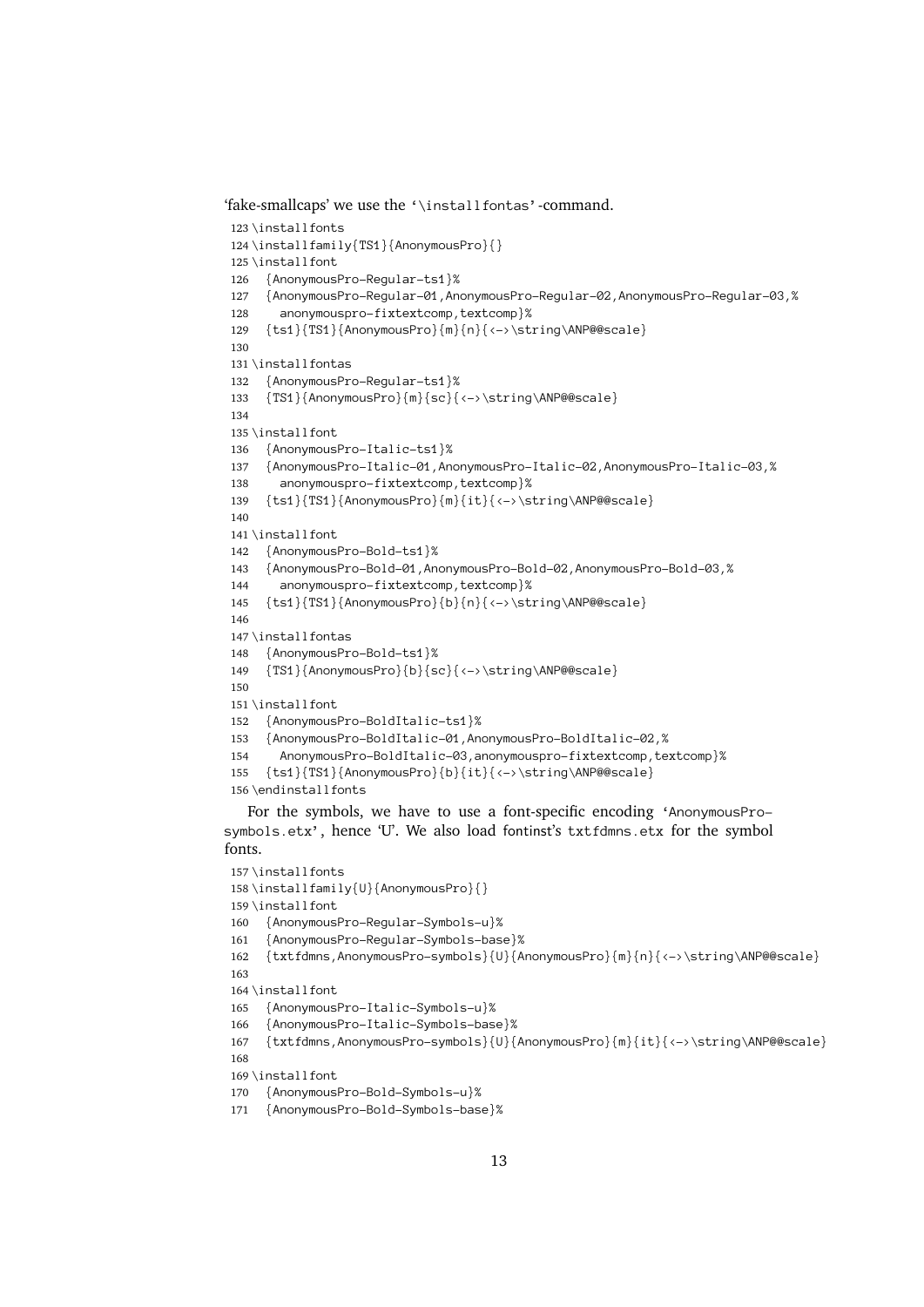```
172 {txtfdmns, AnonymousPro-symbols}{U}{AnonymousPro}{b}{n}{<->\string\ANP@@scale}
         {\text{\text{\text{\text{\text{\text{\text{\text{\text{\sig}}}}}}<br>{AnonymousPro-BoldItalic-Symbols-u}%<br>{\textfdmns,AnonymousPro-symbols}{U}{AnonymousPro}{b}{it}{<->\string\ANP@@scale
173
174 \installfont
      {Anonymous<br>{Anonymous<br>{txtfdmns,<br>\endinstallfont
175 {AnonymousPro-BoldItalic-Symbols-u}%
         {AnonymousPro-BoldItalic-Symbols-bas<br>{txtfdmns,AnonymousPro-symbols}{U}{A<br>ndinstallfonts<br>were recording and the process:
176 {AnonymousPro-BoldItalic-Symbols-base}%
177 {txtfdmns,AnonymousPro-symbols}{U}{Anon<br>178 \endinstallfonts<br>Close recording and the process:<br>179 \endrecordtransforms
         {\text{m}}<br>mdinstall fonts<br>bse recording and the process:<br>mdrecordtransforms<br>ye
178 \endinstallfonts
```

```
Close recording and the process:<br>
\end{hbox{\rm\small{on}}<br>
\bigotimes<br>
\bigotimes<br>
\bigotimes179 \endrecordtransforms
180 \bye<br>
181 \/anp-drv\<br>
5.3 Fontinst-Map file
 180 \bye
```
181  $\langle$  / anp-drv $\rangle$ 

## $\frac{\sqrt{2}}{2}$ <br>F

<span id="page-13-0"></span>Again, straightforward from P. Lehmann:

```
182\langle*anp-map\rangle183 \input finstmsc.sty
 184\resetstr{PSfontsuf<br>185\adddriver{dvips}{A<br>186\input anonymouspro<br>187\donedrivers<br>188\bye
 185\adddriver{dvips}{AnonymousPr<br>186\input anonymouspro-rec.tex<br>187\donedrivers<br>188\bye<br>189\/anp-map}
 186\input anonymouspro-rec.tex<br>187\donedrivers<br>188\bye<br>189\/anp-map}
         \lambda donedrivers<br>
\lambdabye<br>
\langle \rangleanp-map<br>
Fontinat Engoding fil
187\donedrivers
         \bye<br>\bye<br>\langle/\text{anp-map}\rangle<br>Fontinst
188 \bye
         \frac{\sqrt{2}}{2}<br>F
189\langle/anp-map\rangle
```
#### <span id="page-13-1"></span>**5.4 Fontinst-Encoding files for the Fonts**

Anonymous Pro has more than 600 glyphs. In order to make them available to fontinst, we have to define several encoding files with 256 glyphs each.

```
190 \langle*anp-enc01\rangle
```

```
191 %%% ====================================================================
192%%% @TeX-font-encoding-file{
193 %%% author = "Ar<br>
194 %%% ersion = "1.<br>
195 %%% date = "20<br>
196 %%% time = "15<br>
197 %%% filename = "An
      %%% version = "1.0",<br>%%% date = "2013-12-29",<br>%%% time = "15:24:42 +01:0<br>%%% filename = "AnonymousPro-0<br>%%% email = "arash'at'gnu.o
194%% version
      %%% date = "2013-<br>%%% date = "15:24<br>%%% filename = "15:24<br>%%% email = "arash" = "arash" = "",
195 %%% date
      %%% time = "15:24:42 +01<br>%%% filename = "AnonymousPro<br>%%% email = "arash'at'gnu<br>%%% URL = "",<br>%%% checksum = "",
196%% time
      %%% filename = "AnonymousPro-01.e<br>%%% email = "arash'at'gnu.org"<br>%%% URL = "",<br>%%% checksum = "",<br>%%% codetable = "ISO/ASCII",
197%%% filename
      %%% email = "arash'at'gnu.org",<br>%%% email = "arash'at'gnu.org",<br>%%% Checksum = "",<br>%%% codetable = "ISO/ASCII",<br>%%% keywords = "encoding, TeX, PostSc
198%% email
      %%% email = "arash'at'gnu.org",<br>%%% URL = "",<br>%%% checksum = "",<br>%%% codetable = "ISO/ASCII",<br>%%% keywords = "encoding, TeX, Pos<br>%%% supported = "yes",
199 %%% URL
      %%% URL = "",
200 201 %%% codetable = "IS<br>
202 %%% keywords = "en<br>
203 %%% supported = "ye<br>
204 %%% abstract = "Th<br>
205 %%% en
      %%% keywords = "encoding, T<br>%%% keywords = "yes",<br>%%% abstract = "This is a c<br>%%% extending fi the Anonymo
202%% keywords
      %% supported = "yes",<br>%%% abstract = "This is a custom encoding a<br>%%% bestract = "This is a custom encoding a<br>%%% the AnonymousPro, for use w<br>%%% utility.
203 %%%
      %%% abstract = "This<br>%%% supported = "This<br>%%% the A<br>%%% package = "Anony"
204 %%%
                abstract = "This is a custom encoding as a TeX font<br>encoding file to access all glyphs in<br>the AnonymousPro, for use with the fontinst<br>utility.<br>package = "AnonymousPro for LaTeX",
205 %%%
      %%% the AnonymousPro, for use with the fo<br>%%% package = "AnonymousPro for LaTeX",<br>%%% dependencies = "fontinst.sty",<br>%%% }
206 %%%
      %%% the AnonymousPro, for use with the fontinst
207222
                  dependencies = "fontinst-style",208 %%%
      %%% package = "AnonymousPro for LaTeX",
209%%%
      %%% dependencies = "fontinst.sty",
210 %%%}
211\frac{88}{80} = 212^{14}212
```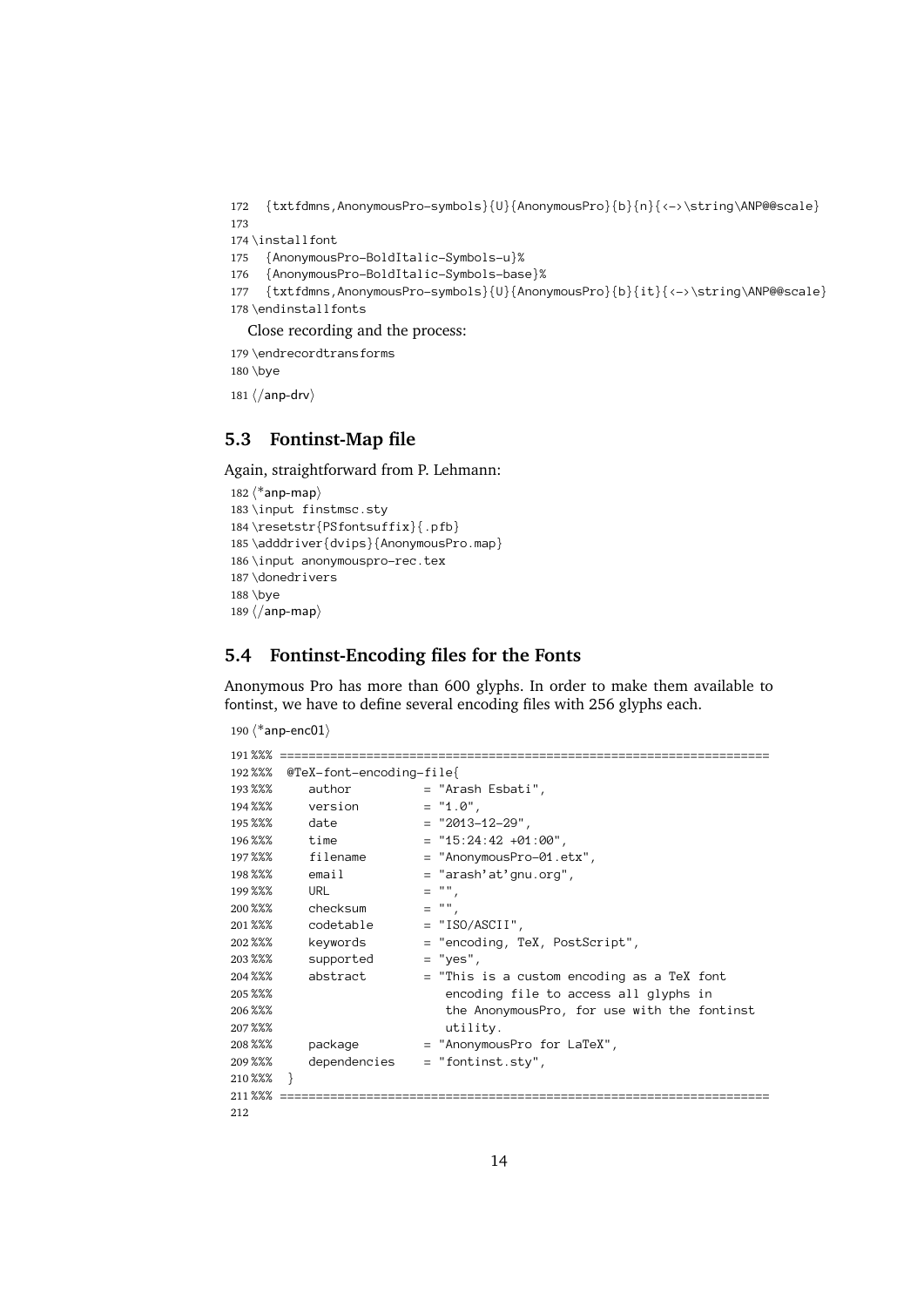213\relax \encod<br>\setsl<br>\endse 214 215 \setslot{<br>\endsetsl<br>\setslot{ 216 217 \endsetslot<br>\setslot{exclam<br>\endsetslot 218 \endsetslot \setslot{ex<br>\endsetslot<br>\setslot{qu 219 220 \endsetslot<br>\setslot{quotedb<br>\endsetslot 221\endsetslot \setslot{qu<br>\endsetslot<br>\setslot{nu 222 223 \endsetslot<br>\setslot{numbersig<br>\endsetslot 224 \endsetslot \setslot{nu<br>\setslot{nu<br>\endsetslot<br>\setslot{do 225 226 \endsetslot<br>\setslot{dollar}<br>\endsetslot 227 \setslot{do<br>\endsetslot<br>\setslot{pe 228 229 \endsetslot<br>\setslot{percent<br>\endsetslot 230 \endsetslot \setslot{pe<br>\endsetslot<br>\setslot{am 231 232 \endsetslot<br>\setslot{ampersan<br>\endsetslot 233 \endsetslot \setslot{am<br>\endsetslot<br>\setslot{qu 234 235 \endsetslot<br>\setslot{quotesingl<br>\endsetslot 236 \endsetslot \setslot{qu<br>\setslot{qu<br>\endsetslot<br>\setslot{pa 237 238 \endsetslot<br>\setslot{parenleft}<br>\endsetslot 239 \endsetslot \setslot{pa<br>\endsetslot<br>\setslot{pa 240 241 \endsetslot<br>\setslot{parenright<br>\endsetslot 242\endsetslot \setslot{pa<br>\endsetslot<br>\setslot{as 243 244 \endsetslot<br>\setslot{asterisk}<br>\endsetslot<br>} 245 \endsetslot \setslot{as<br>\endsetslot<br>\setslot{pl 246 247 \endsetslot<br>\setslot{plus}<br>\endsetslot 248 \endsetslot \setslot{pl<br>\endsetslot<br>\setslot{co 249 250 \endsetslot<br>\setslot{comma<br>\endsetslot 251 \endsetslot \setslot{co<br>\endsetslot<br>\setslot{hy 252 253 \endsetslot<br>\setslot<br>\setslot{hyphen<br>\endsetslot 254 \endsetslot \setslot{hy<br>\setslot{hy<br>\endsetslot<br>\setslot{pe 255 256 \endsetslot<br>\setslot{period}<br>\endsetslot 257\endsetslot \setslot{pe<br>\setslot{pe<br>\endsetslot<br>\setslot{sl 258 259 \endsetslot<br>\setslot{slash}<br>\endsetslot 260 \endsetslot \setslot{sl<br>\endsetslot<br>\setslot{ze 261 262 \endsetslot<br>\setslot<br>slash}<br>\endsetslot 263 \endsetslot \<br>\setslot{ze<br>\endsetslot 264 265 266\endsetslot

 $\overline{\phantom{a}}$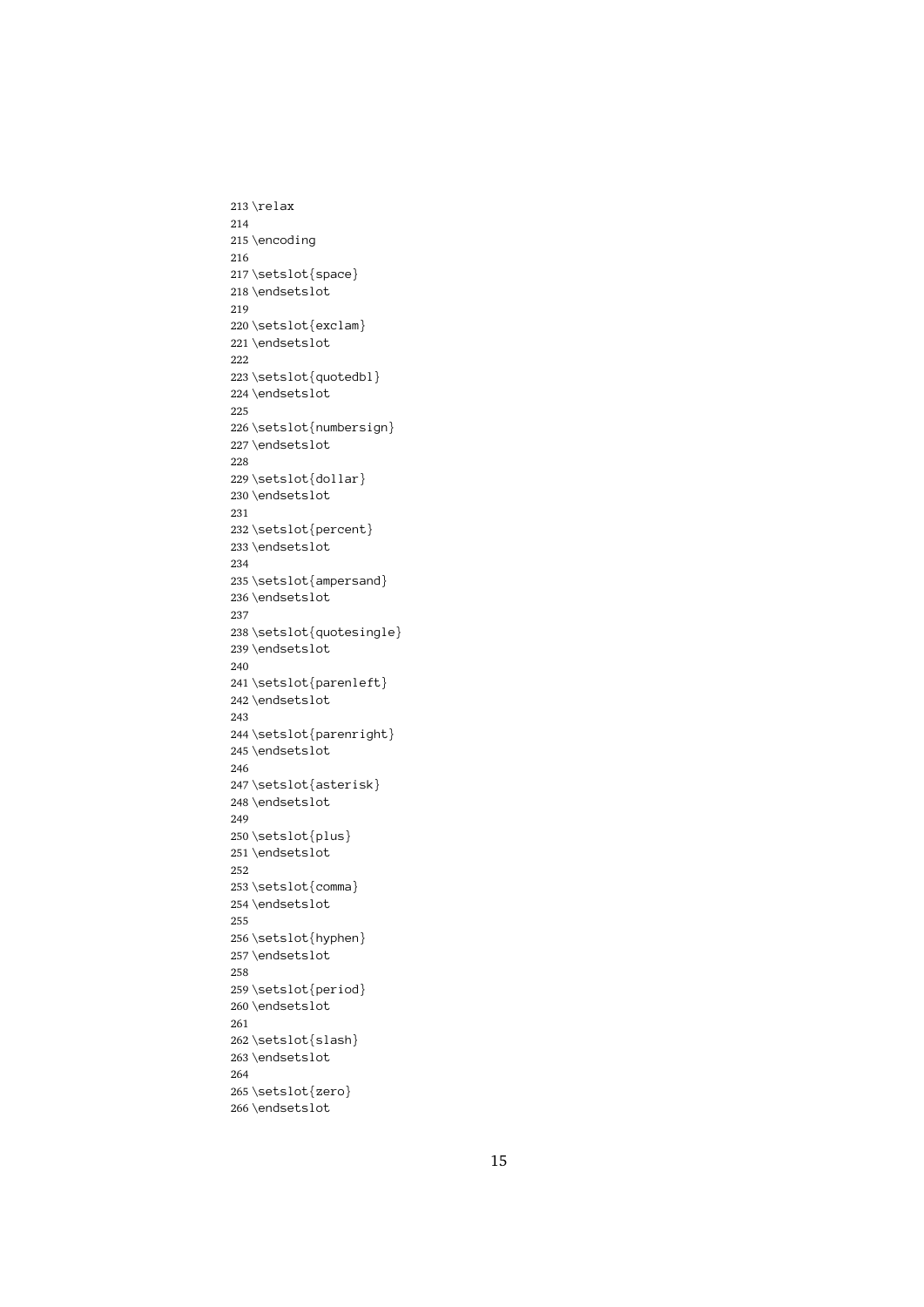267 268\setslot{one} \endsetslot<br>\setslot{two}<br>\endsetslot 269 \endsetslot \setslot{tw<br>\setslot{tw<br>\endsetslot<br>\setslot{th 270 271 \endsetslot<br>\setslot{thre<br>\endsetslot 272 \endsetslot \setslot{th<br>\endsetslot<br>\setslot{fo 273 274 \endsetslot<br>\setslot{four}<br>\endsetslot 275 \endsetslot \setslot{fo<br>\endsetslot<br>\setslot{fi 276 277 \endsetslot<br>\setslot{five}<br>\endsetslot 278 \endsetslot \setslot{fi<br>\setslot{fi<br>\endsetslot<br>\setslot{si 279 280 \endsetslot<br>\setslot{six}<br>\endsetslot 281 \setslot{si<br>\endsetslot<br>\setslot{se 282 283 \endsetslot<br>\setslot{seve<br>\endsetslot 284 \endsetslot \setslot{se<br>\endsetslot<br>\setslot{ei 285 286 \endsetslot<br>\setslot<br>setslot{eight}<br>\endsetslot 287\endsetslot \setslot{ei<br>\endsetslot<br>\setslot{ni 288 289 \endsetslot<br>\setslot<br>\setslot<br>\endsetslot 290 \endsetslot \setslot{ni<br>\setslot{ni<br>\endsetslot<br>\setslot{co 291 292 \endsetslot<br>\setslot{colon<br>\endsetslot 293 \endsetslot \setslot{co<br>\endsetslot<br>\setslot{se 294 295 \endsetslot<br>\setslot<br>setslot{semico<br>\endsetslot 296\endsetslot \setslot{se<br>\endsetslot<br>\setslot{le 297 298 \endsetslot<br>\setslot{less}<br>\endsetslot<br>\endsetslot 299 \endsetslot \setslot{le<br>\setslot{le<br>\endsetslot<br>\setslot{eq 300 301 \endsetslot<br>\setslot{equal<br>\endsetslot 302 \endsetslot \setslot{eq<br>\endsetslot<br>\setslot{gr 303 304 \endsetslot<br>\setslot<br>\setslot<br>\endsetslot 305 \endsetslot \setslot{gr<br>\endsetslot<br>\setslot{qu 306 307 \endsetslot<br>\setslot<br>\setslot{question<br>\endsetslot 308\endsetslot \setslot{qu<br>\setslot{qu<br>\endsetslot<br>\setslot{at 309 310 311 \endsetslot<br>312<br>313 \setslot{at}<br>314 \endsetslot<br>315 \setslot{at<br>\endsetslot<br>\setslot{A} 312 313 \setslot{at} \endsetslot<br>\setslot{A}<br>\endsetslot 314 \endsetslot \setslot{A}<br>\endsetslot<br>\setslot{B} 315 316 \endsetslot<br>\setslot{B}<br>\endsetslot 317\endsetslot \setslot{B}<br>\endsetslot<br>} 318 319 320\endsetslot  $\overline{\phantom{a}}$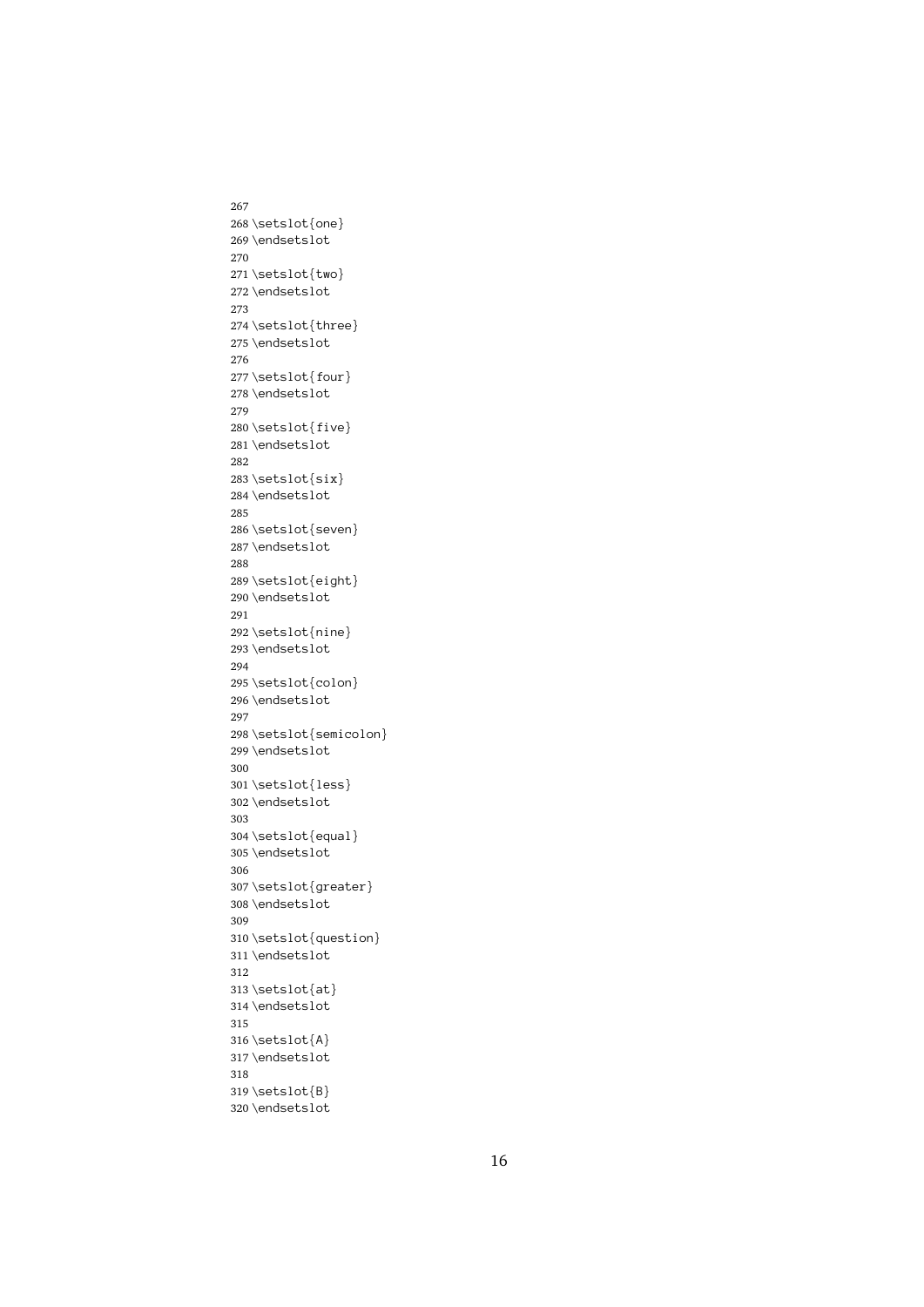```
322 \setminus \setminus \setminus \setminus \setminus \set\endsetslot<br>\setslot{D}<br>\endsetslot
323\endsetslot
           \setslot{D}<br>\setslot{D}<br>\endsetslot<br>\setslot{E}
324
 325 \endsetslot<br>\setslot{E}<br>\endsetslot
326 \endsetslot
           \setslot\{E\}<br>\endsetslot<br>\setslot\{F\}327
 328 \endsetslot<br>\setslot{F}<br>\endsetslot
329 \endsetslot
           \setslot\textsf{F}\end{set}<br>\endsetslot<br>\setslot\textsf{G}\end{set}330
 331 :<br>
332 \endsetslot<br>
333<br>
333 \setslot{G}<br>
335 \endsetslot<br>
336
           \setslot{G}<br>\endsetslot<br>\endsetslot<br>\setslot{H}
333
334 \setslot\{G\}335 \endsetslot<br>336<br>336<br>337 \setslot{H}<br>338 \endsetslot<br>339
           \setslot\{H\} \end{stackrel{\infty}{\setslot}}336
337\setslot{H}
           \endsetslot<br>\setslot{I}<br>\endsetslot
338 \endsetslot
 339<br>340 \setslot{I}<br>341 \endsetslot<br>342<br>343 \setslot{J}
339
 340 \endsetslot<br>\setslot{J}<br>\endsetslot
341\endsetslot
           \setslot\cup<br>\endsetslot<br>\setslot\{K\}342
 %344\endsetslot<br>345<br>345<br>346\setslot{K}<br>347\endsetslot<br>348
           \setslot{K}<br>\endsetslot<br>\endsetslot<br>\setslot{L}
345
346\setslot{K}
           \endsetslot<br>\setslot{L}<br>\endsetslot
347\endsetslot
           \setslot{L}<br>\endsetslot<br>\setslot{M}
348
 349 \setslot{L}
350 \setslot\mathbb{M}<br>\endsetslot<br>\setslot\mathbb{N}351
352 \setslot{M}
 953<br>
353<br>
353<br>
354<br>
355<br>
354<br>
356<br>
Setslot<br>
357
           \setslot{N}<br>\endsetslot<br>\endsetslot<br>\setslot{0}
354
355 \setslot{N}
 356\endsetslot<br>357<br>358\setslot{0}<br>359\endsetslot<br>360
 357<br>358 \setslot{0}<br>359 \endsetslot<br>360<br>361 \setslot{P}
357
358 \setslot {0}
           \endsetslot<br>\setslot{P}<br>\endsetslot
359 \endsetslot
           \setslot\{P\}<br>\endsetslot<br>\setslot\{Q\}360
 -<br>
Sa2 \endsetslot<br>
362 \endsetslot<br>
363<br>
364 \setslot<br>
366<br>
366
           \setslot{Q}<br>\setslot{Q}<br>\endsetslot<br>\setslot{R}
363
 364 955<br>
365<br>
365<br>
366<br>
367<br>
368<br>
269<br>
369<br>
369
           \setslot{R}<br>\endsetslot<br>\endsetslot<br>\setslot{S}
366
367 \setminus \setminus \setminus \setminus \setminus \setminus \setminus \set\endsetslot<br>\setslot{S}<br>\endsetslot
368 \endsetslot
 369<br>370 \setslot{S}<br>371 \endsetslot<br>372<br>373 \setslot{T}
369
 370 \endsetslot<br>\setslot{T}<br>\endsetslot
371\endsetslot
           \setslot{T}<br>\endsetslot<br>}
372
 374\endsetslot
           \overline{\phantom{a}}
```
321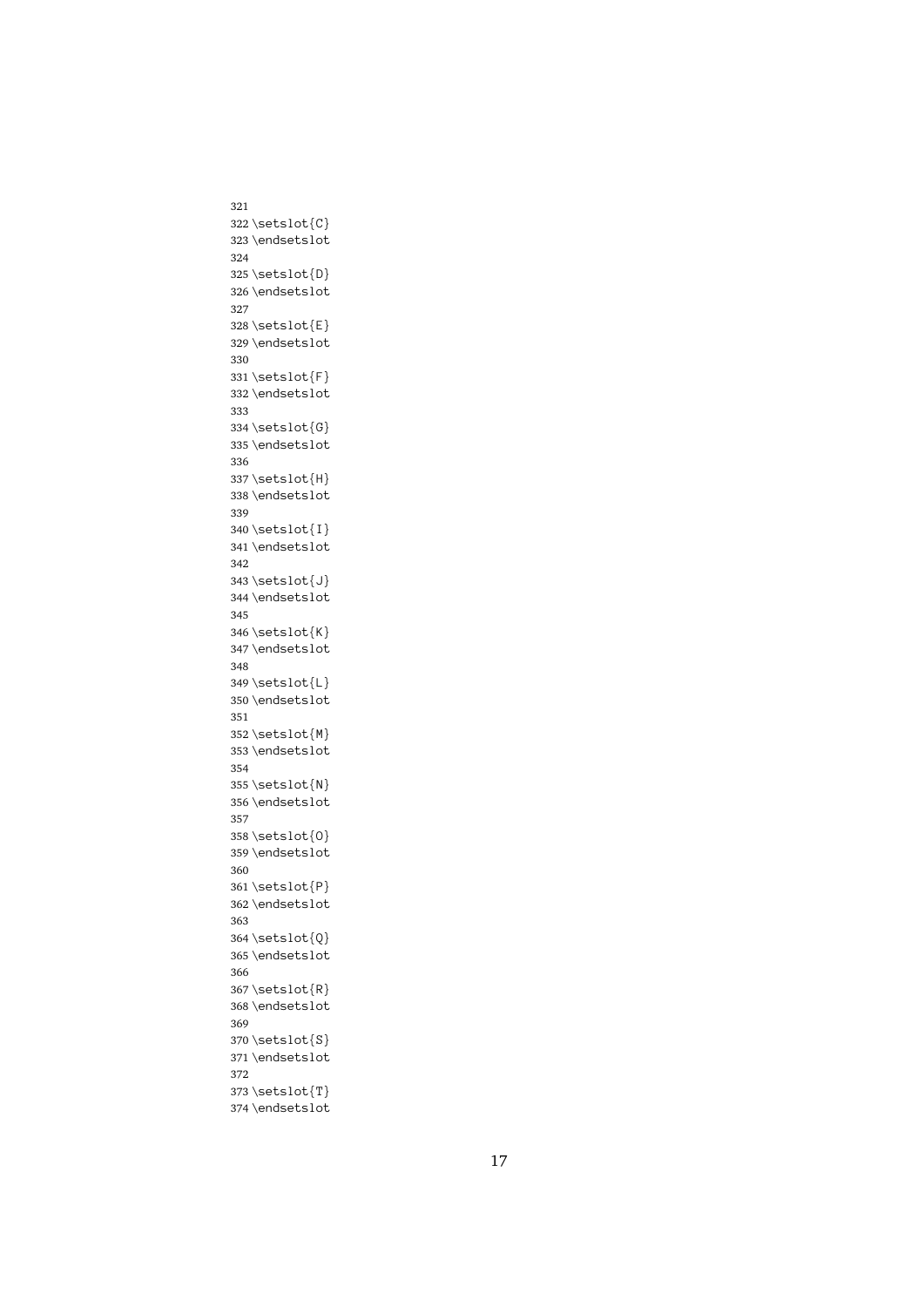```
375
376\setslot{U}
         \endsetslot<br>\setslot{V}<br>\endsetslot
377\endsetslot
         \setslot{V}<br>\endsetslot<br>\endsetslot<br>\setslot{W}
378
 379 \endsetslot<br>\setslot{W}<br>\endsetslot
380 \endsetslot
         \setslot\text{W}<br>\endsetslot<br>\setslot\text{X}381
 382 \endsetslot<br>\setslot{X}<br>\endsetslot
383 \endsetslot
         \setslot\{X\}<br>\endsetslot<br>\setslot\{Y\}384
385 \setslot{X}\setslot{X}
386 \setslot{Y}<br>\endsetslot<br>\endsetslot<br>\setslot{Z}
387
388 \setslot{Y}
 389\endsetslot<br>390<br>391\setslot{Z}<br>392\endsetslot<br>393
         \setslot\{Z\}<br>\endsetslot<br>\setslot\{br390
391\setslot{Z}
         \endsetslot<br>\setslot{br<br>\endsetslot
392 \endsetslot
         \setslot{br<br>\endsetslot<br>\setslot{ba
393
 394 \endsetslot<br>\setslot{backslash}<br>\endsetslot<br>}
395 \endsetslot
         \setslot{ba<br>\endsetslot<br>\setslot{br
396
 397 \endsetslot<br>\setslot{bracketrig<br>\endsetslot
398 \endsetslot
         \setslot{br<br>\setslot{br<br>\endsetslot<br>\setslot{as
399
 400 \endsetslot<br>\setslot{asciicircum}<br>\endsetslot
401\endsetslot
         \setslot{as<br>\endsetslot<br>\setslot{un
402
 403 \endsetslot<br>\setslot{underscore}<br>\endsetslot
404 \endsetslot
         \setslot{un<br>\endsetslot<br>\setslot{gr
405
 406 \endsetslot<br>\setslot{grave}<br>\endsetslot
407\endsetslot
         \setslot{gr<br>\setslot{gr<br>\endsetslot<br>\setslot{a}
408
 409 410 \endsetslot<br>411<br>412 \setslot{a}<br>413 \endsetslot<br>414
 411<br>412 \setslot{a}<br>413 \endsetslot<br>414<br>415 \setslot{b}
411
412 \setminus \text{sd} \setminus \{a\}\endsetslot<br>\setslot{b}<br>\endsetslot
413 \endsetslot
         \setslot\bigr\{\mathfrak{b}\}\<br>\endsetslot<br>\setslot\cigr\}414
         \endsetslot<br>\setslot{c}<br>\endsetslot
 416 \setslot{c}<br>\setslot{c}<br>\endsetslot<br>\setslot{d}
417
 418 \endsetslot<br>\setslot{d}<br>\endsetslot
419 \endsetslot
         \setslot{d}<br>\endsetslot<br>\endsetslot<br>\setslot{e}
420
 421 \endsetslot<br>\setslot{e}<br>\endsetslot
422 \endsetslot
         \setslot\{e\}<br>\endsetslot<br>\setslot\{f\}423
 424 As<br>
Also \endsetslot<br>
425<br>
Also \endsetslot<br>
428<br>
\endsetslot<br>
428
         \setslot\{f\}<br>\endsetslot
426
 427 428\endsetslot
         \overline{\phantom{a}}
```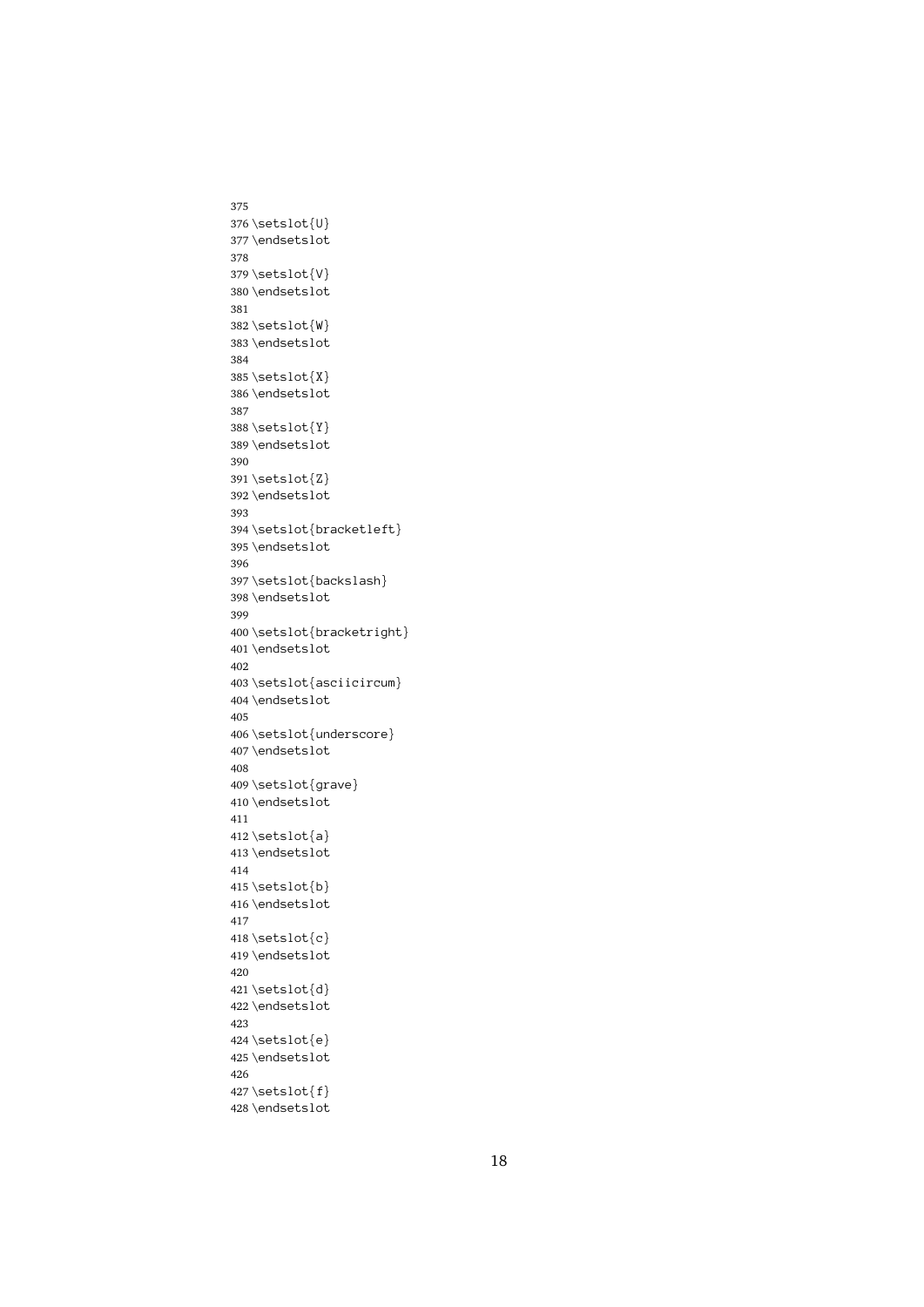```
430 \setminus \text{self}431 \endsetslot<br>432<br>432 \setslot{h}<br>434 \endsetslot<br>435
         \setslot{h}<br>\setslot{h}<br>\endsetslot<br>\setslot{i}
432
433 \setslot{h}
         \endsetslot<br>\setslot{i}<br>\endsetslot
434 \endsetslot
         \setslot\{i\}<br>\endsetslot<br>\setslot\{j\}435
 436 \endsetslot<br>\setslot{j}<br>\endsetslot
437 \endsetslot
         \setslot\{j\}<br>\endsetslot<br>\setslot\{k\}438
439 \setslot{j}440 \endsetslot<br>440 \endsetslot<br>441<br>443 \endsetslot<br>444
         \endsetslot
441
442 \setminus \setminus \setminus \setminus \setminus \setminus \set443 \endsetslot<br>444<br>445 \setslot{l}<br>446 \endsetslot<br>447
         \setslot\{\n1\}<br>\endsetslot<br>\setslot\{\mathsf{m}\}444
445 \setslot{1}
         \endsetslot<br>\setslot{m}<br>\endsetslot
446 \endsetslot
         \setslot\mathfrak{m}<br>\endsetslot<br>\setslot\mathfrak{n}447
 448 \endsetslot<br>\setslot{n}<br>\endsetslot
449 \endsetslot
         \setslot\{n\}<br>\endsetslot<br>\setslot\{o\}450
451 \setslot{n}
 452\endsetslot<br>453<br>453<br>454\setslot{0}<br>455\endsetslot<br>456
         \setslot{o}<br>\setslot{o}<br>\endsetslot<br>\setslot{p}
453
454 \setminus \setminus \setminus \setminus \setminus \set\endsetslot<br>\setslot{p}<br>\endsetslot
455 \endsetslot
         \setslot\text{o} \endsetslot\text{o}456
 457 958<br>
A58<br>
A68<br>
A69<br>
A69<br>
A62<br>
A62
         \endsetslot
459
460\setminussetslot\{q\}999<br>461 \endsetslot<br>462<br>463 \setslot{r}<br>464 \endsetslot<br>465
         \setslot\{r\}<br>\endsetslot\setminussetslot\setminussetslot\setminussetslot\setminussetslot
462
 463 464\endsetslot<br>465<br>465\setslot{s}<br>467\endsetslot<br>468
         \setslot\\setslot\\setslot\\setslot\{t\}465
466 \setminus \set{s}\endsetslot<br>\setslot{t}<br>\endsetslot
467\endsetslot
         \setslot\mathcal{t}<br>\endsetslot<br>\setslot\mathcal{u}}
468
 469 \endsetslot<br>\setslot{u}<br>\endsetslot
470 \endsetslot
         \setslot{u}<br>\setslot{u}<br>\endsetslot<br>\setslot{v}
471
 472 \endsetslot<br>\setslot{v}<br>\endsetslot
473 \endsetslot
         \setslot{v}<br>\setslot{v}<br>\endsetslot<br>\setslot{w}
474
 475 \endsetslot<br>\setslot{w}<br>\endsetslot
476 \endsetslot
         \setslot{w}<br>\endsetslot<br>\setslot{x}477
 478 \endsetslot<br>\setslot{x}<br>\endsetslot
479 \endsetslot
         \setslot\{x\}<br>\endsetslot
480
481\setminussetslot\{x\}Assetslot
         \overline{\phantom{a}}
```
429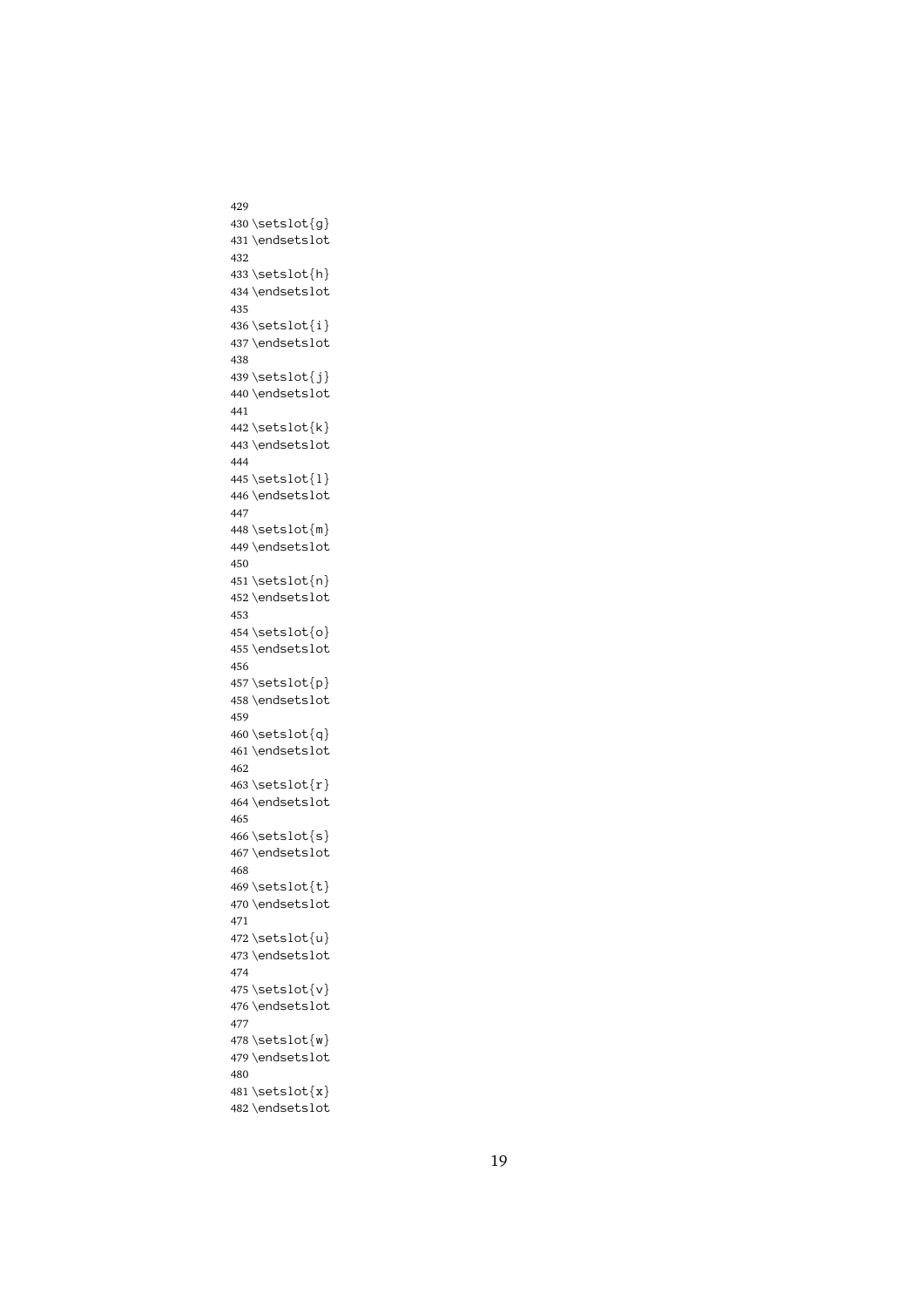```
483
484 \setslot\{y\}485\endsetslot<br>486<br>487\setslot{z}<br>488\endsetslot<br>489
        \setslot{z}<br>\endsetslot<br>\endsetslot<br>\setslot{br
486
487\setslot{z}
        \endsetslot<br>\setslot{br<br>\endsetslot
488 \endsetslot
        \setslot{br<br>\endsetslot<br>\setslot{ba
489
 490 \endsetslot<br>\setslot{bar}<br>\endsetslot
491 \endsetslot
        \setslot{ba<br>\endsetslot<br>\setslot{br
492
 493 :<br>
494 \endsetslot<br>
495<br>
496 \setslot{brac<br>
497 \endsetslot<br>
498
        \setslot{br<br>\setslot{br<br>\endsetslot<br>\setslot{as
495
496 \setslot{braceright}
        \endsetslot<br>\setslot{asciitilde}<br>\endsetslot
 497 \setslot{as<br>\endsetslot<br>\setslot{un
498
 499 \endsetslot<br>\setslot{uni00A0}<br>\endsetslot
500 \endsetslot
        \setslot{un<br>\endsetslot<br>\setslot{ex
501
 502 \endsetslot<br>\setslot{exclamdo<br>\endsetslot
503 \endsetslot
        \setslot{ex<br>\endsetslot<br>\setslot{ce
504
 505 \endsetslot<br>\setslot{cent}<br>\endsetslot
506 \endsetslot
        \setslot{ce<br>\setslot{ce<br>\endsetslot<br>\setslot{st
507
 508 \endsetslot<br>\setslot{sterl<br>\endsetslot
509 \endsetslot
        \setslot{st<br>\endsetslot<br>\setslot{cu
510
 511 \endsetslot<br>\setslot{currency}<br>\endsetslot
 512 \setslot{cu<br>\endsetslot<br>\setslot{ye
513
 514 \endsetslot<br>\setslot{yen}<br>\endsetslot
515 \endsetslot
        \setslot{ye<br>\setslot{ye<br>\endsetslot<br>\setslot{br
516
 517 \endsetslot<br>\setslot{brok<br>\endsetslot
518 \endsetslot
        \setslot{br<br>\endsetslot<br>\setslot{se
519
 520 \endsetslot<br>\setslot{section}<br>\endsetslot
521 \endsetslot
        \setslot{se<br>\endsetslot<br>\setslot{di
522
 523 \endsetslot<br>\setslot<br>setslot{dieresis<br>\endsetslot
524 \endsetslot
        \setslot{di<br>\setslot{di<br>\endsetslot<br>\setslot{co
525
 526 \endsetslot<br>\setslot{copyright<br>\endsetslot
527\endsetslot
        \setslot{co<br>\setslot{co<br>\endsetslot<br>\setslot{or
528
 529 \endsetslot<br>\setslot{ordfeminin<br>\endsetslot
530 \endsetslot
        \setslot{or<br>\endsetslot<br>\setslot{gu
531
 532 \endsetslot<br>\setslot{guillemotlef<br>\endsetslot
533 \endsetslot
        \<br>\setslot{gu<br>\endsetslot
534
 535 \text{G}<br>\endsetslot
536 \endsetslot
```
 $\overline{\phantom{a}}$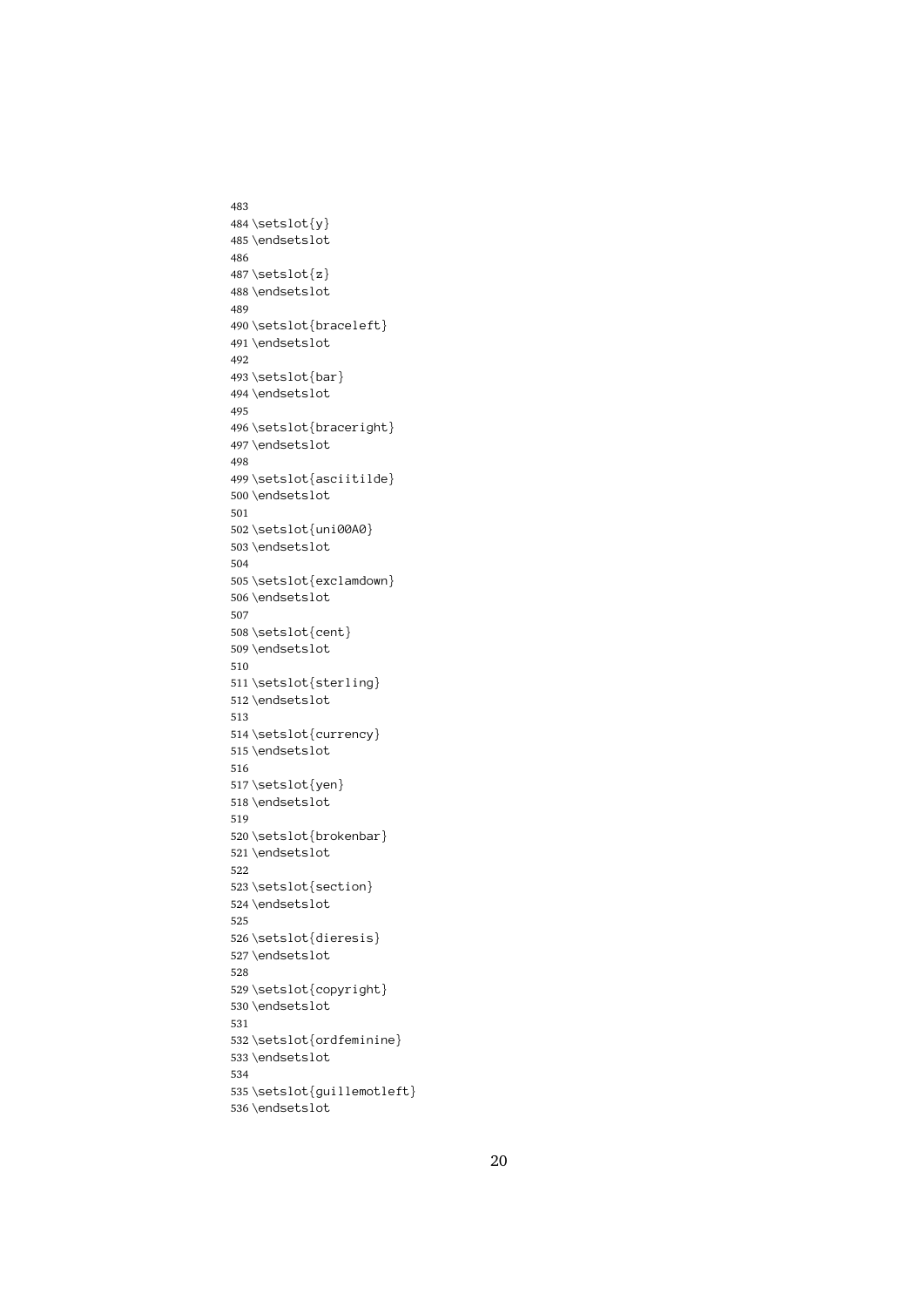537 538\setslot{logicalnot} \endsetslot<br>\setslot{uni00AD}<br>\endsetslot 539 \endsetslot \setslot{un<br>\setslot{un<br>\endsetslot<br>\setslot{re 540 541 \endsetslot<br>\setslot{register<br>\endsetslot 542 \endsetslot \setslot{re<br>\endsetslot<br>\setslot{ma 543 544 \endsetslot<br>\setslot{macron}<br>\endsetslot 545 \endsetslot \setslot{ma<br>\endsetslot<br>\setslot{de 546 547 \endsetslot<br>\setslot{degree}<br>\endsetslot 548 \endsetslot \setslot{de<br>\setslot{de<br>\endsetslot<br>\setslot{pl 549 550 \endsetslot<br>\setslot{plusmin<br>\endsetslot 551 \setslot{pl<br>\endsetslot<br>\setslot{tw 552 553 \endsetslot<br>\setslot{twosuperio<br>\endsetslot 554 \endsetslot \setslot{tw<br>\endsetslot<br>\setslot{th 555 556 \endsetslot<br>\setslot{threesuperior}<br>\endsetslot 557\endsetslot \setslot{th<br>\endsetslot<br>\setslot{ac 558 559 \endsetslot<br>\setslot{acute}<br>\endsetslot 560 \endsetslot \setslot{ac<br>\endsetslot<br>\setslot{mu 561 562 \endsetslot<br>\setslot{mu}<br>\endsetslot 563 \endsetslot \setslot{mu<br>\endsetslot<br>\setslot{pa 564 565 \endsetslot<br>\setslot{par<br>\endsetslot 566\endsetslot \setslot{pa<br>\endsetslot<br>\setslot{pe 567 568 \endsetslot<br>\setslot{periodcent<br>\endsetslot<br>} 569 \setslot{pe<br>\setslot{pe<br>\endsetslot<br>\setslot{ce 570 571 \endsetslot<br>\setslot{cedilla}<br>\endsetslot 572 \endsetslot \setslot{ce<br>\endsetslot<br>\setslot{on 573 574 \endsetslot<br>\setslot{onesuper<br>\endsetslot 575 \endsetslot \setslot{on<br>\endsetslot<br>\setslot{or 576 577 \endsetslot<br>\setslot{ordmasculine<br>\endsetslot 578 \endsetslot \setslot{or<br>\setslot{or<br>\endsetslot<br>\setslot{gu 579 580 \endsetslot<br>\setslot{guillemotrigh<br>\endsetslot 581\endsetslot \setslot{gu}<br>\setslot{gu}<br>\endsetslot<br>\setslot{on 582 583 \endsetslot<br>\setslot{onequarter}<br>\endsetslot 584 \endsetslot \setslot{on<br>\endsetslot<br>\setslot{on 585 586 \endsetslot<br>\setslot{onehalf}<br>\endsetslot 587\endsetslot \setslot{on<br>\endsetslot<br>\endsetslot 588 589 590\endsetslot

 $\overline{\phantom{a}}$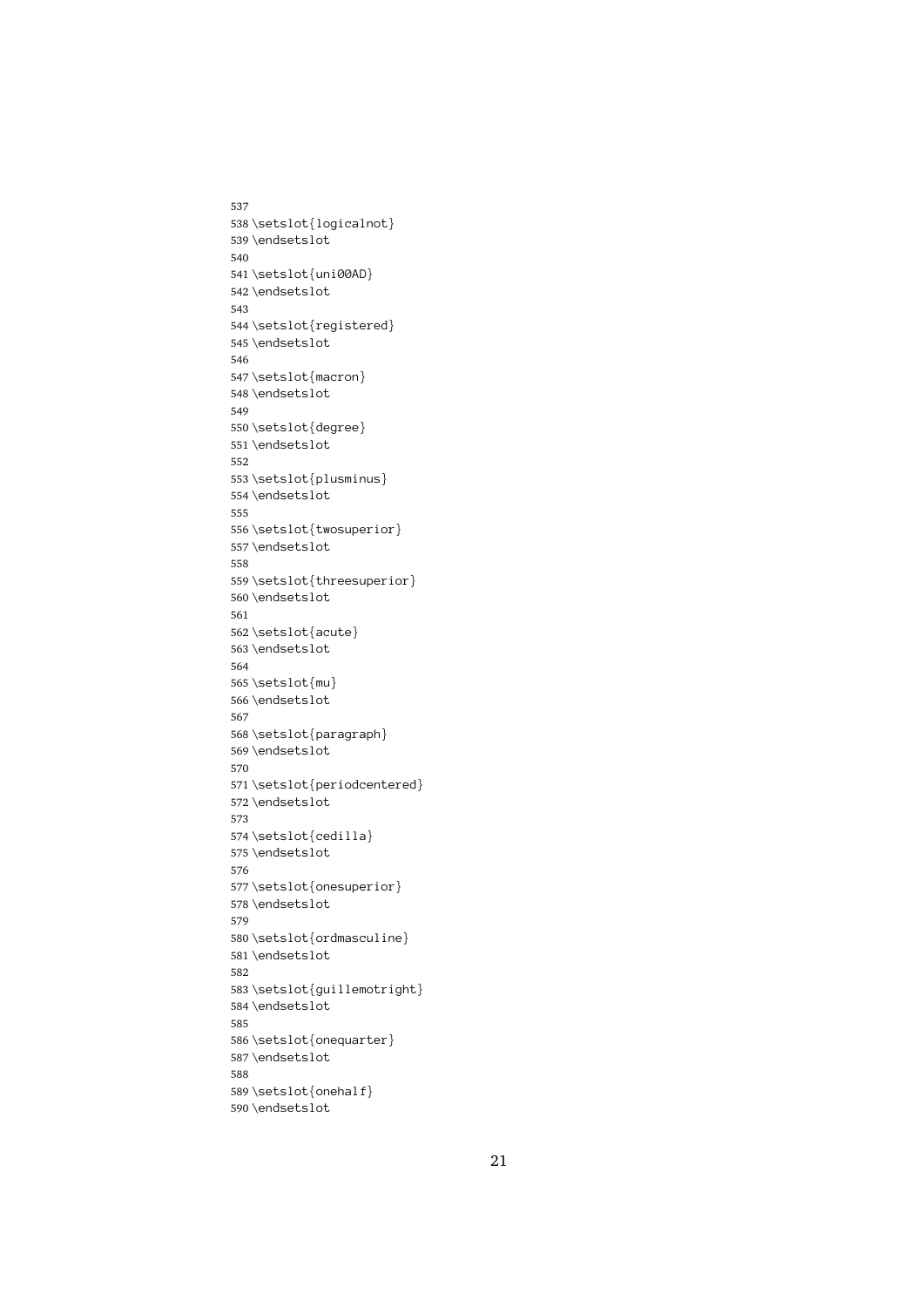591 592 \setslot{threequarters} \endsetslot<br>\setslot{questiondown}<br>\endsetslot 593 \endsetslot \setslot{qu<br>\setslot{qu<br>\endsetslot<br>\setslot{Ag 594 595 \endsetslot<br>\setslot{Agrave}<br>\endsetslot 596 \endsetslot \setslot{Ag<br>\endsetslot<br>\setslot{Aa 597 598 \endsetslot<br>\setslot{Aacute}<br>\endsetslot 599 \endsetslot \setslot{Aa<br>\endsetslot<br>\setslot{Ac 600 601 \endsetslot<br>\setslot{Acircum<br>\endsetslot 602 \endsetslot \setslot{Ac<br>\endsetslot<br>\endsetslot<br>\setslot{At 603 604 \endsetslot<br>\setslot{Atilde}<br>\endsetslot 605 \setslot{At<br>\endsetslot<br>\setslot{Ad 606 607 \endsetslot<br>\setslot{Adieres<br>\endsetslot 608 \endsetslot \setslot{Ad<br>\endsetslot<br>\setslot{Ar 609 610 \endsetslot<br>\setslot<br>\setslot{Aring}<br>\endsetslot 611\endsetslot \setslot{Ar<br>\endsetslot<br>\setslot{AE 612 613 614 \endsetslot<br>615<br>615<br>616 \setslot{AE}<br>617 \endsetslot<br>618 \setslot{AE<br>\endsetslot<br>\endsetslot<br>\setslot{Cc 615 616 \setslot{AE} \endsetslot<br>\setslot{Cce<br>\endsetslot 617\endsetslot \setslot{Cc<br>\endsetslot<br>\setslot{Eg 618 619 \endsetslot<br>\setslot{Egrave}<br>\endsetslot 620\endsetslot \setslot{Eg<br>\endsetslot<br>\setslot{Ea 621 622 \endsetslot<br>\setslot{Eacute}<br>\endsetslot 623 \endsetslot \setslot{Ea<br>\endsetslot<br>\endsetslot<br>\setslot{Ec 624 625 \endsetslot<br>\setslot{Ecircum<br>\endsetslot 626 \endsetslot \setslot{Ec<br>\endsetslot<br>\setslot{Ed 627 628 \endsetslot<br>\setslot{Edieresis}<br>\endsetslot 629 \endsetslot \setslot{Ed<br>\endsetslot<br>\setslot{Ig 630 631 \endsetslot<br>\setslot{Igrave}<br>\endsetslot 632 \endsetslot \setslot{Ig<br>\setslot{Ig<br>\endsetslot<br>\setslot{Ia 633 634 \endsetslot<br>\setslot{Iacute}<br>\endsetslot 635 \endsetslot \setslot{Ia<br>\setslot{Ia<br>\endsetslot<br>\setslot{Ic 636 637 \endsetslot<br>\setslot{Icircum<br>\endsetslot 638 \endsetslot \setslot{Ic<br>\endsetslot<br>\setslot{Id 639 640 \endsetslot<br>\setslot{Idieresis}<br>\endsetslot 641\endsetslot \setslot{Id<br>\endsetslot<br>\endsetslot 642 643 \endsetslot<br>\endsetslot 644 \endsetslot  $\overline{\phantom{a}}$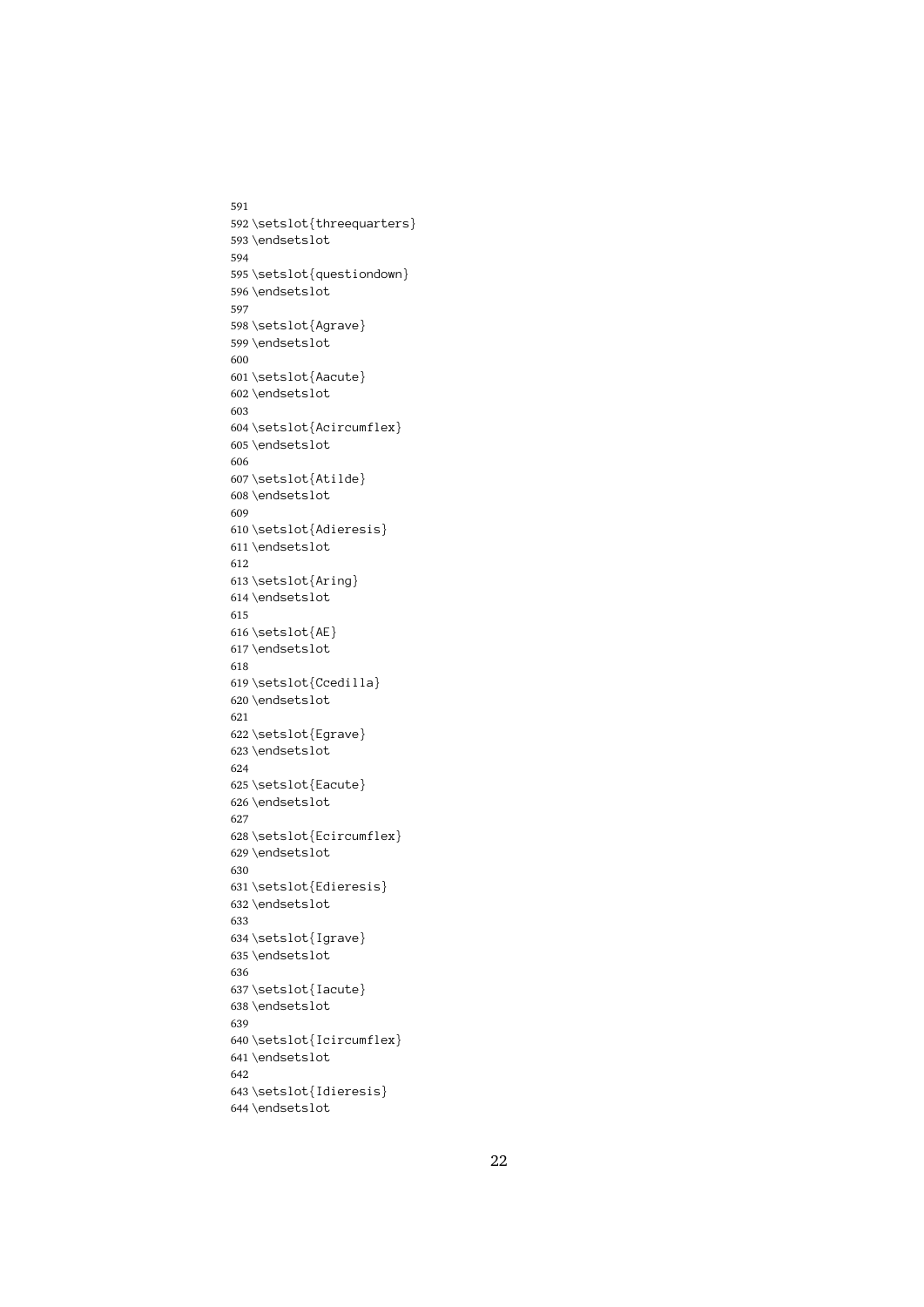```
645
646 \setslot{Eth}
        \endsetslot<br>\setslot{Ntil<br>\endsetslot
647\endsetslot
        \setslot{Nt<br>\endsetslot<br>\endsetslot<br>\setslot{0g
648
 649 \endsetslot<br>\setslot{Ograve}<br>\endsetslot
650 \endsetslot
        \setslot{Og<br>\endsetslot<br>\setslot{Oa
651
 652 \endsetslot<br>\setslot{Oacute}<br>\endsetslot
653 \endsetslot
        \setslot{0a<br>\endsetslot<br>\setslot{0c
654
 655 \endsetslot<br>\setslot{Ocircum<br>\endsetslot
 656 \setslot{0c<br>\setslot{0c<br>\endsetslot<br>\setslot{0t
657
 658 \endsetslot<br>\setslot{Otilde}<br>\endsetslot
 659 \setslot{0t<br>\endsetslot<br>\setslot{0d
660
 661 \endsetslot<br>\setslot{Odieres<br>\endsetslot
662\endsetslot
        \setslot{Od<br>\endsetslot<br>\setslot{mu
663
 664 \endsetslot<br>\setslot{multiply}<br>\endsetslot<br>Dendsetslot
665 \endsetslot
        \setslot{mu<br>\endsetslot<br>\setslot{0s
666
 667 \endsetslot<br>\setslot{0slash}<br>\endsetslot
668\endsetslot
        \setslot{Os<br>\setslot{Os<br>\endsetslot<br>\setslot{Ug
669
 670 \endsetslot<br>\setslot{Ugrave}<br>\endsetslot
671\endsetslot
        \setslot{Ug\<br>endsetslot<br>\setslot{Ua
672
 673 \endsetslot<br>\setslot{Uacute}<br>\endsetslot
674 \endsetslot
        \setslot{Ua<br>\endsetslot<br>\setslot{Uc
675
 676 \endsetslot<br>\setslot{Ucircum<br>\endsetslot
 677 \setslot{Uc<br>\setslot{Uc<br>\endsetslot<br>\setslot{Ud
678
 679 \endsetslot<br>\setslot{Udieresis}<br>\endsetslot
680\endsetslot
        \setslot{Ud<br>\endsetslot<br>\setslot{Ya
681
 682 \endsetslot<br>\setslot{Yacute}<br>\endsetslot
683\endsetslot
        \setslot{Ya<br>\endsetslot<br>\setslot{Th
684
 685 \endsetslot<br>\setslot{Thorn}<br>\endsetslot
686\endsetslot
        \setslot{Th<br>\endsetslot<br>\setslot{ge
687
 688 \endsetslot<br>\setslot{german<br>\endsetslot
689 \endsetslot
        \setslot{ge<br>\setslot{ge<br>\endsetslot<br>\setslot{ag
690
 691 \endsetslot<br>\setslot{agrave}<br>\endsetslot
692 \endsetslot
        \setslot{ag<br>\endsetslot<br>\setslot{aa
693
 694 \endsetslot<br>\setslot{aacute}<br>\endsetslot
695\endsetslot
        \<br>\setslot{aa<br>\endsetslot
696
 697 698\endsetslot<br>698\endsetslot
```
 $\overline{\phantom{a}}$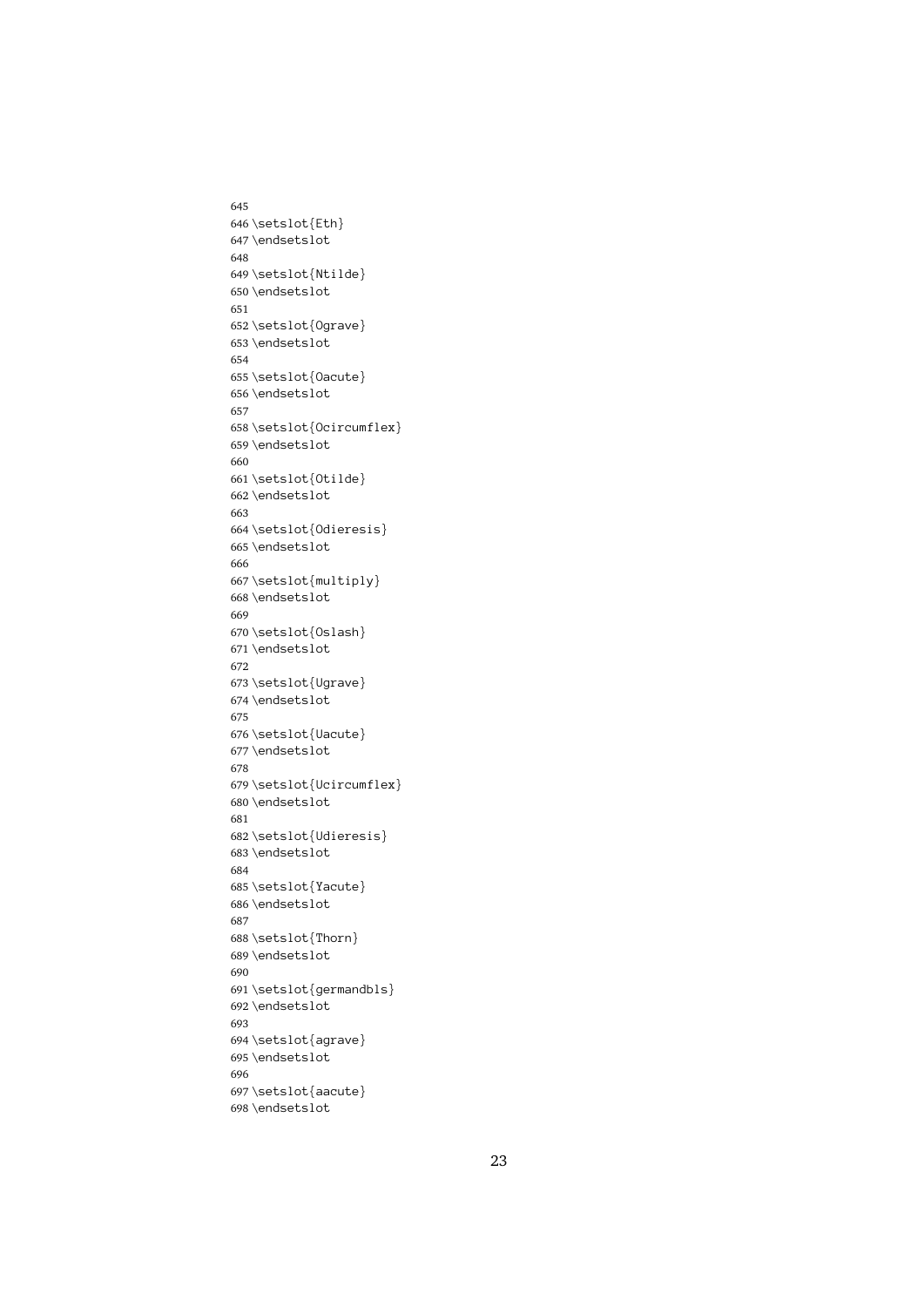699 700\setslot{acircumflex} \endsetslot<br>\setslot{atilde}<br>\endsetslot 701\endsetslot \setslot{at<br>\endsetslot<br>\setslot{ad 702 703 \endsetslot<br>\setslot{adieres<br>\endsetslot 704 \endsetslot \setslot{ad<br>\endsetslot<br>\setslot{ar 705 706 \endsetslot<br>\setslot{aring}<br>\endsetslot 707\endsetslot \setslot{ar<br>\endsetslot<br>\setslot{ae 708 709 710 \endsetslot<br>711<br>712 \setslot{ae}<br>713 \endsetslot<br>714 \setslot{ae<br>\endsetslot<br>\setslot{cc 711 712 \setslot{ae} \endsetslot<br>\setslot{cce<br>\endsetslot 713 \endsetslot \setslot{cc<br>\endsetslot<br>\setslot{eg 714 715 \endsetslot<br>\setslot{egrave}<br>\endsetslot 716 \endsetslot \setslot{eg<br>\endsetslot<br>\setslot{ea 717 718 \endsetslot<br>\setslot{eacute}<br>\endsetslot 719 \endsetslot \setslot{ea<br>\endsetslot<br>\setslot{ec 720 721 \endsetslot<br>\setslot{ecircum<br>\endsetslot 722 \endsetslot \setslot{ec<br>\setslot{ec<br>\endsetslot<br>\setslot{ed 723 724 \endsetslot<br>\setslot{edieresis}<br>\endsetslot 725 \endsetslot \setslot{ed<br>\endsetslot<br>\setslot{ig 726 727 \endsetslot<br>\setslot{igrave}<br>\endsetslot 728 \endsetslot \setslot $\{\n \}$ <br>\endsetslot $\setminus \{\n \}$ 729 730 \endsetslot<br>\setslot{iacute}<br>\endsetslot 731 \setslot{ia<br>\setslot{ia<br>\endsetslot<br>\setslot{ic 732 733 \endsetslot<br>\setslot{icircum<br>\endsetslot 734 \endsetslot \setslot{ic<br>\endsetslot<br>\setslot{id 735 736 \endsetslot<br>\setslot{idieresis}<br>\endsetslot 737\endsetslot \setslot{id<br>\endsetslot<br>\setslot{et 738 739 \endsetslot<br>\setslot<br>\setslot{eth}<br>\endsetslot 740 \endsetslot \setslot{et}<br>\setslot{et}<br>\endsetslot}<br>\setslot{nt} 741 742 \endsetslot<br>\setslot{ntil<br>\endsetslot 743 \endsetslot \setslot{nt<br>\endsetslot<br>\endsetslot<br>\setslot{og 744 745 \endsetslot<br>\setslot{ograve}<br>\endsetslot 746 \endsetslot \setslot{og<br>\endsetslot<br>\setslot{oa 747 748 \endsetslot<br>\setslot{oacute}<br>\endsetslot 749 \endsetslot \setslot{oa<br>\endsetslot<br>\endsetslot 750 751 752\endsetslot  $\overline{\phantom{a}}$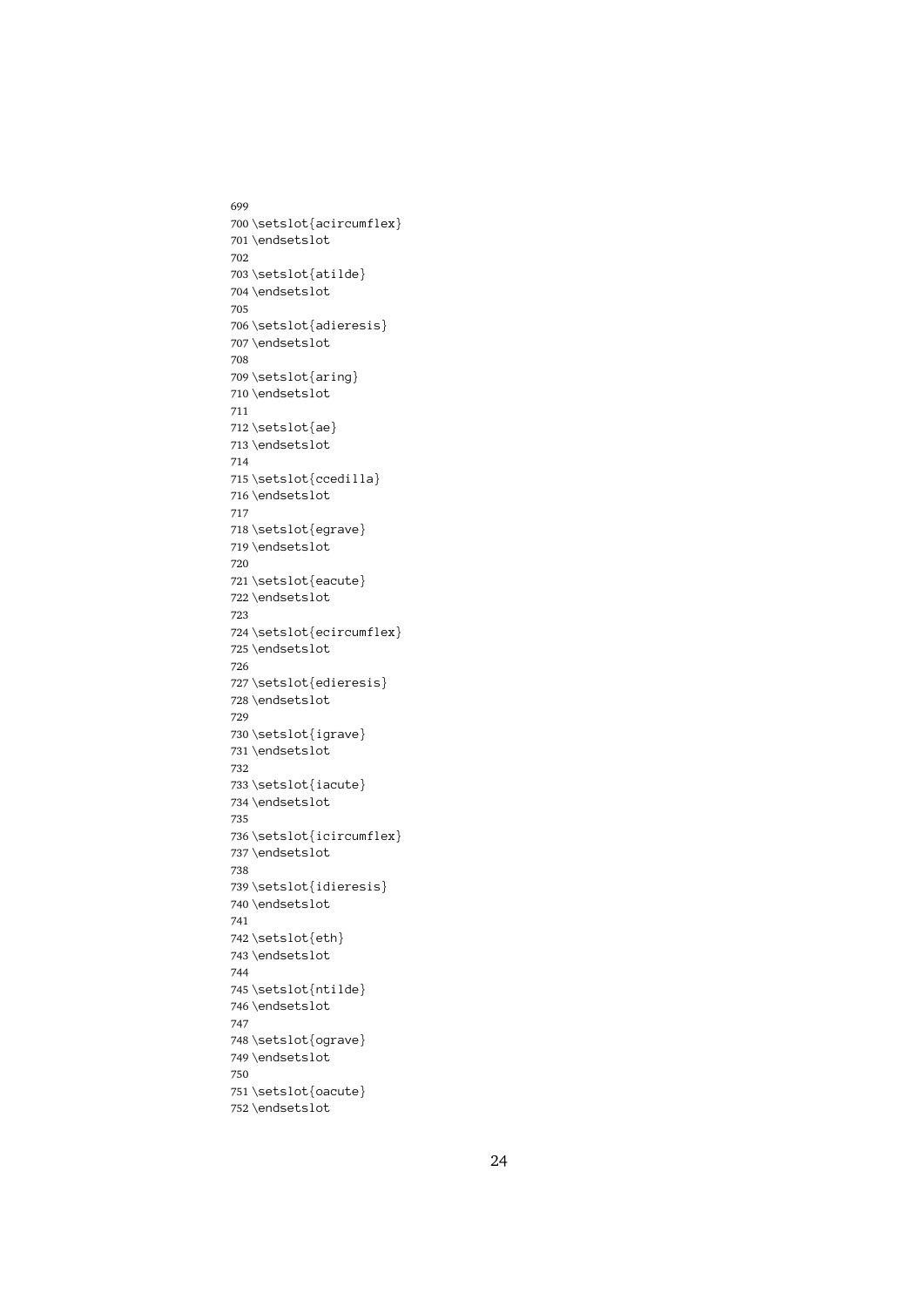753 754\setslot{ocircumflex} \endsetslot<br>\setslot{otilde}<br>\endsetslot 755 \endsetslot \setslot{ot}<br>\setslot{ot}<br>\endsetslot} 756 757 \endsetslot<br>\setslot{odieres<br>\endsetslot 758 \endsetslot \setslot{od<br>\endsetslot<br>\setslot{di 759 760 \endsetslot<br>\setslot{divide}<br>\endsetslot 761\endsetslot \setslot{di<br>\endsetslot<br>\setslot{os 762 763 \endsetslot<br>\setslot{oslash}<br>\endsetslot 764 \endsetslot \setslot{os<br>\setslot{os<br>\endsetslot<br>\setslot{ug 765 766 \endsetslot<br>\setslot{ugrave}<br>\endsetslot 767 \setslot{ug<br>\endsetslot<br>\setslot{ua 768 769 \endsetslot<br>\setslot{uacute}<br>\endsetslot 770\endsetslot \setslot{ua<br>\endsetslot<br>\setslot{uc 771 772 \endsetslot<br>\setslot{ucircum<br>\endsetslot 773 \endsetslot \setslot{uc<br>\endsetslot<br>\setslot{ud 774 775 \endsetslot<br>\setslot{udieresis}<br>\endsetslot 776\endsetslot \setslot{ud<br>\endsetslot<br>\setslot{ya 777 778 \endsetslot<br>\setslot{yacute}<br>\endsetslot 779 \endsetslot \setslot{ya<br>\endsetslot<br>\setslot{th 780 781 \endsetslot<br>\setslot{thorn}<br>\endsetslot 782\endsetslot \setslot{th<br>\endsetslot<br>\setslot{yd 783 784 \endsetslot<br>\setslot<br>\setslot{ydiere<br>\endsetslot 785 \endsetslot \setslot{yd<br>\endsetslot<br>\setslot{Am 786 787 \endsetslot<br>\setslot{Amacron}<br>\endsetslot 788 \endsetslot \setslot{Am<br>\endsetslot<br>\setslot{am 789 790 \endsetslot<br>\setslot{amacron}<br>\endsetslot 791\endsetslot \setslot{am<br>\endsetslot<br>\setslot{Ab 792 793 \endsetslot<br>\setslot<br>\setslot{Abreve}<br>\endsetslot 794 \endsetslot \setslot{Ab<br>\endsetslot<br>\setslot{ab 795 796 \endsetslot<br>\setslot{abreve}<br>\endsetslot 797\endsetslot \setslot{ab<br>\endsetslot<br>\setslot{Ao 798 799 \endsetslot<br>\setslot{Aogonek<br>\endsetslot 800 \endsetslot \setslot{Ao<br>\endsetslot<br>\setslot{ao 801 802 \endsetslot<br>\setslot{aogonek}<br>\endsetslot 803\endsetslot \<br>\setslot{ao<br>\endsetslot 804 805 806\endsetslot  $\overline{\phantom{a}}$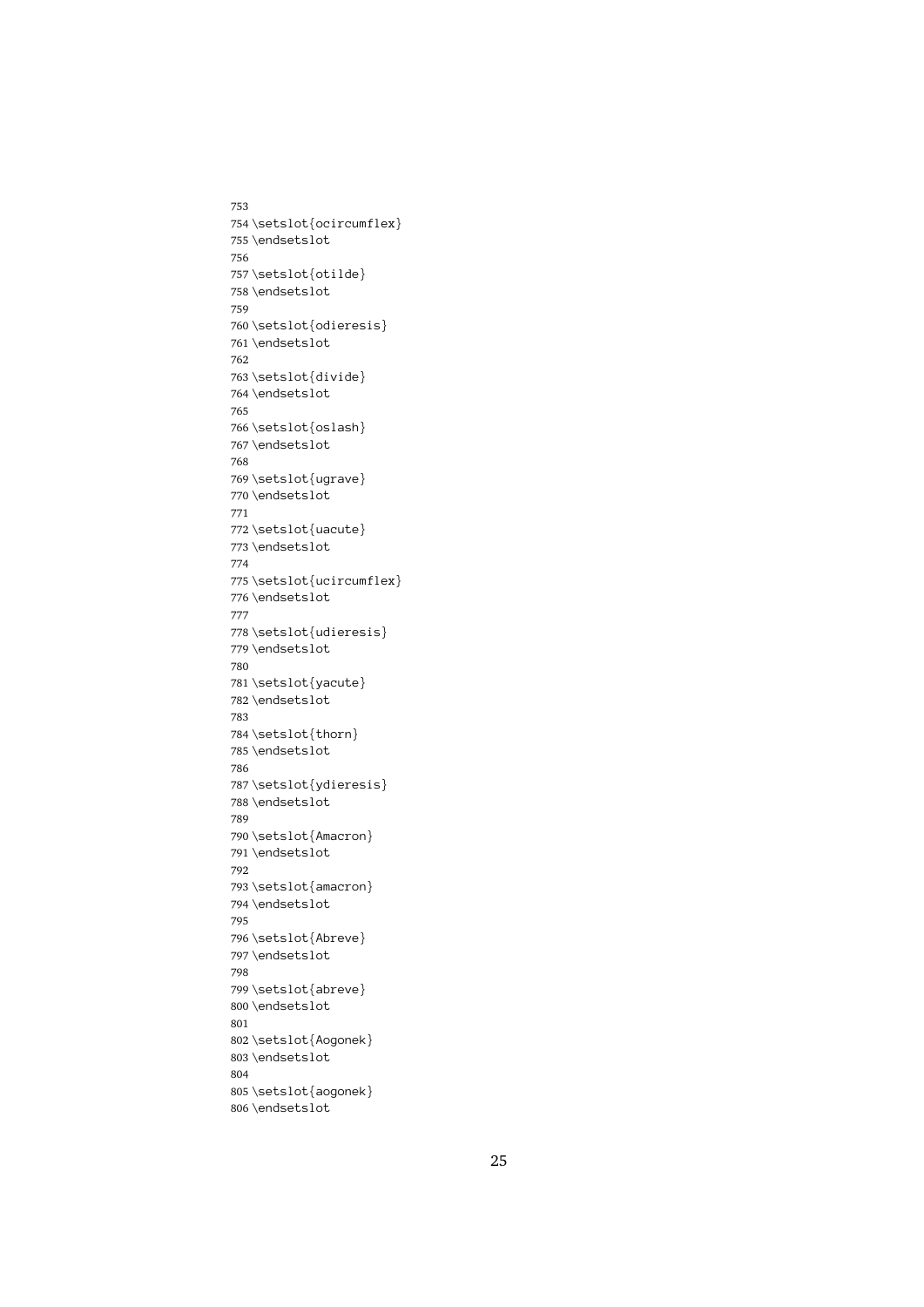```
807
808\setslot{Cacute}
        \endsetslot<br>\setslot{cacute}<br>\endsetslot
809 \endsetslot
        \setslot{ca<br>\endsetslot<br>\endsetslot<br>\setslot{Cc
810
 811 \endsetslot<br>\setslot{Ccircum<br>\endsetslot
812\endsetslot
        \setslot{Cc<br>\endsetslot<br>\setslot{cc
813
 814 \endsetslot<br>\setslot{ccircumflex}<br>\endsetslot
815\endsetslot
        \setslot{cc<br>\endsetslot<br>\setslot{Cd
816
 817 \endsetslot<br>\setslot{Cdotaccent}<br>\endsetslot
 818 \setslot{Cd<br>\endsetslot<br>\setslot{cd
819
 820 \endsetslot<br>\setslot{cdotaccent}<br>\endsetslot
821\endsetslot
        \setslot{cd<br>\endsetslot<br>\setslot{Cc
822
 823 \endsetslot<br>\setslot{Ccaron}<br>\endsetslot
824 \endsetslot
        \setslot{Cc<br>\endsetslot<br>\setslot{cc
825
 826 \endsetslot<br>\setslot{ccaron}<br>\endsetslot
827\endsetslot
        \setslot{cc<br>\endsetslot<br>\setslot{Dc
828
 829 \endsetslot<br>\setslot{Dcaron}<br>\endsetslot
830 \endsetslot
        \setslot{Dc<br>\setslot{Dc<br>\endsetslot<br>\setslot{dc
831
 832 \endsetslot<br>\setslot{dcaron}<br>\endsetslot
833 \endsetslot
        \setslot{dc<br>\endsetslot<br>\setslot{Dc
834
 835 \endsetslot<br>\setslot{Dcroat}<br>\endsetslot
836\endsetslot
        \setslot{Dc<br>\endsetslot<br>\setslot{dc
837
 838 \endsetslot<br>\setslot{dcroat}<br>\endsetslot
839 \endsetslot
        \setslot{dc<br>\setslot{dc<br>\endsetslot<br>\setslot{Em
840
 841 \endsetslot<br>\setslot{Emacron<br>\endsetslot
842 \endsetslot
        \setslot{Em<br>\endsetslot<br>\setslot{em
843
 844 \endsetslot<br>\setslot{emacron}<br>\endsetslot
845 \endsetslot
        \setslot{em<br>\endsetslot<br>\setslot{Eb
846
 847 \endsetslot<br>\setslot<br>\setslot{Ebreve}<br>\endsetslot
848 \endsetslot
        \setslot{Eb<br>\setslot{Eb<br>\endsetslot<br>\setslot{eb
849
 850 \endsetslot<br>\setslot{ebreve}<br>\endsetslot
851\endsetslot
        \setslot{eb<br>\endsetslot<br>\endsetslot<br>\setslot{Ed
852
 853 \endsetslot<br>\setslot{Edotacc<br>\endsetslot
854 \endsetslot
        \setslot{Ed<br>\endsetslot<br>\setslot{ed
855
 856 \endsetslot<br>\setslot{edotaccent}<br>\endsetslot
857\endsetslot
        \setslot{ed<br>\endsetslot<br>\endsetslot
858
 859 \end{math}<br>endsetslot
860\endsetslot
        \overline{\phantom{a}}
```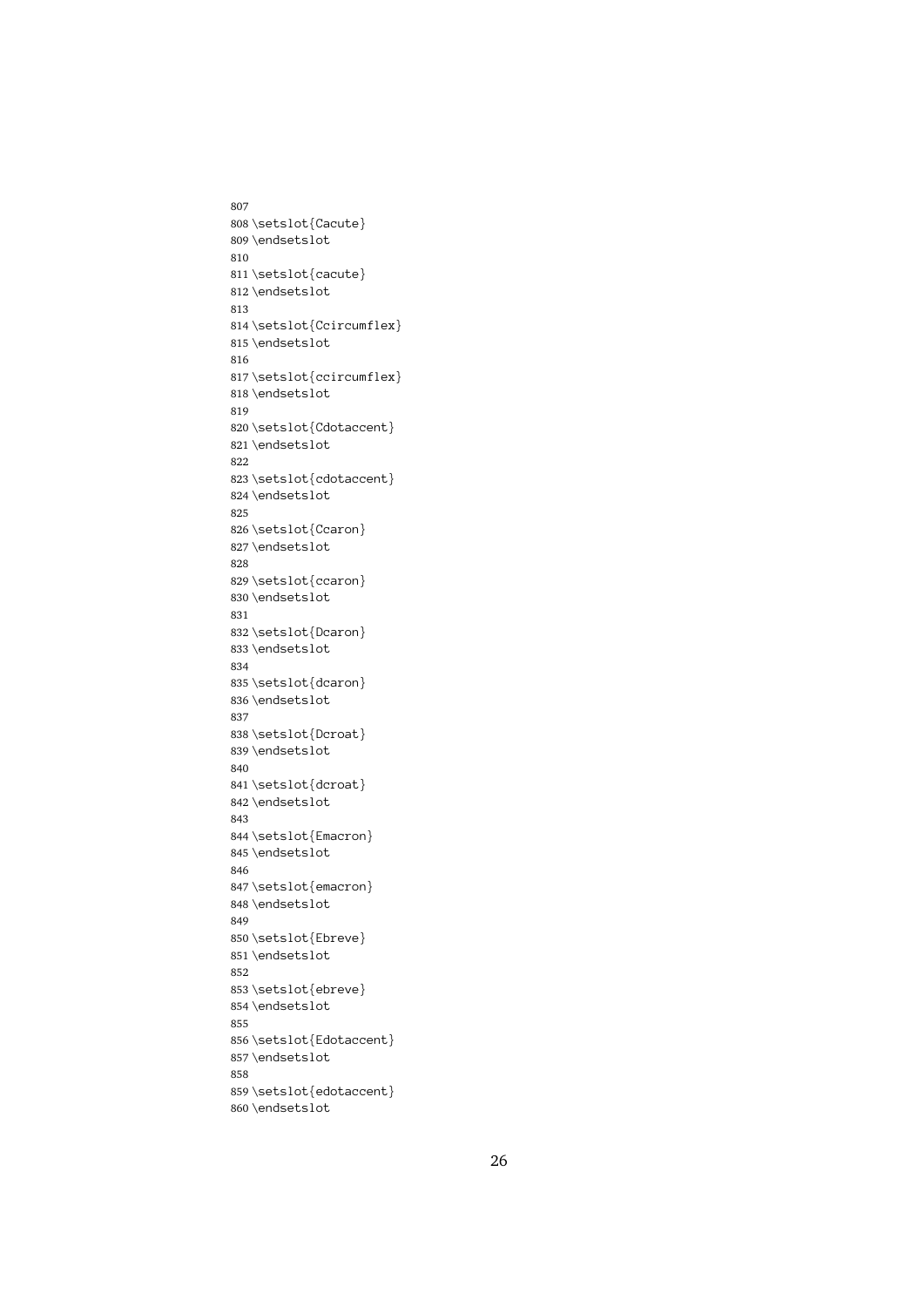861 862 \setslot{Eogonek} \endsetslot<br>\setslot{eogonek}<br>\endsetslot 863 \endsetslot \setslot{eo<br>\endsetslot<br>\setslot{Ec 864 865 \endsetslot<br>\setslot{Ecaron}<br>\endsetslot 866 \endsetslot \setslot{Ec<br>\endsetslot<br>\setslot{ec 867 868 \endsetslot<br>\setslot{ecaron}<br>\endsetslot 869\endsetslot \setslot{ec<br>\endsetslot<br>\setslot{Gc 870 871 \endsetslot<br>\setslot{Gcircum<br>\endsetslot 872 \endsetslot \setslot{Gc<br>\setslot{Gc<br>\endsetslot<br>\setslot{gc 873 874 \endsetslot<br>\setslot{gcircumflex}<br>\endsetslot 875 \setslot{gc<br>\endsetslot<br>\setslot{Gb 876 877 \endsetslot<br>\setslot{Gbreve}<br>\endsetslot 878 \endsetslot \setslot{Gb<br>\endsetslot<br>\setslot{gb 879 880 \endsetslot<br>\setslot{gbreve}<br>\endsetslot 881\endsetslot \setslot{gb<br>\endsetslot<br>\setslot{Gd 882 883 \endsetslot<br>\setslot{Gdotacc<br>\endsetslot 884 \endsetslot \setslot{Gd<br>\endsetslot<br>\setslot{gd 885 886 \endsetslot<br>\setslot{gdotaccent}<br>\endsetslot 887\endsetslot \setslot{gd<br>\endsetslot<br>\setslot{Gc 888 889 \endsetslot<br>\setslot{Gcommaaccen<br>\endsetslot 890 \setslot{Gc<br>\endsetslot<br>\setslot{gc 891 892 \endsetslot<br>\setslot{gcommaaccent}<br>\endsetslot 893 \setslot{gc<br>\setslot{gc<br>\endsetslot<br>\setslot{Hc 894 895 \endsetslot<br>\setslot{Hcircumflex}<br>\endsetslot 896\endsetslot \setslot{Hc<br>\endsetslot<br>\setslot{hc 897 898 \endsetslot<br>\setslot{hcircumflex}<br>\endsetslot 899 \endsetslot \setslot{hc<br>\endsetslot<br>\setslot{Hb 900 901 \endsetslot<br>\setslot{Hbar}<br>\endsetslot 902 \endsetslot \setslot{Hb<br>\endsetslot<br>\setslot{hb 903 904 \endsetslot<br>\setslot{hbar}<br>\endsetslot 905 \endsetslot \setslot{hb<br>\endsetslot<br>\setslot{It 906 907 \endsetslot<br>\setslot{Itild<br>\endsetslot 908 \endsetslot \setslot{It<br>\endsetslot<br>\setslot{it 909 910 \endsetslot<br>\setslot{itilde}<br>\endsetslot 911\endsetslot \setslot{it<br>\endsetslot<br>\endsetslot 912 913 914\endsetslot<br>914\endsetslot  $\overline{\phantom{a}}$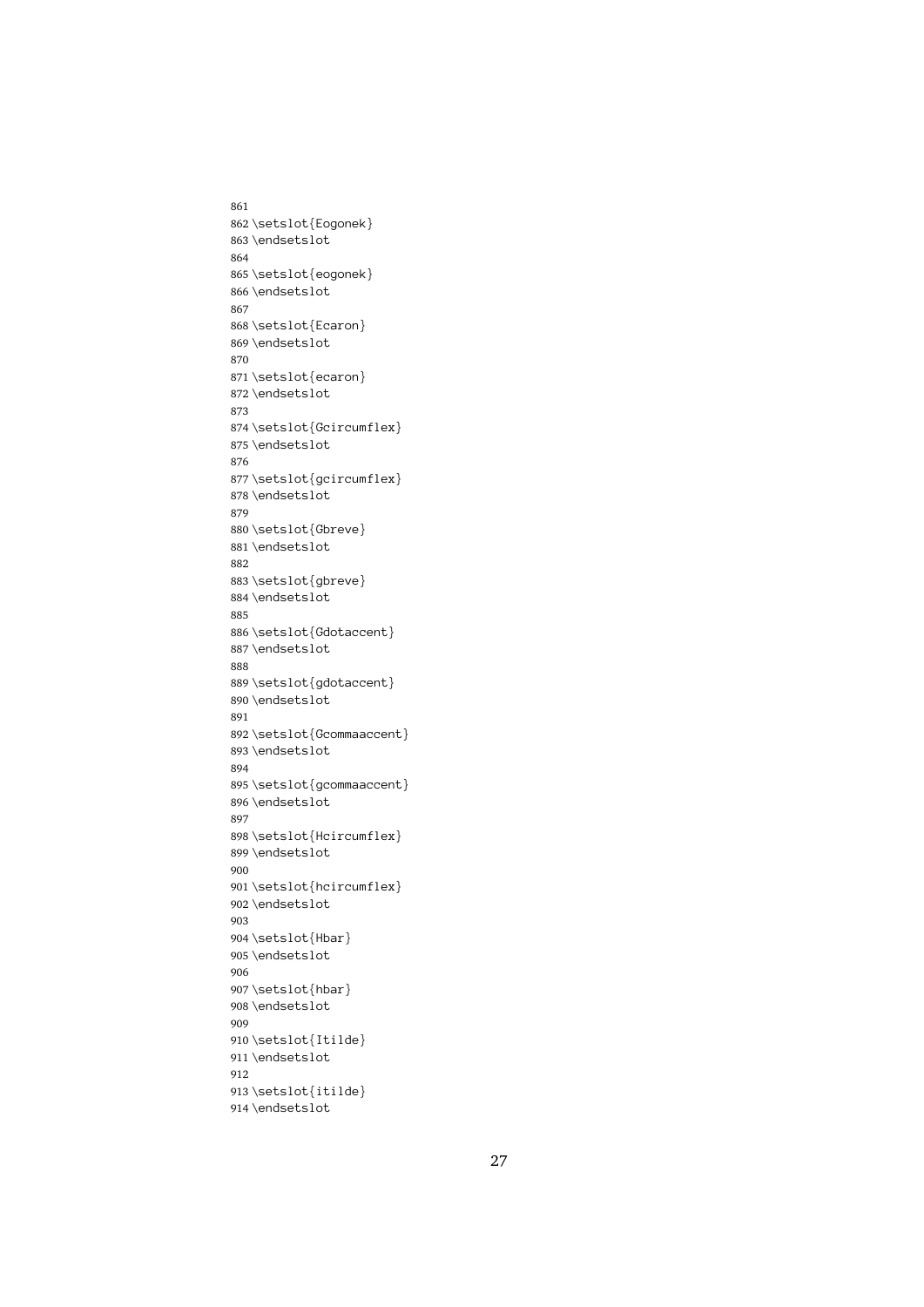```
915
916 \setslot{Imacron}
        \endsetslot<br>\setslot{imacron}<br>\endsetslot
917\endsetslot
        \setslot{im<br>\setslot{im<br>\endsetslot<br>\setslot{Ib
918
 919 \endsetslot<br>\setslot{Ibreve}<br>\endsetslot
920 \endsetslot
        \setslot{Ib<br>\endsetslot<br>\setslot{ib
921
 922 \endsetslot<br>\setslot{ibreve}<br>\endsetslot
923 \endsetslot
        \setslot{ib<br>\endsetslot<br>\setslot{Io
924
 925 \endsetslot<br>\setslot{Iogonek<br>\endsetslot
926\endsetslot
        \setslot{Io<br>\setslot{Io<br>\endsetslot<br>\setslot{io
927
 928 \endsetslot<br>\setslot{iogonek}<br>\endsetslot
 929 \setslot{io<br>\endsetslot<br>\setslot{Id
930
 931 \endsetslot<br>\setslot{Idotacce<br>\endsetslot
932 \endsetslot
        \setslot{Id<br>\endsetslot<br>\setslot{do
933
 934 \endsetslot<br>\setslot{dotlessi}<br>\endsetslot<br>#Idot
935 \endsetslot
        \setslot{do<br>\endsetslot<br>\setslot{IJ
936
 937 938 \endsetslot<br>939<br>940 \setslot{IJ}<br>941 \endsetslot<br>942
        \setslot{IJ<br>\endsetslot<br>\endsetslot<br>\setslot{ij
939
940\setslot{IJ}
        \endsetslot<br>\setslot{ij}<br>\endsetslot
941 \endsetslot
 942<br>943 \setslot{ij<br>944 \endsetslot<br>945<br>946 \setslot{Jc
942
 943 \endsetslot<br>\setslot{Jci<br>\endsetslot
944 \endsetslot
        \setslot{Jc<br>\endsetslot<br>\setslot{jc
945
        \endsetslot<br>\setslot{jcircumflex}<br>\endsetslot
 947 \setslot{jc<br>\setslot{jc<br>\endsetslot<br>\setslot{Kc
948
 949 \endsetslot<br>\setslot{Kcommaaccent<br>\endsetslot
950 \endsetslot
        \setslot{Kc<br>\endsetslot<br>\setslot{kc
951
 952 \endsetslot<br>\setslot{kcommaaccent}<br>\endsetslot
953 \endsetslot
        \setslot{kc<br>\endsetslot<br>\setslot{kg
954
 955 \endsetslot<br>\setslot{kgreenlandic}<br>\endsetslot
956\endsetslot
        \setslot{kg<br>\setslot{kg<br>\endsetslot<br>\setslot{La
957
 958 \endsetslot<br>\setslot{Lacute}<br>\endsetslot
959 \endsetslot
        \setslot{La<br>\endsetslot<br>\setslot{la
960
 961 \endsetslot<br>\setslot{lacute}<br>\endsetslot
962 \endsetslot
        \setslot{la<br>\endsetslot<br>\setslot{Lc
963
 964 \endsetslot<br>\setslot{Lcommaa<br>\endsetslot
965 \endsetslot
        \setslot{Lc<br>\endsetslot<br>\endsetslot
966
 967 \end{math}<br>
\end{math}968 \endsetslot
```
 $\overline{\phantom{a}}$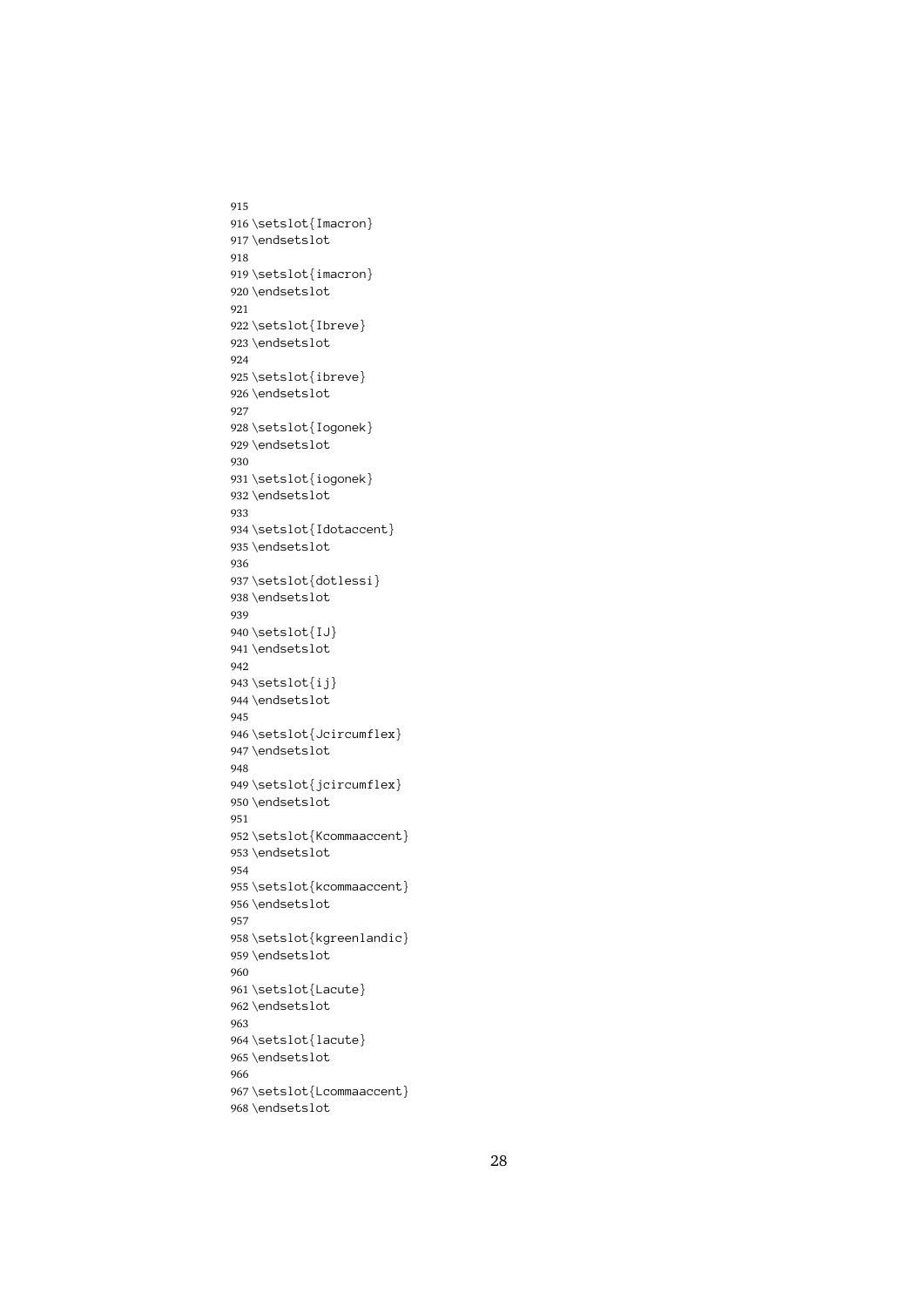```
969
  970 \setslot{lcommaaccent}
         \endsetslot<br>\setslot{Lcaron}<br>\endsetslot
  971\endsetslot
         \setslot{Lc<br>\setslot{Lc<br>\endsetslot<br>\setslot{lc
  972
   973 \endsetslot<br>\setslot{lcaron}<br>\endsetslot
  974 \endsetslot
         \setslot{lc<br>\endsetslot<br>\setslot{Ld
  975
   976 \endsetslot<br>\setslot{Ldot}<br>\endsetslot
  977 \endsetslot
         \setslot{Ld<br>\endsetslot<br>\setslot{ld
  978
   979 \endsetslot<br>\setslot{ldot}<br>\endsetslot
   980 \setslot{ld<br>\endsetslot<br>\endencodin
  981
   982 \end{math}<br>\endsetslot<br>\endencoding<br>\langle/\text{anp-enc01}\rangle983 \endsetslot
         \endencodin<br>\/anp-enc01)<br>\*anp-enc02)
  984
  985 \endencoding
         \langle \rangleanp-enc01)<br>
\langle \rangle*anp-enc02)<br>
%%% =========<br>
%%% @TeX-fo
   986 \langle/anp-enc01\rangle987 \langle*anp-enc02\rangle988 %%% @TeX-font-encoding-file {\n   $\text{\$x36$} \quad \text{author} \quad = "Arash Eshati",\n   $\text{\$x88$} \quad \text{version} \quad = "1.0",\n   $\text{\$x88$} \quad \text{date} \quad = "2013-12-29",\n   $\text{\$time$} \quad = "15:24:42 +01:00",\n   $\text{\$time$} \quad = "15:24:42 +01:00",\n   $\text{\$time$} \quad = "15:24:42 +01:00",\n   $\text{\$time$} \quad = "15:24:42 +01:00",\n989%%% @TeX-font-encoding-file{
         %%% author = "Ar \frac{28}{36} author = "Ar \frac{28}{36} version = "1.<br>
%%% date = "20<br>
%%% time = "15<br>
%%% filename = "An
  990%% author = "Arash Esbati",
         %%% version = "1.0",<br>%%% date = "2013-12-29",<br>%%% time = "15:24:42 +01:0<br>%%% filename = "AnonymousPro-0<br>%%% email = "arash'at'gnu.o
  991%%% version
         %%% date = "2013-<br>%%% time = "15:24<br>%%% filename = "Anony<br>%%% email = "arash" = "",
  992 %%%% time = "15:24:42 +01:00",<br>
994 %%% filename = "AnonymousPro-02.etx",<br>
995 %%% email = "arash'at'gnu.org",<br>
996 %%% URL = "",<br>
999 %%% checksum = "",<br>
999 %%% codetable = "ISO/ASCII",<br>
999 %%% keywords = "encoding, TeX
  995 %%% email = "arash'at'gnu.org",<br>%%% URL = "",<br>%%% checksum = "",<br>%%% codetable = "ISO/ASCII",<br>%%% keywords = "encoding, TeX, Pos<br>%%% supported = "yes",
 996 %%%<br>996 %%%
         %%% URL = "",
  997 %%% codetable = "IS%% codetable = "","<br>%%% keywords = "en"<br>%%% supported = "ye"<br>%%% abstract = "Th" en
  998 %%% keywords = "encoding, T<br>%%% supported = "yes",<br>%%% abstract = "This is a c<br>%%% encoding fi<br>%%% the Anonymo
 999 keywords = "encoding, TeX, PostScript",<br>supported = "yes",<br>abstract = "This is a custom encoding as a TeX font<br>encoding file to access all glyphs in<br>the AnonymousPro, for use with the font<br>utility.<br>package = "AnonymousPro 
1000 %%%
         %%% abstract = "This<br>%%% supported = "This<br>%%% the A<br>%%% package = "Anony"
1001 the AnonymousPro, for use with the fontinst<br>utility.<br>package = "AnonymousPro for LaTeX",<br>dependencies = "fontinst.sty",
1002%%
         %%% the AnonymousPro, for use with the fo<br>%%% package = "AnonymousPro for LaTeX",<br>%%% dependencies = "fontinst.sty",<br>%%% }
1003 %%%
         %%% the AnonymousPro, for use with the fontinst
1004 %%%
         %%% utility.
1005 %%%
         %%% package = "AnonymousPro for LaTeX",
1006%%%
         %%% dependencies = "fontinst.sty",
1007 %%%}
 1008%%% ==<br>1009<br>1010 \relax<br>1011<br>1012 \encod
         \relax<br>\encoding
1009
1010 \relax
         \elax=<br>\encod<br>\setsl<br>\endse
1011
1012 \encoding
         \setslot{<br>\endsetsl<br>\setslot{
1013
 1014 \endsetslot<br>\setslot{lslash}<br>\endsetslot<br>}
1015\endsetslot
         \setslot{ls<br>\setslot{ls<br>\endsetslot<br>\setslot{Na
1016
 1017 \endsetslot<br>\setslot{Nacute}<br>\endsetslot
1018 \endsetslot
         \setslot{Na<br>\setslot{Na<br>\endsetslot
1019
 1020 1021\endsetslot<br>1021\endsetslot
```

```
29
```
 $\sum_{i=1}^{n}$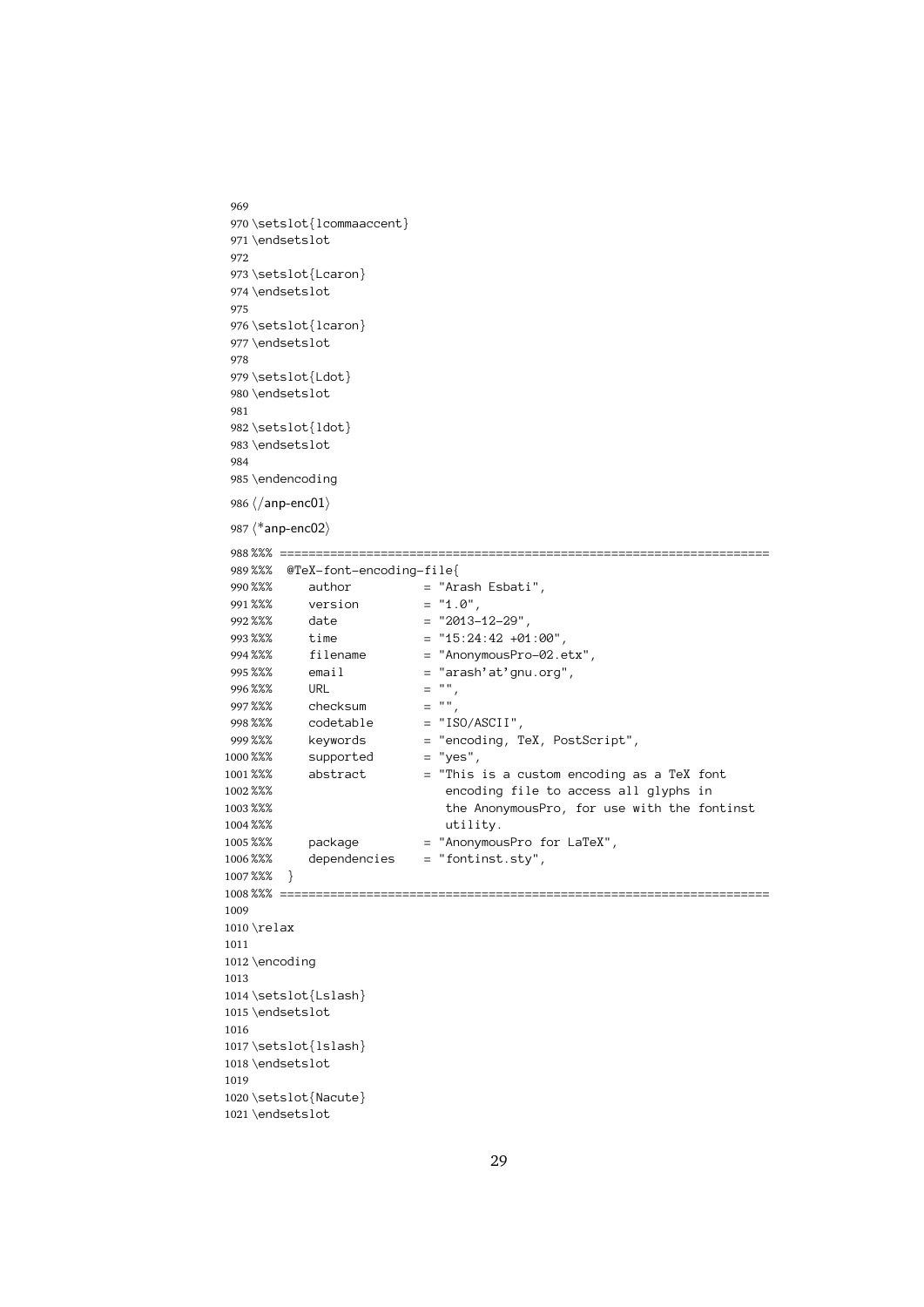1022 1023 \setslot{nacute} \endsetslot<br>\setslot{Ncommaa<br>\endsetslot 1024 \endsetslot \setslot{Nc<br>\setslot{Nc<br>\endsetslot<br>\setslot{nc 1025 1026 \endsetslot<br>\setslot{ncommaaccent}<br>\endsetslot 1027\endsetslot \setslot{nc<br>\endsetslot<br>\setslot{Nc 1028 1029 \endsetslot<br>\setslot{Ncaron}<br>\endsetslot 1030\endsetslot \setslot{Nc<br>\endsetslot<br>\setslot{nc 1031 1032 \endsetslot<br>\setslot{ncaron}<br>\endsetslot 1033 \endsetslot \setslot{nc<br>\setslot{nc<br>\endsetslot<br>\setslot{na 1034 1035 \endsetslot<br>\setslot{napostr<br>\endsetslot 1036 \endsetslot \setslot{na<br>\endsetslot<br>\setslot{En 1037 1038 \endsetslot<br>\setslot{Eng}<br>\endsetslot 1039 \endsetslot \setslot{En<br>\endsetslot<br>\setslot{en 1040 1041 \endsetslot<br>\setslot{eng}<br>\endsetslot 1042 \endsetslot \setslot{en<br>\endsetslot<br>\setslot{0m 1043 1044 \endsetslot<br>\setslot{Omac<br>\endsetslot 1045 \endsetslot \setslot{Om<br>\endsetslot<br>\setslot{om 1046 1047 \endsetslot<br>\setslot{omacron}<br>\endsetslot 1048 \endsetslot \setslot{om<br>\endsetslot<br>\setslot{Ob 1049 1050 \endsetslot<br>\setslot<br>\setslot{Obreve}<br>\endsetslot 1051\endsetslot \setslot{0b<br>\endsetslot<br>\setslot{0b 1052 1053 \endsetslot<br>\setslot{obreve}<br>\endsetslot 1054 \endsetslot \setslot{ob<br>\endsetslot<br>\setslot{0h 1055 1056 \endsetslot<br>\setslot{Ohungar<br>\endsetslot 1057\endsetslot \setslot{0h<br>\endsetslot<br>\setslot{0h 1058 1059 \endsetslot<br>\setslot{ohungarumlaut}<br>\endsetslot 1060 \endsetslot \setslot{oh<br>\endsetslot<br>\setslot{0E 1061 1062 \endsetslot<br>\setslot<br>\setslot{OE}<br>\endsetslot 1063 \endsetslot \setslot{OE<br>\endsetslot<br>\setslot{0e 1064 1065 1066 \endsetslot<br>1067<br>1068 \setslot{oe}<br>1069 \endsetslot<br>1070 \setslot{oe<br>\setslot{oe<br>\endsetslot<br>\setslot{Ra 1067 1068\setslot{oe} \endsetslot<br>\setslot{Rac<br>\endsetslot 1069 \endsetslot \setslot{Ra<br>\endsetslot<br>\setslot{ra 1070 1071 \endsetslot<br>\setslot{racute}<br>\endsetslot 1072\endsetslot \setslot{ra<br>\endsetslot<br>\endsetslot 1073 1074 1075\endsetslot<br>1075\endsetslot  $\overline{\phantom{a}}$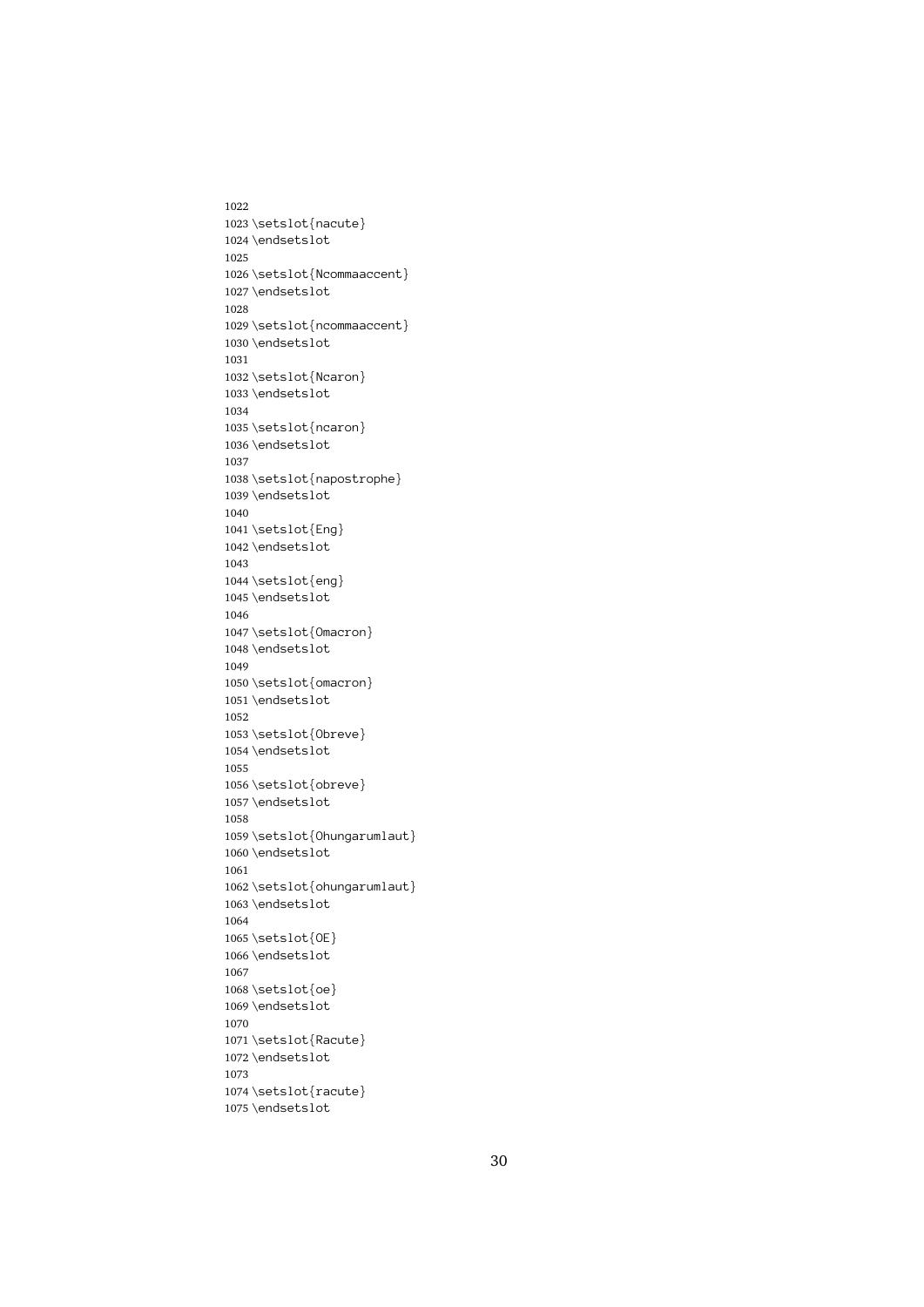1076 1077\setslot{Rcommaaccent} \endsetslot<br>\setslot{rcommaaccent}<br>\endsetslot 1078 \endsetslot \setslot{rc<br>\setslot{rc<br>\endsetslot<br>\setslot{Rc 1079 1080 \endsetslot<br>\setslot{Rcaron}<br>\endsetslot 1081 \endsetslot \setslot{Rc<br>\endsetslot<br>\setslot{rc 1082 1083 \endsetslot<br>\setslot{rcaron}<br>\endsetslot 1084\endsetslot \setslot $\{\text{re}\}\$ <br>\endsetslot<br>\setslot $\$ Sa 1085 1086 \endsetslot<br>\setslot{Sacute}<br>\endsetslot 1087\endsetslot \setslot{Sa<br>\endsetslot<br>\setslot{sa 1088 1089 \endsetslot<br>\setslot{sacute}<br>\endsetslot 1090 \setslot{sa<br>\endsetslot<br>\setslot{Sc 1091 1092 \endsetslot<br>\setslot{Scircum<br>\endsetslot 1093 \endsetslot \setslot{Sc<br>\endsetslot<br>\setslot{sc 1094 1095 \endsetslot<br>\setslot{scircumflex}<br>\endsetslot 1096\endsetslot \setslot{sc<br>\endsetslot<br>\setslot{Sc 1097 1098 \endsetslot<br>\setslot{Scedilla}<br>\endsetslot 1099 \endsetslot \setslot{Sc<br>\setslot{Sc<br>\endsetslot<br>\setslot{sc 1100 1101 \endsetslot<br>\setslot{scedilla}<br>\endsetslot 1102 \endsetslot \setslot{sc<br>\endsetslot<br>\setslot{Sc 1103 1104 \endsetslot<br>\setslot{Scaron}<br>\endsetslot 1105\endsetslot \setslot{Sc<br>\endsetslot<br>\setslot{sc 1106 1107 \endsetslot<br>\setslot{scaron}<br>\endsetslot 1108 \endsetslot \setslot{sc<br>\setslot{sc<br>\endsetslot<br>\setslot{Tc 1109 1110 \endsetslot<br>\setslot{Tcommaa<br>\endsetslot 1111\endsetslot \setslot{Tc<br>\endsetslot<br>\setslot{tc 1112 1113 \endsetslot<br>\setslot{tcommaaccent}<br>\endsetslot 1114 \endsetslot \setslot $\text{te}\end{set}$ <br>\setslot $\text{Te}$ 1115 1116 \endsetslot<br>\setslot{Tcaron}<br>\endsetslot 1117\endsetslot \setslot{Tc<br>\setslot{Tc<br>\endsetslot<br>\setslot{tc 1118 1119 \endsetslot<br>\setslot{tcaron}<br>\endsetslot 1120 \endsetslot \setslot{tc<br>\setslot{tc<br>\endsetslot<br>\setslot{Tb 1121 1122 \endsetslot<br>\setslot{Tbar}<br>\endsetslot 1123 \endsetslot \setslot{Tb<br>\endsetslot<br>\setslot{tb 1124 1125 \endsetslot<br>\setslot{tbar}<br>\endsetslot 1126 \endsetslot \setslot{tb<br>\endsetslot<br>\endsetslot 1127 1128 1129\endsetslot  $\overline{\phantom{a}}$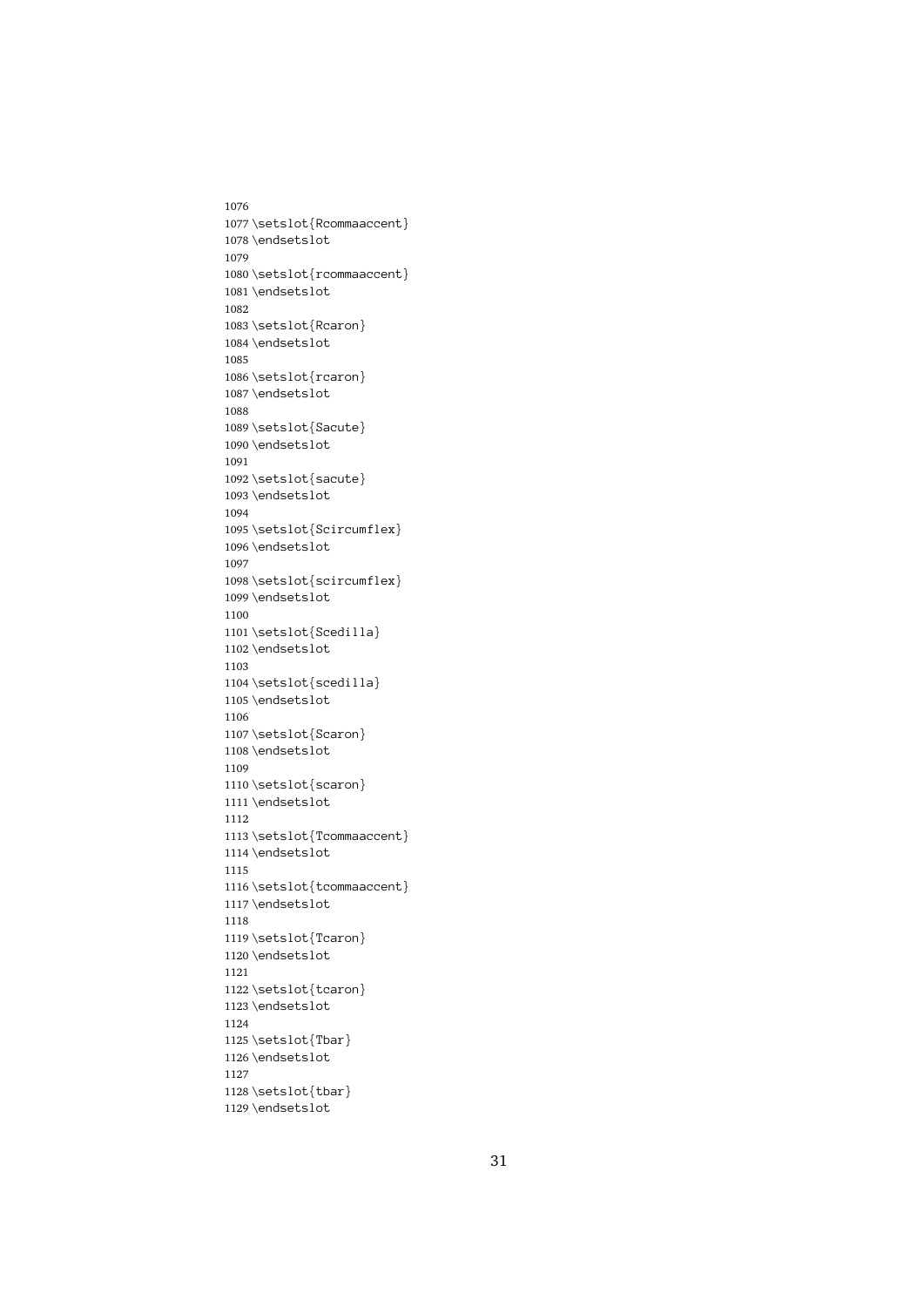1130 1131 \setslot{Utilde} \endsetslot<br>\setslot{utilde}<br>\endsetslot 1132 \endsetslot \setslot{ut<br>\setslot{ut<br>\endsetslot<br>\setslot{Um 1133 1134 \endsetslot<br>\setslot{Umacron<br>\endsetslot 1135 \endsetslot \setslot{Um<br>\endsetslot<br>\setslot{um 1136 1137 \endsetslot<br>\setslot{umacron}<br>\endsetslot 1138 \endsetslot \setslot{um<br>\endsetslot<br>\setslot{Ub 1139 1140 \endsetslot<br>\setslot<br>\setslot{Ubreve}<br>\endsetslot 1141\endsetslot \setslot{Ub<br>\endsetslot<br>\setslot{ub 1142 1143 \endsetslot<br>\setslot{ubreve}<br>\endsetslot 1144 \setslot{ub<br>\endsetslot<br>\setslot{Ur 1145 1146  $\end{st}$ <br>\endsetslot $\lceil \theta \rceil$ <br>\endsetslot 1147\endsetslot \setslot{Ur<br>\endsetslot<br>\setslot{ur 1148 1149 \endsetslot<br>\setslot{uring}<br>\endsetslot 1150 \endsetslot \setslot{ur<br>\endsetslot<br>\setslot{Uh 1151 1152 \endsetslot<br>\setslot{Uhunga<br>\endsetslot 1153 \endsetslot \setslot{Uh<br>\setslot{Uh<br>\endsetslot<br>\setslot{uh 1154 1155 \endsetslot<br>\setslot{uhungarumlaut}<br>\endsetslot 1156 \endsetslot \setslot{uh<br>\endsetslot<br>\setslot{Uo 1157 1158 \endsetslot<br>\setslot{Uogonek}<br>\endsetslot 1159 \endsetslot \setslot{Uo<br>\endsetslot<br>\setslot{uo 1160 1161 \endsetslot<br>\setslot<br>\setslot{uogonek}<br>\endsetslot 1162 \endsetslot \setslot{uo<br>\setslot{uo<br>\endsetslot<br>\setslot{Wc 1163 1164 \endsetslot<br>\setslot{Wcircumf<br>\endsetslot 1165\endsetslot \setslot{Wc<br>\endsetslot<br>\setslot{wc 1166 1167 \endsetslot<br>\setslot{wcircumflex}<br>\endsetslot 1168 \endsetslot \setslot{wc<br>\endsetslot<br>\setslot{Yc 1169 1170 \endsetslot<br>\setslot{Ycircumflex}<br>\endsetslot 1171\endsetslot \setslot{Yc<br>\setslot{Yc<br>\endsetslot<br>\setslot{yc 1172 1173 \endsetslot<br>\setslot{ycircumflex}<br>\endsetslot 1174 \endsetslot \setslot{yc<br>\setslot{yc<br>\endsetslot<br>\setslot{Yd 1175 1176 \endsetslot<br>\setslot{Ydieresis}<br>\endsetslot 1177\endsetslot \setslot{Yd<br>\endsetslot<br>\setslot{Za 1178 1179 \endsetslot<br>\setslot{Zacute}<br>\endsetslot 1180 \endsetslot \<br>\setslot{Za<br>\endsetslot 1181 1182 1183\endsetslot<br>1183\endsetslot  $\overline{\phantom{a}}$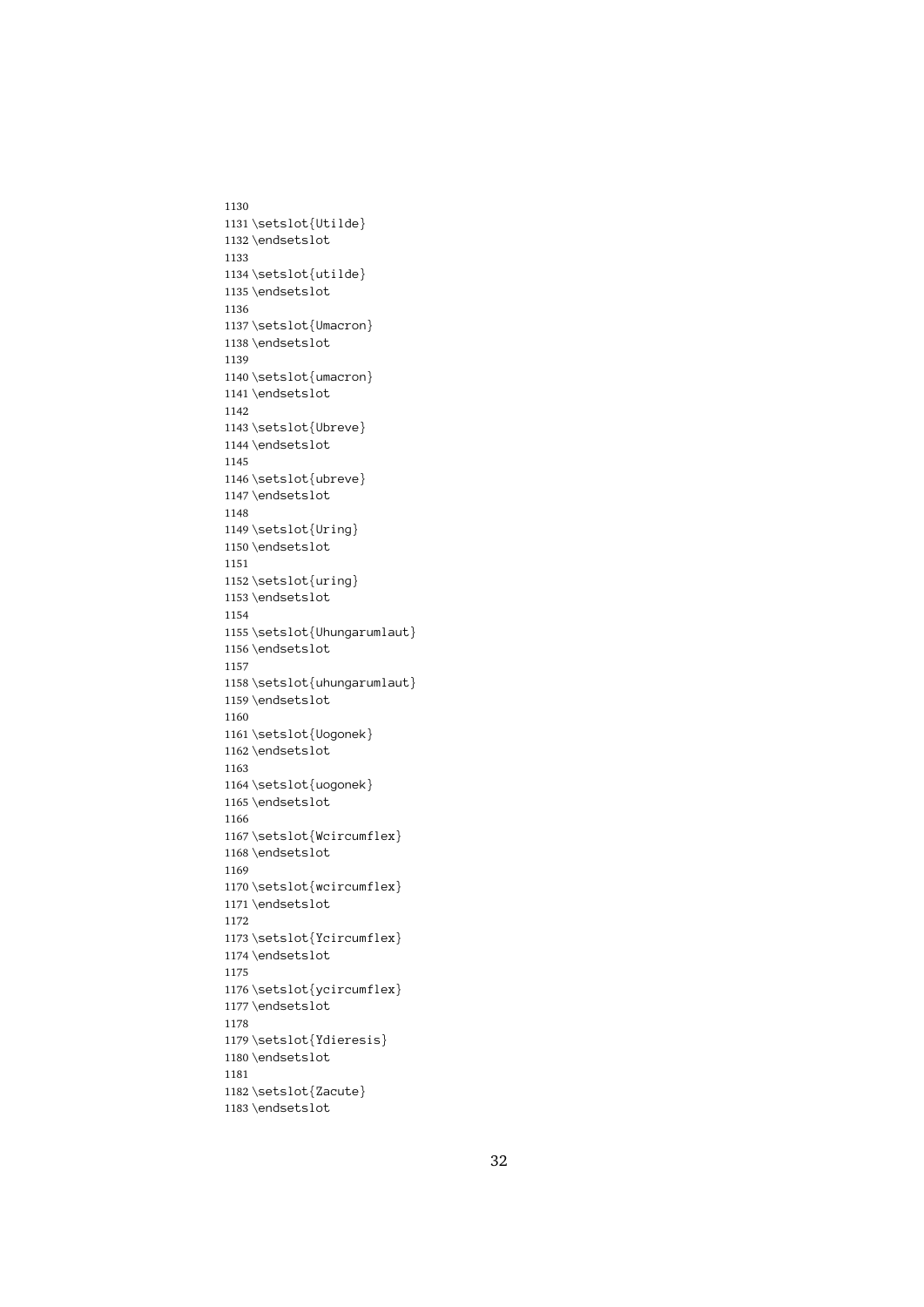1184 1185 \setslot{zacute} \endsetslot<br>\setslot{Zdotacc<br>\endsetslot 1186 \endsetslot \setslot{Zd<br>\endsetslot<br>\setslot{zd 1187 1188 \endsetslot<br>\setslot{zdotaccent}<br>\endsetslot 1189 \endsetslot \setslot{zd<br>\endsetslot<br>\setslot{Zc 1190 1191 \endsetslot<br>\setslot{Zcaron}<br>\endsetslot 1192 \endsetslot \setslot{Zc<br>\endsetslot<br>\setslot{zc 1193 1194 \endsetslot<br>\setslot{zcaron}<br>\endsetslot 1195\endsetslot \setslot{zc<br>\setslot{zc<br>\endsetslot<br>\setslot{lo 1196 1197 \endsetslot<br>\setslot{longs}<br>\endsetslot 1198 \setslot{lo<br>\endsetslot<br>\setslot{fl 1199 1200 \endsetslot<br>\setslot{florin<br>\endsetslot 1201 \endsetslot \setslot{fl<br>\endsetslot<br>\setslot{AE 1202 1203 \endsetslot<br>\setslot{AEacute<br>\endsetslot 1204 \endsetslot \setslot{AE<br>\endsetslot<br>\setslot{ae 1205 1206 \endsetslot<br>\setslot{aeacute}<br>\endsetslot 1207\endsetslot \setslot{ae<br>\endsetslot<br>\setslot{0s 1208 1209 \endsetslot<br>\setslot{0slashac<br>\endsetslot 1210 \endsetslot \setslot{0s<br>\endsetslot<br>\setslot{os 1211 1212 \endsetslot<br>\setslot{oslashacute}<br>\endsetslot 1213\endsetslot \setslot{os<br>\endsetslot<br>\setslot{Sc 1214 1215 \endsetslot<br>\setslot{Scommaaccent<br>\endsetslot 1216\endsetslot \setslot{Sc<br>\setslot{Sc<br>\endsetslot<br>\setslot{sc 1217 1218 \endsetslot<br>\setslot{scommaaccent}<br>\endsetslot 1219 \endsetslot \setslot{sc<br>\endsetslot<br>\setslot{un 1220 1221 \endsetslot<br>\setslot{uni021A}<br>\endsetslot 1222\endsetslot \setslot{un<br>\endsetslot<br>\setslot{un 1223 1224 \endsetslot<br>\setslot<br>\setslot{uni021B}<br>\endsetslot 1225 \endsetslot \setslot{un<br>\setslot{un<br>\endsetslot<br>\setslot{ci 1226 1227 \endsetslot<br>\setslot{circumfl<br>\endsetslot 1228 \endsetslot \setslot{ci<br>\setslot{ci<br>\endsetslot<br>\setslot{ca 1229 1230 \endsetslot<br>\setslot{caron}<br>\endsetslot 1231\endsetslot \setslot{ca<br>\endsetslot<br>\setslot{br 1232 1233 \endsetslot<br>\setslot{breve}<br>\endsetslot 1234 \endsetslot \setslot{br<br>\endsetslot<br>\endsetslot 1235 1236 1237\endsetslot<br>1237\endsetslot  $\overline{\phantom{a}}$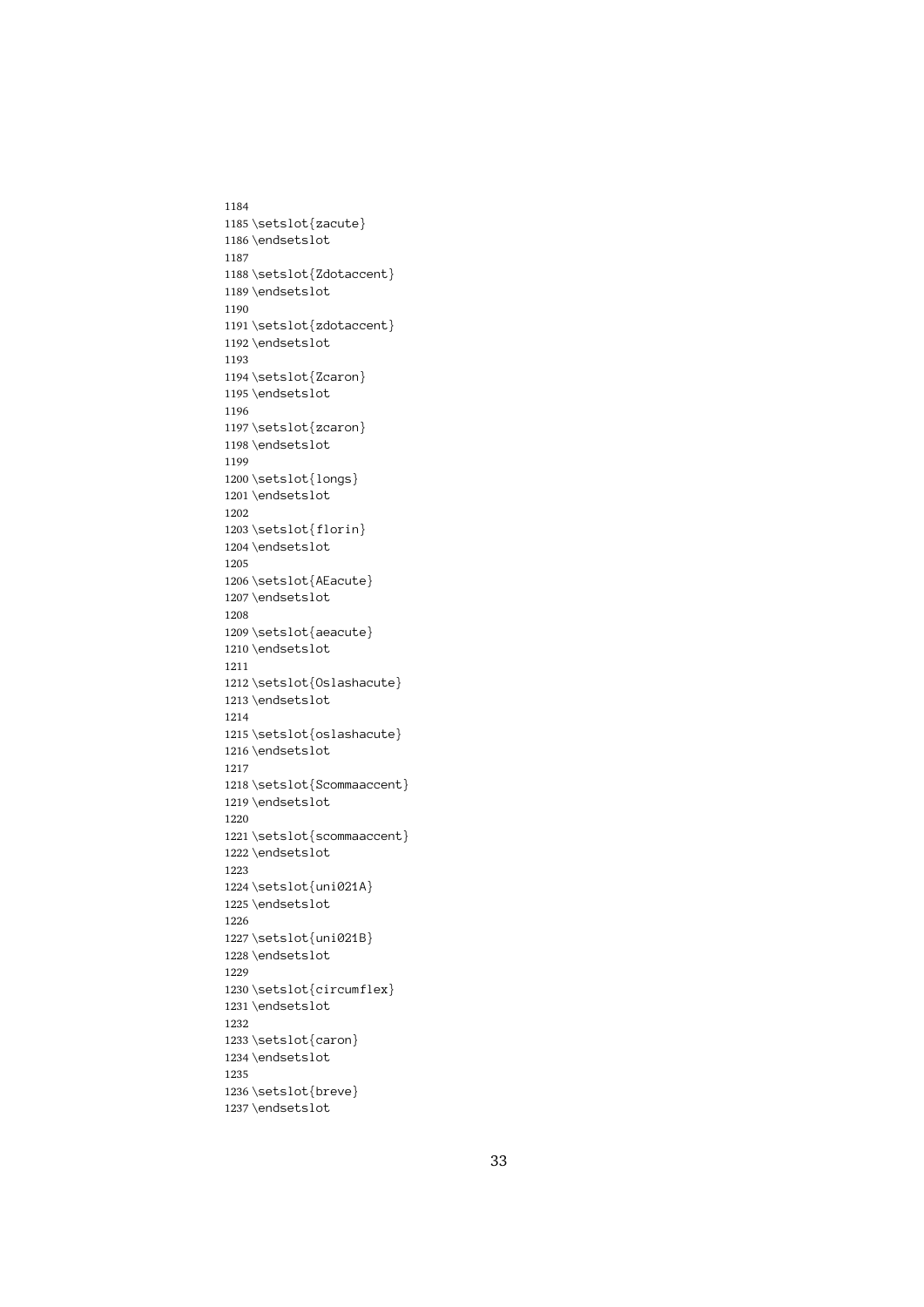1238 1239 \setslot{dotaccent} \endsetslot<br>\setslot{ring}<br>\endsetslot 1240 \endsetslot \setslot{ri<br>\setslot{ri<br>\endsetslot<br>\setslot{og 1241 1242 \endsetslot<br>\setslot{ogone<br>\endsetslot 1243 \endsetslot \setslot{og<br>\endsetslot<br>\setslot{ti 1244 1245 \endsetslot<br>\setslot{tilde}<br>\endsetslot 1246 \endsetslot \setslot{ti<br>\endsetslot<br>\setslot{hu 1247 1248 \endsetslot<br>\setslot<br>tilde}<br>\endsetslot<br>tilde} 1249 \endsetslot \setslot{hu<br>\setslot{hu<br>\endsetslot<br>\setslot{to 1250 1251 \endsetslot<br>\setslot{tonos}<br>\endsetslot 1252 \endsetslot \setslot{to<br>\endsetslot<br>\setslot{di 1253 1254 \endsetslot<br>\setslot{dieres<br>\endsetslot 1255 \endsetslot \setslot{di<br>\endsetslot<br>\setslot{Al 1256 1257 \endsetslot<br>\setslot{Alphatonos}<br>\endsetslot 1258 \endsetslot \setslot{Al<br>\endsetslot<br>\setslot{Ep 1259 1260 \endsetslot<br>\setslot{Epsilontono<br>\endsetslot 1261 \endsetslot \setslot{Ep<br>\setslot{Ep<br>\endsetslot<br>\setslot{Et 1262 1263 \endsetslot<br>\setslot{Etatonos}<br>\endsetslot 1264 \endsetslot \setslot{Et<br>\endsetslot<br>\setslot{Io 1265 1266 \endsetslot<br>\setslot{Iotatonos<br>\endsetslot 1267 \setslot{Io<br>\endsetslot<br>\setslot{0m 1268 1269 \endsetslot<br>\setslot{Omicronton<br>\endsetslot<br>Iotatonos} 1270 \setslot{Om<br>\endsetslot<br>\endsetslot<br>\setslot{Up 1271 1272 \endsetslot<br>\setslot{Upsilontonos}<br>\endsetslot 1273 \endsetslot \setslot{Up<br>\endsetslot<br>\setslot{Om 1274 1275 \endsetslot<br>\setslot{Omegatonos}<br>\endsetslot 1276\endsetslot \setslot{Om<br>\endsetslot<br>\setslot{io 1277 1278 \endsetslot<br>\setslot{iotadieresi<br>\endsetslot 1279 \endsetslot \setslot{io<br>\setslot{io<br>\endsetslot<br>\setslot{Al 1280 1281 \endsetslot<br>\setslot{Alpha}<br>\endsetslot 1282 \endsetslot \setslot{Al<br>\endsetslot<br>\endsetslot<br>\setslot{Be 1283 1284 \endsetslot<br>\setslot{Beta}<br>\endsetslot 1285 \endsetslot \setslot{Be<br>\endsetslot<br>\setslot{Ga 1286 1287 \endsetslot<br>\setslot{Gamma<br>\endsetslot 1288 \endsetslot \setslot{Ga<br>\endsetslot<br>! 1289 1290 1291\endsetslot<br>1291\endsetslot

 $\overline{\phantom{a}}$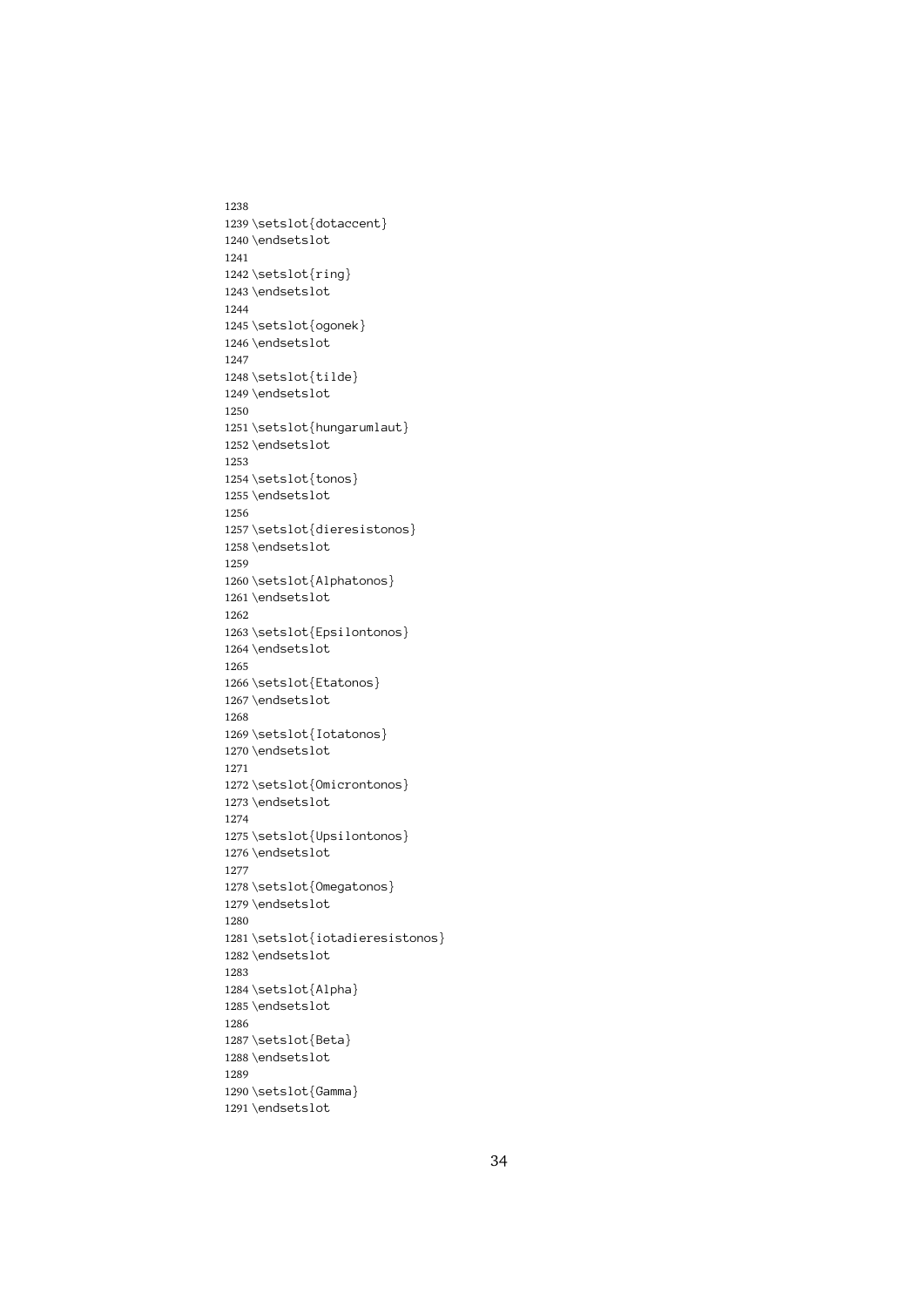1292 1293 \setslot{uni0394} \endsetslot<br>\setslot{Epsilon}<br>\endsetslot 1294 \endsetslot \setslot{Ep<br>\setslot{Ep<br>\endsetslot<br>\setslot{Ze 1295 1296 \endsetslot<br>\setslot{Zeta}<br>\endsetslot 1297\endsetslot \setslot{Ze<br>\endsetslot<br>\setslot{Et 1298 1299 \endsetslot<br>\setslot{Eta}<br>\endsetslot 1300 \endsetslot \setslot{Et<br>\endsetslot<br>\setslot{Th 1301 1302 \endsetslot<br>\setslot{Thet<br>\endsetslot 1303 \setslot{Th<br>\endsetslot<br>\endsetslot<br>\setslot{Io 1304 1305 \endsetslot<br>\setslot{Iota}<br>\endsetslot 1306 \setslot{Io<br>\endsetslot<br>\setslot{Ka 1307 1308 \endsetslot<br>\setslot{Kappa<br>\endsetslot 1309 \endsetslot \setslot{Ka<br>\endsetslot<br>\setslot{La 1310 1311 \endsetslot<br>\setslot{Lambda<br>\endsetslot<br>Rendsetslot 1312\endsetslot \setslot{La<br>\endsetslot<br>\setslot{Mu 1313 1314 \endsetslot<br>\setslot{Mu}<br>\endsetslot 1315 \endsetslot \setslot{Mu<br>\endsetslot<br>\setslot{Nu 1316 1317 \endsetslot<br>\setslot{Nu}<br>\endsetslot 1318 \endsetslot \setslot{Nu<br>\endsetslot<br>\setslot{Xi 1319 1320 \endsetslot<br>\setslot{Xi}<br>\endsetslot 1321 \endsetslot \setslot{Xi<br>\endsetslot<br>\setslot{Om 1322 1323 \setslot{Xi} \setslot{Xi} 1324 \setslot{Om<br>\endsetslot<br>\setslot{Pi 1325 1326  $\end{st}$ <br>\endsetslot<br>\setslot{Pi}<br>\endsetslot 1327\endsetslot \setslot{Pi<br>\endsetslot<br>\setslot{Rh 1328 1329 \endsetslot<br>\setslot{Rho<br>\endsetslot 1330 \endsetslot \setslot{Rh<br>\endsetslot<br>\setslot{Si 1331 1332 \endsetslot<br>\setslot{Sigm<br>\endsetslot 1333 \endsetslot \setslot{Si<br>\setslot{Si<br>\endsetslot<br>\setslot{Ta 1334 1335 \endsetslot<br>\setslot{Tau}<br>\endsetslot 1336 \endsetslot \setslot{Ta<br>\endsetslot<br>\endsetslot<br>\setslot{Up 1337 1338 \endsetslot<br>\setslot{Upsi<br>\endsetslot 1339 \endsetslot \setslot{Up<br>\endsetslot<br>\setslot{Ph 1340 1341 \endsetslot<br>\setslot<br>\setslot{Phi}<br>\endsetslot 1342 \endsetslot \setslot{Ph<br>\endsetslot<br>\endsetslot 1343 1344 1345\endsetslot  $\overline{\phantom{a}}$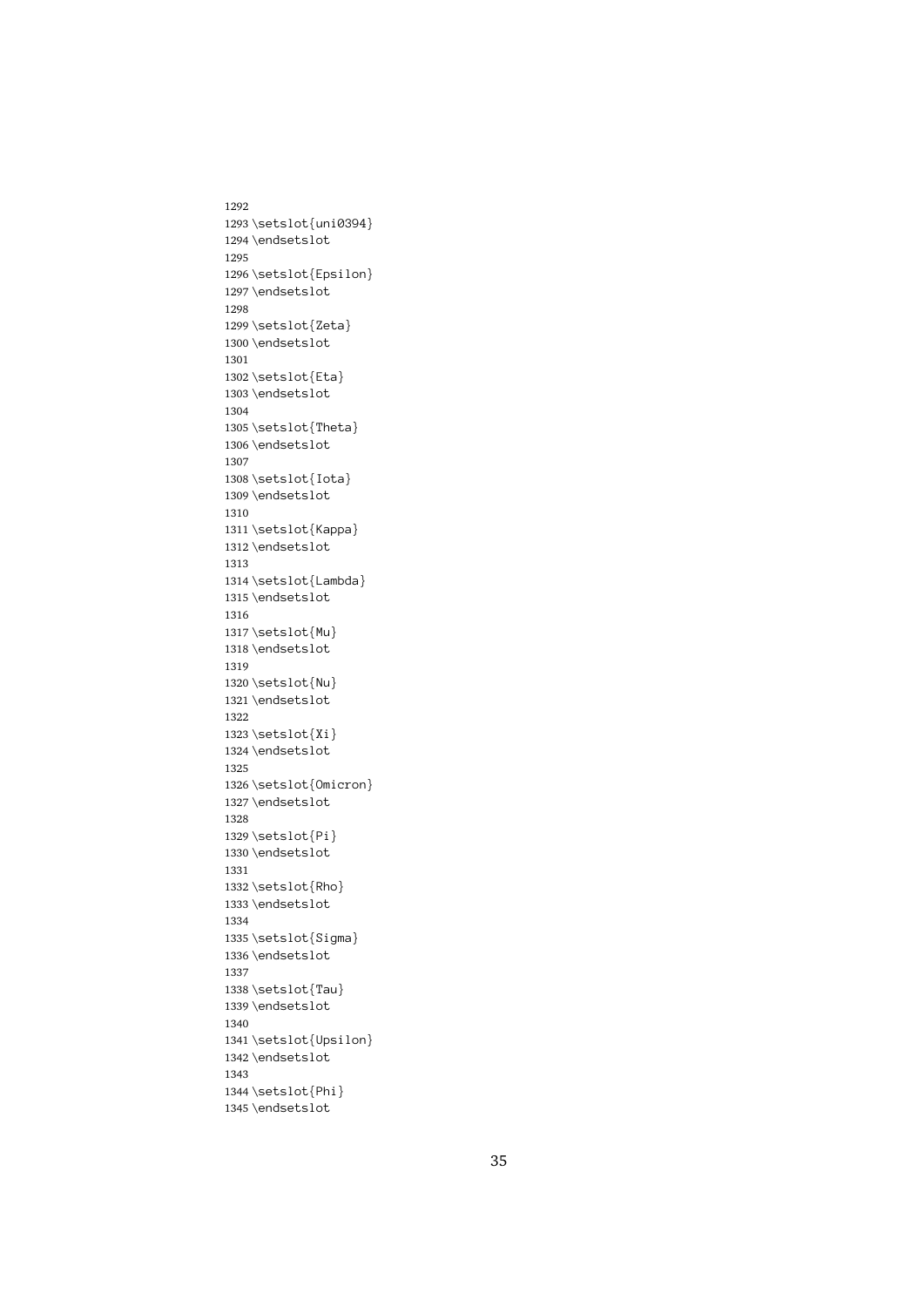1346 1347 \setslot{Chi} \endsetslot<br>\setslot{Psi}<br>\endsetslot 1348 \endsetslot \setslot{Ps<br>\setslot{Ps<br>\endsetslot<br>\setslot{un 1349 1350 \endsetslot<br>\setslot{uni0<br>\endsetslot 1351 \endsetslot \setslot{un<br>\endsetslot<br>\setslot{Io 1352 1353 \endsetslot<br>\setslot{Iotadier<br>\endsetslot 1354 \endsetslot \setslot{Io<br>\endsetslot<br>\setslot{Up 1355 1356 \endsetslot<br>\setslot{Upsilondieres<br>\endsetslot 1357\endsetslot \setslot{Up<br>\setslot{Up<br>\endsetslot<br>\setslot{al 1358 1359 \endsetslot<br>\setslot{alphatonos}<br>\endsetslot 1360 \endsetslot \setslot{al<br>\endsetslot<br>\setslot{ep 1361 1362 \endsetslot<br>\setslot{epsilontono<br>\endsetslot 1363 \endsetslot \setslot{ep<br>\endsetslot<br>\setslot{et 1364 1365 \endsetslot<br>\setslot{etatonos}<br>\endsetslot 1366 \endsetslot \setslot{et<br>\endsetslot<br>\setslot{io 1367 1368 \endsetslot<br>\setslot{iotatonos<br>\endsetslot 1369 \endsetslot \setslot{io<br>\setslot{io<br>\endsetslot<br>\setslot{up 1370 1371 \endsetslot<br>\setslot{upsilondie<br>\endsetslot 1372 \endsetslot \setslot{up<br>\endsetslot<br>\setslot{al 1373 1374 \endsetslot<br>\setslot{alpha}<br>\endsetslot<br>dieresistonos} 1375 \endsetslot \setslot{al<br>\endsetslot<br>\setslot{be 1376 1377 \setslot{alpha} \endsetslot<br>\setslot<br>\setslot{beta}<br>\endsetslot 1378 \setslot{be<br>\setslot{be<br>\endsetslot<br>\setslot{ga 1379 1380 \endsetslot<br>\setslot{gamma<br>\endsetslot 1381 \endsetslot \setslot{ga<br>\endsetslot<br>\setslot{de 1382 1383 \endsetslot<br>\setslot{delta}<br>\endsetslot 1384 \endsetslot \setslot{de<br>\endsetslot<br>\setslot{ep 1385 1386 \endsetslot<br>\setslot<br>\setslot{epsilo<br>\endsetslot 1387\endsetslot \setslot{ep<br>\setslot{ep<br>\endsetslot<br>\setslot{ze 1388 1389 \endsetslot<br>\setslot{zeta}<br>\endsetslot 1390 \endsetslot \setslot{ze<br>\setslot{ze<br>\endsetslot<br>\setslot{et 1391 1392 \endsetslot<br>\setslot{eta}<br>\endsetslot 1393 \endsetslot \setslot{et<br>\endsetslot<br>\setslot{th 1394 1395 \endsetslot<br>\setslot{thet<br>\endsetslot 1396 \endsetslot \setslot{th<br>\endsetslot<br>\endsetslot 1397 1398 1399\endsetslot<br>1399\endsetslot

 $\overline{\phantom{a}}$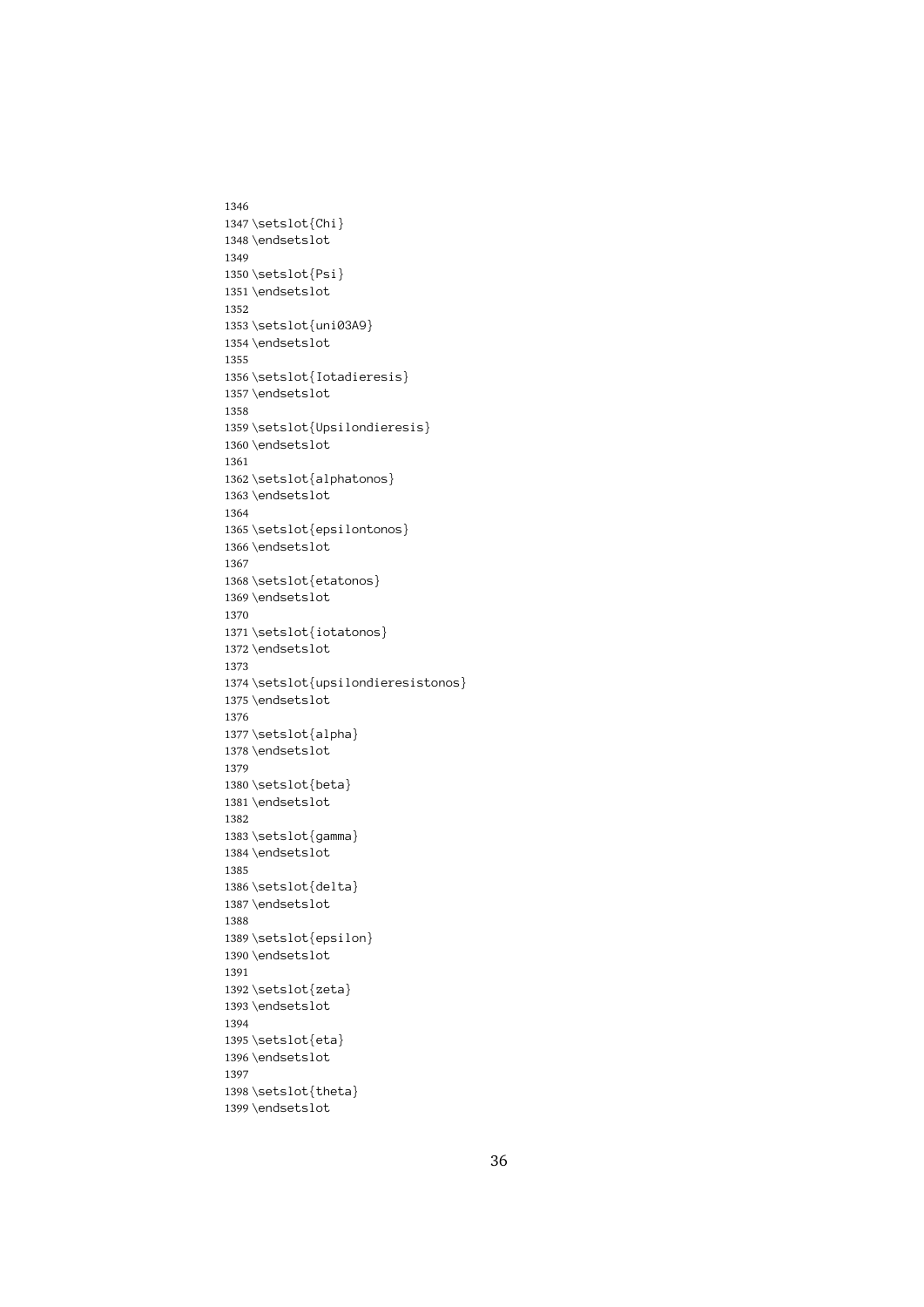1400 1401 \setslot{iota} \endsetslot<br>\setslot{kappa<br>\endsetslot 1402 \endsetslot \setslot{ka<br>\endsetslot<br>\setslot{la 1403 1404 \endsetslot<br>\setslot{lambda<br>\endsetslot 1405 \endsetslot \setslot{la<br>\endsetslot<br>\setslot{un 1406 1407 \endsetslot<br>\setslot{uni03BC<br>\endsetslot 1408\endsetslot \setslot{un<br>\endsetslot<br>\setslot{nu 1409 1410 \endsetslot<br>\setslot<br>\setslot{nu}<br>\endsetslot 1411\endsetslot \setslot{nu<br>\setslot{nu<br>\endsetslot<br>\setslot{xi 1412 1413 \endsetslot<br>\setslot{xi}<br>\endsetslot 1414 \endsetslot \setslot{xi<br>\endsetslot<br>\setslot{om 1415 1416 \endsetslot<br>\setslot{omi<br>\endsetslot 1417\endsetslot \setslot{om<br>\endsetslot<br>\setslot{pi 1418 1419 \endsetslot<br>\setslot<br>\setslot{pi}<br>\endsetslot 1420 \endsetslot \setslot{pi<br>\endsetslot<br>\setslot{rh 1421 1422 \endsetslot<br>\setslot{rho<br>\endsetslot 1423 \endsetslot \setslot{rh<br>\endsetslot<br>\setslot{si 1424 1425 \endsetslot<br>\setslot{sigm<br>\endsetslot 1426 \endsetslot \setslot{si<br>\endsetslot<br>\setslot{si 1427 1428 \endsetslot<br>\setslot{sigma}<br>\endsetslot 1429\endsetslot \setslot{si<br>\endsetslot<br>\setslot{ta 1430 1431 \endsetslot<br>\setslot<br>sigma}<br>\endsetslot 1432 \setslot{ta<br>\endsetslot<br>\setslot{up 1433 1434 \endsetslot<br>\setslot{upsi<br>\endsetslot 1435 \endsetslot \setslot{up<br>\endsetslot<br>\setslot{ph 1436 1437 \endsetslot<br>\setslot{phi}<br>\endsetslot 1438 \endsetslot \setslot{ph<br>\endsetslot<br>\setslot{ch 1439 1440 \endsetslot<br>\setslot{chi}<br>\endsetslot 1441 \endsetslot \setslot{ch<br>\setslot{ch<br>\endsetslot<br>\setslot{ps 1442 1443 \endsetslot<br>\setslot{psi}<br>\endsetslot 1444 \endsetslot \setslot{ps<br>\setslot{ps<br>\endsetslot<br>\setslot{om 1445 1446 \endsetslot<br>\setslot{omeg<br>\endsetslot 1447\endsetslot \setslot{om<br>\endsetslot<br>\setslot{io 1448 1449 \endsetslot<br>\setslot<br>\setslot{iotadi<br>\endsetslot 1450\endsetslot \<br>\setslot{io<br>\endsetslot 1451 1452  $\end{math}$ <br> $\end{math}$ 1453 \endsetslot  $\overline{\phantom{a}}$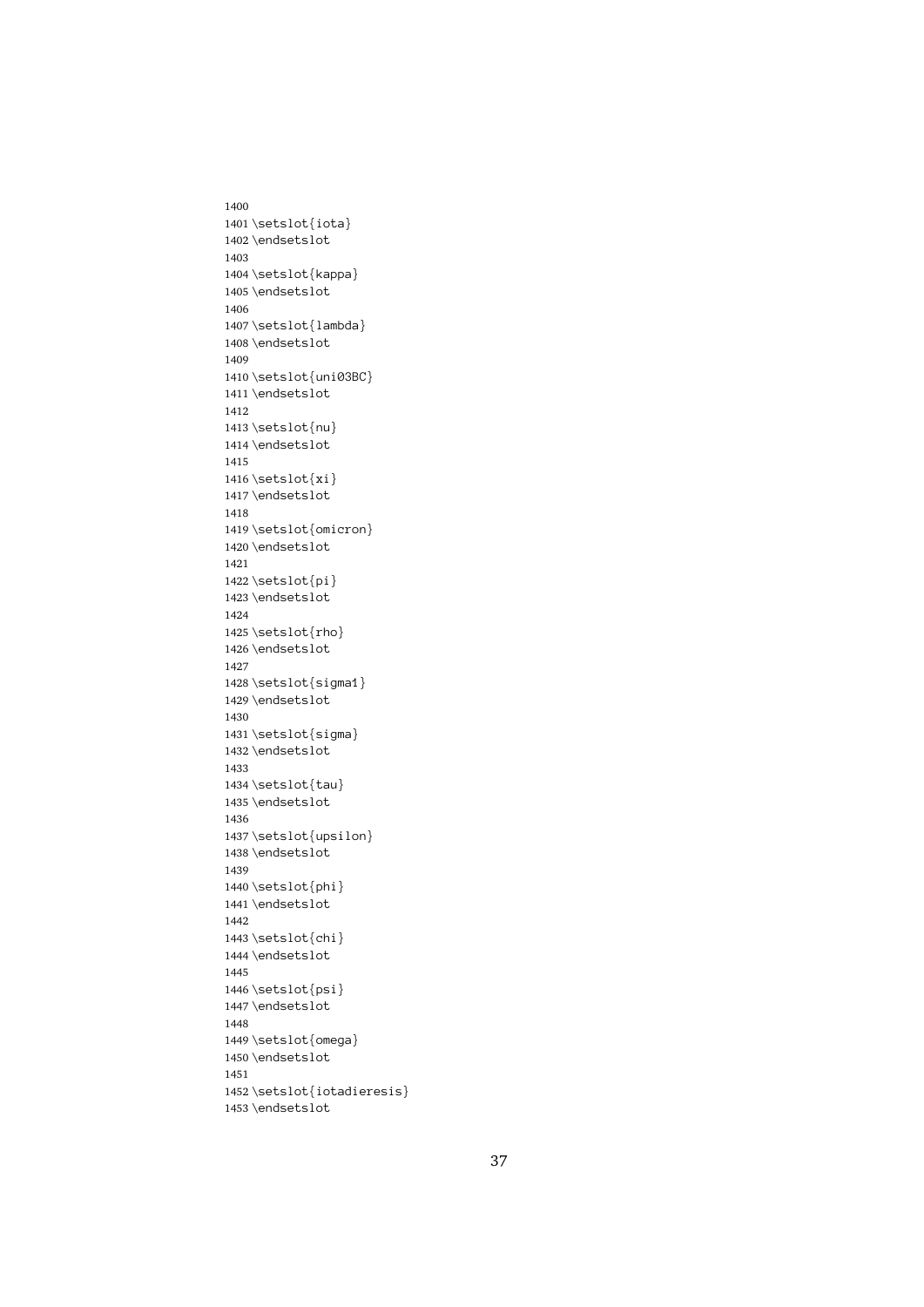1454 1455\setslot{upsilondieresis} \endsetslot<br>\setslot{omicrontonos}<br>\endsetslot 1456 \endsetslot \setslot{om<br>\setslot{om<br>\endsetslot<br>\setslot{up 1457 1458 \endsetslot<br>\setslot{upsilontonos}<br>\endsetslot 1459 \endsetslot \setslot{up<br>\endsetslot<br>\setslot{om 1460 1461 \endsetslot<br>\setslot{omegatonos}<br>\endsetslot 1462\endsetslot \setslot{om<br>\endsetslot<br>\setslot{af 1463 1464 \endsetslot<br>\setslot{afii10023}<br>\endsetslot 1465 \endsetslot \setslot{af<br>\endsetslot<br>\setslot{af 1466 1467 \endsetslot<br>\setslot{afii10051}<br>\endsetslot 1468 \endsetslot \setslot{af $\end{stacked}$ 1469 1470 \endsetslot<br>\setslot{afii10052}<br>\endsetslot 1471 \endsetslot \setslot{af $\end{stacked}$ 1472 1473 \endsetslot<br>\setslot<br>\setslot{afii10053}<br>\endsetslot 1474 \endsetslot \setslot $\{af\end{setslot}\setminus\{af$ 1475 1476 \endsetslot<br>\setslot{afii10054}<br>\endsetslot 1477\endsetslot \setslot{af<br>\endsetslot<br>\setslot{af 1478 1479 \endsetslot<br>\setslot{afii10055}<br>\endsetslot 1480 \endsetslot \setslot{af $\end{stacked}$ 1481 1482 \endsetslot<br>\setslot<br>\setslot{afii10056}<br>\endsetslot 1483 \endsetslot \setslot{af $\end{stacked}$ 1484 1485 \endsetslot<br>\setslot<br>\setslot{afii10057}<br>\endsetslot 1486 \endsetslot \setslot{af<br>\endsetslot<br>\setslot{af 1487 1488 \endsetslot<br>\setslot{afii10058}<br>\endsetslot 1489 \endsetslot \setslot{af $\end{stacked}$ 1490 1491 \endsetslot<br>\setslot{afii10059}<br>\endsetslot 1492 \endsetslot \setslot{af $\end{stacked}$ 1493 1494 \endsetslot<br>\setslot<br>\setslot{afii10060}<br>\endsetslot 1495 \endsetslot \setslot{af<br>\endsetslot<br>\setslot{af 1496 1497 \endsetslot<br>\setslot{afii10061}<br>\endsetslot 1498 \endsetslot \setslot{af<br>\endsetslot<br>\setslot{af 1499 1500 \endsetslot<br>\setslot{afii10062}<br>\endsetslot 1501 \endsetslot \setslot{af $\end{stacked}$ 1502 1503 \endsetslot<br>\setslot<br>\setslot{afii10145}<br>\endsetslot 1504 \endsetslot \<br>\setslot{af<br>\endsetslot 1505 1506  $\end{stacked}$ 1507 \endsetslot  $\overline{\phantom{a}}$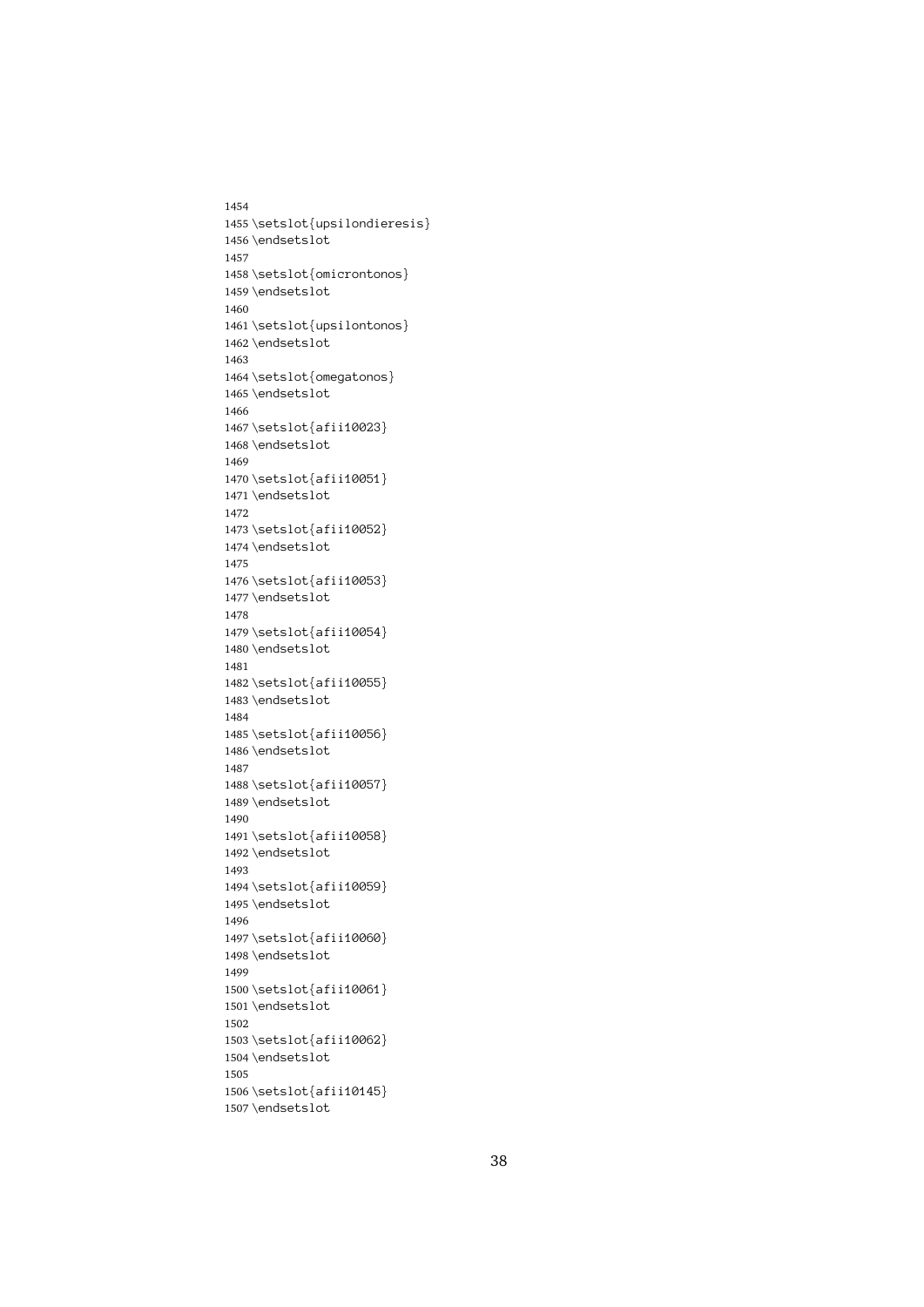1508 1509\setslot{afii10017} \endsetslot<br>\setslot{afii10018}<br>\endsetslot 1510 \endsetslot \setslot{af<br>\endsetslot<br>\setslot{af 1511 1512 \endsetslot<br>\setslot{afii10019}<br>\endsetslot 1513 \endsetslot \setslot{af $\end{stacked}$ 1514 1515 \endsetslot<br>\setslot{afii10020}<br>\endsetslot 1516 \setslot{af $\end{stacked}$ 1517 1518 \endsetslot<br>\setslot<br>\setslot{afii10021}<br>\endsetslot 1519 \endsetslot \setslot{af<br>\endsetslot<br>\endsetslot<br>\setslot{af 1520 1521 \endsetslot<br>\setslot{afii10022}<br>\endsetslot 1522 \endsetslot \setslot{af $\end{stacked}$ 1523 1524 \endsetslot<br>\setslot{afii10024}<br>\endsetslot 1525 \endsetslot \setslot{af $\end{stacked}$ 1526 1527 \endsetslot<br>\setslot<br>\setslot{afii10025}<br>\endsetslot 1528 \endsetslot \setslot $\{af\end{setslot}\setminus\{af$ 1529 1530 \endsetslot<br>\setslot{afii10026}<br>\endsetslot 1531 \endsetslot \setslot{af<br>\endsetslot<br>\setslot{af 1532 1533 \endsetslot<br>\setslot{afii10027}<br>\endsetslot 1534 \endsetslot \setslot{af $\end{stacked}$ 1535 1536 \endsetslot<br>\setslot<br>\setslot{afii10028}<br>\endsetslot 1537\endsetslot \setslot{af $\end{stacked}$ 1538 1539 \endsetslot<br>\setslot<br>\setslot{afii10029}<br>\endsetslot 1540 \endsetslot \setslot{af<br>\endsetslot<br>\setslot{af 1541 1542 \endsetslot<br>\setslot{afii10030}<br>\endsetslot 1543 \endsetslot \setslot{af $\end{stacked}$ 1544 1545 \endsetslot<br>\setslot{afii10031}<br>\endsetslot 1546 \endsetslot \setslot{af $\end{stacked}$ 1547 1548 \endsetslot<br>\setslot<br>\setslot{afii10032}<br>\endsetslot 1549 \endsetslot \setslot{af<br>\endsetslot<br>\setslot{af 1550 1551 \endsetslot<br>\setslot{afii10033}<br>\endsetslot 1552 \endsetslot \setslot{af<br>\endsetslot<br>\setslot{af 1553 1554 \endsetslot<br>\setslot{afii10034}<br>\endsetslot 1555 \endsetslot \setslot{af $\end{stacked}$ 1556 1557 \endsetslot<br>\setslot<br>\setslot{afii10035}<br>\endsetslot 1558 \<br>\setslot{af<br>\endsetslot 1559 1560 \endsetslot<br>\endsetslot 1561 \endsetslot  $\overline{\phantom{a}}$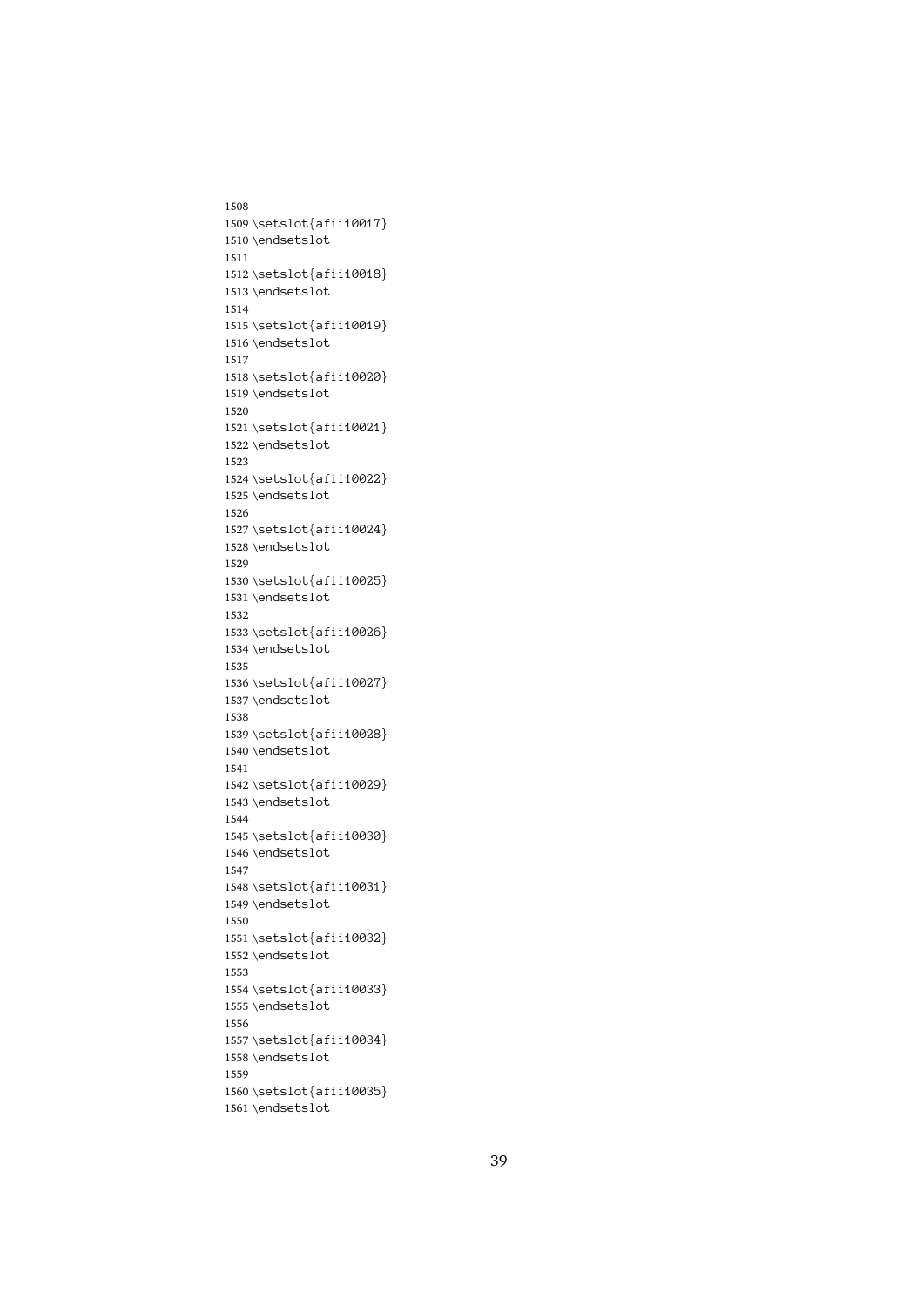1562 1563\setslot{afii10036} \endsetslot<br>\setslot{afii10037}<br>\endsetslot 1564 \endsetslot \setslot{af<br>\endsetslot<br>\setslot{af 1565 1566 \endsetslot<br>\setslot{afii10038}<br>\endsetslot 1567\endsetslot \setslot{af $\end{stacked}$ 1568 1569 \endsetslot<br>\setslot{afii10039}<br>\endsetslot 1570\endsetslot \setslot{af $\end{stacked}$ 1571 1572 \endsetslot<br>\setslot<br>\setslot{afii10040}<br>\endsetslot 1573 \endsetslot \setslot{af<br>\endsetslot<br>\endsetslot<br>\setslot{af 1574 1575 \endsetslot<br>\setslot{afii10041}<br>\endsetslot 1576 \endsetslot \setslot{af $\end{stacked}$ 1577 1578 \endsetslot<br>\setslot{afii10042}<br>\endsetslot 1579 \endsetslot \setslot{af $\end{stacked}$ 1580 1581 \endsetslot<br>\setslot<br>\setslot{afii10043}<br>\endsetslot 1582 \endsetslot \setslot $\{af\end{setslot}\setminus\{af$ 1583 1584 \endsetslot<br>\setslot{afii10044}<br>\endsetslot 1585 \endsetslot \setslot{af<br>\endsetslot<br>\setslot{af 1586 1587 \endsetslot<br>\setslot{afii10045}<br>\endsetslot 1588 \endsetslot \setslot{af $\end{stacked}$ 1589 1590 \endsetslot<br>\setslot<br>\setslot{afii10046}<br>\endsetslot 1591 \endsetslot \setslot{af $\end{stacked}$ 1592 1593 \endsetslot<br>\setslot<br>\setslot{afii10047}<br>\endsetslot 1594 \endsetslot \setslot{af<br>\endsetslot<br>\setslot{af 1595 1596 \endsetslot<br>\setslot{afii10048}<br>\endsetslot 1597\endsetslot \setslot{af $\end{stacked}$ 1598 1599 \endsetslot<br>\setslot{afii10049}<br>\endsetslot 1600 \endsetslot \setslot{af $\end{stacked}$ 1601 1602 \endsetslot<br>\setslot<br>\setslot{afii10065}<br>\endsetslot 1603 \endsetslot \setslot{af<br>\endsetslot<br>\setslot{af 1604 1605 \endsetslot<br>\setslot{afii10066}<br>\endsetslot 1606 \endsetslot \setslot{af<br>\endsetslot<br>\setslot{af 1607 1608 \endsetslot<br>\setslot{afii10067}<br>\endsetslot 1609 \endsetslot \setslot{af $\end{stacked}$ 1610 1611 \endsetslot<br>\setslot<br>\setslot{afii10068}<br>\endsetslot 1612 \endsetslot \<br>\setslot{af<br>\endsetslot 1613 1614 \endsetslot<br>\endsetslot 1615 \endsetslot  $\overline{\phantom{a}}$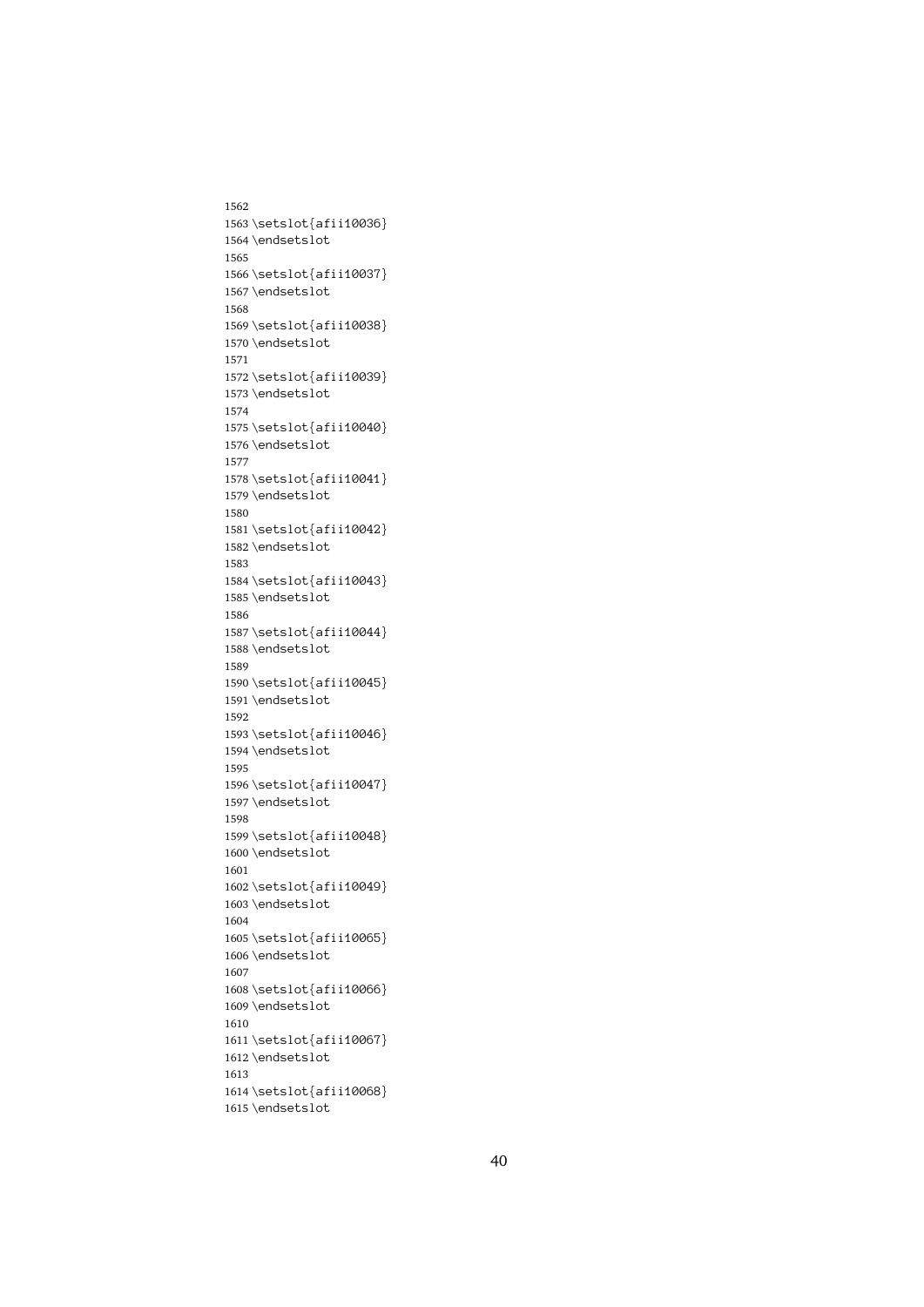1616 1617\setslot{afii10069} \endsetslot<br>\setslot{afii10070}<br>\endsetslot 1618 \endsetslot \setslot{af<br>\endsetslot<br>\setslot{af 1619 1620 \endsetslot<br>\setslot{afii10072}<br>\endsetslot 1621 \endsetslot \setslot{af $\end{stacked}$ 1622 1623 \endsetslot<br>\setslot{afii10073}<br>\endsetslot 1624 \setslot{af $\end{stacked}$ 1625 1626 \endsetslot<br>\setslot<br>\setslot{afii10074}<br>\endsetslot 1627\endsetslot \setslot{af<br>\endsetslot<br>\endsetslot<br>\setslot{af 1628 1629 \endsetslot<br>\setslot{afii10075}<br>\endsetslot 1630 \endsetslot \setslot{af $\end{stacked}$ 1631 1632 \endsetslot<br>\setslot{afii10076}<br>\endsetslot 1633 \endsetslot \setslot{af $\end{stacked}$ 1634 1635 \endsetslot<br>\setslot<br>\setslot{afii10077}<br>\endsetslot 1636 \endsetslot \setslot $\{af\end{setslot}\setminus\{af$ 1637 1638 \endsetslot<br>\setslot{afii10078}<br>\endsetslot 1639 \endsetslot \setslot{af<br>\endsetslot<br>\setslot{af 1640 1641 \endsetslot<br>\setslot{afii10079}<br>\endsetslot 1642 \endsetslot \setslot{af $\end{stacked}$ 1643 1644 \endsetslot<br>\setslot<br>\setslot{afii10080}<br>\endsetslot 1645 \endsetslot \setslot{af $\end{stacked}$ 1646 1647 \endsetslot<br>\setslot<br>\setslot{afii10081}<br>\endsetslot 1648 \endsetslot \setslot{af<br>\endsetslot<br>\setslot{af 1649 1650 \endsetslot<br>\setslot{afii10082}<br>\endsetslot 1651 \endsetslot \setslot{af $\end{stacked}$ 1652 1653 \endsetslot<br>\setslot{afii10083}<br>\endsetslot 1654 \endsetslot \setslot{af $\end{stacked}$ 1655 1656 \endsetslot<br>\setslot<br>\setslot{afii10084}<br>\endsetslot 1657\endsetslot \setslot{af<br>\endsetslot<br>\setslot{af 1658 1659 \endsetslot<br>\setslot{afii10085}<br>\endsetslot 1660 \endsetslot \setslot{af<br>\endsetslot<br>\setslot{af 1661 1662 \endsetslot<br>\setslot{afii10086}<br>\endsetslot 1663 \endsetslot \setslot{af $\end{stacked}$ 1664 1665 \endsetslot<br>\setslot<br>\setslot{afii10087}<br>\endsetslot 1666\endsetslot \<br>\setslot{af<br>\endsetslot 1667 1668 \endsetslot<br>\endsetslot 1669 \endsetslot  $\overline{\phantom{a}}$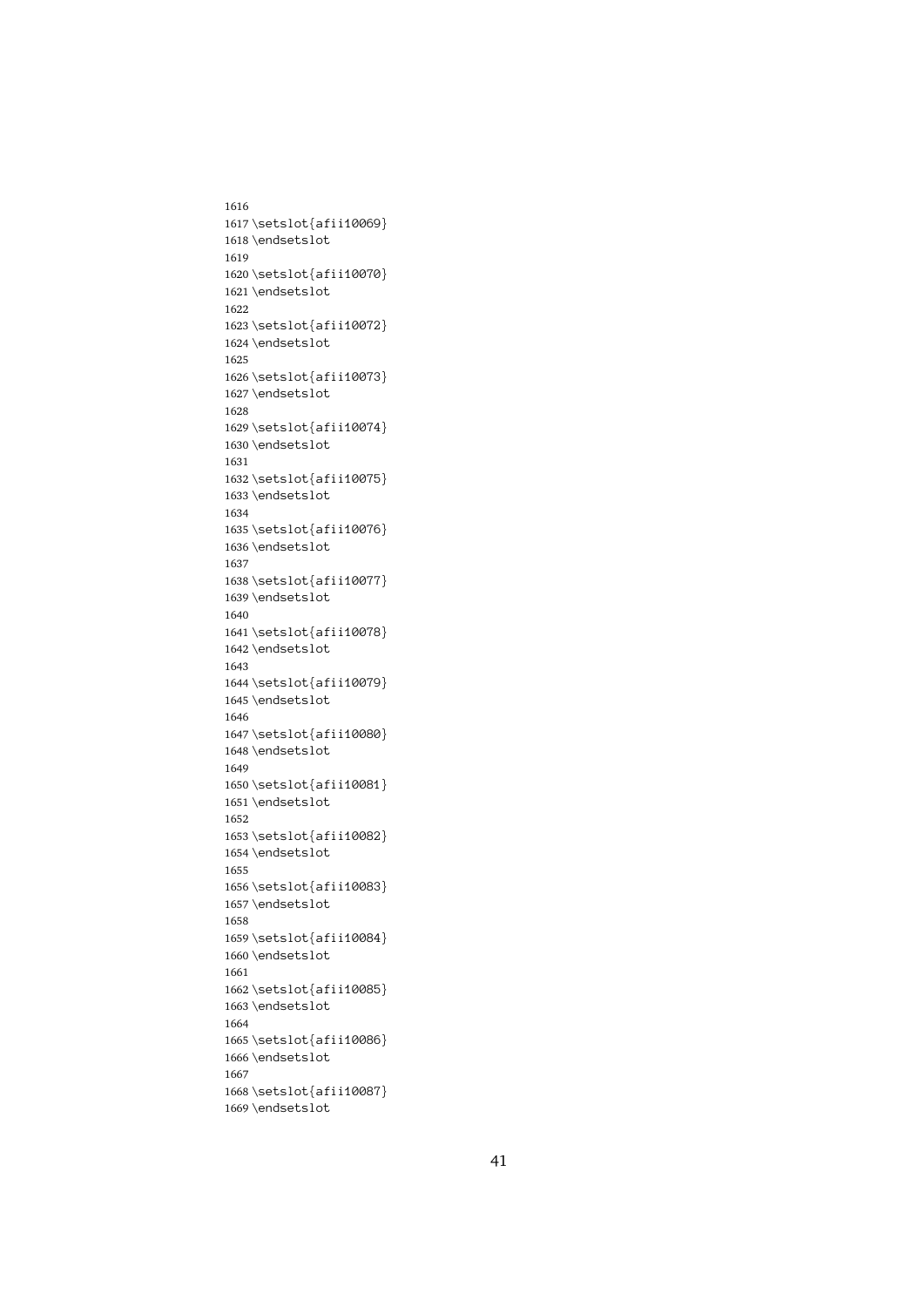1670 1671 \setslot{afii10088} \endsetslot<br>\setslot{afii10089}<br>\endsetslot 1672 \endsetslot \setslot{af<br>\endsetslot<br>\setslot{af 1673 1674 \endsetslot<br>\setslot{afii10090}<br>\endsetslot 1675 \endsetslot \setslot{af $\end{stacked}$ 1676 1677 \endsetslot<br>\setslot{afii10091}<br>\endsetslot 1678 \endsetslot \setslot{af $\end{stacked}$ 1679 1680 \endsetslot<br>\setslot<br>\setslot{afii10092}<br>\endsetslot 1681 \endsetslot \setslot{af<br>\endsetslot<br>\endsetslot<br>\setslot{af 1682 1683 \endsetslot<br>\setslot{afii10093}<br>\endsetslot 1684 \endsetslot \setslot{af $\end{stacked}$ 1685 1686 \endsetslot<br>\setslot{afii10094}<br>\endsetslot 1687\endsetslot \setslot{af $\end{stacked}$ 1688 1689 \endsetslot<br>\setslot<br>\setslot{afii10095}<br>\endsetslot 1690 \endsetslot \setslot $\{af\end{setslot}\setminus\{af\}$ 1691 1692 \endsetslot<br>\setslot{afii10096}<br>\endsetslot 1693 \endsetslot \setslot{af<br>\endsetslot<br>\setslot{af 1694 1695 \endsetslot<br>\setslot{afii10097}<br>\endsetslot 1696 \endsetslot \setslot{af $\end{stacked}$ 1697 1698 \endsetslot<br>\setslot{afii10071}<br>\endsetslot<br>} 1699 \endsetslot \setslot{af $\end{stacked}$ 1700 1701 \endsetslot<br>\setslot<br>\setslot{afii10099}<br>\endsetslot 1702 \endsetslot \setslot{af<br>\endsetslot<br>\setslot{af 1703 1704 \endsetslot<br>\setslot{afii10100}<br>\endsetslot 1705 \endsetslot \setslot{af $\end{stacked}$ 1706 1707 \endsetslot<br>\setslot{afii10101}<br>\endsetslot 1708 \endsetslot \setslot{af $\end{stacked}$ 1709 1710 \endsetslot<br>\setslot<br>\setslot{afii10102}<br>\endsetslot 1711 \setslot{af<br>\endsetslot<br>\setslot{af 1712 1713 \endsetslot<br>\setslot{afii10103}<br>\endsetslot 1714 \endsetslot \setslot{af<br>\endsetslot<br>\setslot{af 1715 1716 \endsetslot<br>\setslot{afii10104}<br>\endsetslot 1717\endsetslot \setslot{af $\end{stacked}$ 1718 1719 \endsetslot<br>\setslot<br>\setslot{afii10105}<br>\endsetslot 1720 \endsetslot \<br>\setslot{af<br>\endsetslot 1721 1722 \endsetslot<br>\endsetslot 1723 \endsetslot  $\overline{\phantom{a}}$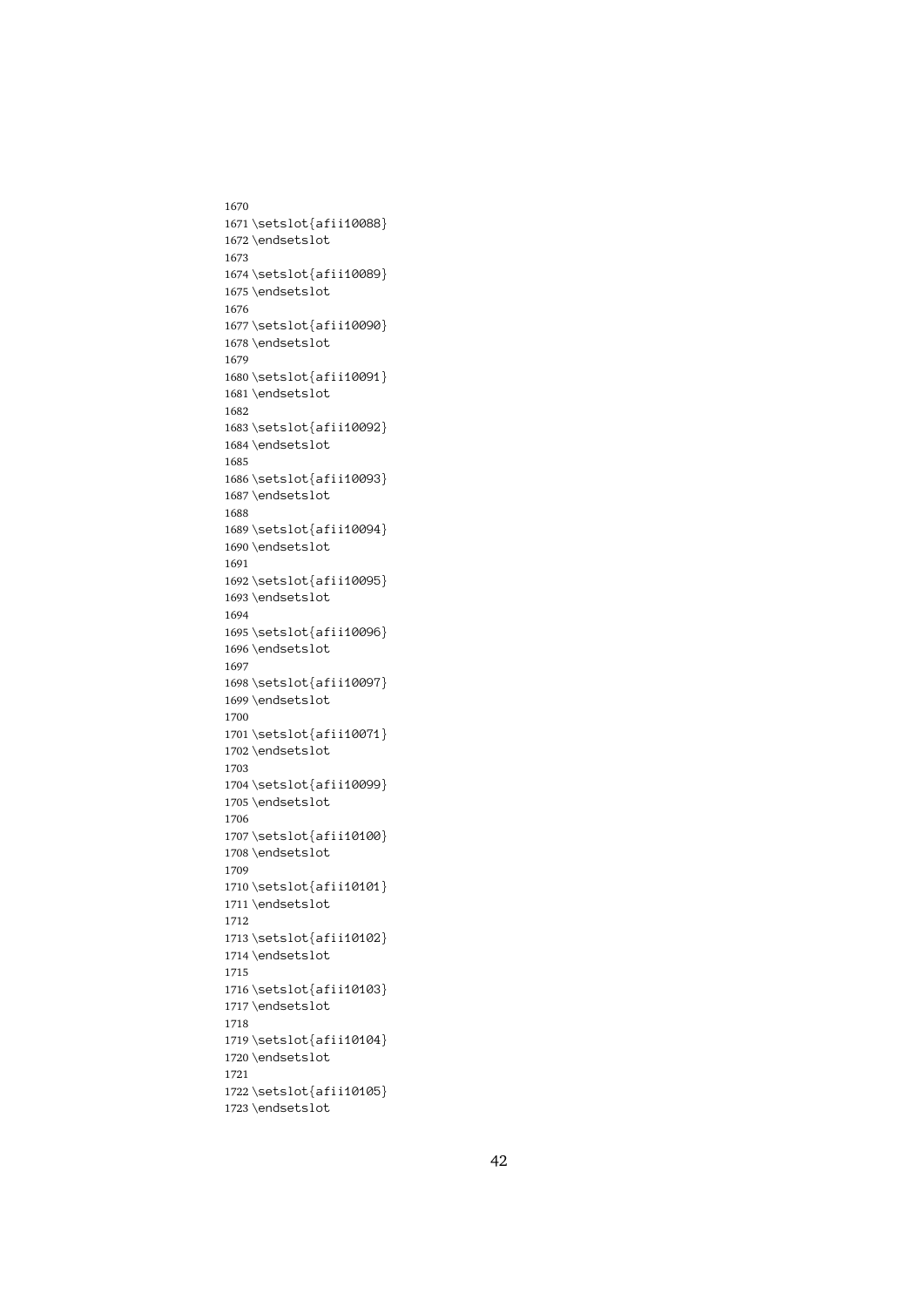1724 1725 \setslot{afii10106} \endsetslot<br>\setslot{afii10107}<br>\endsetslot 1726\endsetslot \setslot{af<br>\endsetslot<br>\setslot{af 1727 1728 \endsetslot<br>\setslot{afii10108}<br>\endsetslot 1729 \endsetslot \setslot{af $\end{stacked}$ 1730 1731 \endsetslot<br>\setslot{afii10109}<br>\endsetslot 1732 \endsetslot \setslot{af $\end{stacked}$ 1733 1734 \endsetslot<br>\setslot<br>\setslot{afii10110}<br>\endsetslot 1735 \endsetslot \setslot{af<br>\endsetslot<br>\setslot{af 1736 1737 \endsetslot<br>\setslot{afii10193}<br>\endsetslot 1738 \endsetslot \setslot{af $\end{stacked}$ 1739 1740 \endsetslot<br>\setslot{afii10050}<br>\endsetslot 1741 \endsetslot \setslot{af $\end{stacked}$ 1742 1743 \endsetslot<br>\setslot<br>\setslot{afii10098}<br>\endsetslot 1744 \endsetslot \setslot{af<br>\endsetslot<br>\setslot{un 1745 1746 \endsetslot<br>\setslot{uni1E02}<br>\endsetslot 1747\endsetslot \setslot{un<br>\setslot{un<br>\endsetslot<br>\setslot{un 1748 1749 \endsetslot<br>\setslot{uni1E03}<br>\endsetslot 1750 \endsetslot \setslot{un<br>\endsetslot<br>\setslot{un 1751 1752 \endsetslot<br>\setslot<br>\setslot{uni1E0A}<br>\endsetslot 1753 \endsetslot \setslot{un<br>\endsetslot<br>\setslot{un 1754 1755 \endsetslot<br>\setslot<br>\setslot{uni1E0B}<br>\endsetslot 1756 \endsetslot \setslot{un<br>\setslot{un<br>\endsetslot<br>\setslot{un 1757 1758 \endsetslot<br>\setslot{uni1E1E}<br>\endsetslot 1759 \endsetslot \setslot{un<br>\endsetslot<br>\setslot{un 1760 1761 \endsetslot<br>\setslot{uni1E1F}<br>\endsetslot 1762 \endsetslot \setslot{un<br>\endsetslot<br>\setslot{un 1763 1764 \endsetslot<br>\setslot<br>\setslot{uni1E40}<br>\endsetslot 1765 \setslot{un<br>\setslot{un<br>\endsetslot<br>\setslot{un 1766 1767 \endsetslot<br>\setslot{uni1E41}<br>\endsetslot 1768 \endsetslot \setslot{un<br>\setslot{un<br>\endsetslot<br>\setslot{un 1769 1770 \endsetslot<br>\setslot{uni1E56}<br>\endsetslot 1771 \endsetslot \setslot{un<br>\endsetslot<br>\setslot{un 1772 1773 \endsetslot<br>\setslot<br>\setslot{uni1E57}<br>\endsetslot 1774 \endsetslot \setslot{un<br>\endsetslot<br>\endsetslot 1775 1776 1777\endsetslot  $\overline{\phantom{a}}$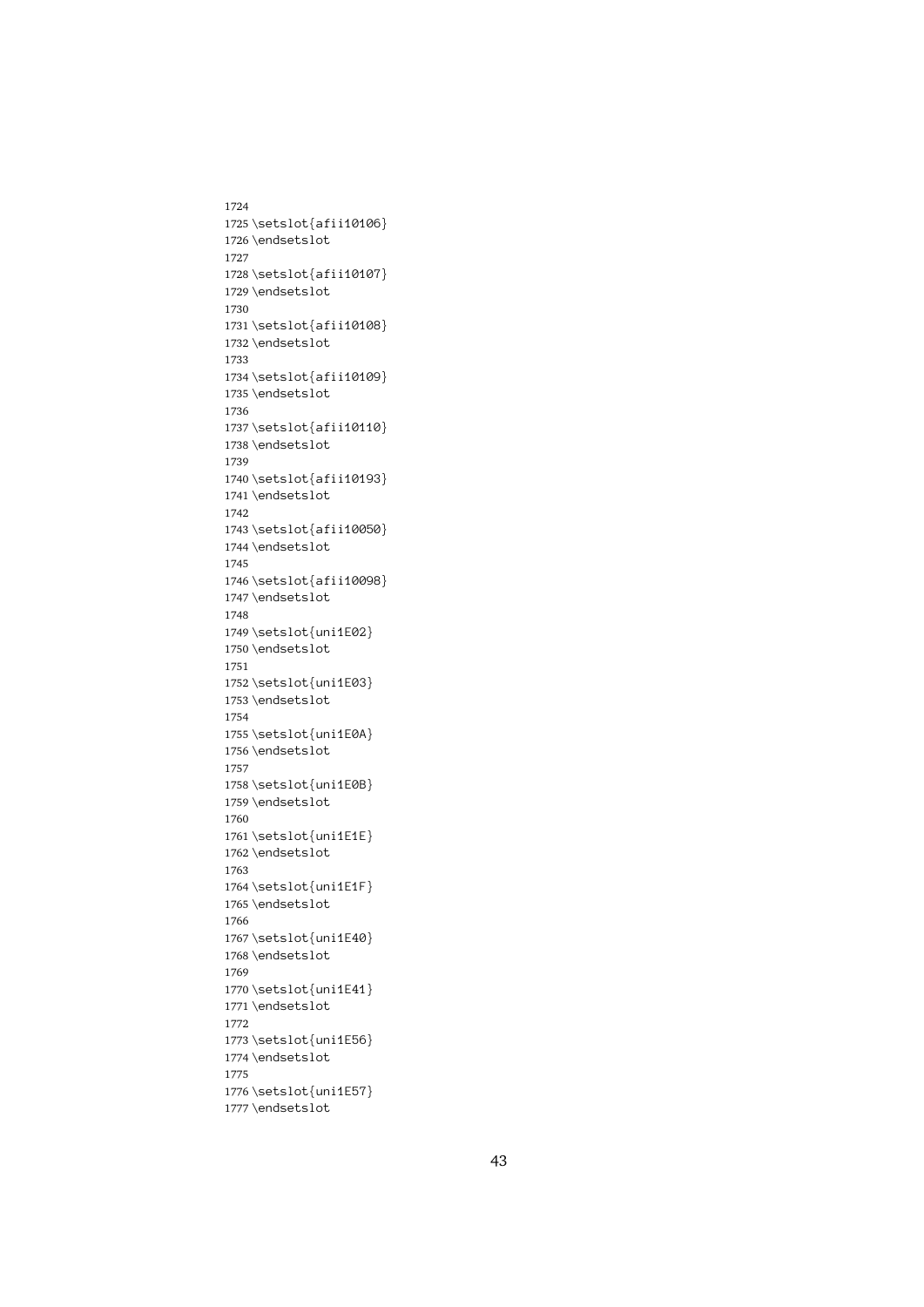1778 1779 \setslot{uni1E60} \endsetslot<br>\endencoding<br>\/anp-enc02\ 1780 \endsetslot \endencodin<br>\/endencodin<br>\/anp-enc02)<br>\\*anp-enc03) 1781 1782

1783  $\langle$ /anp-enc02 $\rangle$ 

1784  $\langle$ \*anp-enc03 $\rangle$ 

```
\langle/\text{anp-enc02}\rangle<br>
\langle*\text{anp-enc03}\rangle<br>
\frac{2\%}{\%}\times\text{anp-enc03}<br>
\frac{2\%}{\%}\times\text{anp-enc03}1785 %%% @TeX-font-encoding-file {\n   $\text{\$x36$} \quad \text{author} \quad = "Arash Eshati",\n   $\text{\$x88$} \quad \text{version} \quad = "1.0",\n   $\text{\$dx8$} \quad \text{date} \quad = "2013-12-29",\n   $\text{\$time$} \quad = "15:24:42 +01:00",\n   $\text{\$time$} \quad = "2013-12-29",\n   $\text{\$time$} \quad = "2013-12-29",\n   $\text{\$time$} \quad = "2013-12-29",\n   $\text{\$time$} \quad = "21786%%% @TeX-font-encoding-file{
                     author = "Arash Esbati",<br>
version = "1.0",<br>
date = "2013-12-29",<br>
time = "15:24:42 +01:00",<br>
filename = "AnonymousPro-03.etx",
1787%%%
          %%% version = "1.0",<br>%%% date = "2013-12-29",<br>%%% time = "15:24:42 +01:0<br>%%% filename = "AnonymousPro-0<br>%%% email = "arash'at'gnu.o
1788 %%%
          %%% date = "2013-<br>%%% time = "15:24<br>%%% filename = "4nony<br>%%% email = "arash" = "",<br>%%% URL = "",
1789 %%% time = "15:24:42 +01<br>%%% time = "15:24:42 +01<br>%%% email = "AnonymousPro<br>%%% URL = "",<br>%%% checksum = "",
1790 %%%
          %%% filename = "AnonymousPro-03.e<br>%%% email = "arash'at'gnu.org"<br>%%% URL = "",<br>%%% checksum = "",<br>%%% codetable = "ISO/ASCII",
 1791 %%% email = "arash'at'gnu.org",<br>%%% URL = "",<br>%%% checksum = "",<br>%%% codetable = "ISO/ASCII",<br>%%% keywords = "encoding, TeX, PostSc
1792%% email
          %%% email = "arash'at'gnu.org",<br>%%% URL = "",<br>%%% checksum = "",<br>%%% codetable = "ISO/ASCII",<br>%%% keywords = "encoding, TeX, Pos<br>%%% supported = "yes",
1793 %%% URL
          %%% URL = "",
1794%% checksum
          %%% codetable = "18%%<br>%%% keywords = "en<br>%%% supported = "ye<br>%%% abstract = "Th<br>%%% en
1795%% codetable
          %%% keywords = "encoding, T<br>%%% supported = "yes",<br>%%% abstract = "This is a c<br>%%% encoding fi<br>%%% the Anonymo
1796%%% keywords
 1797 %%% supported = "yes",<br>
1798 %%% abstract = "This is a custom encoding a<br>
1799 %%% encoding file to access all<br>
1800 %% the AnonymousPro, for use w<br>
1801 %% utility.<br>
1802 %% package = "AnonymousPro for LaTeX",
1798%% abstract
          %%% abstract and a continuous and a custom encoding file to access all glyphs in<br>%%% abstract the Anonymous Pro, for use with the font<br>%%% package = "Anonymous Pro for LaTeX",<br>%%% dependencies = "fontinst.sty",
1799 %%% the AnonymousPro, for use with the fo<br>%%% package = "AnonymousPro for LaTeX",<br>%%% dependencies = "fontinst.sty",<br>%%% }
1800 %%%
          %%% the AnonymousPro, for use with the fontinst
1801%%%
          %%% utility.
1802 %%%
          %%% package = "AnonymousPro for LaTeX",
1803%%%
          %%% dependencies = "fontinst.sty",
1804 %%%}
          %%% ==<br>\relax<br>\encod
 1805 \relax<br>\encoding
1806
 1807 \encod<br>\setsl<br>\endse
1808
1809 \encoding
          \setslot{<br>\endsetsl<br>\setslot{
1810
 1811 \endsetslot<br>\setslot<br>\setslot{uni1E6A}<br>\endsetslot
1812\endsetslot
          \setslot{un<br>\endsetslot<br>\setslot{un
1813
 1814 \endsetslot<br>\setslot<br>\setslot{uni1E6B}<br>\endsetslot
1815 \endsetslot
          \setslot{un<br>\setslot{un<br>\endsetslot<br>\setslot{Wg
1816
 1817 \endsetslot<br>\setslot{Wgrave}<br>\endsetslot
1818 \endsetslot
          \setslot{Wg<br>\endsetslot<br>\setslot{wg
1819
 1820 \endsetslot<br>\setslot{wgrave}<br>\endsetslot
1821 \endsetslot
          \setslot{wg<br>\endsetslot<br>\setslot{Wa
1822
 1823 \endsetslot<br>\setslot{Wacute}<br>\endsetslot
1824 \endsetslot
          \setslot{Wa<br>\endsetslot<br>\setslot{wa
1825
 1826 \endsetslot<br>\setslot{wacute}<br>\endsetslot
1827\endsetslot
          \setslot{wa<br>\setslot{wa<br>\endsetslot
1828
 1829 1830\endsetslot<br>1830\endsetslot
          \sum_{i=1}^{n}
```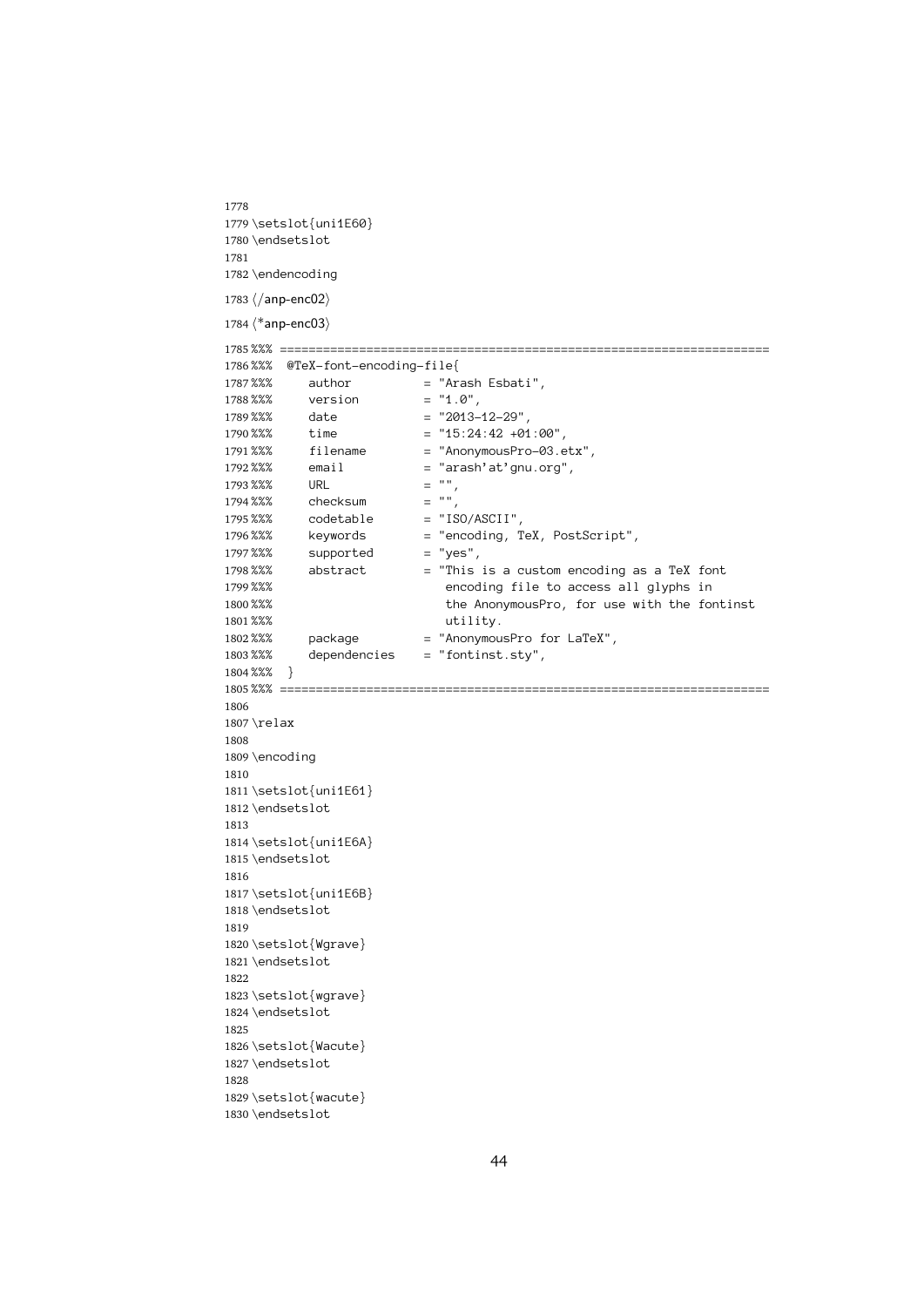1831 1832\setslot{Wdieresis} \endsetslot<br>\setslot{wdieresis}<br>\endsetslot 1833 \endsetslot \setslot{wd<br>\endsetslot<br>\setslot{Yg 1834 1835 \endsetslot<br>\setslot{Ygrave}<br>\endsetslot 1836 \endsetslot \setslot{Yg<br>\endsetslot<br>\setslot{yg 1837 1838 \endsetslot<br>\setslot{ygrave}<br>\endsetslot 1839 \endsetslot \setslot{yg<br>\endsetslot<br>\setslot{en 1840 1841 \endsetslot<br>\setslot{endash}<br>\endsetslot 1842 \endsetslot \setslot{en<br>\setslot{en<br>\endsetslot<br>\setslot{em 1843 1844 \endsetslot<br>\setslot{emdash}<br>\endsetslot 1845 \endsetslot \setslot{em<br>\endsetslot<br>\setslot{af 1846 1847 \endsetslot<br>\setslot{afii002<br>\endsetslot 1848 \endsetslot \setslot{af<br>\endsetslot<br>\setslot{qu 1849 1850 \endsetslot<br>\setslot{quoteleft}<br>\endsetslot 1851 \endsetslot \setslot{qu<br>\endsetslot<br>\setslot{qu 1852 1853 \endsetslot<br>\setslot{quoteright<br>\endsetslot 1854 \endsetslot \setslot{qu<br>\setslot{qu<br>\endsetslot<br>\setslot{qu 1855 1856 \endsetslot<br>\setslot{quotesinglb<br>\endsetslot 1857\endsetslot \setslot{qu<br>\endsetslot<br>\setslot{qu 1858 1859 \endsetslot<br>\setslot{quotedblleft}<br>\endsetslot 1860 \setslot{qu<br>\endsetslot<br>\setslot{qu 1861 1862 \endsetslot<br>\setslot{quotedblright<br>\endsetslot 1863 \endsetslot \setslot{qu<br>\setslot{qu<br>\endsetslot<br>\setslot{qu 1864 1865 \endsetslot<br>\setslot{quotedblbase}<br>\endsetslot 1866 \endsetslot \setslot{qu<br>\endsetslot<br>\setslot{da 1867 1868 \endsetslot<br>\setslot{dagger}<br>\endsetslot 1869 \endsetslot \setslot{da<br>\endsetslot<br>\setslot{da 1870 1871 \endsetslot<br>\setslot{daggerd<br>\endsetslot 1872 \endsetslot \setslot{da<br>\endsetslot<br>\setslot{bu 1873 1874 \endsetslot<br>\setslot{bullet}<br>\endsetslot 1875 \endsetslot \setslot{bu<br>\setslot{bu<br>\endsetslot<br>\setslot{el 1876 1877 \endsetslot<br>\setslot{ellipsi<br>\endsetslot 1878 \endsetslot \setslot{el<br>\endsetslot<br>\setslot{pe 1879 1880 \endsetslot<br>\setslot{perthousa<br>\endsetslot 1881 \setslot{pe<br>\endsetslot<br>\endsetslot 1882 1883  $\text{red}$ setslot 1884 \endsetslot

 $\overline{\phantom{a}}$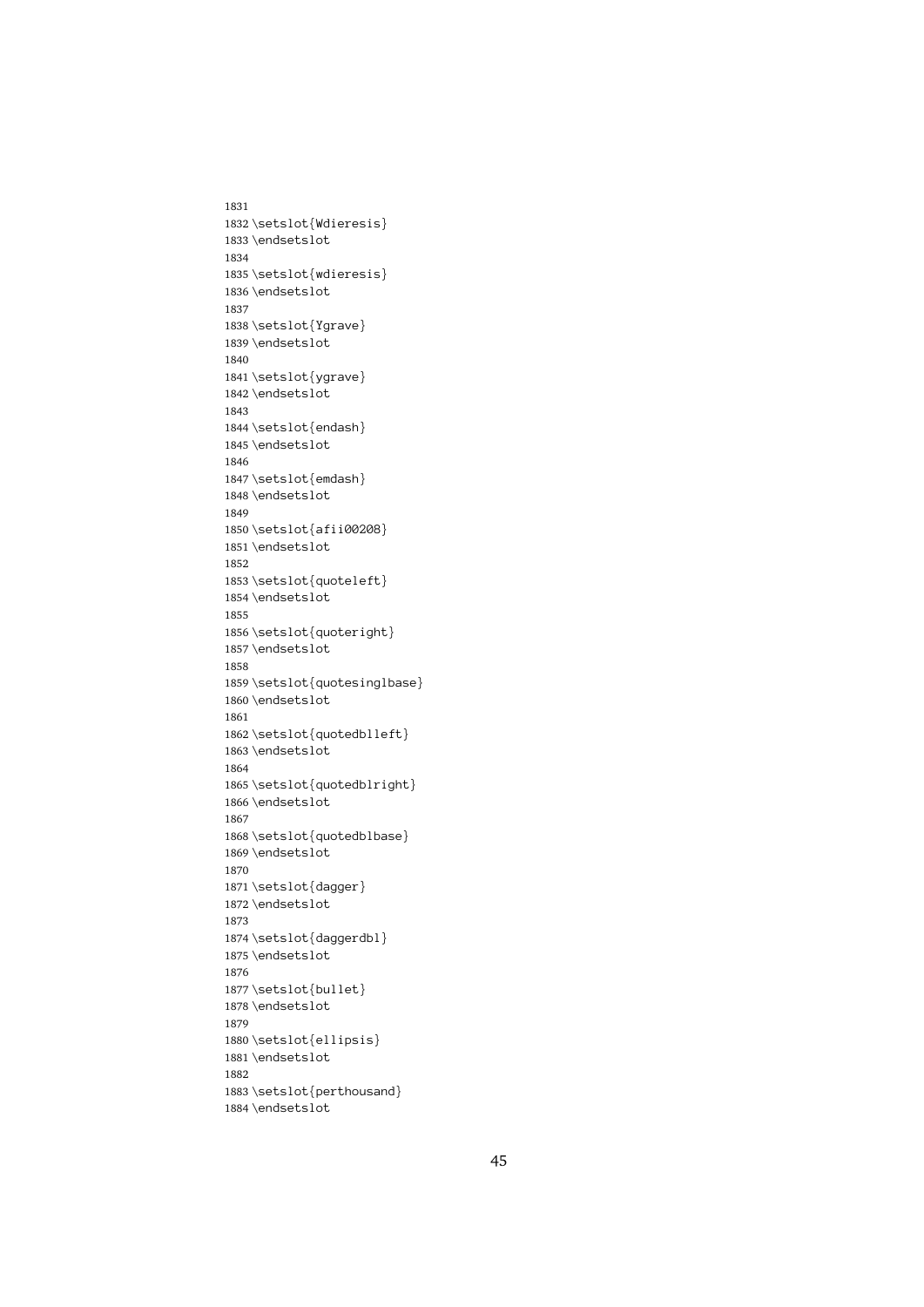1885 1886\setslot{guilsinglleft} \endsetslot<br>\setslot{guilsinglright<br>\endsetslot 1887\endsetslot \setslot{gu}<br>\setslot{gu}<br>\endsetslot<br>\setslot{fr 1888 1889 \endsetslot<br>\setslot{fraction}<br>\endsetslot 1890 \endsetslot \setslot{fr<br>\endsetslot<br>\setslot{Eu 1891 1892 \endsetslot<br>\setslot{Euro}<br>\endsetslot 1893 \endsetslot \setslot{Eu<br>\endsetslot<br>\setslot{af 1894 1895 \endsetslot<br>\setslot{afii6<br>\endsetslot 1896 \endsetslot \setslot{af<br>\endsetslot<br>\endsetslot<br>\setslot{tr 1897 1898 \endsetslot<br>\setslot{trademark}<br>\endsetslot 1899 \endsetslot \setslot{tr<br>\endsetslot<br>\setslot{0m 1900 1901 \endsetslot<br>\setslot{Omega}<br>\endsetslot 1902 \endsetslot \setslot{Om<br>\endsetslot<br>\setslot{pa 1903 1904 \endsetslot<br>\setslot{partia<br>\endsetslot<br>Omegastslot 1905 \endsetslot \setslot{pa<br>\endsetslot<br>\setslot{De 1906 1907 \endsetslot<br>\setslot{Delta}<br>\endsetslot 1908 \endsetslot \setslot{De<br>\setslot{De<br>\endsetslot<br>\setslot{pr 1909 1910 \endsetslot<br>\setslot{produc<br>\endsetslot 1911 \endsetslot \setslot{pr<br>\endsetslot<br>\setslot{su 1912 1913 \endsetslot<br>\setslot<br>\setslot{summatio<br>\endsetslot 1914 \endsetslot \setslot{su<br>\endsetslot<br>\setslot{mi 1915 1916 \endsetslot<br>\setslot<br>summation<br>\endsetslot<br>summation 1917\endsetslot \setslot{mi<br>\setslot{mi<br>\endsetslot<br>\setslot{ra 1918 1919 \endsetslot<br>\setslot{radica<br>\endsetslot 1920 \endsetslot \setslot{ra<br>\endsetslot<br>\setslot{in 1921 1922 \endsetslot<br>\setslot{infinity<br>\endsetslot 1923 \endsetslot \setslot{in<br>\endsetslot<br>\setslot{in 1924 1925 \endsetslot<br>\setslot{integral}<br>\endsetslot<br>} 1926 \setslot{in<br>\setslot{in<br>\endsetslot<br>\setslot{ap 1927 1928 \endsetslot<br>\setslot{approxequ<br>\endsetslot 1929 \endsetslot \setslot{ap<br>\endsetslot<br>\endsetslot<br>\setslot{no 1930 1931 \endsetslot<br>\setslot{notequal}<br>\endsetslot 1932 \endsetslot \setslot{no<br>\endsetslot<br>\setslot{le 1933 1934 \endsetslot<br>\setslot{lessequal<br>\endsetslot 1935 \endsetslot \<br>\setslot{le<br>\endsetslot 1936 1937 \endsetslot 1938 \endsetslot  $\overline{\phantom{a}}$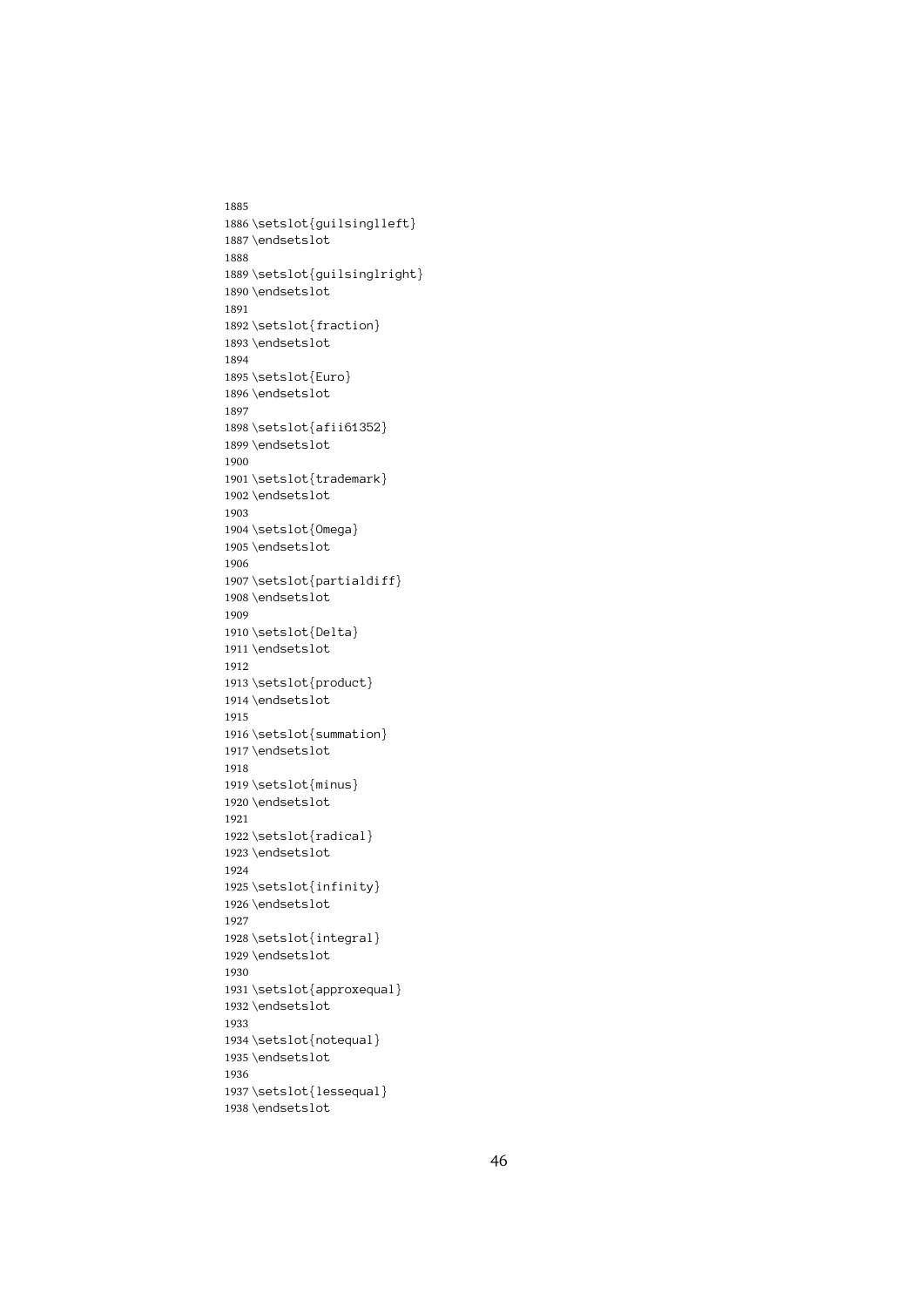1939 1940\setslot{greaterequal} \endsetslot<br>\setslot{uni2303}<br>\endsetslot 1941 \endsetslot \setslot{un<br>\setslot{un<br>\endsetslot<br>\setslot{un 1942 1943 \endsetslot<br>\setslot{uni2318}<br>\endsetslot 1944 \endsetslot \setslot{un<br>\endsetslot<br>\setslot{un 1945 1946 \endsetslot<br>\setslot{uni2324}<br>\endsetslot 1947\endsetslot \setslot{un<br>\endsetslot<br>\setslot{op 1948 1949 \endsetslot<br>\setslot<br>\setslot{optionke<br>\endsetslot 1950 \endsetslot \setslot{op<br>\setslot{op<br>\endsetslot<br>\setslot{er 1951 1952 \endsetslot<br>\setslot{erasetothe<br>\endsetslot 1953 \endsetslot \setslot{er<br>\endsetslot<br>\setslot{un 1954 1955 \endsetslot<br>\setslot{uni237d}<br>\endsetslot 1956 \endsetslot \setslot{un<br>\endsetslot<br>\setslot{un 1957 1958 \endsetslot<br>\setslot<br>\setslot{uni2388}<br>\endsetslot 1959 \endsetslot \setslot{un<br>\endsetslot<br>\setslot{un 1960 1961 \endsetslot<br>\setslot{uni23ce}<br>\endsetslot 1962 \endsetslot \setslot{un<br>\setslot{un<br>\endsetslot<br>\setslot{un 1963 1964 \endsetslot<br>\setslot{uni2423}<br>\endsetslot 1965 \endsetslot \setslot{un<br>\endsetslot<br>\setslot{SF 1966 1967 \endsetslot<br>\setslot<br>\setslot{SF100000<br>\endsetslot 1968 \endsetslot \setslot{SF<br>\endsetslot<br>\setslot{SF 1969 1970 \endsetslot<br>\setslot{SF110000}<br>\endsetslot<br>findsetslot 1971 \endsetslot \setslot{SF<br>\endsetslot<br>\setslot{SF 1972 1973 \endsetslot<br>\setslot{SF010000}<br>\endsetslot 1974 \endsetslot \setslot{SF<br>\endsetslot<br>\setslot{SF 1975 1976 \endsetslot<br>\setslot{SF030000}<br>\endsetslot 1977 \endsetslot \setslot{SF<br>\endsetslot<br>\setslot{SF 1978 1979 \endsetslot<br>\setslot{SF020000}<br>\endsetslot<br>F 1980 \endsetslot \setslot{SF<br>\endsetslot<br>\setslot{SF 1981 1982 \endsetslot<br>\setslot{SF040000}<br>\endsetslot 1983 \endsetslot \setslot{SF<br>\endsetslot<br>\setslot{SF 1984 1985 \endsetslot<br>\setslot{SF080000}<br>\endsetslot 1986 \endsetslot \setslot{SF<br>\endsetslot<br>\setslot{SF 1987 1988 \endsetslot<br>\setslot{SF090000}<br>\endsetslot<br>F 1989\endsetslot \setslot{SF<br>\endsetslot<br>} 1990 1991 1992\endsetslot<br>1992\endsetslot  $\overline{\phantom{a}}$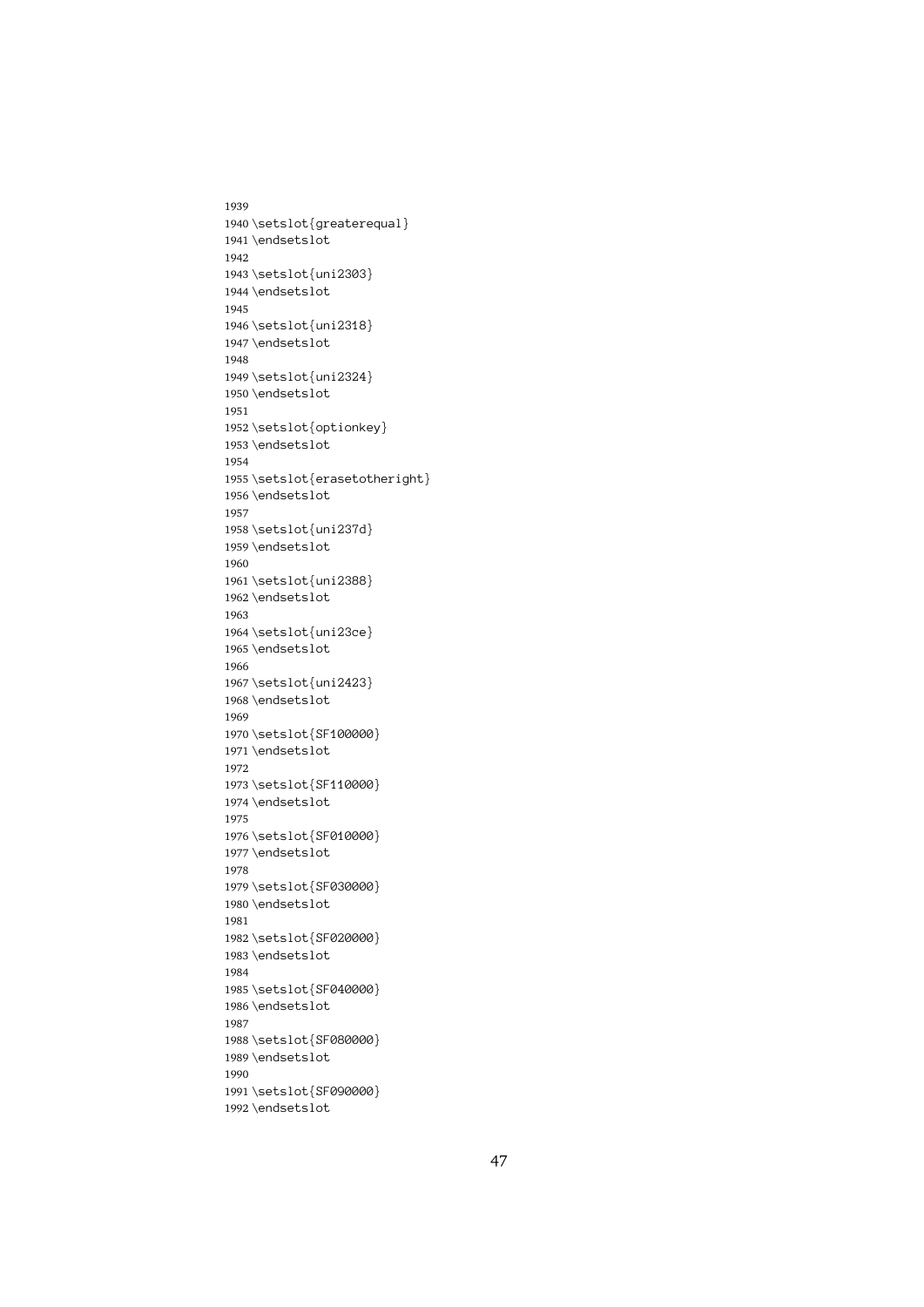1993 1994 \setslot{SF060000} \endsetslot<br>\setslot{SF070000}<br>\endsetslot 1995 \endsetslot \setslot{SF<br>\endsetslot<br>\setslot{SF 1996 1997 \endsetslot<br>\setslot{SF050000}<br>\endsetslot 1998 \endsetslot \setslot{SF<br>\endsetslot<br>\setslot{SF 1999 2000 \endsetslot<br>\setslot{SF430000}<br>\endsetslot 2001\endsetslot \setslot{SF<br>\endsetslot<br>\setslot{SF 2002 2003 \endsetslot<br>\setslot{SF240000}<br>\endsetslot 2004\endsetslot \setslot{SF<br>\endsetslot<br>\setslot{SF 2005 2006 \endsetslot<br>\setslot{SF510000}<br>\endsetslot 2007\endsetslot \setslot{SF<br>\endsetslot<br>\setslot{SF 2008 2009 \endsetslot<br>\setslot{SF520000}<br>\endsetslot 2010 \endsetslot \setslot{SF<br>\endsetslot<br>\setslot{SF 2011 2012 \endsetslot<br>\setslot{SF390000}<br>\endsetslot<br>} 2013 \endsetslot \setslot{SF<br>\endsetslot<br>\setslot{SF 2014 2015 \endsetslot<br>\setslot{SF220000}<br>\endsetslot 2016 \endsetslot \setslot{SF<br>\endsetslot<br>\setslot{SF 2017 2018 \endsetslot<br>\setslot{SF210000}<br>\endsetslot 2019 \endsetslot \setslot{SF<br>\endsetslot<br>\setslot{SF 2020 2021 \endsetslot<br>\setslot{SF250000}<br>\endsetslot 2022\endsetslot \setslot{SF<br>\endsetslot<br>\setslot{SF 2023 2024 \endsetslot<br>\setslot{SF500000}<br>\endsetslot<br>} 2025\endsetslot \setslot{SF<br>\endsetslot<br>\setslot{SF 2026 2027 \endsetslot<br>\setslot{SF490000}<br>\endsetslot 2028 \endsetslot \setslot{SF<br>\endsetslot<br>\setslot{SF 2029 2030 \endsetslot<br>\setslot{SF380000}<br>\endsetslot 2031\endsetslot \setslot{SF<br>\endsetslot<br>\setslot{SF 2032 2033 \endsetslot<br>\setslot{SF280000}<br>\endsetslot 2034 \endsetslot \setslot{SF<br>\endsetslot<br>\setslot{SF 2035 2036 \endsetslot<br>\setslot{SF270000}<br>\endsetslot 2037\endsetslot \setslot{SF<br>\endsetslot<br>\setslot{SF 2038 2039 \endsetslot<br>\setslot{SF260000}<br>\endsetslot 2040 \endsetslot \setslot{SF<br>\endsetslot<br>\setslot{SF 2041 2042 \endsetslot<br>\setslot{SF360000}<br>\endsetslot<br>F 2043 \endsetslot \setslot{SF<br>\endsetslot<br>} 2044 2045 2046\endsetslot  $\overline{\phantom{a}}$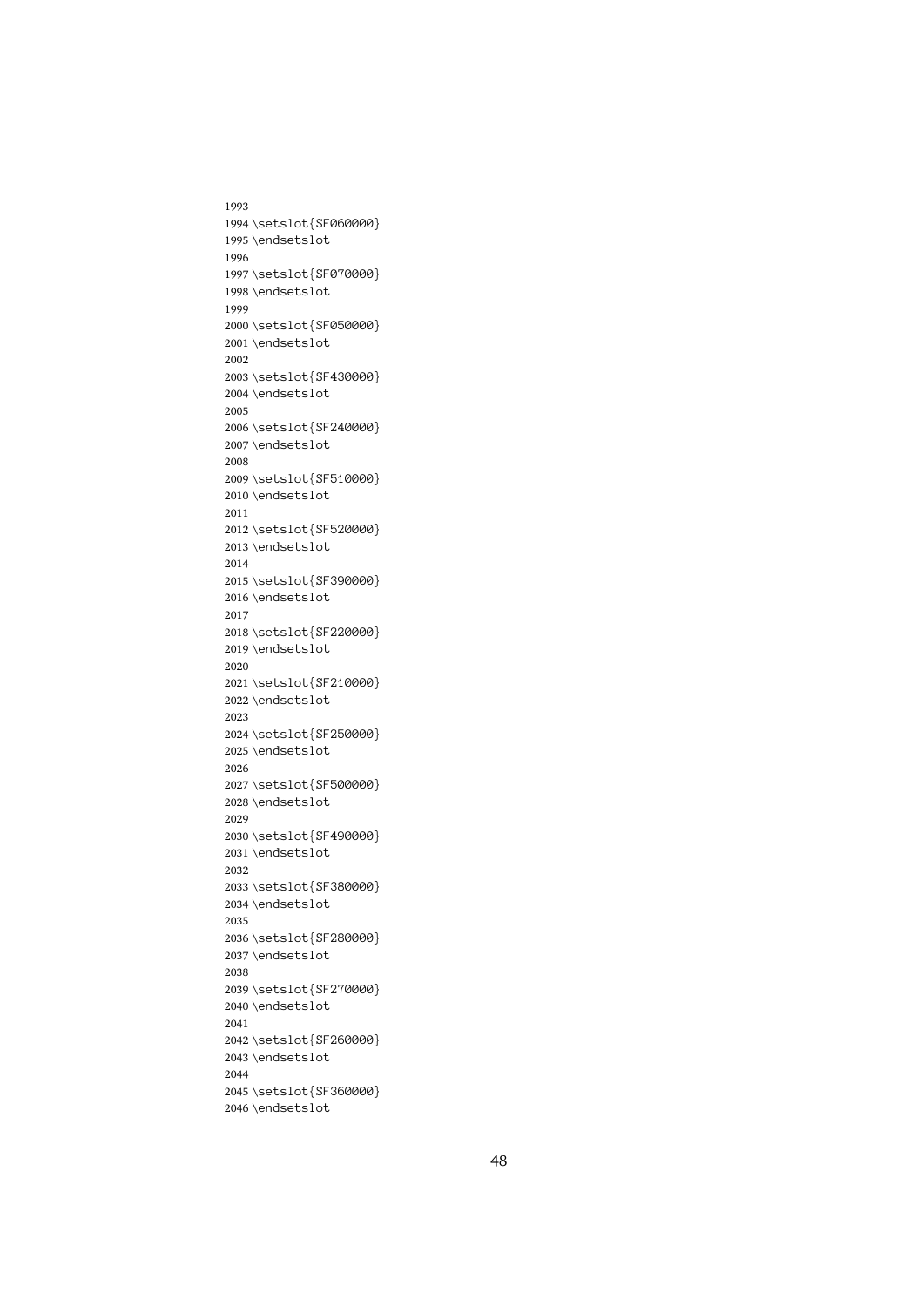2047 2048 \setslot{SF370000} \endsetslot<br>\setslot{SF420000}<br>\endsetslot 2049 \endsetslot \setslot{SF<br>\endsetslot<br>\setslot{SF 2050 2051 \endsetslot<br>\setslot{SF190000}<br>\endsetslot 2052 \endsetslot \setslot{SF<br>\endsetslot<br>\setslot{SF 2053 2054 \endsetslot<br>\setslot{SF200000}<br>\endsetslot 2055 \endsetslot \setslot{SF<br>\endsetslot<br>\setslot{SF 2056 2057 \endsetslot<br>\setslot{SF230000}<br>\endsetslot<br>@ 2058 \endsetslot \setslot{SF<br>\endsetslot<br>\setslot{SF 2059 2060 \endsetslot<br>\setslot{SF470000}<br>\endsetslot 2061\endsetslot \setslot{SF<br>\endsetslot<br>\setslot{SF 2062 2063 \endsetslot<br>\setslot{SF480000}<br>\endsetslot 2064 \endsetslot \setslot{SF<br>\endsetslot<br>\setslot{SF 2065 2066 \endsetslot<br>\setslot{SF410000}<br>\endsetslot 2067\endsetslot \setslot{SF<br>\endsetslot<br>\setslot{SF 2068 2069 \endsetslot<br>\setslot{SF450000}<br>\endsetslot 2070 \endsetslot \setslot{SF<br>\endsetslot<br>\setslot{SF 2071 2072 \endsetslot<br>\setslot{SF460000}<br>\endsetslot 2073 \endsetslot \setslot{SF<br>\endsetslot<br>\setslot{SF 2074 2075 \endsetslot<br>\setslot{SF400000}<br>\endsetslot<br>F 2076 \endsetslot \setslot{SF<br>\endsetslot<br>\setslot{SF 2077 2078 \endsetslot<br>\setslot{SF540000}<br>\endsetslot<br>@ 2079 \endsetslot \setslot{SF<br>\endsetslot<br>\setslot{SF 2080 2081 \endsetslot<br>\setslot{SF530000}<br>\endsetslot 2082 \endsetslot \setslot{SF<br>\endsetslot<br>\setslot{SF 2083 2084 \endsetslot<br>\setslot{SF440000}<br>\endsetslot 2085 \endsetslot \setslot{SF<br>\endsetslot<br>\setslot{bl 2086 2087 \endsetslot<br>\setslot{blackdiam<br>\endsetslot 2088\endsetslot \setslot{bl<br>\setslot{bl<br>\endsetslot<br>\setslot{lo 2089 2090 \endsetslot<br>\setslot{lozenge}<br>\endsetslot 2091\endsetslot \setslot{lo<br>\setslot{lo<br>\endsetslot<br>\setslot{ch 2092 2093 \endsetslot<br>\setslot{checkmar<br>\endsetslot 2094 \endsetslot \setslot{ch<br>\endsetslot<br>\setslot{sh 2095 2096 \endsetslot<br>\setslot<br>\setslot{shift}<br>\endsetslot 2097\endsetslot \setslot{sh<br>\endsetslot<br>\endsetslot 2098 2099 2100\endsetslot  $\overline{\phantom{a}}$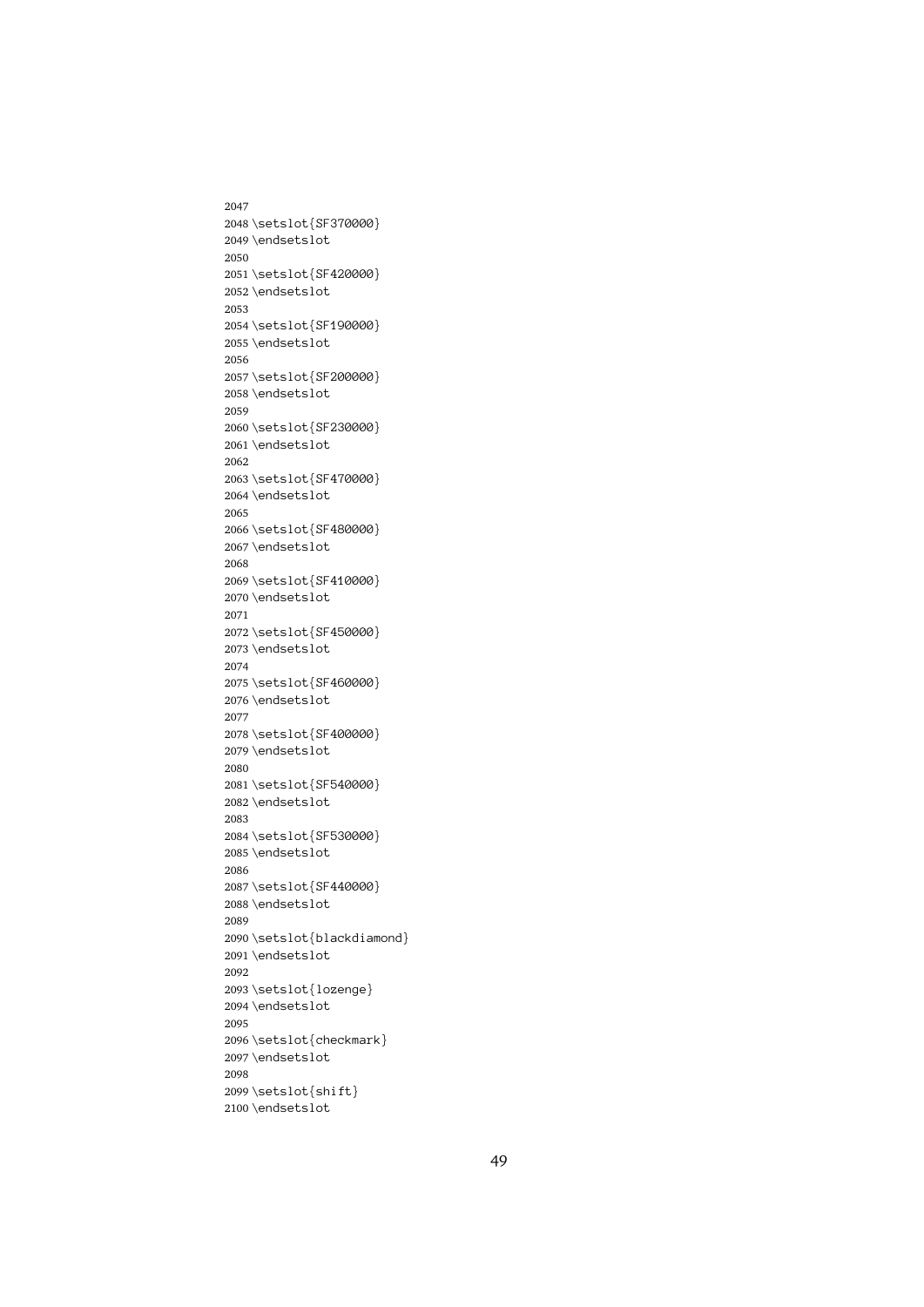2101 2102 \setslot{shiftlock} \endsetslot<br>\setslot{verticalta<br>\endsetslot 2103\endsetslot \setslot{ve<br>\setslot{ve<br>\endsetslot<br>\setslot{co 2104 2105 \endsetslot<br>\setslot{copy}<br>\endsetslot 2106 \endsetslot \setslot{co<br>\endsetslot<br>\setslot{ba 2107 2108 \endsetslot<br>\setslot{back}<br>\endsetslot 2109 \endsetslot \setslot{ba<br>\endsetslot<br>\setslot{en 2110 2111 \endsetslot<br>\setslot{endta<br>\endsetslot 2112 \setslot{en<br>\setslot{en<br>\endsetslot<br>\setslot{in 2113 2114 \endsetslot<br>\setslot{insert}<br>\endsetslot 2115 \endsetslot \setslot{in<br>\endsetslot<br>\setslot{ta 2116 2117  $\end{stacked} \setslot{\tab}\end{center}$ 2118 \endsetslot \setslot{ta<br>\endsetslot<br>\setslot{co 2119 2120 \endsetslot<br>\setslot{comm<br>\endsetslot 2121 \endsetslot \setslot{co<br>\endsetslot<br>\setslot{ap 2122 2123 \endsetslot<br>\setslot{apple}<br>\endsetslot 2124 \endsetslot \setslot{ap<br>\endsetslot<br>\setslot{ap 2125 2126 \endsetslot<br>\setslot<br>\setslot{appleo<br>\endsetslot 2127\endsetslot \setslot{ap<br>\endsetslot<br>\setslot{fi 2128 2129 \endsetslot<br>\setslot<br>\setslot{fi}<br>\endsetslot 2130 \endsetslot \setslot{fi<br>\endsetslot<br>\setslot{fl 2131 2132 \setslot{fi} 2133 \setslot{fl<br>\setslot{fl<br>\endsetslot<br>\setslot{.n 2134  $2135 \setminus \setminus \setminus \setminus \set$ \endsetslot<br>\setslot{.no<br>\endsetslot 2136 \setslot{.n<br>\endsetslot<br>\endencodin 2137 2138 \endsetslot<br>\endencoding<br> $\langle/\text{anp-enc03}\rangle$ 2139 \endsetslot \endencodin<br>\/anp-enc03) 2140 2141 \endencoding  $\langle$ /anp-enc03 $\rangle$ <br>Fontinst 2142  $\langle$ /anp-enc $03\rangle$ 

#### <span id="page-49-0"></span>**5.5 Fontinst-Encoding file for the Symbols**

This is the fun part when making symbols available for LaTeX: one has to make a distinctive encoding file. With  $\setminus \{char\$ {anen} \}, one tells fontinst which \setslot{*\char-name*}}, one tells fontinst which<br>e must correspond to the name in the .afm-file.<br>can use the character by saying<br>mily{name}\selectfont \char number character to use – the char-name must correspond to the name in the .afm-file. With  $\text{sot}\{ \number \}$ , one can use the character by saying

```
\fontencoding{U}\fontfamily{name}\selectfont \char number
\langle \text{un} \rangle<br>Sanp-sym\rangle
```

```
2143 \langle *anp\text{-sym} \rangle
```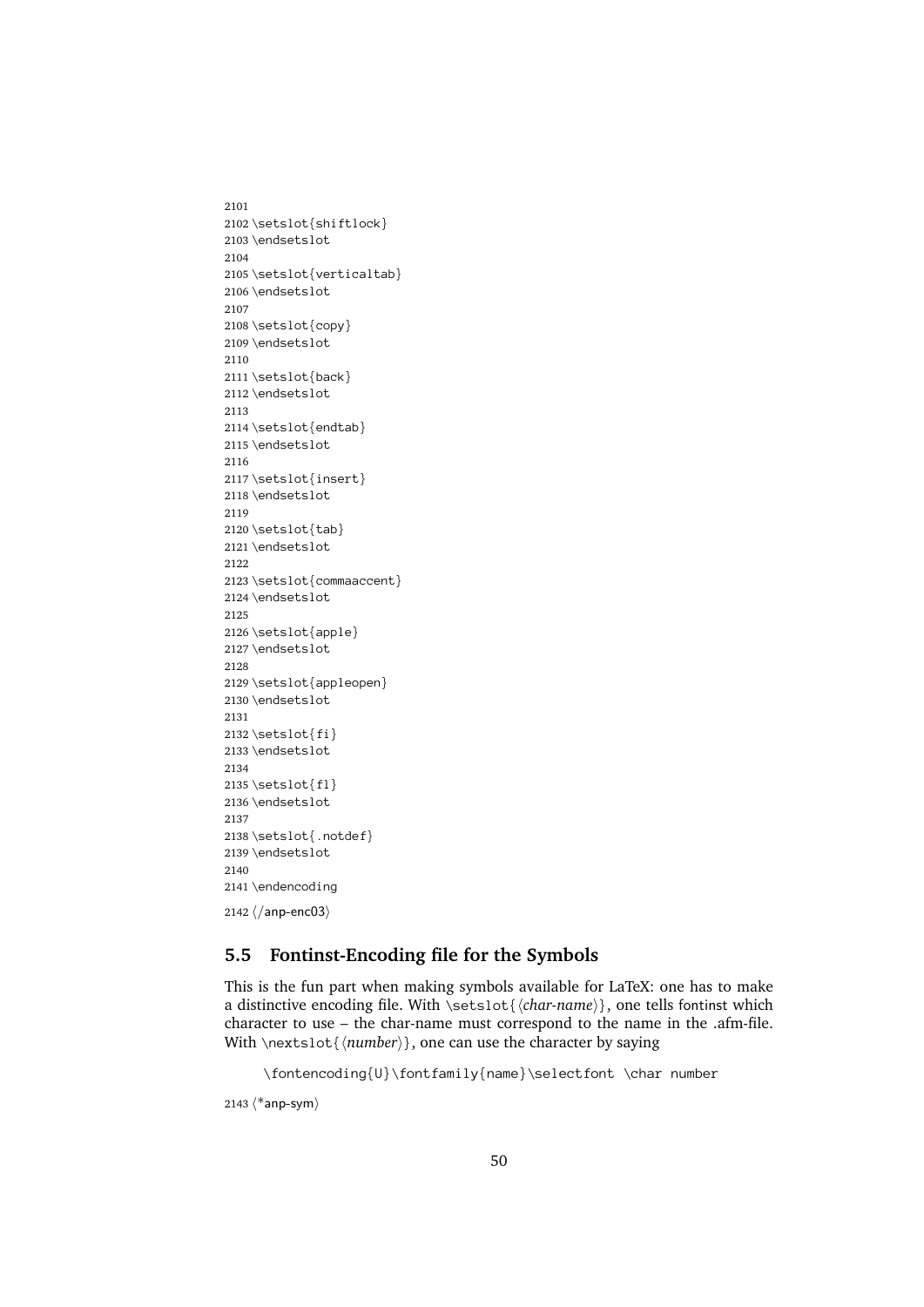```
2144 %%% ====================================================================
2145%%% @TeX-font-encoding-file{
          %%% author = "Ar<br>
%%% ersion = "1.<br>
%%% date = "20<br>
%%% time = "16<br>
%%% filename = "An
2146\%% author = "Arash Esbati",
          %%% version = "1.0",<br>%%% date = "2013-11-29",<br>%%% time = "16:45:46 +01:0<br>%%% filename = "AnonymousPro-s<br>%%% email = "arash'at'gnu.o
 2147 %%% date = "2013-<br>%%% time = "16:45<br>%%% filename = "Anony<br>%%% email = "arash" = "",
 2148 %%% time = "16:45:46 +01<br>%%% filename = "AnonymousPro<br>%%% email = "arash'at'gnu<br>%%% URL = "",<br>%%% checksum = "",
 2149 %%% filename = "AnonymousPro-symb<br>%%% email = "arash'at'gnu.org"<br>%%% URL = "",<br>%%% checksum = "",<br>%%% codetable = "ISO/ASCII",
 2150 %%% email = "arash'at'gnu.org",<br>%%% email = "arash'at'gnu.org",<br>%%% checksum = "",<br>%%% codetable = "ISO/ASCII",<br>%%% keywords = "encoding, TeX, PostScript"<br>%%% supported = "yes",
 2151 2152 %% URL = "",<br>
2153 %% checksum = "",<br>
2154 %% codetable = "ISO/ASCII",<br>
2155 %% keywords = "encoding, TeX, PostScript",<br>
2156 %% supported = "yes",<br>
2157 %% abstract = "This is a custom encoding a<br>
2158 %% the Anonymo
          %%% and the AnonymousPro, for use with the font<br>
%%% abstract the AnonymousPro, for use with the font<br>
%%% package and the This is a custom encoding to the TeX", dependencies and the This is a custom entity of the S<br>
%% de
2158%%%
          %%% the AnonymousPro, for use with the fontins<br>%%% package = "AnonymousPro for LaTeX",<br>%%% dependencies = "fontinst.sty",<br>%%% }
2159%%%
          %%% the AnonymousPro, for use with the fontinst
2160 %%%
          %%% utility.
2161%%%
          %%% package = "AnonymousPro for LaTeX",
2162 %%%
          %%% dependencies = "fontinst.sty",
2163%%%}
          %%% ==<br>%%% ==<br>\relax<br>\encod
 2164 \relax<br>\encoding
2165
 2166 \encod<br>\encod<br>\nexts<br>\setsl
2167
2168 \encoding
          \nextslot<br>\setslot{<br>\comme<br>\endsetsl
2169
2170 \nextslot\{\emptyset\}2171 \setslot{app<br>2172 \comment{<br>2173 \endsetslot<br>2174 2175 %\nextslot{1
 \setslot{apple}
2176 2172 \comment{Intended for use with '\ANPapplelogo{}'.}<br>dsetslot<br>extslot{1}<br>tslot{appleopen}<br>\comment{Intended for use with '\ANPappleopen{}'.}
2173 \endsetslot
          \\nextslot{<br>\setslot{ap\<br>\comment<br>\endsetslot
2174
2175%\nextslot{1}
          %\setslot{appl<br>\setslot{appl<br>\comment{I<br>\endsetslot<br>%\nextslot{2}
 \setslot{appleopen}
2177 \comment{Intended for use with '\ANPappleopen{}'.}<br>dsetslot<br>extslot{2}<br>tslot{approxequal}<br>\comment{Intended for use with '\ANPapproxequal{}'
2178 \endsetslot
          \\nextslot{<br>\setslot{ap\<br>\comment<br>\endsetslot
2179
 2180 \begin{array}{l} \textbf{2181} \setminus \textbf{2181} \setminus \textbf{2182} \setminus \textbf{2182} \setminus \textbf{2183} \setminus \textbf{2184} \end{array}\setslot{approxequal}
2182 \comment{Intended for use with '\ANPapproxequal{}'.}<br>dsetslot<br>extslot{3}<br>tslot{back}<br>\comment{Intended for use with '\ANPback{}'.}
2183 \endsetslot
          \\nextslot{<br>\setslot{ba<br>\comment<br>\endsetslot
2184
2185%\nextslot{3}
          %\setslot{back<br>\comment{I<br>\endsetslot<br>%\nextslot{4}
2186 \setslot{back}
 \setslot{back}
2187 \comment{Intended for use with '\ANPback{}'.}
2188\endsetslot
          %\nextslot{<br>%\nextslot{<br>\setslot{bl<br>\comment<br>\endsetslot
2189
2190 % \nexthtt{\text{'\char'13}}\n2190 % \nexthtt{\text{'\char'13}}\n3220 % \nexthtt{\text{'\char'13}}\n3320 % \nexthtt{\text{'\char'13}}\n3430 % \nexthtt{\text{'\char'13}}\n3530 % \nexthtt{\text{'\char'13}}\n3630 % \nexthtt{\text{'\char'13}}\n3730 % \nexthtt{\text{'\char'13}}\n3830 % \nexthtt{\text{'\char'13}}\n3930 % \nexthtt{\text{'\char'13}}\n3040 % \nexthtt{\text{'\char'13}}\n3240 % \nexthtt{\text{'2191\setslot{blac<br>2192 \comment{I<br>2192 \comment{I<br>2193\endsetslot<br>2194<br>2195%\nextslot{5}
 \setslot{blackdiamond}
2192 \comment{Intended for use with '\ANPblackdiamond{}'.}<br>dsetslot<br>extslot{5}<br>tslot{checkmark}<br>\comment{Intended for use with '\ANPcheckmark{}'.}
2193 \endsetslot
          %\nextslot{<br>%\nextslot{<br>\setslot{ch<br>\comment
2194
2195%\nextslot{5}
          \setminussetslot{chec\setminuscomment{I
2196 \setslot{checkmark}
 2197 \comment{Intended for use with '\ANPcheckmark{}'.}<br>51
```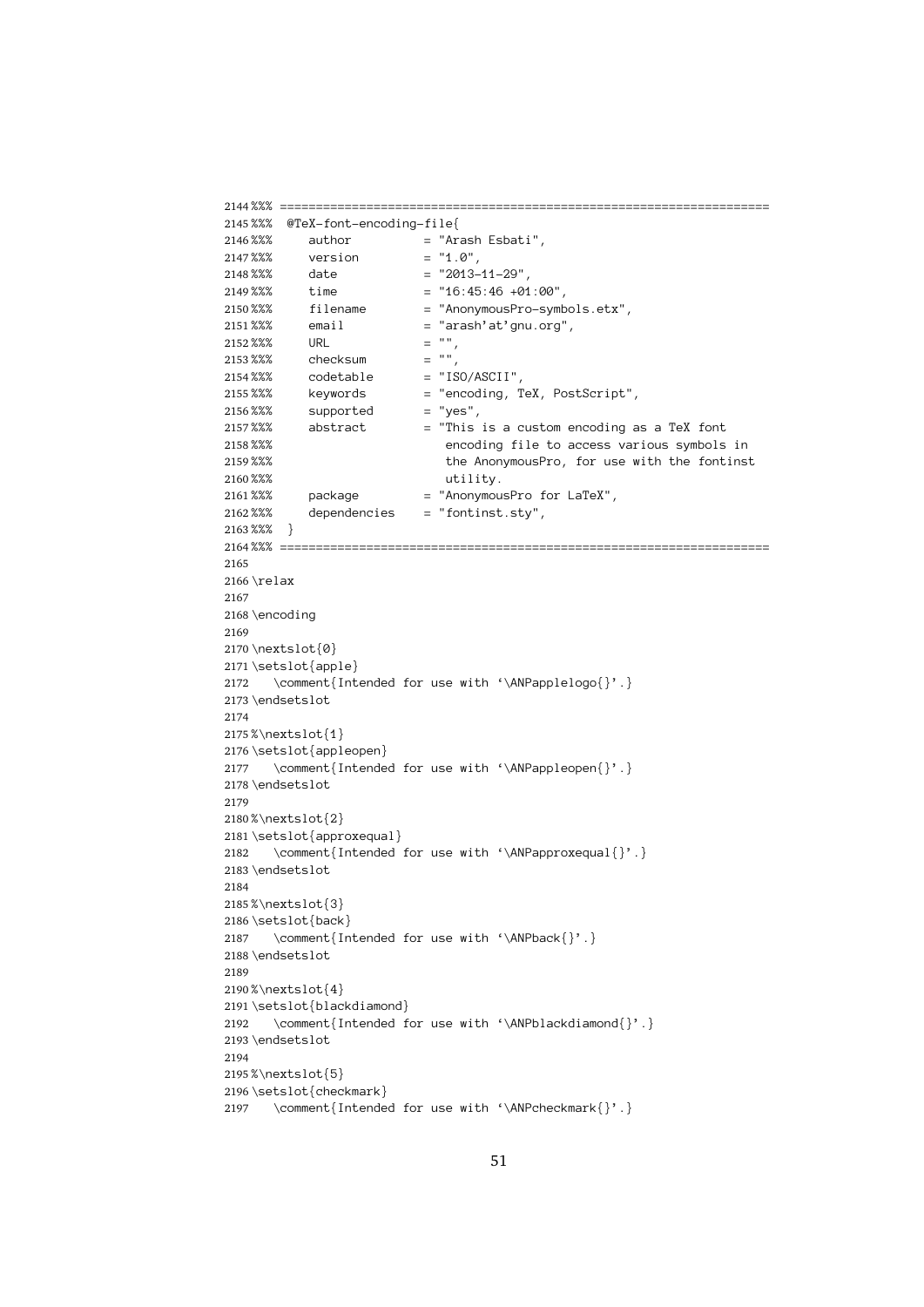```
2198 \endsetslot
 2199<br>2200%\nextslot{<br>2201\setslot{co<br>2202 \comment<br>2203\endsetslot
2199
2200%\nextslot{6}
 2201\setslot{copy<br>2201\setslot{copy<br>2202 \comment{I<br>2203\endsetslot<br>2204<br>2205%\nextslot{7}
 \setslot{copy}
2206 2202 \comment{Intended for use with '\ANPcopy{}'.}<br>dsetslot<br>extslot{7}<br>tslot{ellipsis}<br>\comment{Intended for use with '\ANPellipsis{
 2204<br>2205%\nextslot{<br>2206\setslot{el<br>2207 \comment<br>2208\endsetslot
2204
2205%\nextslot{7}
            \setslot{elli<br>\comment{I<br>\endsetslot<br>%\nextslot{8}
 %2007 \comment{Intended for use with '\ANPellipsis{}'.}<br>
2208\endsetslot<br>
2209<br>
2210%\nextslot{8}<br>
2211\setslot{endtab}<br>
2212 \comment{Intended for use with '\ANPendtab{}'.}
            %\nextslot{<br>%\nextslot{<br>\setslot{en<br>\endsetslot
2209
2210%\nextslot{8}
 2211 \setslot{endt}<br>2212 \comment{1}<br>2213 \endsetslot<br>2214 2215 %\nextslot{9}
 2212 \comment{Inte<br>2213 \endsetslot<br>2214<br>2215 %\nextslot{9}<br>2216 \setslot{eraseto
2212 \comment{Intended for use with '\ANPendtab{}'.}<br>dsetslot<br>extslot{9}<br>tslot{erasetotheright}<br>\comment{Intended for use with '\ANPerasetother
2213\endsetslot
            %\nextslot{<br>%\nextslot{<br>\setslot fer\comment<br>\endsetslot
2214
2215%\nextslot{9}
            \setslot{eras<br>\comment{I<br>\endsetslot<br>%\nextslot{10
 2217 \comment{Intended for<br>2218\endsetslot<br>2219<br>2220%\nextslot{10}<br>2221\setslot{greaterequal}
                    \comment{Intended for use with '\ANPerasetotheright{}'.}<br>dsetslot<br>extslot{10}<br>tslot{greaterequal}<br>\comment{Intended for use with '\ANPgreaterequal{}'.}
2218 \endsetslot
            %\nextslot{<br>%tslot{gr\comment<br>\endsetslot
2219
2220%\nextslot{10}
 %\nextslot{10}
2221 \comment{Intended for use with '\ANPgreaterequal{}'.}<br>\endsetslot<br>%\nextslot{11}<br>\setslot{Hbar}<br>\comment{Intended for use with '\ANPHbar{}'.}
2222 2223 \endsetslot
            \\nextslot{<br>\setslot{Hb<br>\comment<br>\endsetslot
2224
 2225 www.extslot{Hbar}<br>\setslot{Hbar}<br>\comment{In<br>\endsetslot<br>%\nextslot{12}
2226 \setslot{Hbar}
            \comment{In<br>\comment{In<br>\endsetslot<br>%\nextslot{12}<br>\setslot{hbar}
2227 \comment{Intended for use with '\ANPHbar{}'.}
                \comment{Intended for use with '\ANPhbar{}'.}
2228\endsetslot
            \\nextslot{<br>\setslot{hb<br>\comment<br>\endsetslot
2229
 2230 2231 \setslot{hbar}<br>2231 \setslot{hbar}<br>2232     \comment{In<br>2233 \endsetslot<br>2234<br>2235 %\nextslot{13}
 \setslot{hbar}
2236 2232 \comment{Intended for use with '\ANPhbar{}'.}<br>dsetslot<br>extslot{13}<br>tslot{infinity}<br>\comment{Intended for use with '\ANPinfinity{
2233 \endsetslot
            \\nextslot{<br>\setslot{in<br>\comment<br>\endsetslot
2234
2235%\nextslot{13}
            \setslot{infin<br>\comment{In<br>\endsetslot<br>%\nextslot{14}
 2237 \comment{Intend<br>2238 \endsetslot<br>2239<br>2240 %\nextslot{14}<br>2241 \setslot{insert}
                    \comment{Intended for use with '\ANPinfinity{}'.}<br>dsetslot<br>extslot{14}<br>tslot{insert}<br>\comment{Intended for use with '\ANPinsert{}'.}
2238 \endsetslot
            %\nextslot{<br>%\nextslot{<br>\setslot{in<br>\endsetslot
2239
2240%\nextslot{14}
            \setslot{inser<br>\comment{In<br>\endsetslot<br>%\nextslot{15}
2241\setslot{insert}
 2242 \comment{Inte<br>2243 \endsetslot<br>2243 \endsetslot<br>2245 %\nextslot{15}<br>2246 \setslot{integra
                    \comment{Intended for use with '\ANPinsert{}'.}<br>dsetslot<br>extslot{15}<br>tslot{integral}<br>\comment{Intended for use with '\ANPintegral{}'
2243\endsetslot
            %\nextslot{<br>%\nextslot{<br>\setslot{in<br>\endsetslot
2244
 2245 2246\setslot{integ<br>
2246\setslot{integ<br>
2247 \comment{In<br>
2248\endsetslot<br>
2249<br>
2250%\nextslot{16}
            \comment{Intend<br>\endsetslot<br>%\nextslot{16}<br>\setslot{lessequal
2247 \comment{Intended for use with '\ANPintegral{}'.}<br>dsetslot<br>extslot{16}<br>tslot{lessequal}
2248 \endsetslot
            \<br>%\nextslot{<br>\setslot{le
2249
2250%\nextslot{16}
 2251\setslot{lesse<br>2251\setslot{lesse
```
 $\left($  and  $\left($  and  $\left($  and  $\left($  and  $\left($  and  $\left($  and  $\left($  and  $\left($  and  $\left($  and  $\left($  and  $\left($  and  $\left($  and  $\left($  and  $\left($  and  $\left($  and  $\left($  and  $\left($  and  $\left($  and  $\left($  and  $\left($  and  $\left($  and  $\left($  and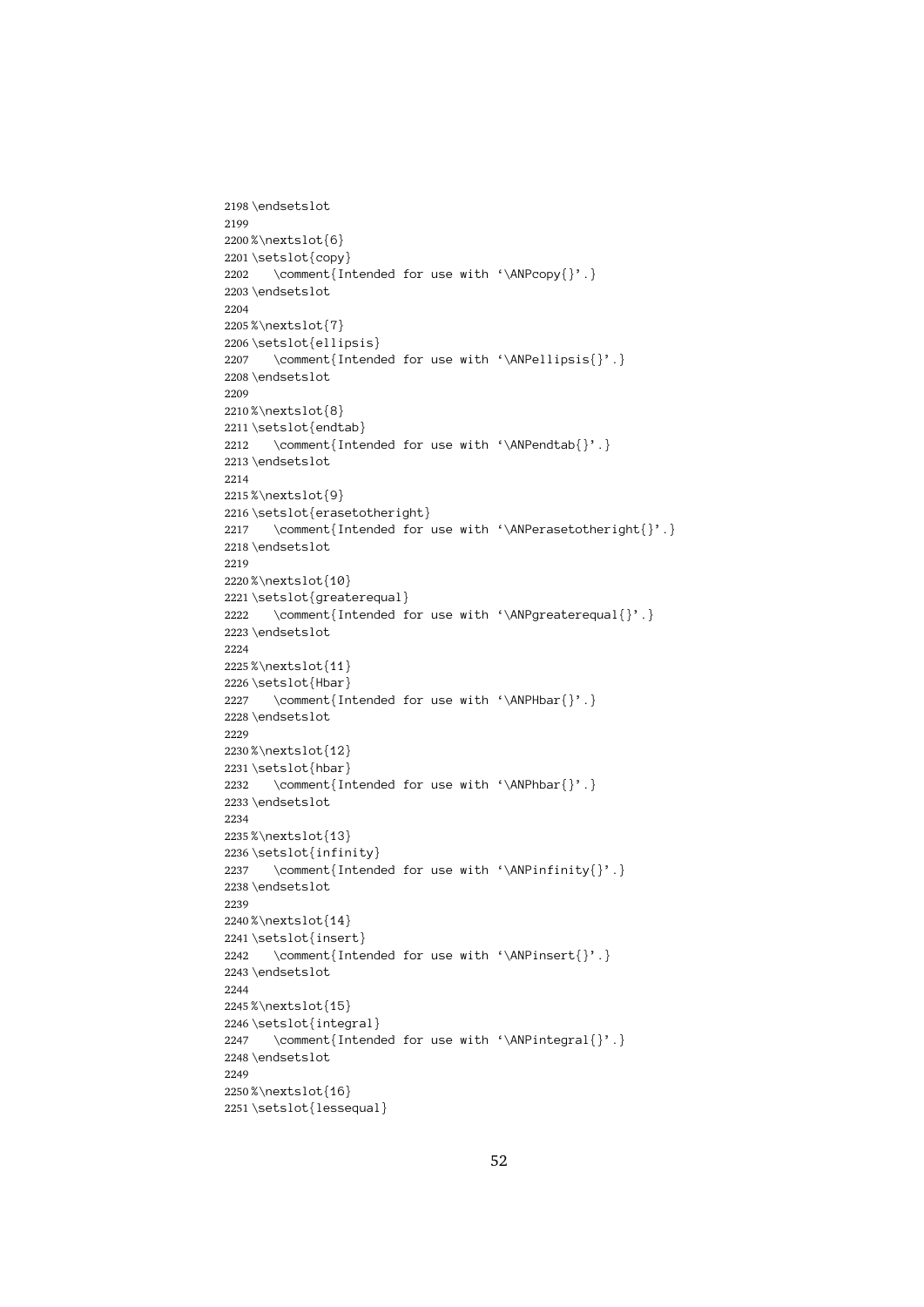```
2252
                   \comment{Intended for use with '\ANPlessequal{}'.}<br>dsetslot<br>extslot{17}<br>tslot{lozenge}<br>\comment{Intended for use with '\ANPlozenge{}'.}
2253 \endsetslot
           \\nextslot{<br>\setslot{lo<br>\comment<br>\endsetslot
2254
 2255 \setslot{lozen<br>\comment{In<br>\endsetslot<br>%\nextslot{18}
2256 \setslot{lozenge}
           \comment{Inten<br>\endsetslot<br>%\nextslot{18}<br>\setslot{notequal
2257 \comment{Intended for use with '\ANPlozenge{}'.}<br>dsetslot<br>extslot{18}<br>tslot{notequal}<br>\comment{Intended for use with '\ANPnotequal{}'.
2258\endsetslot
           %\nextslot{<br>%\nextslot{<br>\setslot{no<br>\endsetslot
2259
2260%\nextslot{18}
 %\nextslot{18}
2261 \comment{Intend<br>\endsetslot<br>%\nextslot{19}<br>\setslot{optionkey
2262 \comment{Intended for use with '\ANPnotequal{}'.}<br>dsetslot<br>extslot{19}<br>tslot{optionkey}<br>\comment{Intended for use with '\ANPoptionkey{}'.
2263\endsetslot
 \endsetslot
2268 2264
2265%\nextslot{19}
           \setslot{optio<br>\comment{In<br>\endsetslot<br>%\nextslot{20}
2266\setslot{optionkey}
 2267 \comment{Intende<br>2268 \endsetslot<br>2269<br>2270 %\nextslot{20}<br>2271 \setslot{partialdif
                   \comment{Intended for use with '\ANPoptionkey{}'.}<br>dsetslot<br>extslot{20}<br>tslot{partialdiff}<br>\comment{Intended for use with '\ANPpartialdiff{}'
           \\nextslot{<br>\setslot{pa<br>\comment<br>\endsetslot
2269
2270%\nextslot{20}
           \setslot{parti<br>\comment{In<br>\endsetslot<br>%\nextslot{21}
2271 \setslot{partialdiff}
 2272 \comment{Intended for use with '\ANPpartialdiff{}'.}<br>2273 \endsetslot<br>2274<br>2275%\nextslot{21}<br>2276 \setslot{Pi}<br>2277 \comment{Intended for use with '\ANPPi{}'.}
2273\endsetslot
           \\nextslot{<br>\setslot{Pi<br>\comment<br>\endsetslot
2274
2275%\nextslot{21}
              \comment{Intended for use with '\ANPPi{}'.}
2276\setslot{Pi}
           \comment{<br>\endsetslot<br>%\nextslot{2<br>\setslot{pi}
2277 \comment{Intended for use with '\ANPPi{}'.}
 2278 \\nextslot{<br>\setslot{pi<br>\comment<br>\endsetslot
2279
 2280 www.extslot{pi}<br>\setslot{pi}<br>\comment{In<br>\endsetslot<br>%\nextslot{23}
2281 \setminus \setminus \setminus \setminus \setminus \set\comment{<br>\endsetslot<br>%\nextslot{2<br>\setslot{pro
2282 \comment{Intended for use with '\ANPpi{}'.}<br>dsetslot<br>extslot{23}<br>tslot{product}<br>\comment{Intended for use with '\ANPproduct
2283\endsetslot
 \endsetslot
2288 2284
 2285 \setslot{produ<br>\comment{In<br>\endsetslot<br>%\nextslot{24}
2286\setslot{product}
           \comment{Inten<br>\endsetslot<br>%\nextslot{24}<br>\setslot{shift}
2287 \comment{Intended for use with '\ANPproduct{}'.}<br>dsetslot<br>extslot{24}<br>tslot{shift}<br>\comment{Intended for use with '\ANPshift{}'.}
           %\nextslot{<br>%\nextslot{<br>\setslot{sh<br>\comment<br>\endsetslot
2289
2290%\nextslot{24}
           \setslot{shift<br>\comment{In<br>\endsetslot<br>%\nextslot{25}
2291 \setslot{shift}
 2292 \comment{Int<br>2293 \endsetslot<br>2294<br>2295 %\nextslot{25}<br>2296 \setslot{shiftl
                   \comment{Intended for use with '\ANPshift{}'.}<br>dsetslot<br>extslot{25}<br>tslot{shiftlock}<br>\comment{Intended for use with '\ANPshiftlock{
2293\endsetslot
           %\nextslot{<br>%\nextslot{<br>\setslot{sh<br>\comment<br>\endsetslot
2294
 2295 2296\setslot{shift<br>2297 \comment{In<br>2297 \comment{In<br>2298\endsetslot<br>2299<br>2300%\nextslot{26}
           \comment{Intende<br>\endsetslot<br>%\nextslot{26}<br>\setslot{Sigma}
2297 \comment{Intended for use with '\ANPshiftlock{}'.}<br>dsetslot<br>extslot{26}<br>tslot{Sigma}<br>\comment{Intended for use with '\ANPSigma{}'.}
2298\endsetslot
           %\nextslot{<br>%tslot{Si<br>\comment<br>\endsetslot
2299
 2300 2301\setslot{Sigma<br>2302 \comment{In<br>2302 \comment{In<br>2303\endsetslot<br>2304<br>2305%\nextslot{27}
           \comment{Int}<br>\comment{Int}<br>\endsetslot<br>%\nextslot{27}
2302 \comment{Intended for use with '\ANPSigma{}'.}<br>dsetslot<br>extslot{27}
2303 \endsetslot
           \\nextslot{<br>\
2304
 2305
```
 $\mathcal{L}_{\text{2}}$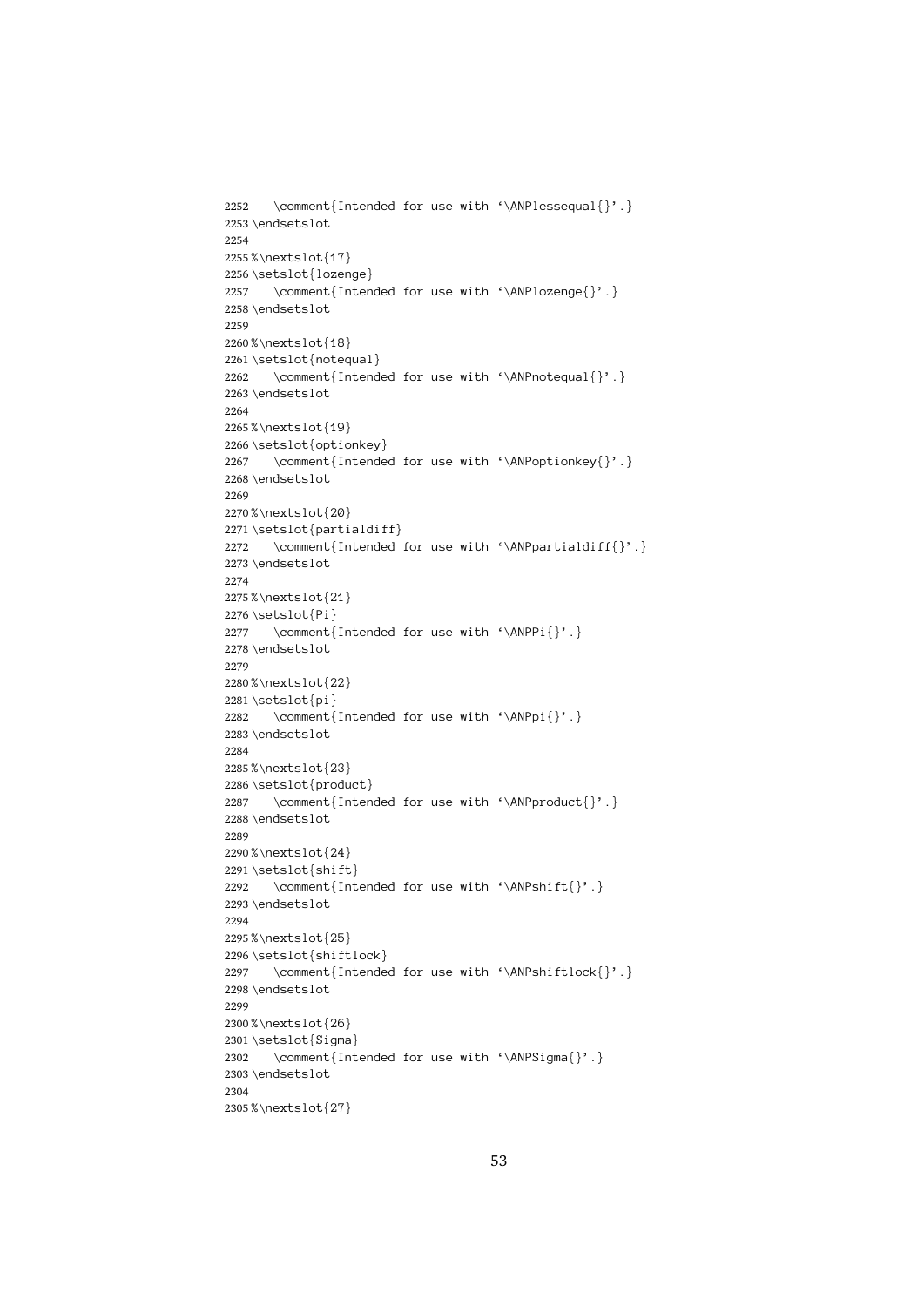```
2306 \setslot{sigma}
 2307 \comment{Int<br>2308 \endsetslot<br>2308 \endsetslot<br>2310 % \nextslot{28}<br>2311 \setslot{sigma1
                  \mathrm{Intended} for use with '\ANPsigmaone{}'.}
2308\endsetslot
            %\nextslot{<br>%\nextslot{<br>\setslot{si<br>\endsetslot
2309
 2310 2311 \setslot{sigma<br>2312 \comment{In<br>2312 \comment{In<br>2313 \endsetslot<br>2314<br>2315 %\nextslot{29}
 2312 \comment{Inte<br>2312 \comment{Inte<br>2313 \endsetslot<br>2314<br>2315 %\nextslot{29}<br>2316 \setslot{summati
2312 \comment{Intended for use with '\ANPsigmaone{}'.}<br>dsetslot<br>extslot{29}<br>tslot{summation}<br>\comment{Intended for use with '\ANPsummation{}'.
2313\endsetslot
            \\nextslot{<br>\setslot{su<br>\comment<br>\endsetslot
2314
2315%\nextslot{29}
            \setslot{summa<br>\comment{In<br>\endsetslot<br>%\nextslot{30}
 2317 \comment{Intended for use with '\ANPsummation{}'.}<br>2318\endsetslot<br>2319<br>2320%\nextslot{30}<br>2321\setslot{tab}<br>2322 \comment{Intended for use with '\ANPtab{}'.}
2318 \endsetslot
 2319<br>2320%\nextslot{<br>2321\setslot{ta<br>2322 \comment<br>2323\endsetslot
2319
2320%\nextslot{30}
 2321 \setslot{tab}<br>2322 \comment{In<br>2322 \comment{In<br>2323 \endsetslot<br>2324<br>2325 %\nextslot{31}
            \comment{I<br>\endsetslot<br>%\nextslot{31<br>\setslot{uni2
2322 \comment{Intended for use with '\ANPtab{}'.}<br>dsetslot<br>extslot{31}<br>tslot{uni23ce}<br>\comment{Intended for use with '\ANPReturnSi
            \\nextslot{<br>\setslot{un<br>\comment<br>\endsetslot
2324
 2325 www.extslot{uni23<br>\setslot{uni23<br>\comment{In<br>\endsetslot<br>%\nextslot{32}
2326\setslot{uni23ce}
 2327 \comment{Inten<br>2328 \endsetslot<br>2328 \endsetslot<br>2329<br>2330 %\nextslot{32}<br>2331 \setslot{uni237d}
                   \mathrm{Intended} for use with '\ANPShoulderedOpenBox{}'.}
2328 \endsetslot
 2329<br>2330 %\nextslot{<br>2331 \setslot{un<br>2332 \comment<br>2333 \endsetslot
2329
2330%\nextslot{32}
 2331 \setslot{uni23<br>
2331 \setslot{uni23<br>
2332 \comment{In<br>
2333 \endsetslot<br>
2334<br>
2335 %\nextslot{33}
 2332 \comment{Inten<br>2333 \endsetslot<br>2333 \endsetslot<br>2334<br>2335 %\nextslot{33}<br>2336 \setslot{uni2303}
2332 \comment{Intended for use with '\ANPShoulderedOpenBox{}'.}<br>dsetslot<br>extslot{33}<br>tslot{uni2303}<br>\comment{Intended for use with '\ANPUpArrowHead{}'.}
            %\nextslot{<br>%\nextslot{<br>\setslot{un}<br>\endsetslot
2334
2335%\nextslot{33}
            \setslot{uni23<br>\comment{In<br>\endsetslot<br>%\nextslot{34}
 2337 \comment{Inten<br>2338 \endsetslot<br>2338 \endsetslot<br>2339<br>2340 %\nextslot{34}<br>2341 \setslot{uni2318}
                     \comment{Intended for use with '\ANPUpArrowHead{}'.}<br>dsetslot<br>extslot{34}<br>tslot{uni2318}<br>\comment{Intended for use with '\ANPInsertSign{}'.}
2338 \endsetslot
 2339<br>2339<br>2340%\nextslot{<br>2341\setslot{un<br>2342 \comment<br>2343\endsetslot
2339
2340%\nextslot{34}
            \setslot{uni23<br>\comment{In<br>\endsetslot<br>%\nextslot{35}
2341\setslot{uni2318}
            \comment{Inten<br>\endsetslot<br>%\nextslot{35}<br>\setslot{uni2324}
2342 \comment{Intended for use with '\ANPInsertSign{}'.}<br>dsetslot<br>extslot{35}<br>tslot{uni2324}<br>\comment{Intended for use with '\ANPUpArrowHeadBars
            \\nextslot{<br>\setslot{un<br>\comment<br>\endsetslot
2344
2345%\nextslot{35}
            \setslot{uni23<br>\comment{In<br>\endsetslot<br>%\nextslot{36}
2346 \setslot{uni2324}
            \comment{Intended for use with '\ANPUpArrowHeadBars{}'.}<br>\endsetslot<br>%\nextslot{36}<br>\setslot{uni2388}<br>\comment{Intended for use with '\ANPHelm{}'.}
2347
2348 \endsetslot
            \\nextslot{<br>\setslot{un<br>\comment<br>\endsetslot
2349
2350%\nextslot{36}
 2351\setslot{uri23<br>2351\setslot{uri23<br>2352 \comment{In<br>2353\endsetslot<br>2354<br>2355%\nextslot{37}
            \comment{Inten<br>\endsetslot<br>%\nextslot{37}<br>\setslot{uni2423}
2352 \comment{Intended for use with '\ANPHelm{}'.}<br>dsetslot<br>extslot{37}<br>tslot{uni2423}<br>\comment{Intended for use with '\ANPOpenBox{}
2353 \endsetslot
            \\nextslot{<br>\setslot{un<br>\comment<br>\endsetslot
2354
2355%\nextslot{37}
 2356 \setslot{uri24<br>2356 \setslot{uri24<br>2357     \comment{In<br>2358 \endsetslot<br>2359
            \comment{Intended for use with '\ANPOpenBox{}'.}<br>\endsetslot<br>54
2357 2358 \endsetslot
            \sum_{i=1}^{n}2359
```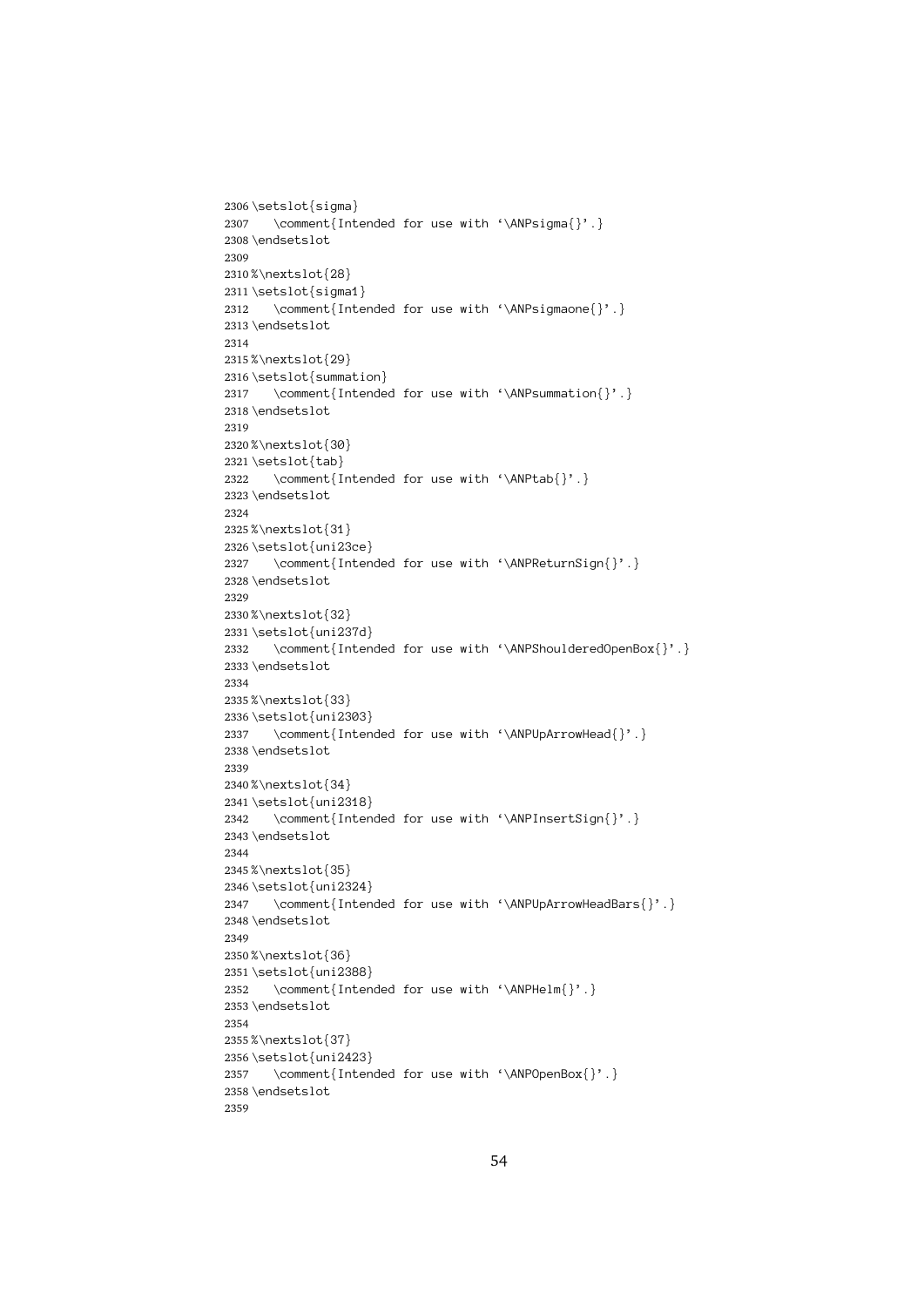```
2360%\nextslot{38}
 2361\setslot{uni03<br>2362 \comment{In<br>2362 \comment{In<br>2363\endsetslot<br>2364<br>2365%\nextslot{39}
 2362 \comment{Inten<br>2363 \endsetslot<br>2363 \endsetslot<br>2364<br>2365 %\nextslot{39}<br>2366 \setslot{vertical
2362
                \comment{Intended for use with '\ANPDelta{}'.}<br>dsetslot<br>extslot{39}<br>tslot{verticaltab}<br>\comment{Intended for use with '\ANPverticalta
2363 \endsetslot
         \\nextslot{<br>\setslot{ve<br>\comment<br>\endsetslot
2364
2365%\nextslot{39}
         \setslot{verti<br>\comment{In<br>\endsetslot<br>%\nextslot{40}
 \setslot{verticaltab}
2367 \comment{Intended for use with '\ANPverticaltab{}'.}<br>dsetslot<br>extslot{40}<br>tslot{afii61352}<br>\comment{Intended for use with '\ANPNumeroSign{}'.}
2368 \endsetslot
         \\nextslot{<br>\setslot{af<br>\comment<br>\endsetslot
2369
2370%\nextslot{40}
 2371\setslot{afii6<br>2372 \comment{In<br>2372 \comment{In<br>2373\endersolot<br>2374<br>2375\endercoding
         \comment{Intended for use with '\ANPNumeroSign{}'.}<br>\endsetslot<br>\endencoding<br>\/anp-sym}
2372 2373 \endsetslot
 2374<br>2375 \endencoding<br>2376 \langleanp-sym}<br>2377 \langle *anp-fixlatin}
2374
2375 \endencoding
         \endencoding
2376 \langle / anp-sym\rangle2378 %%% @TeX-font-metrics-file{<br>%%% author = "Arash Esbati",<br>%%% version = "1.0",<br>%%% date = "2013-12-29",<br>%%% time = "15:24:42 +01:00",
2379%%% @TeX-font-metrics-file{
         %%% author = "A<br>%%% author = "A<br>%%% version = "1<br>%%% date = "2<br>%%% time = "1<br>%%% filename = "a
2380\,\% \%\qquad \qquad \textrm{author}\qquad \qquad =\text{ "Arash Esbati",}%%% version = "1.0",<br>%%% date = "2013-12-29",<br>%%% time = "15:24:42 +01:0<br>%%% filename = "anonymouspro-f<br>%%% email = "arash'at'gnu.o
2381%%% version
         %%% date = "2013-<br>%%% time = "15:24<br>%%% filename = "anony<br>%%% email = "arash" = "",
2382 %%% date
 %%%%% time = "15:24:42 +01:00",<br>
2383 %%% filename = "anonymouspro-fixlatin.mtx",<br>
2385 %%% email = "arash'at'gnu.org",<br>
2386 %%% URL = "",<br>
2387 %%% codetable = "150/ASCII",<br>
2389 %%% keywords = "metrics, TeX, PostScript"
2386 %%% URL = "",
2387 % % checksum
         %%% codetable = "IS%% exprords = "me%%% supported = "ye%%% abstract = "Th<br>%%% supported = "ye%%% abstract = "Th
2388 %%%
         %%% keywords = "metrics, Te<br>%%% supported = "yes",<br>%% abstract = "This is a c<br>%%% supported = "This is a c<br>%%% glyph names<br>fontinst t1
2389 %%% supported = "yes",<br>%%% abstract = "This is a custom metrics f<br>%%% glyph names in Anonymous P<br>%%% package = "AnonymousPro for LaTeX",
2390 %%%
         %%% abstract = "This<br>%%% supported = "This<br>%%% fonti<br>%%% package = "Anony<br>%%% dependencies = "fonti
2391 %%% glyph names in Anonymous Pro .afm and<br>%%% package = "Anonymous Pro for LaTeX",<br>%%% dependencies = "fontinst.sty",<br>%%% }
2392 %%%
         %%% glyph names in Anonymous Pro .afm and
2393 %%% fontinst t1.etx."
2394 %%%
         %%% package = "AnonymousPro for LaTeX",
2395 %%%
         %%% dependencies = "fontinst.sty",
2396 % % }
 %%% }
2397 \relax<br>\metrics
2398
2399 \relax
         \metri<br>\reset<br>\gly
2400
2401\metrics
         \resetgl<br>\glyph<br>\endrese
2402
 2403 2404 \glyph{uni2423}{1000}<br>2405 \endresetglyph<br>2406<br>2407 \resetglyph{Ng}<br>2408 \glyph{Eng}{1000}
             \graph<br>ndresetglyph<br>esetglyph{Ng}<br>\glyph{Eng}{1000}<br>ndresetglyph
2405 \endresetglyph
         \resetglyph{Ng<br>\glyph{Eng}{<br>\endresetglyph
2406
2407\resetglyph{Ng}
 2408 \glyph{Eng}{1<br>2409 \endresetglyph<br>2410<br>2411 \resetglyph{ng}<br>2412 \glyph{eng}{1
             \glyph{ng}<br>ndresetglyph<br>esetglyph{ng}{1000}
2409\endresetalvph
         \resetglyph{ng<br>\glyph{eng}{
2410
 2411
```

```
2412 \quad \qquad \qquad \qquad \qquad<br>2412 \qquad \qquad \qquad \qquad \qquad\frac{1}{2}
```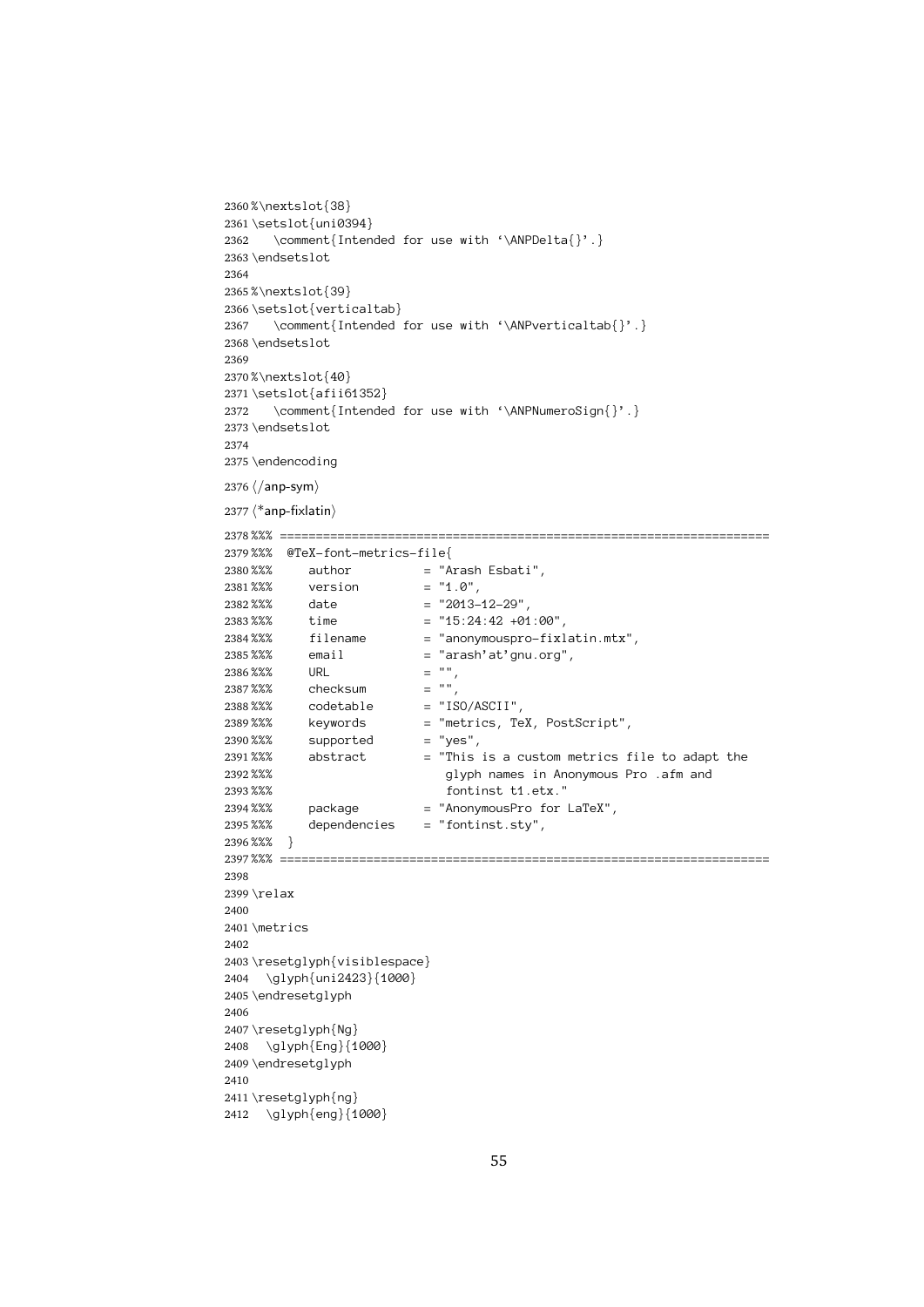```
2413 \endresetglyph
        \resetglyph{db<br>\glyph{dcroa<br>\endresetglyph
2414
2415\resetalvph{dbar}
 2416 \glyph{dcroat}{<br>2416 \glyph{dcroat}{<br>2417 \endresetglyph<br>2418<br>2420 (/ann-fivlatin)
            \glyph{dcroate}<br>ndresetglyph<br>anp-fixlatin}
2417 \endresetglyph
 2418<br>
2419 \endmetrics<br>
2420 (/anp-fixlatin)<br>
2421 (*anp-fixtextcomp)
2418
2419 \endmetrics
        \endmetrics
2420 \langle /anp-fixlatin\rangle2422 %%% ====================================================================
2423%%% @TeX-font-metrics-file{
        %%% author = "A<br>%%% version = "1<br>%%% date = "2<br>%%% time = "1<br>%%% filename = "a
2424\%% author = "Arash Esbati",
        %%% version = "1.0",<br>%%% date = "2013-12-29",<br>%%% time = "15:24:42 +01:0<br>%%% filename = "anonymouspro-f<br>%%% email = "arash'at'gnu.o
 2425 %%% date = "2013-<br>%%% time = "15:24<br>%%% filename = "anony<br>%%% email = "arash" = "",<br>%%% URL = "",
 2426 %%% time = "15:24:42 +01<br>%%% time = "15:24:42 +01<br>%%% email = "anonymouspro<br>%%% URL = "",<br>%%% checksum = "",
 2427 %%% filename = "anonymouspro-fixt"<br>%%% email = "arash'at'gnu.org"<br>%%% URL = "",<br>%%% checksum = "",<br>%%% codetable = "ISO/ASCII",
 2428 %%% email = "arash'at'gnu.org",<br>%%% URL = "",<br>%%% checksum = "",<br>%%% codetable = "ISO/ASCII",<br>%%% keywords = "metrics, TeX, PostScript",<br>%%% supported = "yes",
 2429 2430 %%% URL = "",<br>
2431 %%% checksum = "",<br>
2432 %%% codetable = "ISO/ASCII",<br>
2433 %%% keywords = "metrics, TeX, PostScript",<br>
2434 %%% supported = "yes",<br>
2435 %%% abstract = "This is a custom metrics f<br>
2436 %%% packag
        %%% glyphs names in Anonymous Pro .afm and<br>
%%% package = "Anonymous Pro for LaTeX",<br>
%%% dependencies = "fontinst.sty",<br>
%%% }
2436%%%
        %%% glyphs names in Anonymous Pro .afm and
2437%%%
        %%% fontinst ts1.etx."
2438%%%
        %%% package = "AnonymousPro for LaTeX",
2439%%%
        %%% dependencies = "fontinst.sty",
2440 %%% }
 )<br>2441 %%% ==<br>2442<br>2443 \relax<br>2444<br>2445 \metri
 2441 \relax<br>\metrics
2442
2443 \relax
        \metri<br>\metri<br>\reset<br>\gly
2444
        \resetgl<br>\glyph<br>\endrese
2446
2447\resetglyph{numero}
 2448 \glyph{afii61352}<br>2448 \glyph{afii61352}<br>2449 \endresetglyph<br>2450<br>2452 (/ann-fixtextcomn)
            \glyph<br>ndresetglyph<br>amp-fixtextcomp}
2449 \endresetglyph
        \endmetrics<br>\/anp-fixtextcom
2450
2451\endmetrics
        \langle/anp-fixtextL<br>LaTeX-l
 2452 \langle/anp-fixtextcomp\rangle
```
#### <span id="page-55-0"></span>**5.6 LaTeX-Package**

2453  $\langle$ \*package $\rangle$ 

We use Heiko Oberdiek's kvoptions<sup>[8](#page-55-1)</sup> for our purposes: 2454 \RequirePackage{kvoptions}

We use ANP for name-space:<br>  $\Set{X\setminus \Set{byvalOptions}}{X \cdot \text{family = AND} % \cdot \text{prefix = AND} % \cdot \text{query} % \cdot \text{query} % \cdot \text{query} % \cdot \text{query} % \cdot \text{query} % \cdot \text{query} % \cdot \text{query} % \cdot \text{query} % \cdot \text{query} % \cdot \text{query} % \cdot \text{query} % \cdot \text{query} % \cdot \text{query} % \cdot \text{query} % \cdot \text{query} % \cdot \text{query} % \cdot \text{query} % \cdot \text{query} % \cdot \text{query} % \cdot \text$ Ne use ANP for name-space:<br>
\SetupKeyvalOptions{%<br>
family = ANP, %<br>
prefix = ANP@ %<br>
ttp://www.ctan.org/pkg/kvopti 2455 \SetupKeyvalOptions{% 2456 family =  $ANP$ , % 2457  $prefix = AND@ %$ <br>8. http://www.ctan.org/p

```
p:///www.ctan.org/poster \frac{p}{p}8. http://www.ctan.org/pkg/kvoptions
```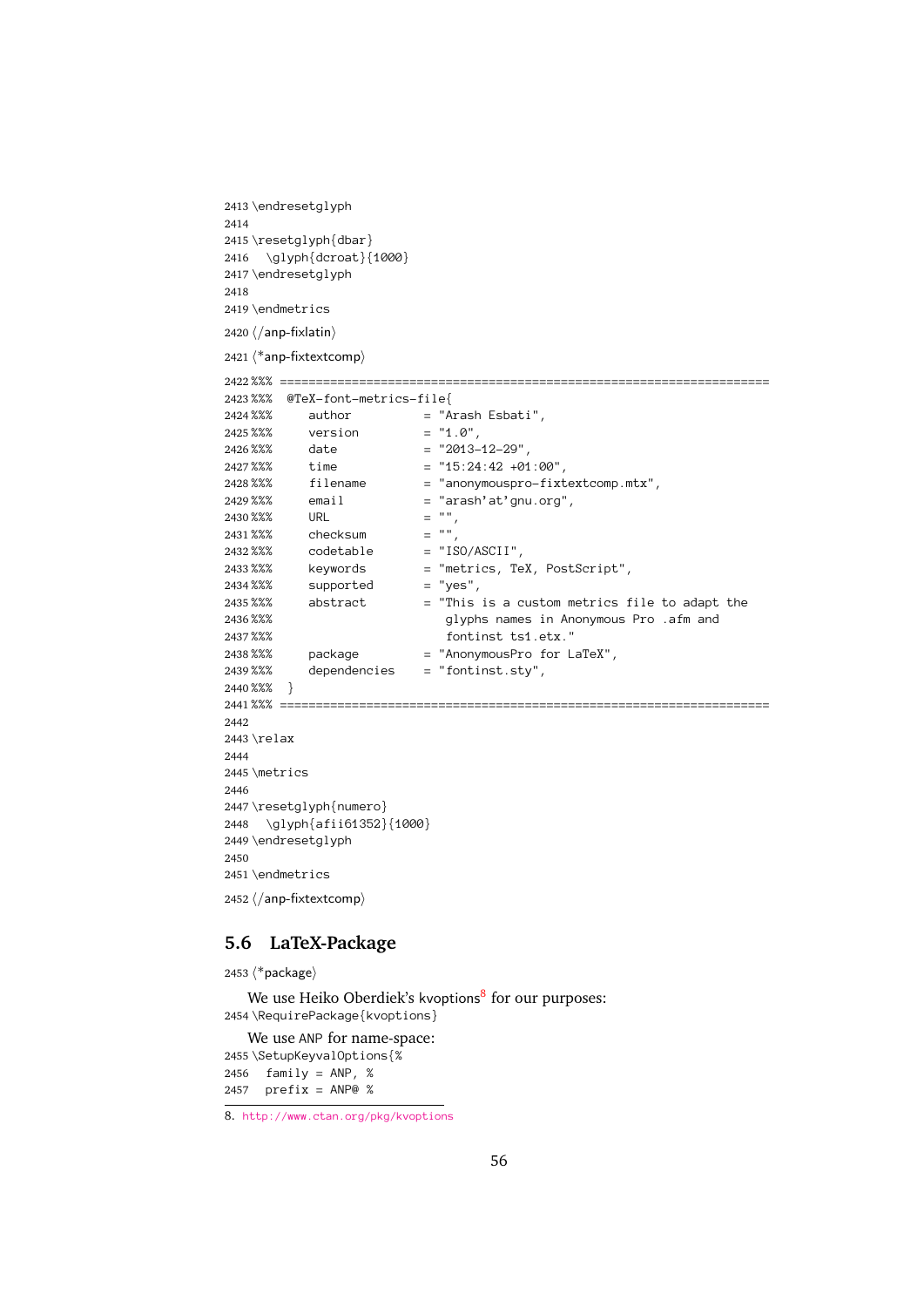$2458$ }

}<br>)<br>} is '1.0'.

2459\DeclareStringOption[1.0]{scale}[1.0]

Define the option 'scale' and init it to '1.0'. Also supply a 'default' value which<br>|.0'.<br>|DeclareStringOption[1.0] {scale}[1.0]<br>|As requested by F. Mittelbach, we also provide a 'scaled' key. This key just<br>|efines the \AN As requested by F. Mittelbach, we also<br>efines the \ANP@scale macro with the gi<br>\define@key{ANP}{scaled}[1.0]{%<br>\renewcommand\*\ANP@scale{#1}% redefines the \ANP@scale macro with the given value.

2460\define@key{ANP}{scaled}[1.0]{% 2461  $2462$ 

l \renewcommand\*\ANP@scale{#1}%<br>2}<br>Define the option 'ttdefault'. We default it to 'false'. The user must ac-%:<br>And the given value.<br>
\define@key{ANP}{scaled}[1.0]{%<br>
\renewcommand\*\ANP@scale{#1}%<br>
}<br>
Define the option 'ttdefault'. We default it to<br>
te the font explicitly with 'ttdefault' or 'ttdef<br>
a the flavibility to play with fine the option 'ttdefault'. If<br>the font explicitly with 'ttdef<br>he flexibility to play with other<br>expression is falsed itterf ) <br><br>}<br><br><br><br><br><br> Define the option 'ttdefault'. We default it to 'false'. The user must actric the font explicitly with 'ttdefault' or 'ttdefault=true'. The idea is to the flexibility to play with other fonts as well.<br>
\DeclareBoolOption[f tivate the font explicitly with 'ttdefault' or 'ttdefault=true'. The idea is to<br>have the flexibility to play with other fonts as well.<br>2463 \DeclareBoolOption[false]{ttdefault}<br>Process the keyvals:<br>2464 \ProcessKeyvalOptio have the flexibility to play with other fonts as well.

```
2463\DeclareBoolOption[false]{ttdefault}
```
Process the keyvals: 2464\ProcessKeyvalOptions\*

\DeclareBoolOption[false]{ttdefault} \ANP@ttdefault This macro is defined by kvoptions for the 'ttdefault'-option. This is the effect<br>when activited.<br>2465\ifANP@ttdefault<br>2466\renewcommand{\ttdefault}{AnonymousPro}<br>2467\fi when activited.

```
: macro is defined by kw<br>
in activited.<br>
\ifANP@ttdefault<br>
\renewcommand{\ttdef
2465 \ifANP@ttdefault
\ifANP@ttdefault
2466 2467\fi
```

```
i<br>
e our command for the family:<br>
ewcommand\ANP@family{%<br>
\fontencoding{U}\fontfamily{AnonymousPr
                                                       \begin{array}{c}\n\text{ne} \\
\text{ne} \\
\end{array}\ANP@family Define our command for the family:<br>
2468 \n\newcommand\AP@family{\%}<br>
2469 \n\font+nend\Q0 \fontencoding {U} \fontfamily {<br>
The symbols follow:<br>
2470 \n\newcommand\AP900|0002468\newcommand\ANP@family{%
```
#### The symbols follow:

| \fontencoding{U}\fontfamily{AnonymousPro}\selectfont}<br>2469 |                                                  |
|---------------------------------------------------------------|--------------------------------------------------|
| The symbols follow:                                           |                                                  |
| 2470 \newcommand \ANPapplelogo                                | $\{\{\lambda \text{NP@fami}\}\}\$                |
| 2471 \newcommand \ANPappleopen                                | $\{\{\text{ANP@family\char1}\}\}$                |
| 2472 \newcommand \ANPapproxequal                              | $\{\{\lambda \text{NP@family}\ \text{char2}\}\$  |
| 2473 \newcommand \ANPback                                     | $\{\{\lambda \text{NP@family}\ \text{char3}\}\}$ |
| 2474 \newcommand\ANPblackdiamond                              |                                                  |
| 2475 \newcommand \ANPcheckmark                                | $\{\{\lambda \text{NP@fami}\}\}$                 |
| 2476 \newcommand \ANPcopy                                     |                                                  |
| 2477\newcommand\ANPellipsis                                   | $\{\{\lambda \text{NP@family}\ \text{char7}\}\$  |
| 2478 \newcommand \ANPendtab                                   | $\{\{\lambda \text{NP@fami}\}\}$                 |
| 2479 \newcommand \ANPerasetotheright                          | $\{\{\text{ANP@family\} }\}$                     |
| 2480 \newcommand \ANPgreaterequal                             | $\{\{\lambda \text{NP@fami}\}\}$                 |
| 2481 \newcommand \ANPHbar                                     |                                                  |
| 2482 \newcommand \ANPhbar                                     | $\{\{\text{ANP@family\char12}\}\}$               |
| 2483 \newcommand \ANPinfinity                                 |                                                  |
| 2484 \newcommand \ANPinsert                                   | $\{\{\text{ANP@family\char14}\}\}$               |
| 2485 \newcommand \ANPintegral                                 | $\{\{\lambda \text{NP@fami}\}\}\$                |
| 2486 \newcommand \ANPlessequal                                | $\{\{\lambda \text{NP@fami}\}\$                  |
| 2487 \newcommand \ANPlozenge                                  | $\{\{\lambda \text{NP@fami}\}\}$                 |
| 2488 \newcommand \ANPnotequal                                 | $\{\{\text{ANP@family\char18}\}\}$               |
| 2489 \newcommand \ANPoptionkey                                | $\{\{\lambda \text{NP@fami}\}\}$                 |
| 2490 \newcommand \ANPpartialdiff                              | $\{\{\lambda \text{NP@fami}\}\$                  |
| 2491 \newcommand \ANPPi                                       |                                                  |
| 2492 \newcommand \ANPpi                                       | $\{\{\text{ANP@family\char22}\}\}$               |
| 2493 \newcommand \ANPproduct                                  | $\{\{\lambda \text{NP@fami}\}\}\$                |
| 2494 \newcommand \ANPshift                                    |                                                  |
|                                                               |                                                  |
|                                                               | 57                                               |
|                                                               |                                                  |